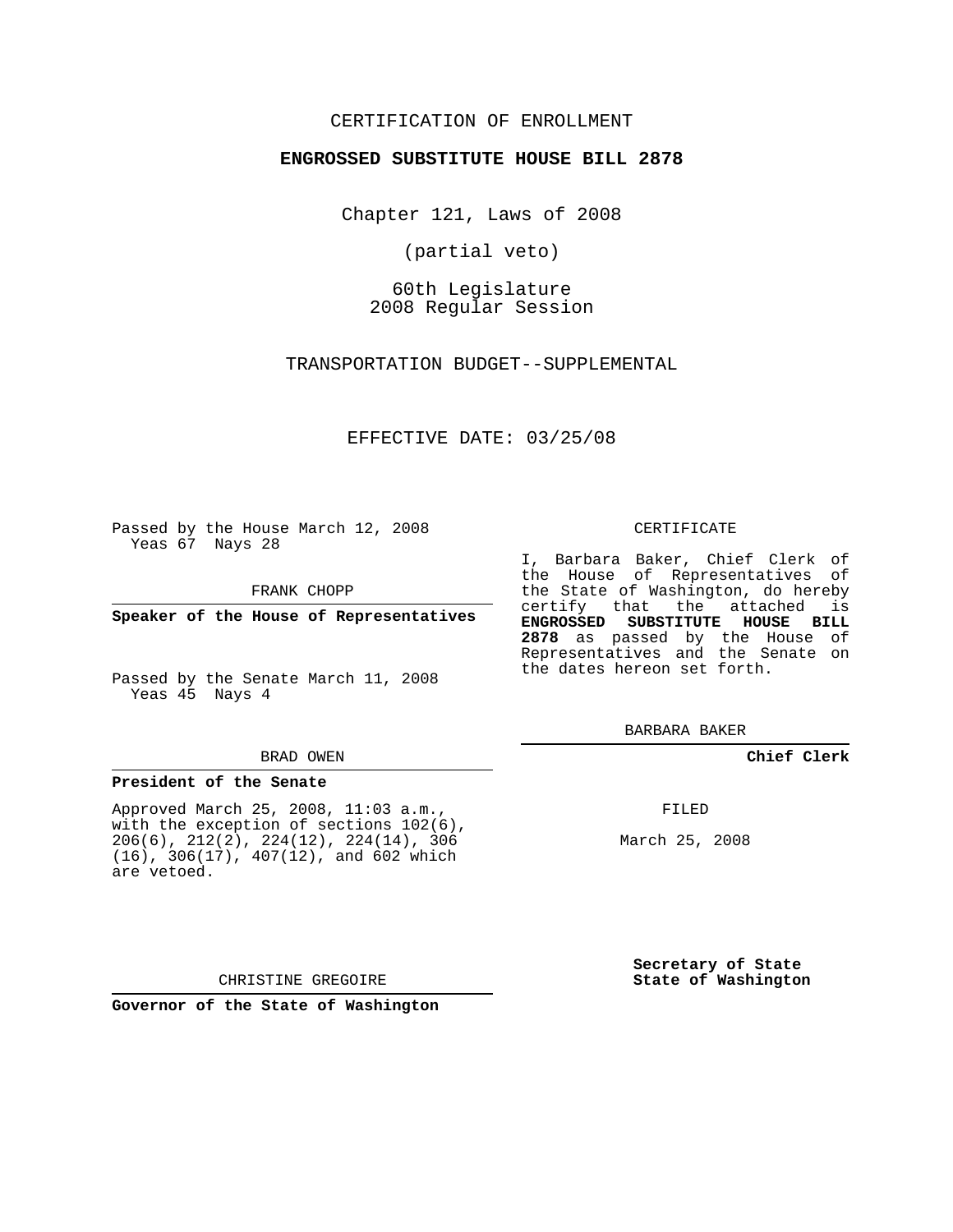## **ENGROSSED SUBSTITUTE HOUSE BILL 2878** \_\_\_\_\_\_\_\_\_\_\_\_\_\_\_\_\_\_\_\_\_\_\_\_\_\_\_\_\_\_\_\_\_\_\_\_\_\_\_\_\_\_\_\_\_

\_\_\_\_\_\_\_\_\_\_\_\_\_\_\_\_\_\_\_\_\_\_\_\_\_\_\_\_\_\_\_\_\_\_\_\_\_\_\_\_\_\_\_\_\_

AS RECOMMENDED BY THE CONFERENCE COMMITTEE

Passed Legislature - 2008 Regular Session

## **State of Washington 60th Legislature 2008 Regular Session**

**By** House Transportation (originally sponsored by Representative Clibborn; by request of Office of Financial Management)

READ FIRST TIME 02/22/08.

 AN ACT Relating to transportation funding and appropriations; amending RCW 46.68.110; amending 2007 c 518 ss 101, 102, 103, 104, 105, 106, 107, 201, 202, 203, 204, 205, 206, 207, 208, 209, 210, 212, 213, 214, 215, 216, 217, 218, 219, 220, 221, 222, 223, 224, 225, 226, 227, 301, 302, 303, 304, 305, 306, 307, 308, 309, 310, 401, 402, 403, 404, 405, 406, 407, 501, 502, 503, and 713 (uncodified); adding new sections to 2007 c 518 (uncodified); making appropriations and authorizing capital improvements; and declaring an emergency.

9 BE IT ENACTED BY THE LEGISLATURE OF THE STATE OF WASHINGTON:

## 10 **2007-09 BIENNIUM**

## 11 **GENERAL GOVERNMENT AGENCIES--OPERATING**

12 **Sec. 101.** 2007 c 518 s 101 (uncodified) is amended to read as 13 follows:

14 **FOR THE UTILITIES AND TRANSPORTATION COMMISSION**

15 Grade Crossing Protective Account--State

|    | 16 Appropriation ((\$505,000)) |
|----|--------------------------------|
| 17 | \$504,000                      |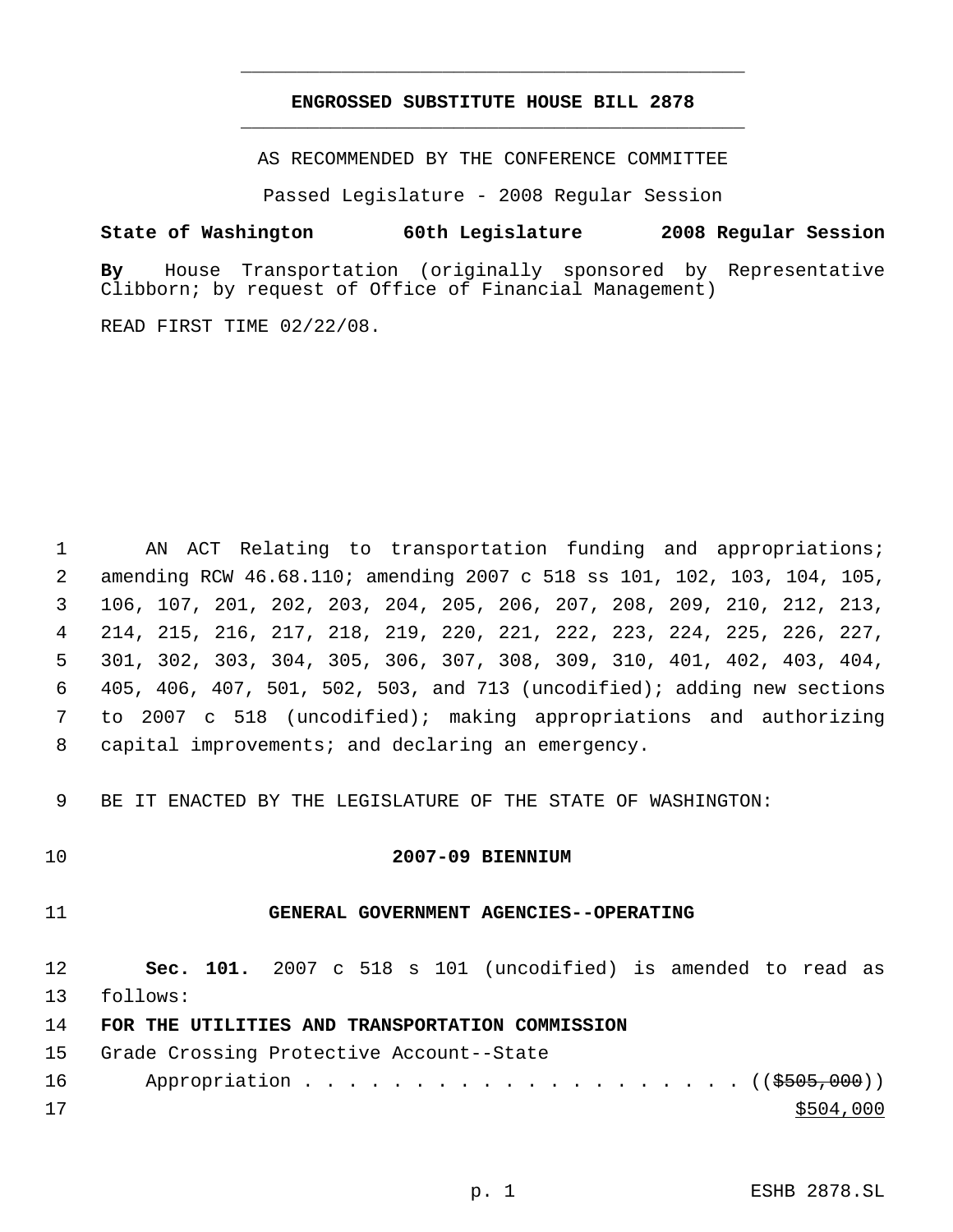\***Sec. 102.** 2007 c 518 s 102 (uncodified) is amended to read as follows: **FOR THE OFFICE OF FINANCIAL MANAGEMENT** 4 Motor Vehicle Account--State Appropriation . . . . . . ((\$3,054,000))  $5 \times 577,000$ 6 State Patrol Highway Account--State Appropriation . . . . . \$100,000 Puget Sound Ferry Operations Account--State Appropriation . . . . . . . . . . . . . . . . . . . . . . \$100,000 9 TOTAL APPROPRIATION . . . . . . . . . . . . . (  $(\frac{23}{154}, \frac{154}{100})$  ) \$3,777,000 The appropriations in this section are subject to the following conditions and limitations: (1) \$2,545,000 of the motor vehicle account--state appropriation is provided solely for the office of regulatory assistance integrated permitting project. (2) \$75,000 of the motor vehicle account--state appropriation is provided solely to address transportation budget and reporting requirements. (3) \$100,000 of the state patrol highway account--state appropriation is provided solely for a study of the most cost-effective means of ensuring that the pension concerns of the members of the 22 Washington state patrol retirement system are adequately and 23 appropriately considered and submitted to the legislature. The office of financial management shall solicit participation and guidance from 25 the senate ways and means committee, the house of representatives appropriations committee, the department of retirement systems, the Washington state patrol troopers association, the Washington state patrol lieutenants association, the Washington state patrol, and the office of the state actuary, and report the study recommendations to the legislature by November 1, 2008. (4) The department shall make a recommendation to the transportation committees of the legislature by December 1, 2008, as to whether Washington state ferries marine employees should be covered under workman's compensation. (5) \$400,000 of the motor vehicle account--state appropriation is provided solely for the continued maintenance and support of the transportation executive information system (TEIS).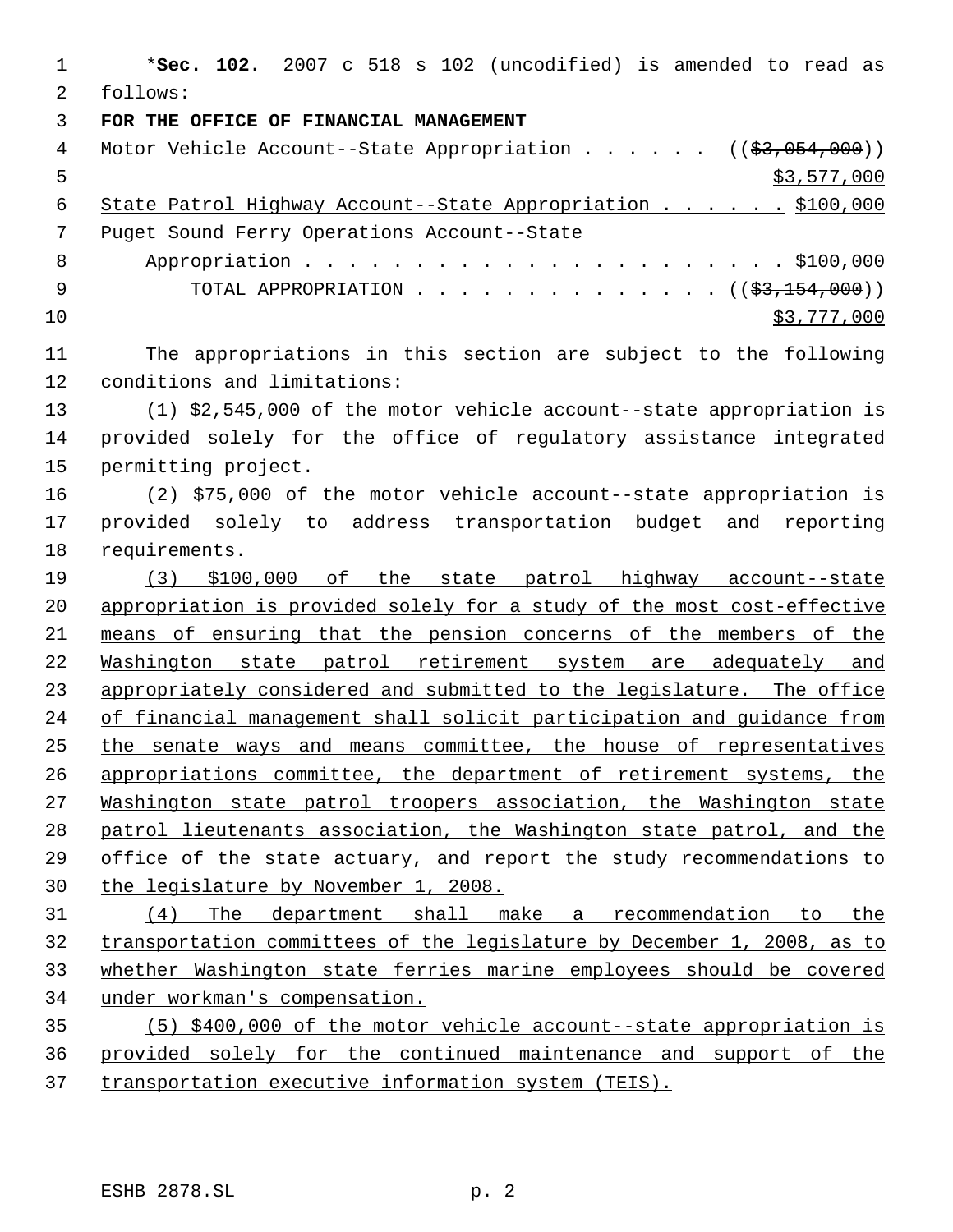| 1  | (6) The office of financial management shall work collaboratively                |
|----|----------------------------------------------------------------------------------|
| 2  | with the house of representatives and senate transportation committees           |
| 3  | to ensure that future budget proposals reflect criteria for performance          |
| 4  | excellence and earned value measures, and align with the goals and               |
| 5  | performance measures contained within the state transportation progress          |
| 6  | report.<br>*Sec. 102 was partially vetoed. See message at end of chapter.        |
| 7  | Sec. 103. 2007 c 518 s 103 (uncodified) is amended to read as                    |
| 8  | follows:                                                                         |
| 9  | FOR THE MARINE EMPLOYEES COMMISSION                                              |
| 10 | Puget Sound Ferry Operations Account--State                                      |
| 11 | Appropriation<br>. $((\frac{15422}{1000}))$                                      |
| 12 | \$434,000                                                                        |
| 13 | The appropriation in this section is subject to the following                    |
| 14 | conditions and limitations: A maximum of \$22,000 may be expended to             |
| 15 | pay the department of personnel for conducting the 2007 salary survey.           |
| 16 | Sec. 104. 2007 c 518 s 104 (uncodified) is amended to read as                    |
| 17 | follows:                                                                         |
| 18 | FOR THE STATE PARKS AND RECREATION COMMISSION                                    |
| 19 | Motor Vehicle Account--State Appropriation ( $(\frac{2985,000}{s})$ )            |
| 20 | \$983,000                                                                        |
| 21 | The appropriation in this section is subject to the following                    |
| 22 | conditions and limitations: The entire appropriation in this section             |
| 23 | is provided solely for road maintenance purposes.                                |
| 24 | Sec. 105. 2007 c 518 s 105 (uncodified) is amended to read as                    |
| 25 | follows:                                                                         |
| 26 | FOR THE DEPARTMENT OF AGRICULTURE                                                |
| 27 | Motor Vehicle Account--State Appropriation ( $(\frac{1}{21}, \frac{358}{100})$ ) |
| 28 | \$1,355,000                                                                      |
| 29 | The appropriation in this section is subject to the following                    |
| 30 | conditions and limitations:                                                      |
| 31 | (1) \$351,000 of the motor vehicle account--state appropriation is               |
| 32 | provided solely for costs associated with the motor fuel quality                 |
| 33 | program.                                                                         |
| 34 | (2) $(3, 4, 007, 000)$ $$1,004,000$ of the motor vehicle account--state          |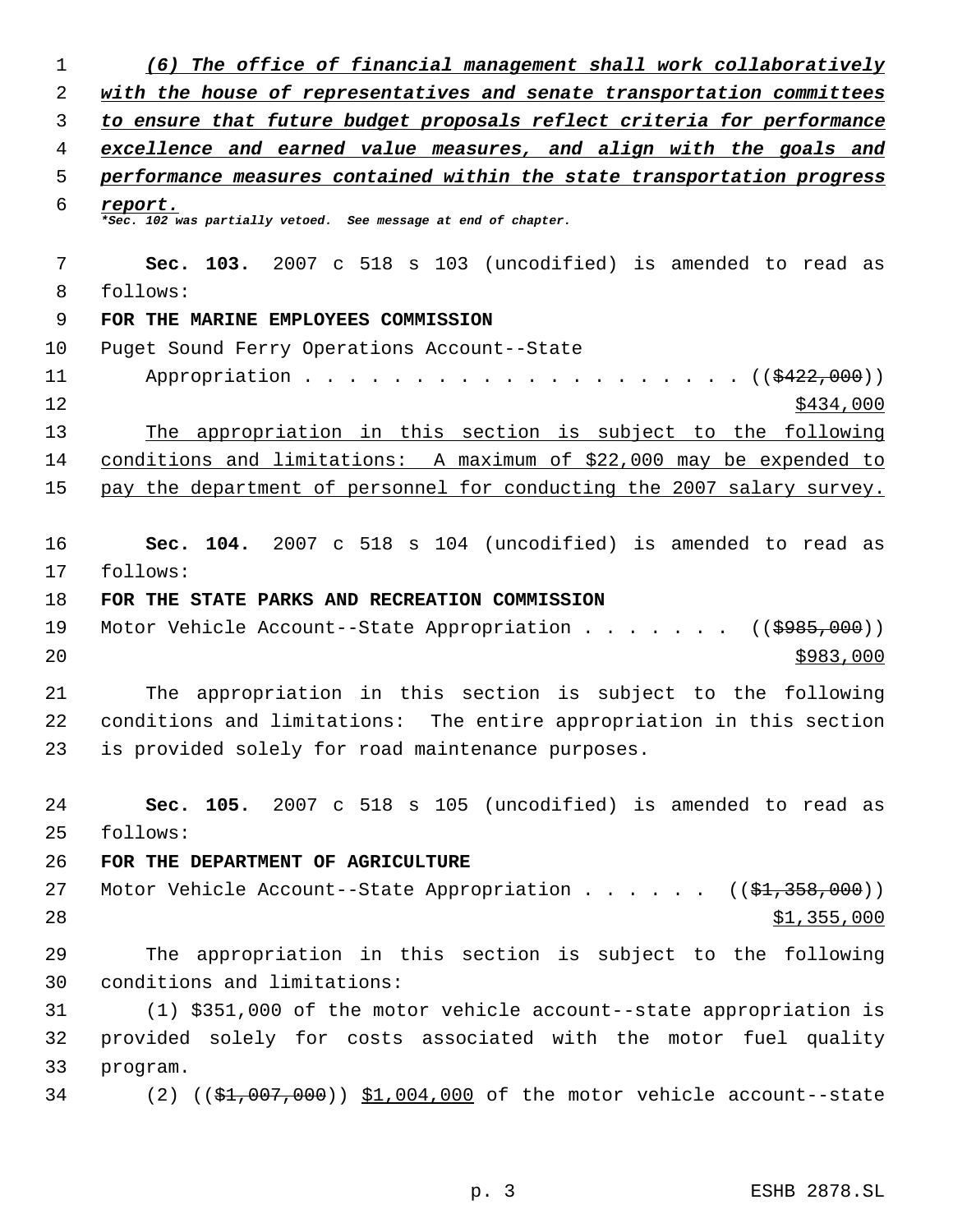appropriation is provided solely to test the quality of biofuel. The department must test fuel quality at the biofuel manufacturer, distributor, and retailer.

 **Sec. 106.** 2007 c 518 s 106 (uncodified) is amended to read as follows:

**FOR THE DEPARTMENT OF ARCHAEOLOGY AND HISTORIC PRESERVATION**

7 Motor Vehicle Account--State Appropriation . . . . . . ((\$223,000)) 8  $\frac{$340,000}{ }$ 

 The appropriation in this section is subject to the following conditions and limitations: The entire appropriation is provided 11 solely for ((staffing costs to be dedicated to state)) transportation activities. Staff hired to support transportation activities must have practical experience with complex construction projects.

 **Sec. 107.** 2007 c 518 s 107 (uncodified) is amended to read as follows:

 **FOR THE LEGISLATIVE EVALUATION AND ACCOUNTABILITY PROGRAM COMMITTEE** 17 Motor Vehicle Account--State Appropriation . . . . . ((\$1,595,000)) 18  $\frac{$1,195,000}{ }$ 

 The appropriation in this section is subject to the following conditions and limitations:

21 (1) ((\$800,000)) \$400,000 of the motor vehicle account--state appropriation is provided solely for the continued maintenance and support of the transportation executive information system (TEIS).

 (2) \$795,000 of the motor vehicle account--state appropriation is provided solely for development of a new transportation capital budgeting system and transition of a copy of the transportation executive information system (TEIS) to LEAP. At a minimum, the new budgeting system development effort must provide comprehensive schematic diagrams of the current and proposed transportation capital budget process, information flows, and data exchanges; common, agreed- upon data definitions and business rules; detailed transportation capital budget data and system requirements; and a strategy for implementation, including associated costs and a timeframe.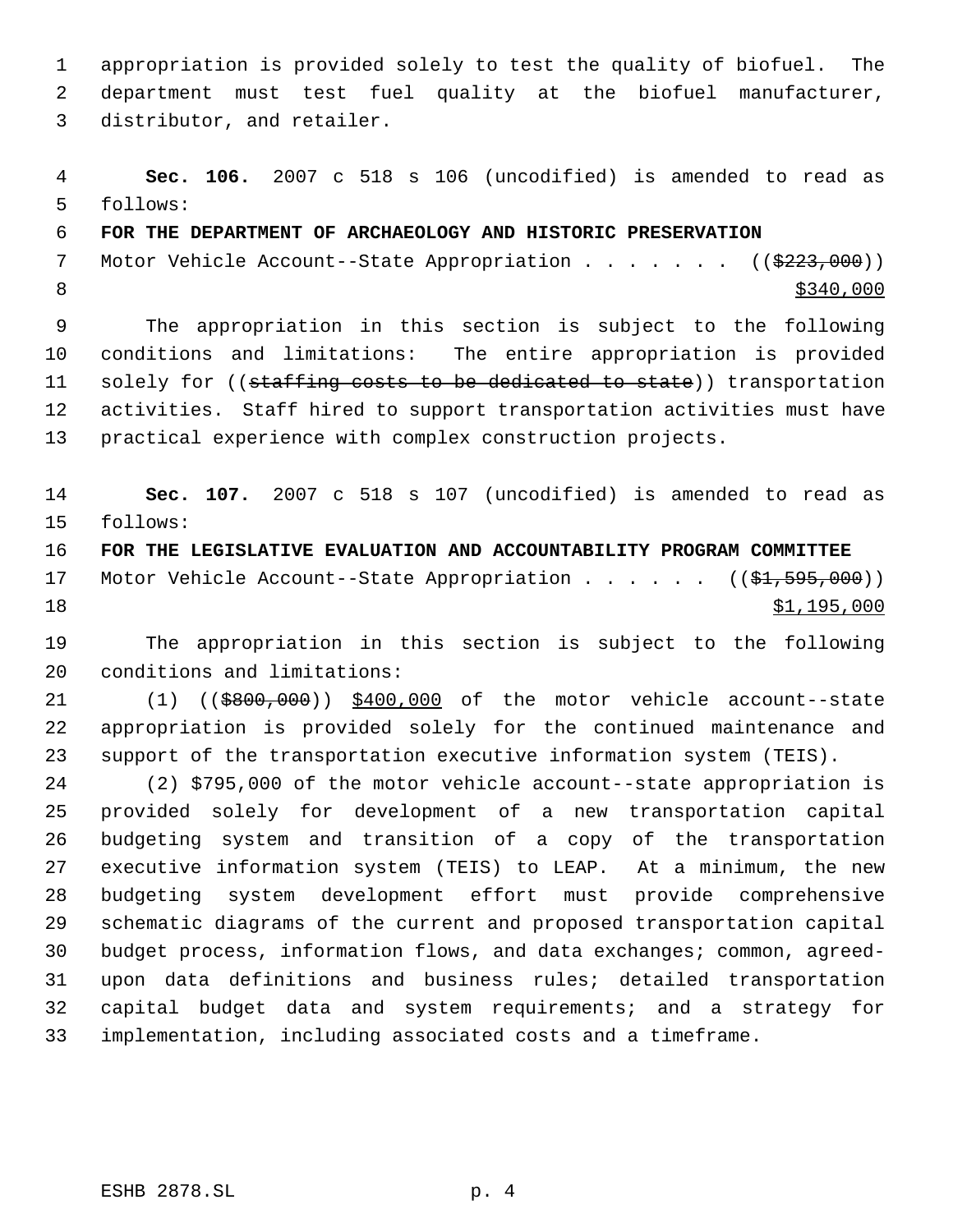**Sec. 201.** 2007 c 518 s 201 (uncodified) is amended to read as follows: **FOR THE WASHINGTON TRAFFIC SAFETY COMMISSION** 5 Highway Safety Account--State Appropriation . . . . . ((\$2,609,000))  $\frac{1}{52,605,000}$ 7 Highway Safety Account--Federal Appropriation . . . . ((\$15,880,000)) 8 \$15,845,000 \$15,845,000 \$15,845,000 \$15,845,000 \$15,845,000 \$15,15,000 \$15,15,000 \$15,15,000 \$15,15,000 \$15, 9 School Zone Safety Account--State Appropriation . . . . ((\$3,300,000))  $10 \hspace{2.5cm}$ \$3,376,000 11 TOTAL APPROPRIATION . . . . . . . . . . . . ((<del>\$21,789,000</del>))  $\frac{12}{21,826,000}$  The appropriations in this section are subject to the following conditions and limitations: \$76,000 of the school zone safety account--state appropriation is provided solely for contracting with the office of the superintendent of public instruction (OSPI) to conduct pilot programs in three school districts for road safety education and training for children, in order to teach children safe walking, bicycling, and transit use behavior. The pilot projects shall be conducted during the 2008-09 academic year, and shall be modeled after a program and curriculum successfully implemented in the Spokane school district. Funds are provided for curriculum resources, bicycle purchases, teacher training, other essential services and equipment, and OSPI administrative expenses which may include contracting out pilot program administration. The participating school districts shall be located as follows: One in Grant county, one in Island county, and one in Kitsap county. The OSPI shall evaluate the pilot programs, and report to the transportation committees of the legislature no later than December 1, 2009, on the outcomes of the pilot programs. The report shall include a survey identifying barriers to, interest in, and the likelihood of students traveling by biking, walking, or transit both prior to and following completion of the pilot program.

 **Sec. 202.** 2007 c 518 s 202 (uncodified) is amended to read as follows:

**FOR THE COUNTY ROAD ADMINISTRATION BOARD**

36 Rural Arterial Trust Account--State Appropriation . . . . ((\$907,000))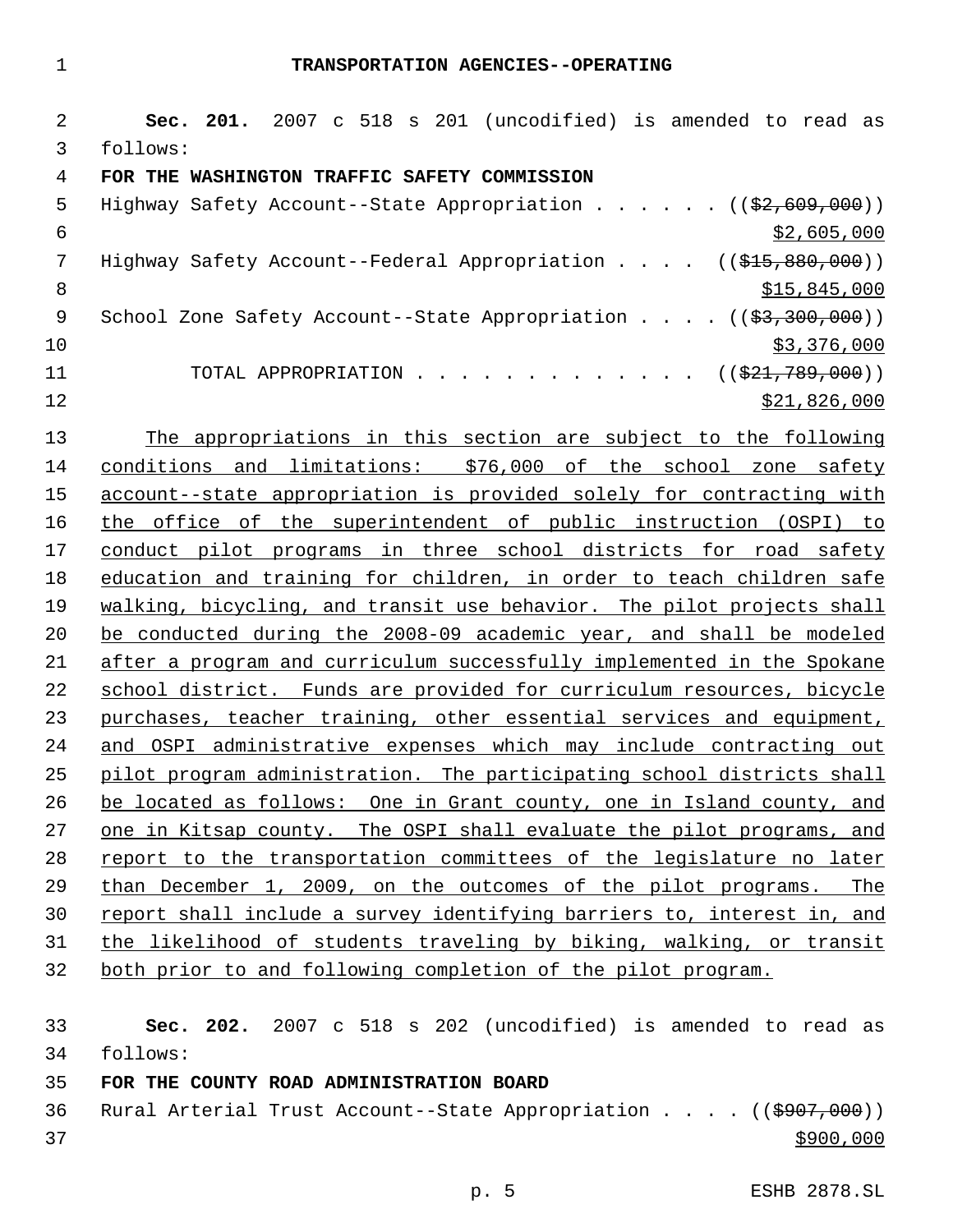| $\mathbf{1}$   | Motor Vehicle Account--State Appropriation ( $(\frac{2}{2}, 075, 000)$ )       |
|----------------|--------------------------------------------------------------------------------|
| $\overline{2}$ | \$2,058,000                                                                    |
| 3              | County Arterial Preservation Account--State                                    |
| 4              | Appropriation $($ $(\frac{1}{21}, \frac{399}{100})$                            |
| 5              | \$1,388,000                                                                    |
| 6              | TOTAL APPROPRIATION ( $(\frac{24}{3000})$ )                                    |
| 7              | \$4,346,000                                                                    |
| 8              | The appropriations in this section are subject to the following                |
| $\overline{9}$ | and limitations: \$481,000 of the county arterial<br>conditions                |
| 10             | preservation account--state appropriation is provided solely for               |
| 11             | continued development and implementation of a maintenance management           |
| 12             | system to manage county transportation assets.                                 |
| 13             | Sec. 203. 2007 c 518 s 203 (uncodified) is amended to read as                  |
| 14             | follows:                                                                       |
| 15             | FOR THE TRANSPORTATION IMPROVEMENT BOARD                                       |
| 16             | Urban Arterial Trust Account--State Appropriation $((\frac{1}{21}, 793, 000))$ |
| 17             | \$1,778,000                                                                    |
| 18             | Transportation Improvement Account--State                                      |
| 19             | Appropriation $($ $($ \$1,795,000) $)$                                         |
| 20             | \$1,780,000                                                                    |
| 21             | TOTAL APPROPRIATION ( $(\frac{23}{53}, \frac{588}{900})$ )                     |
| 22             | \$3,558,000                                                                    |
| 23             | 2007 c 518 s 204 (uncodified) is amended to read as<br>Sec. 204.               |
| 24             | follows:                                                                       |
| 25             | FOR THE BOARD OF PILOTAGE COMMISSIONERS                                        |
| 26             | Pilotage Account--State Appropriation ( $(\frac{1}{21}, 156, 000)$ )           |
| 27             | \$1,152,000                                                                    |
| 28             | Sec. 205. 2007 c 518 s 205 (uncodified) is amended to read as                  |
| 29             | follows:                                                                       |
| 30             | FOR THE JOINT TRANSPORTATION COMMITTEE                                         |
| 31             | Motor Vehicle Account--State Appropriation $($ $($ \$2,103,000))               |
| 32             | \$2,513,000                                                                    |
| 33             | Multimodal Transportation Account--State Appropriation \$550,000               |
| 34             | TOTAL APPROPRIATION ( $(\frac{2}{2}, 653, 000)$ )                              |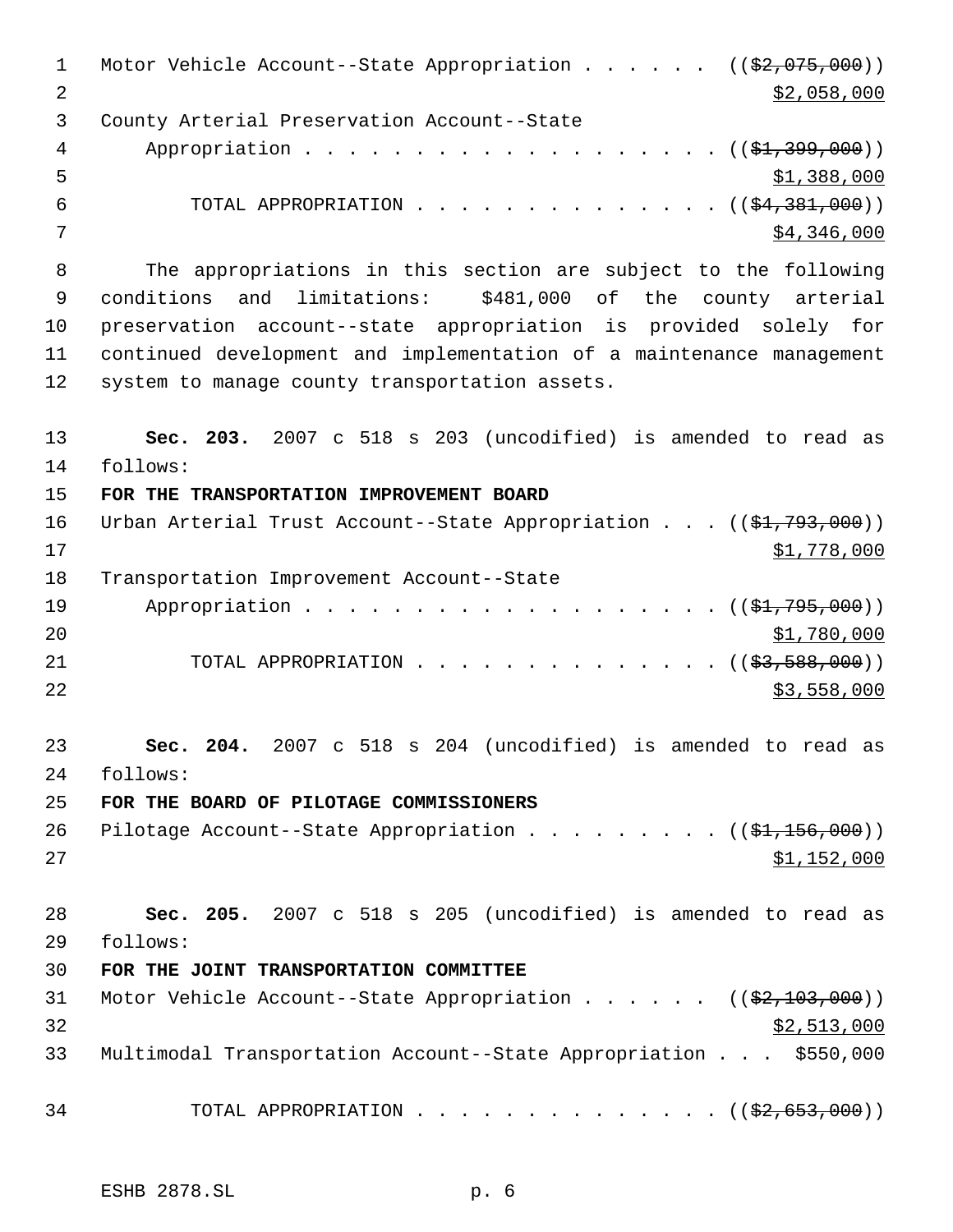2 The appropriations in this section ((is)) are subject to the following conditions and limitations:

 (1) ((\$500,000)) \$750,000 of the motor vehicle account--state appropriation is for establishing a work group to implement Engrossed Substitute House Bill No. 2358 (regarding state ferries) and review other matters relating to Washington state ferries. The cochairs of the committee shall establish the work group comprising committee members or their designees, an appointee by the governor, and other stakeholders as appointed by the cochairs, to assist in the committee's 11 work. The work group shall report ((the progress of)) on its tasks to 12 the transportation committees of the legislature by December  $(15, 15)$ 2007)) 2008. The work group is tasked with the following:

 (a) Implementing the recommendations of Engrossed Substitute House Bill No. 2358 (regarding state ferries). As directed by Engrossed Substitute House Bill No. 2358, the committee work group shall participate in and provide a review of the following:

 (i) The Washington transportation commission's development and interpretation of a survey of ferry customers;

 (ii) The department of transportation's analysis and reestablishment of vehicle level of service standards. In reestablishing the standards, consideration must be given to whether boat wait is the appropriate measure;

 (iii) The department's development of pricing policy proposals. In developing these policies, the policy, in effect on some routes, of collecting fares in only one direction must be evaluated to determine whether one-way fare pricing best serves the ferry system;

(iv) The department's development of operational strategies;

 (v) The department's development of terminal design standards; and (vi) The department's development of a long-range capital plan;

(b) Reviewing the following Washington state ferry programs:

(i) Ridership demand forecast;

 (ii) Updated life cycle cost model, as directed by Engrossed Substitute House Bill No. 2358;

 (iii) Administrative operating costs, nonlabor and nonfuel operating costs, Eagle Harbor maintenance facility program and maintenance costs, administrative and systemwide capital costs, and vessel preservation costs; and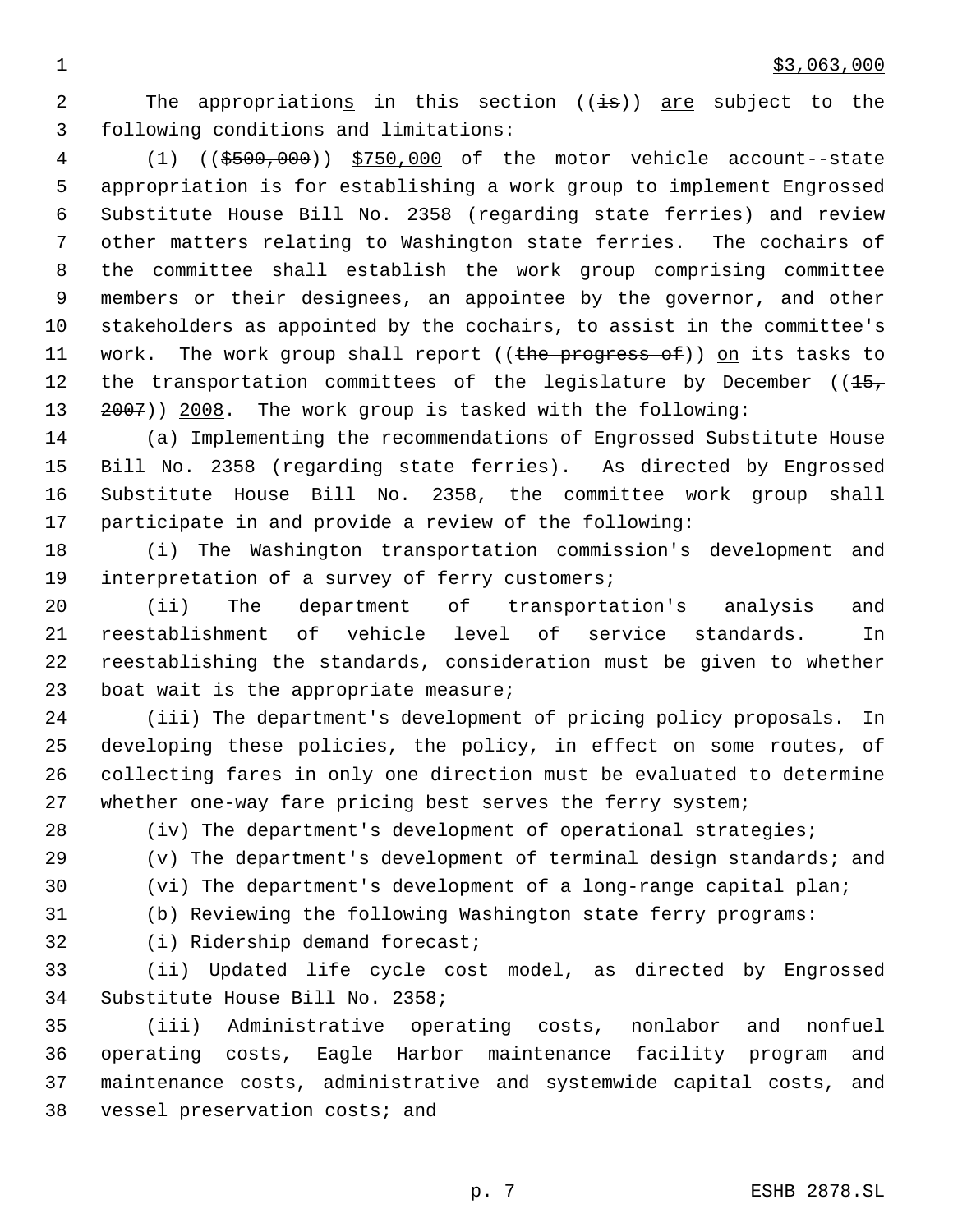(iv) The Washington state ferries' proposed capital cost allocation plan methodology, as described in Engrossed Substitute House Bill No. 2358;

(c) Making recommendations regarding:

 (i) The most efficient timing and sizing of future vessel acquisitions beyond those currently authorized by the legislature. Vessel acquisition recommendations must be based on the ridership projections, level of service standards, and operational and pricing strategies reviewed by the committee and must include the impact of those recommendations on the timing and size of terminal capital investments and the state ferries' long range operating and capital 12 finance plans; and

 (ii) Capital financing strategies for consideration in the 2009 legislative session. This work must include confirming the department's estimate of future capital requirements based on a long range capital plan and must include the department's development of a plan for codevelopment and public private partnership opportunities at 18 public ferry terminals; and

 (d) Evaluate the capital cost allocation plan methodology developed by the department to implement Engrossed Substitute House Bill No. 2358.

 (2) \$250,000 of the motor vehicle account--state appropriation and \$250,000 of the multimodal transportation account--state appropriation 24 are for the continuing implementation of ((Substitute Senate Bill No. 5207)) chapter 514, Laws of 2007.

 (3) \$300,000 of the multimodal transportation account--state appropriation is for implementing Substitute House Bill No. 1694 (coordinated transportation). If Substitute House Bill No. 1694 is not enacted by June 30, 2007, the amount provided in this subsection shall lapse.

 (4) \$150,000 of the motor vehicle account--state appropriation is for the Puget Sound regional council to conduct a pilot program for multimodal concurrency analysis. This pilot program will analyze total trip needs for a regional growth center based on adopted land use 35 plans, identify the number of trips which can be accommodated by planned roadway, transit service, and nonmotorized investments, and identify gaps for trips that cannot be served and strategies to fill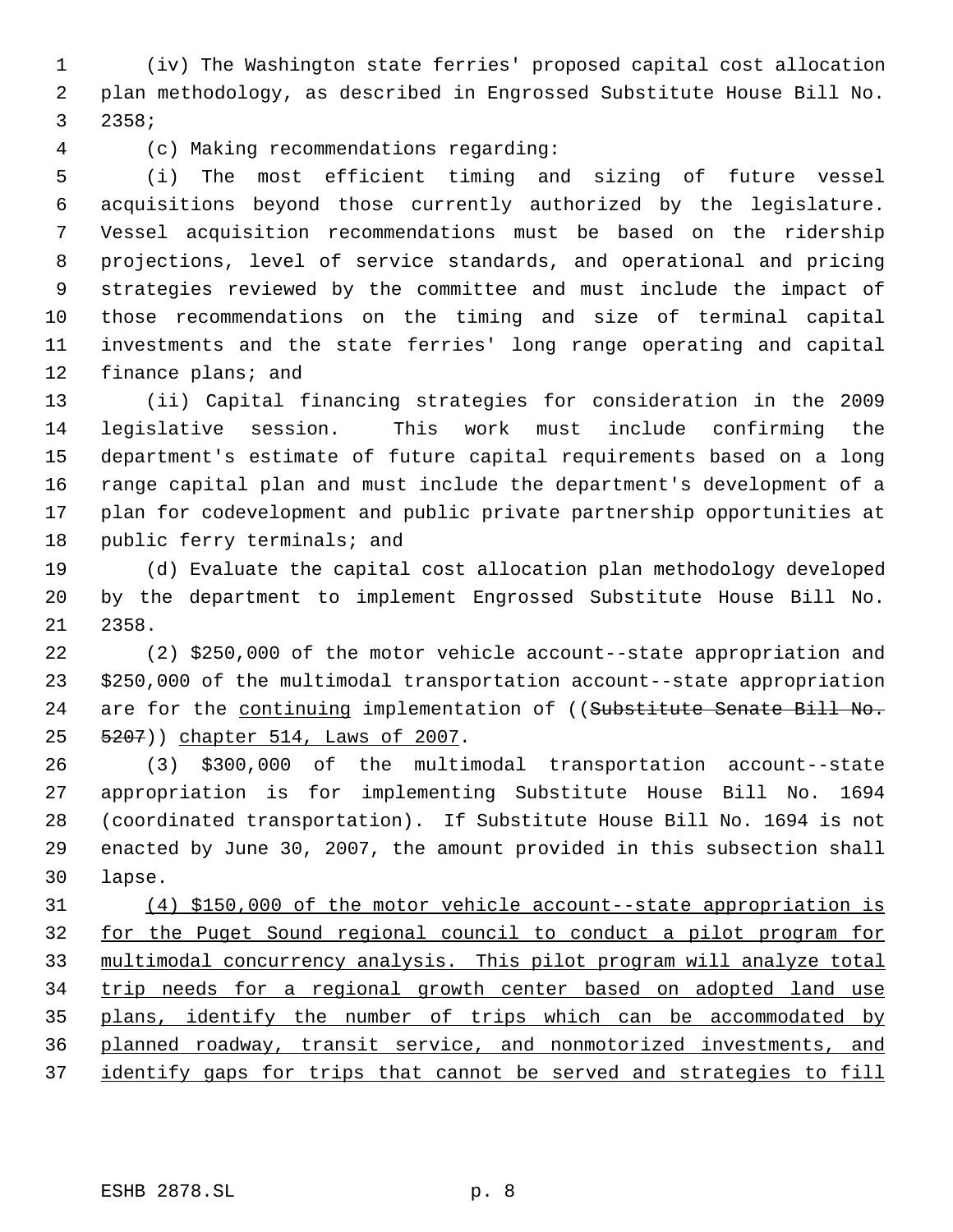1 those gaps. The purpose of this pilot is to demonstrate how this type 2 of multimodal concurrency analysis can be used to broaden and strengthen local concurrency programs. \***Sec. 206.** 2007 c 518 s 206 (uncodified) is amended to read as follows: **FOR THE TRANSPORTATION COMMISSION** 7 Motor Vehicle Account--State Appropriation . . . . . ((\$2,276,000))  $\frac{1}{2}$ , 322, 000 Multimodal Transportation Account--State Appropriation . . . \$112,000 10 TOTAL APPROPRIATION . . . . . . . . . . . . . . ((\$2,388,000)) \$2,434,000 The appropriations in this section are subject to the following conditions and limitations: (1) \$350,000 of the motor vehicle account--state appropriation is provided solely for the commission to conduct a survey of ferry customers as described in Engrossed Substitute House Bill No. 2358. Development and interpretation of the survey must be done with participation of the joint transportation committee work group established in section 205(1) of this act. 20 (2) ((\$100,000 of the motor vehicle account-state appropriation is provided solely for a study to identify and evaluate long-term 22 financing alternatives for the Washington state ferry system. The 23 study shall incorporate the findings of the initial survey described in subsection (1) of this section, and shall consider the potential for state, regional, or local financing options. The commission shall submit a draft final report of its findings and recommendations to the transportation committees of the legislature no later than December 2008.  $(3)$ )) The commission shall conduct a planning grade tolling study that is based on the recommended policies in the commission's comprehensive tolling study submitted September 20, 2006. (3) Pursuant to RCW 43.135.055, during the 2007-09 fiscal biennium, the transportation commission shall establish, periodically review, 34 and, if necessary, modify a schedule of toll charges applicable to the state route 167 high-occupancy toll lane pilot project, as required by RCW 47.56.403.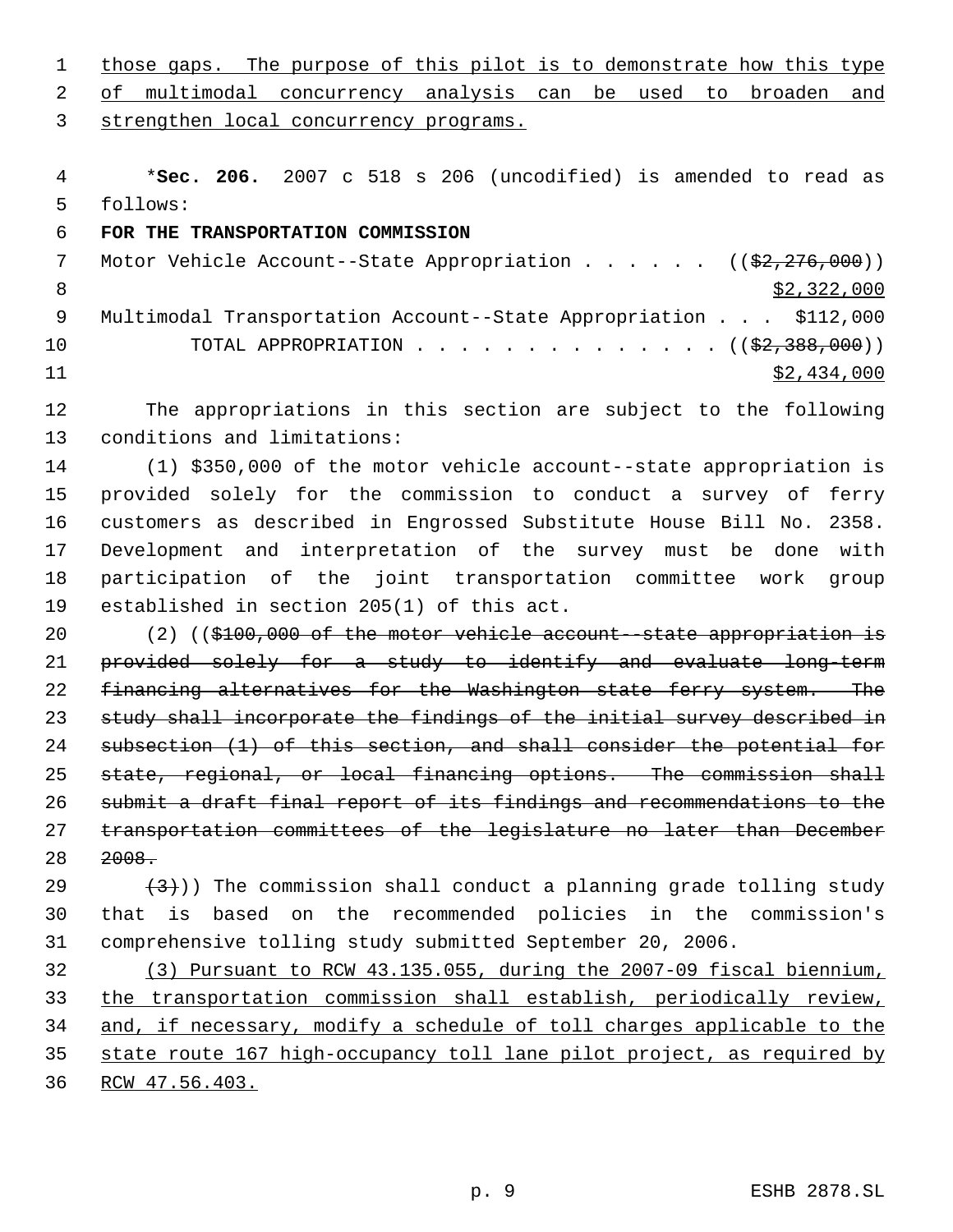(4) Pursuant to RCW 43.135.055, during the 2007-09 fiscal biennium, the transportation commission shall periodically review, and, if necessary, modify the schedule of toll charges applicable to the Tacoma Narrows bridge, taking into consideration the recommendations of the citizen advisory committee created by RCW 47.46.091.

 (5) \$205,000 of the motor vehicle account--state appropriation is provided solely for a study of potential revenue sources for the Washington state ferry system. The study must model and assess the revenue generating potentials of feasible alternative funding sources. The revenue forecasting models must be dynamic and ownership of these 11 models must be retained by the commission. The commission shall develop revenue source recommendations that will generate revenue equal 13 to or greater than the funding level identified by the ferries finance study of the joint transportation committee referenced in section 205 of this act, and shall report its recommendations to the transportation committees of the legislature by November 15, 2008.

 *(6) The transportation commission shall develop recommendations to reduce and control tolling operations costs. These recommendations shall be presented to the transportation committees of the state legislature by December 1, 2008. To this end, the commission shall generate benchmarks to evaluate program efficiencies. They shall also review and confirm data necessary to evaluate tolling operations. The department of transportation shall cooperate with the commission and provide documents and data to assist with this evaluation.*

*\*Sec. 206 was partially vetoed. See message at end of chapter.*

 **Sec. 207.** 2007 c 518 s 207 (uncodified) is amended to read as follows:

**FOR THE FREIGHT MOBILITY STRATEGIC INVESTMENT BOARD**

28 Motor Vehicle Account--State Appropriation . . . . . . ((\$695,000)) 

 The appropriation in this section is subject to the following conditions and limitations:

 (1) The freight mobility strategic investment board shall, on a quarterly basis, provide status reports to the office of financial management and the transportation committees of the legislature on the delivery of projects funded by this act.

 (2) The freight mobility strategic investment board and the department of transportation shall collaborate to submit a report to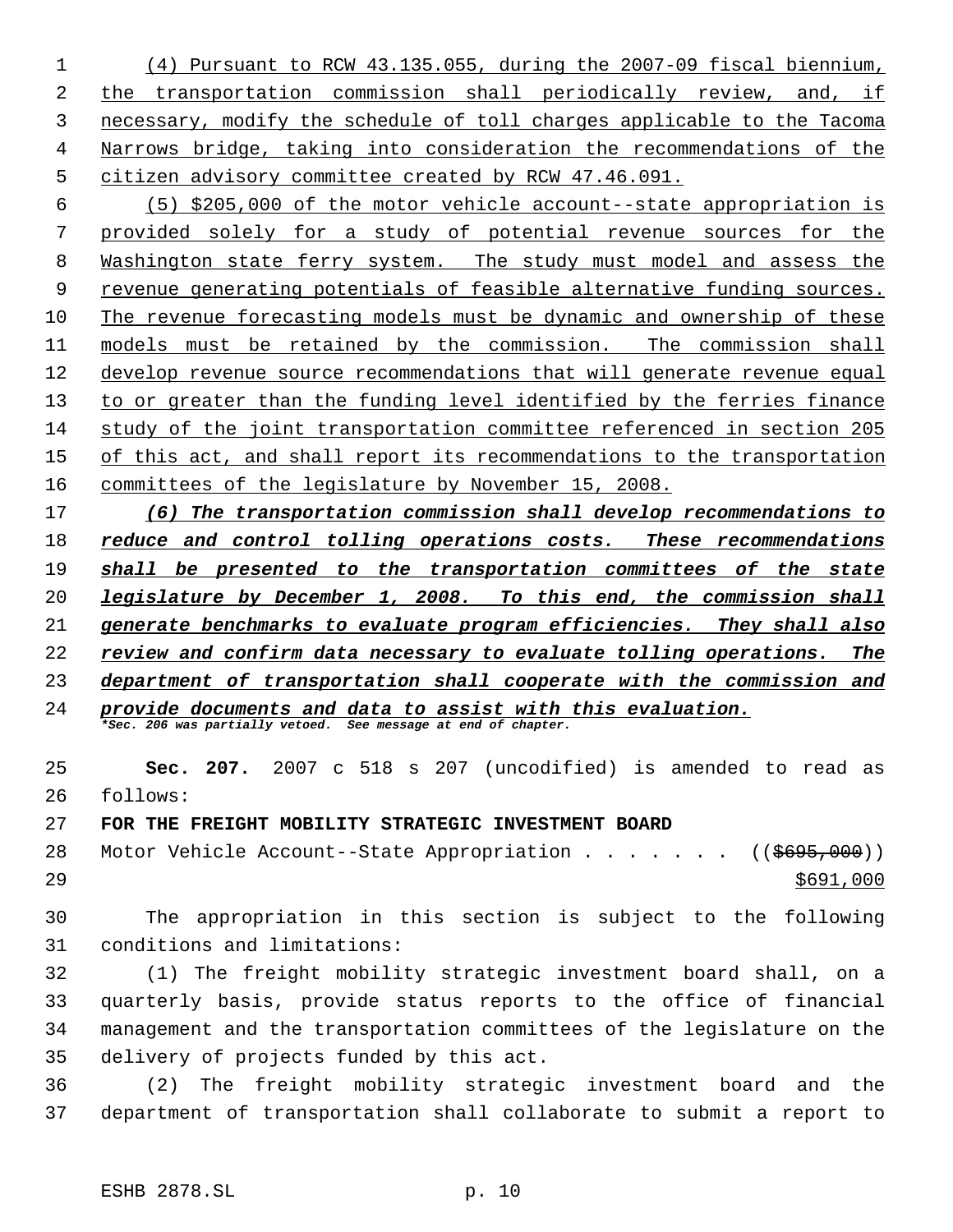the office of financial management and the transportation committees of the legislature by September 1, 2008, listing proposed freight highway and rail projects. The report must describe the analysis used for selecting such projects, as required by chapter 47.06A RCW for the board and as required by this act for the department. When developing its list of proposed freight highway and rail projects, the freight mobility strategic investment board shall use the priorities identified in section 309(7)(a) of this act to the greatest extent possible.

 **Sec. 208.** 2007 c 518 s 208 (uncodified) is amended to read as follows:

**FOR THE WASHINGTON STATE PATROL--FIELD OPERATIONS BUREAU**

| 12 <sub>1</sub> | State Patrol Highway Account--State               |
|-----------------|---------------------------------------------------|
| 13              | Appropriation $($ $(3225, 445, 000))$             |
| 14              | \$226,924,000                                     |
| 15              | State Patrol Highway Account--Federal             |
| 16              | Appropriation \$10,602,000                        |
| 17              | State Patrol Highway Account--Private/Local       |
| 18              |                                                   |
| 19              | TOTAL APPROPRIATION ( $(\frac{2236}{177}, 000)$ ) |
| 20              | \$237,936,000                                     |

 The appropriations in this section are subject to the following conditions and limitations:

 (1) Washington state patrol officers engaged in off-duty uniformed employment providing traffic control services to the department of transportation or other state agencies may use state patrol vehicles for the purpose of that employment, subject to guidelines adopted by the chief of the Washington state patrol. The Washington state patrol shall be reimbursed for the use of the vehicle at the prevailing state employee rate for mileage and hours of usage, subject to guidelines developed by the chief of the Washington state patrol.

 (2) In addition to the user fees, the patrol shall transfer into the state patrol nonappropriated airplane revolving account under RCW 43.79.470 no more than the amount of appropriated state patrol highway account and general fund funding necessary to cover the costs for the patrol's use of the aircraft. The state patrol highway account and general fund--state funds shall be transferred proportionately in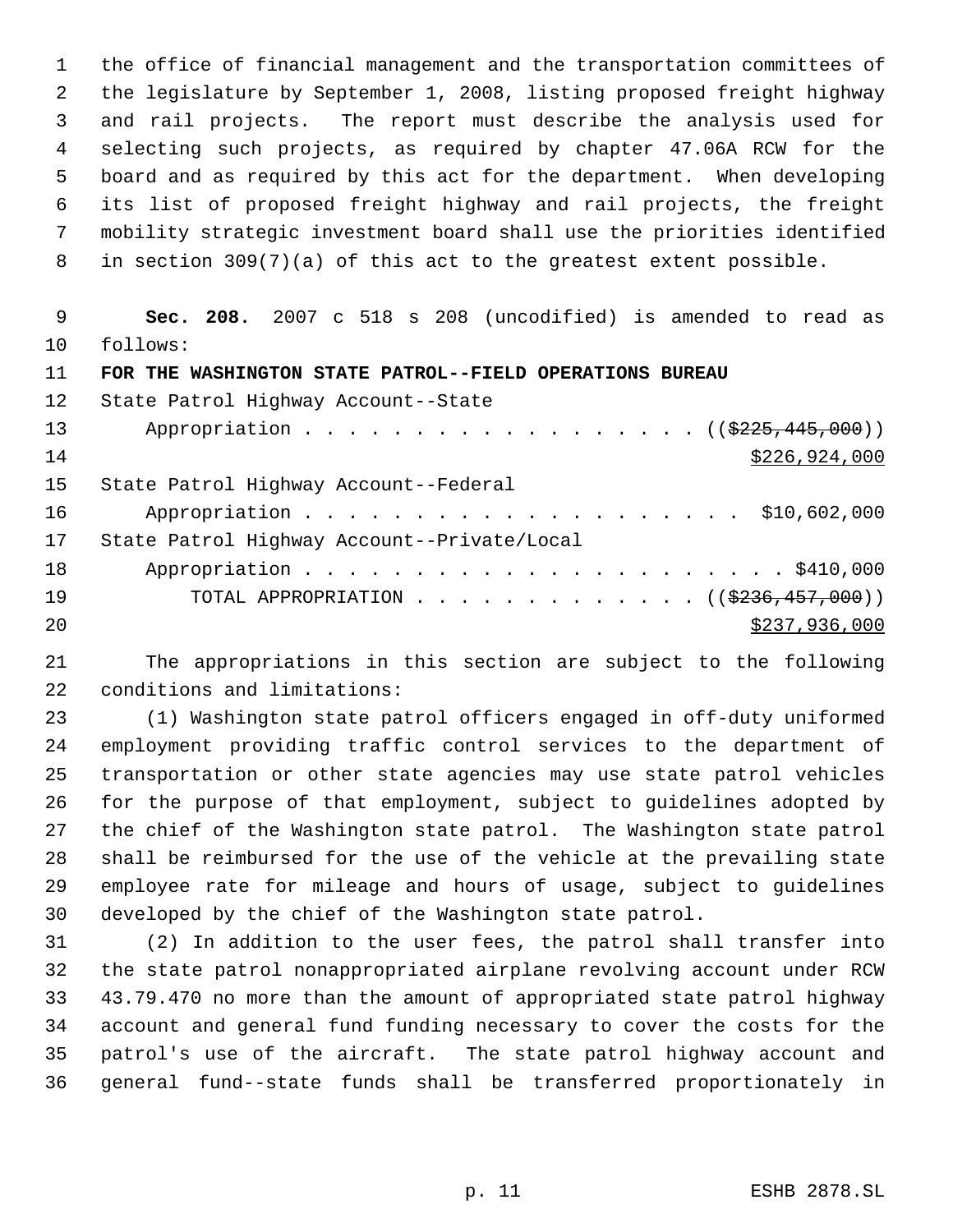accordance with a cost allocation that differentiates between highway traffic enforcement services and general policing purposes.

 (3) The patrol shall not account for or record locally provided DUI cost reimbursement payments as expenditure credits to the state patrol highway account. The patrol shall report the amount of expected locally provided DUI cost reimbursements to the governor and transportation committees of the senate and house of representatives by September 30th of each year.

 (4) \$1,662,000 of the state patrol highway account--state appropriation is provided solely for the implementation of Substitute House Bill No. 1304 (commercial vehicle enforcement). If Substitute House Bill No. 1304 is not enacted by June 30, 2007, the amount provided in this subsection shall lapse.

14 (5) During the ((<del>fiscal year 2008</del>)) 2007-2009 biennium, the Washington state patrol shall continue to perform traffic accident 16 investigations on Thurston, Mason, and Lewis county roads((, and shall 17 work with the counties to transition the)) when requested to do so by 18 the respective county; however, the counties shall conduct traffic 19 accident investigations on county roads ((to the counties by July 1, 2008)) beginning July 1, 2009.

 (6) \$100,000 of the state patrol highway account--state appropriation is provided solely for the implementation of Substitute House Bill No. 1417 (health benefits for surviving dependents). If Substitute House Bill No. 1417 is not enacted by June 30, 2007, the amount provided in this subsection shall lapse.

 (7) \$3,300,000 of the state patrol highway account--state appropriation is provided solely for the salaries and benefits associated with accretion in the number of troopers employed above 29 1,158 authorized commissioned troopers, or solely for training new cadets; however, the amount provided in this subsection is contingent on the Washington state patrol submitting a 2009-11 budget request that fully funds field force operations without reliance on a projected vacancy rate. The Washington state patrol shall perform a study with 34 a final report due to the legislative transportation committees by December 1, 2008, on the advantages and disadvantages of staffing the commercial vehicle enforcement section with commissioned officers 37 instead of commercial vehicle enforcement officers.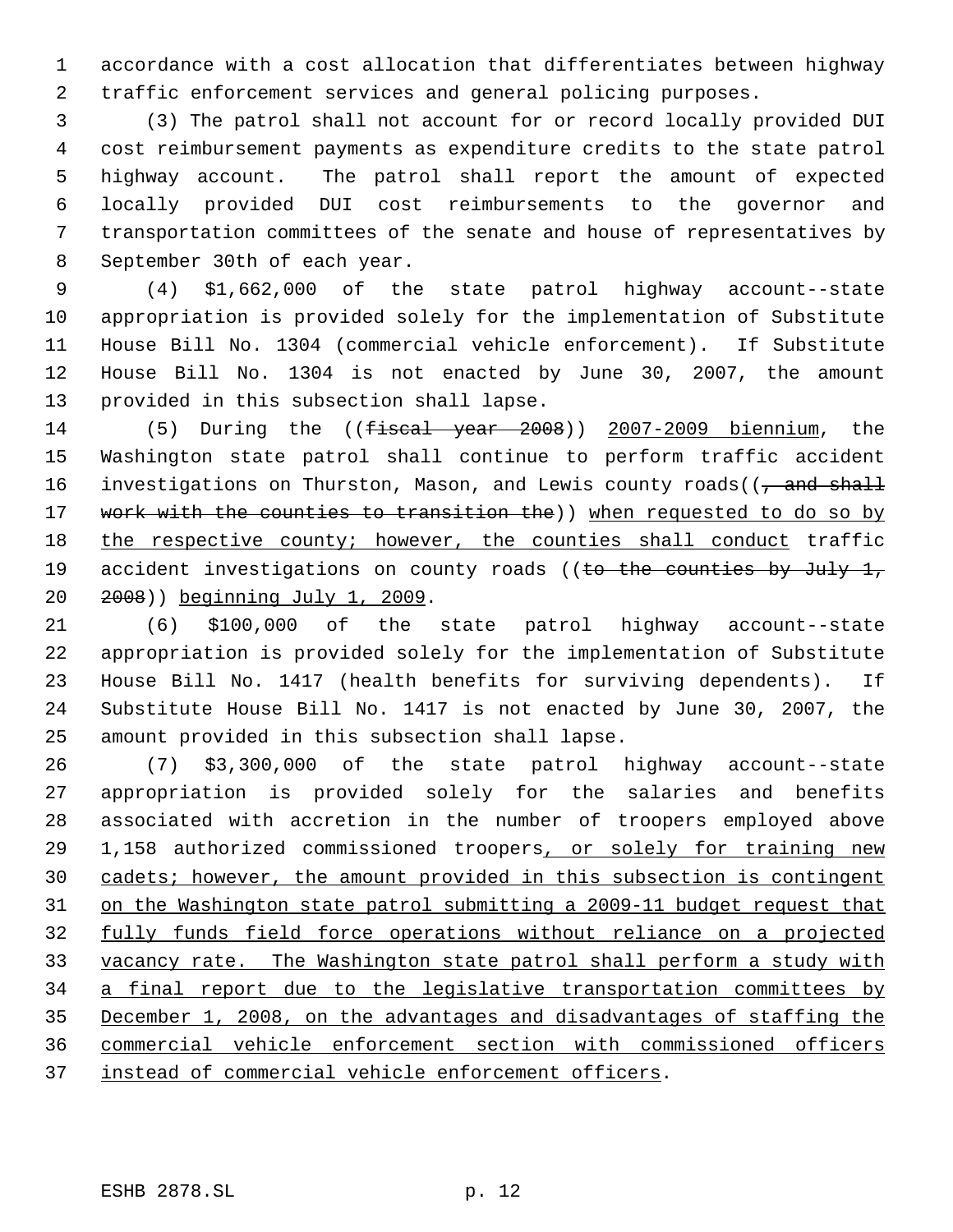(8) By July 1, 2008, the Washington state patrol shall assign six additional troopers to the Monroe detachment from among troopers requesting transfer to Monroe or graduating cadet classes. **Sec. 209.** 2007 c 518 s 209 (uncodified) is amended to read as follows: **FOR THE WASHINGTON STATE PATROL--INVESTIGATIVE SERVICES BUREAU** 7 State Patrol Highway Account--State Appropriation . . . ((\$1,300,000))  $\frac{$1,552,000}{ }$  **Sec. 210.** 2007 c 518 s 210 (uncodified) is amended to read as follows: **FOR THE WASHINGTON STATE PATROL--TECHNICAL SERVICES BUREAU** 12 State Patrol Highway Account--State Appropriation . . ((\$103,157,000)) \$102,726,000 State Patrol Highway Account--Private/Local Appropriation . . . . . . . . . . . . . . . . . . . . . \$2,008,000 16 TOTAL APPROPRIATION . . . . . . . . . . . . ((\$<del>105,165,000</del>)) \$104,734,000 The appropriations in this section are subject to the following conditions and limitations: (1) The Washington state patrol shall work with the risk management division in the office of financial management in compiling the Washington state patrol's data for establishing the agency's risk management insurance premiums to the tort claims account. The office of financial management and the Washington state patrol shall submit a report to the legislative transportation committees by December 31st of each year on the number of claims, estimated claims to be paid, method of calculation, and the adjustment in the premium. 28 (2) ((\$12,641,000)) \$9,981,000 of the total appropriation is provided solely for automobile fuel in the 2007-2009 biennium. (3) ((\$8,678,000)) \$7,461,000 of the total appropriation is provided solely for the purchase of pursuit vehicles. 32 (4) ((\$5,254,000)) \$6,328,000 of the total appropriation is provided solely for vehicle repair and maintenance costs of vehicles used for highway purposes. (5) \$384,000 of the total appropriation is provided solely for the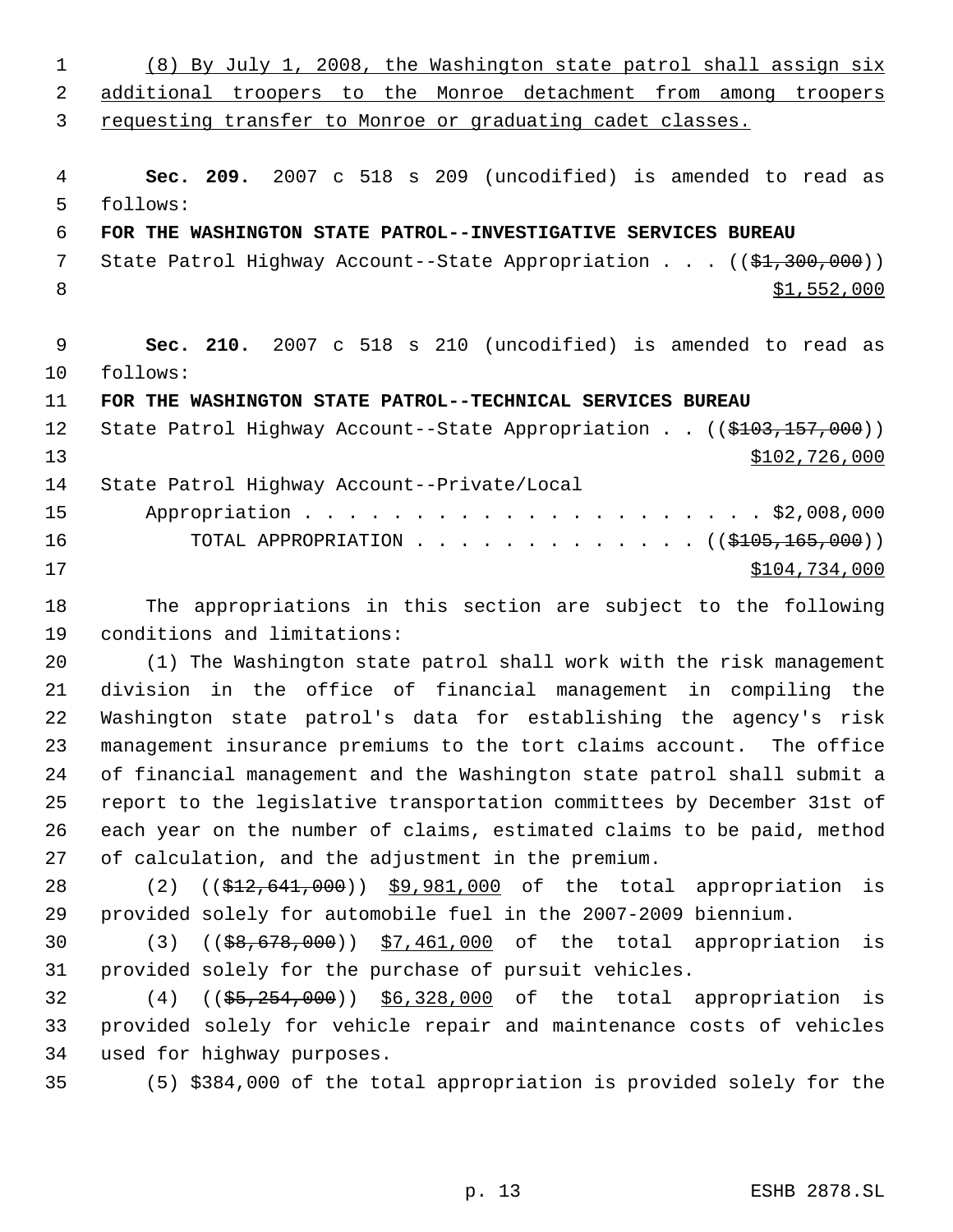purchase of mission vehicles used for highway purposes in the commercial vehicle and traffic investigation sections of the Washington state patrol. (6) The Washington state patrol may submit information technology

 5 related requests for funding only if the patrol has coordinated with 6 the department of information services as required by section 602 of 7 this act.

 8 (7) \$630,000 of the total appropriation is provided solely for the 9 ongoing software maintenance and technical support for the digital 10 microwave system. The Washington state patrol shall coordinate with 11 the other members of the Washington state interoperability executive 12 committee to ensure compatibility between emergency communication 13 systems.

14 **Sec. 211.** 2007 c 518 s 212 (uncodified) is amended to read as 15 follows: 16 **FOR THE DEPARTMENT OF LICENSING**

| 17 | Marine Fuel Tax Refund Account--State Appropriation \$32,000                        |
|----|-------------------------------------------------------------------------------------|
| 18 | Motorcycle Safety Education Account--State                                          |
| 19 | Appropriation ((\$3,905,000))                                                       |
| 20 | \$3,898,000                                                                         |
| 21 | Wildlife Account--State Appropriation ( $(\frac{2843}{100})$ )                      |
| 22 | \$830,000                                                                           |
| 23 | Highway Safety Account--State Appropriation $($ $($ \$141,953,000) $)$              |
| 24 | \$145,444,000                                                                       |
| 25 | Highway Safety Account--Federal Appropriation \$233,000                             |
| 26 | Motor Vehicle Account--State Appropriation ( $(\frac{279}{230}, \frac{230}{000})$ ) |
| 27 | \$78, 235, 000                                                                      |
| 28 | Motor Vehicle Account--Private/Local Appropriation \$1,372,000                      |
| 29 | Motor Vehicle Account--Federal Appropriation ( $(\frac{117}{100})$ )                |
| 30 | \$1,354,000                                                                         |
| 31 | Department of Licensing Services Account--State                                     |
| 32 | Appropriation $($ $($ $\frac{27}{3}, 540, 000) )$                                   |
| 33 | \$4,639,000                                                                         |
| 34 | Washington State Patrol Highway Account--State                                      |
| 35 |                                                                                     |
| 36 | TOTAL APPROPRIATION ( $(\frac{2332}{170},000)$ )                                    |
| 37 | \$237,182,000                                                                       |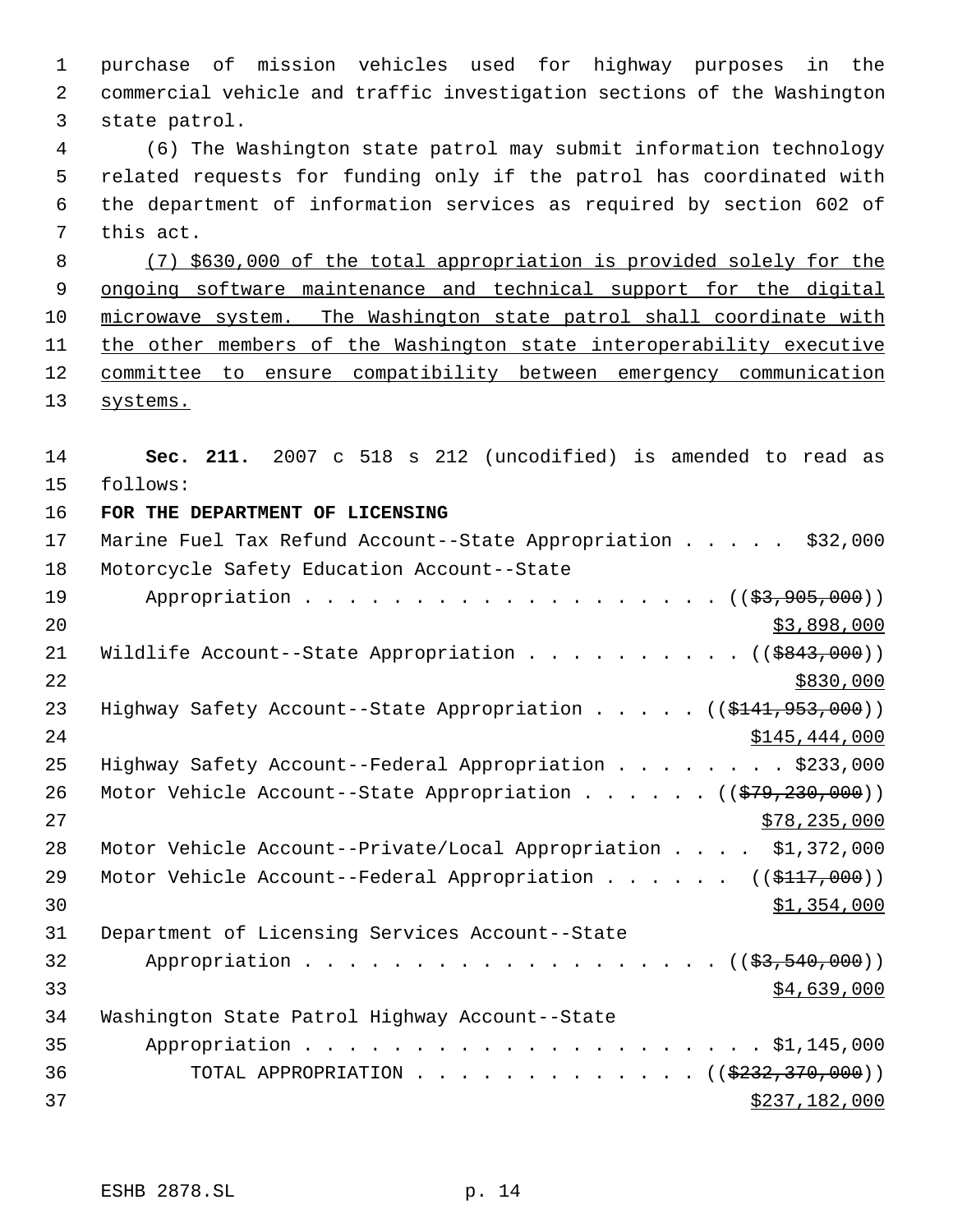The appropriations in this section are subject to the following conditions and limitations:

 (1) \$2,941,000 of the highway safety account--state appropriation is provided solely for the implementation of Substitute House Bill No. 1267 (modifying commercial driver's license requirements). If Substitute House Bill No. 1267 is not enacted by June 30, 2007, the amount provided in this subsection shall lapse. The department shall informally report to the legislature by December 1, 2008, with measurable data indicating the department's progress in meeting its goal of improving public safety by improving the quality of the commercial driver's license testing process.

 (2) \$716,000 of the motorcycle safety education account--state appropriation is provided solely for the implementation of Senate Bill No. 5273 (modifying motorcycle driver's license endorsement and education provisions). If Senate Bill No. 5273 is not enacted by June 30, 2007, the amount provided in this subsection shall lapse.

17 (3) ((\$8,872,000)) (a) \$12,422,000 of the highway safety account-- state appropriation is provided solely for costs associated with the ((systems development and issuance of)) processing costs of issuing 20 enhanced drivers' licenses and identicards ((to facilitate crossing the Canadian border. If Engrossed Substitute House Bill No. 1289 (relating to the issuance of enhanced drivers' licenses and identicards) is not 23 enacted by June 30, 2007, the amount provided in this subsection shall 24 lapse. The department may expend funds only after acceptance of the enhanced Washington state driver's license for border crossing purposes by the Canadian and United States governments. The department may 27 expend funds only after prior written approval of the director of 28 financial management)). (b) Of the amount provided in  $(a)$  of this subsection, up to \$1,000,000 is for a statewide educational campaign, which must include coordination with existing public and private entities, to inform the Washington public of the benefits of the new enhanced drivers' licenses and identicards. Funds may be spent on educational campaigns only after the caseload for enhanced drivers' licenses and identicards falls below levels that can be reasonably processed by the department within the appropriation provided by this subsection. \$300,000 of the \$1,000,000 is for the department to partner with cross-border tourism businesses to create an educational campaign.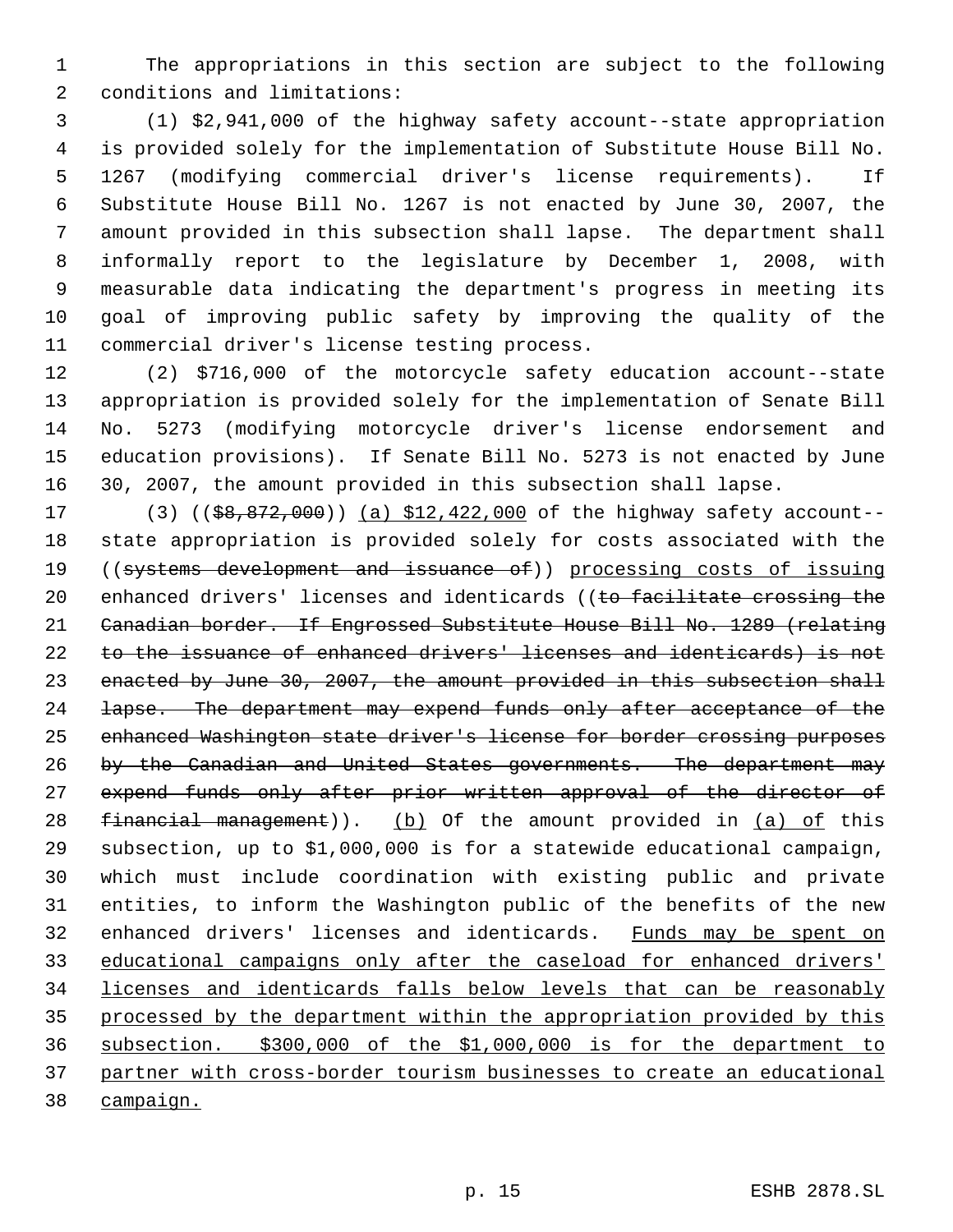(c) Of the amount provided in (a) of this subsection, \$10,722,000 is provided solely for costs associated with providing enhanced driver's license processing at 14 licensing services offices.

 (d) Of the amount provided in (a) of this subsection, \$700,000 is provided solely for costs associated with extending hours beyond current regular business hours at the 14 licensing service offices that provide enhanced driver's license processing services.

 (4) \$91,000 of the motor vehicle account--state appropriation and \$152,000 of the highway safety account--state appropriation are provided solely for contracting with the office of the attorney general to investigate criminal activity uncovered in the course of the agency's licensing and regulatory activities. Funding is provided for the 2008 fiscal year. The department may request funding for the 2009 fiscal year if the request is submitted with measurable data indicating the department's progress in meeting its goal of increased prosecution of illegal activity.

 (5) \$350,000 of the highway safety account--state appropriation is provided solely for the costs associated with the systems development of the interface that will allow insurance carriers and their agents real time, online access to drivers' records. If Substitute Senate Bill No. 5937 is not enacted by June 30, 2007, the amount provided in this subsection shall lapse.

 (6) \$1,145,000 of the state patrol highway account--state appropriation is provided solely for the implementation of Substitute House Bill No. 1304 (modifying commercial motor vehicle carrier provisions). If Substitute House Bill No. 1304 is not enacted by June 30, 2007, the amount provided in this subsection shall lapse.

 (7) The department may submit information technology related requests for funding only if the department has coordinated with the department of information services as required by section 602 of this act.

 (8) ((Within the amounts appropriated in this section, the department shall, working with the legislature, develop a proposal to)) \$116,000 of the motor vehicle account--state appropriation is provided 35 solely for the department to prepare draft legislation that streamlines title and registration statutes to specifically address apparent 37 conflicts, fee distribution, and other ((recommendations by the 38 department)) relevant issues that are revenue neutral and which do not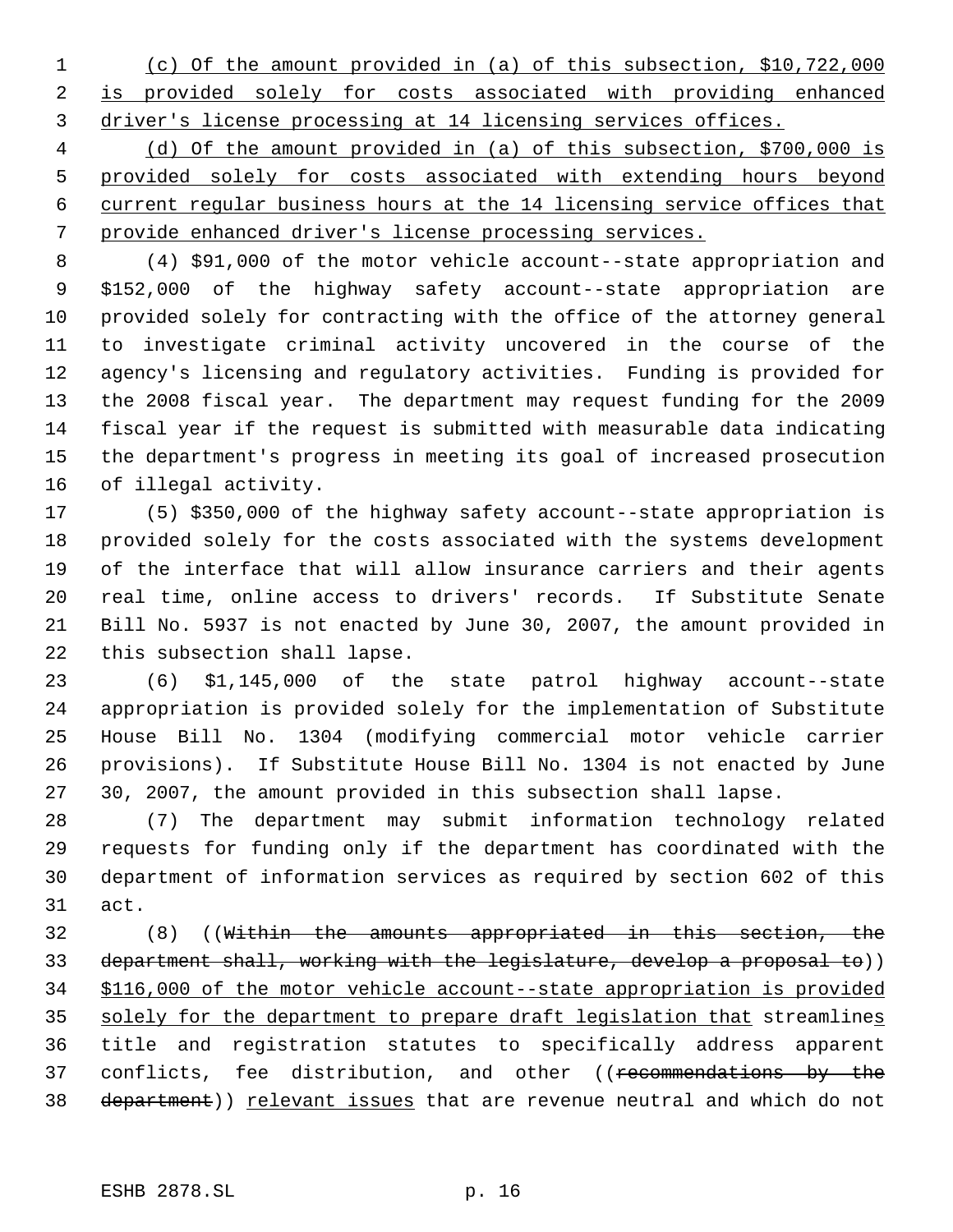1 change legislative policy. The department shall ((report the results 2 of this review to the transportation committees of the legislature by December 1, 2007)) submit the draft legislation to the transportation committees of the legislature by the end of the biennium.

 (9) \$246,000 of the department of licensing services account--state appropriation is provided solely for the implementation of Substitute House Bill No. 3029 (secure vehicle licensing system). If Substitute House Bill No. 3029 is not enacted by June 30, 2008, the amount 9 provided in this subsection shall lapse.

 (10) \$200,000 of the highway safety account--state appropriation is provided solely for the implementation of Senate Bill No. 6885 (driving record abstracts). If Senate Bill No. 6885 is not enacted by June 30, 13 2008, the amount provided in this subsection shall lapse.

 (11) \$417,000 of the highway safety account--state appropriation is 15 provided solely for the implementation of Engrossed Second Substitute House Bill No. 3254 (ignition interlock drivers' license). If Engrossed Second Substitute House Bill No. 3254 is not enacted by June 30, 2008, the amount provided in this subsection shall lapse.

 (12) \$100,000 of the department of licensing services account--state appropriation is provided solely for the implementation of Engrossed Second Substitute House Bill No. 2817 (contaminated vehicles). If Engrossed Second Substitute House Bill No. 2817 is not enacted by June 30, 2008, the amount provided in this subsection shall lapse.

 (13) The department shall investigate instituting a program whereby individual registered vehicle owners may have license plates tested for reflectivity to determine whether the department's requirement that the license plates be replaced after seven years can be waived for that

particular set of license plates.

 \***Sec. 212.** 2007 c 518 s 213 (uncodified) is amended to read as follows:

 **FOR THE DEPARTMENT OF TRANSPORTATION--TOLL OPERATIONS AND MAINTENANCE--PROGRAM B** High-Occupancy Toll Lanes Account--State

 Appropriation . . . . . . . . . . . . . . . . .  $($   $(\frac{2}{2}, 596, 000))$   $$2,253,000$ 37 Motor Vehicle Account--State Appropriation . . . . . ((\$5,600,000))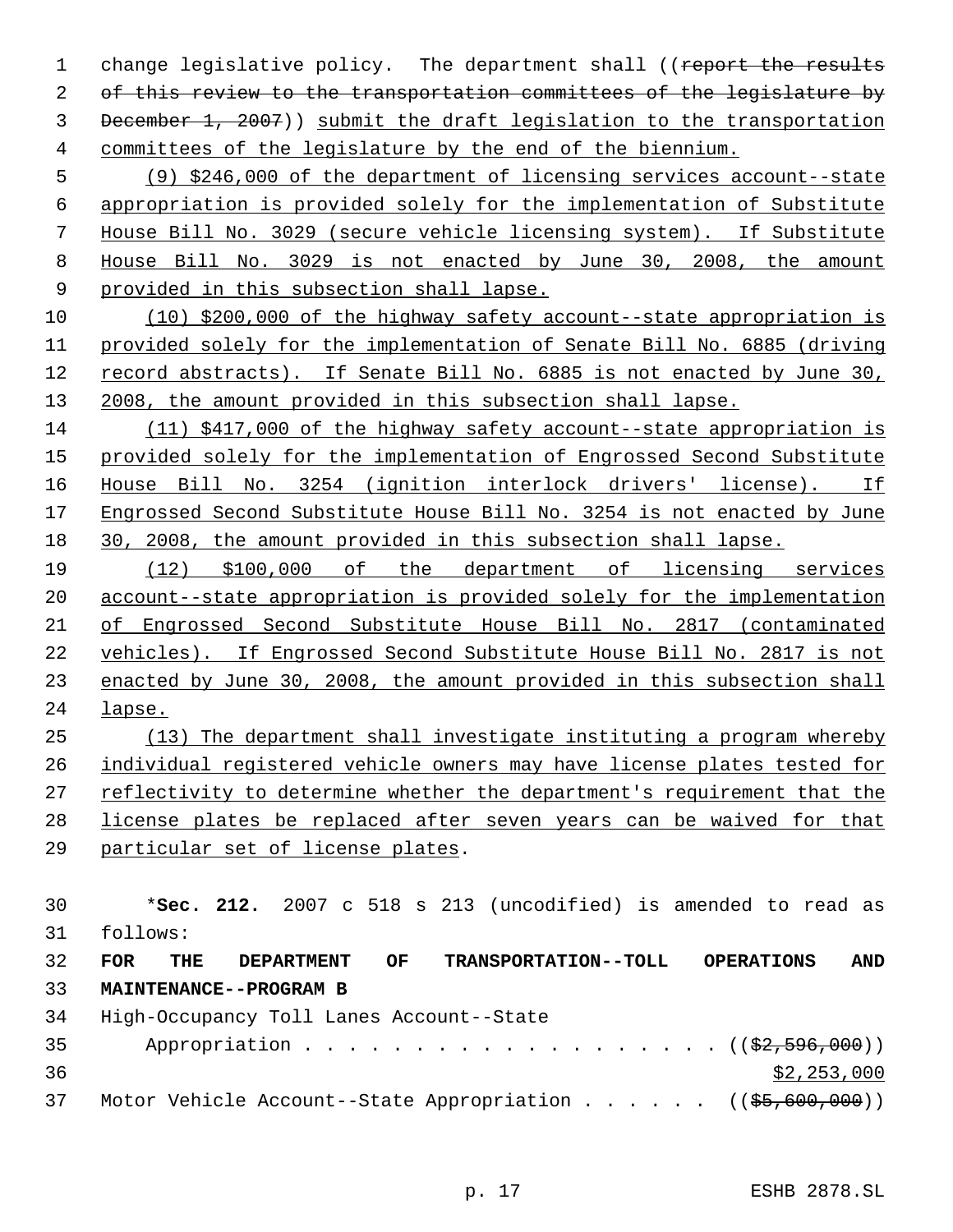$1 \over $600,000$ 

| 2              | Tacoma Narrows Toll Bridge Account--State                       |
|----------------|-----------------------------------------------------------------|
| 3              | Appropriation ( $(\frac{228}{28}, \frac{218}{200})$ )           |
| $\overline{4}$ | \$28,322,000                                                    |
| 5              | TOTAL APPROPRIATION $\ldots$ , ( $(\frac{236}{141}, 000)$ )     |
| 6              | \$31,175,000                                                    |
|                | The appropriations in this section are subject to the following |
| 8              | conditions and limitations:                                     |
|                | <u>illian ar ooo ooo ir ila aalaa lahaa aadaan ahaa haa haa</u> |

 $((+1)$  \$5,000,000 of the motor vehicle account-state is provided 10 solely to provide a reserve for the Tacoma Narrows Bridge project. This appropriation shall be held in unallotted status until the office 12 of financial management deems that revenues applicable to the Tacoma Narrows Bridge project are not sufficient to cover the project's expenditures.

 *(2) The department shall solicit private donations to fund activities related to the opening ceremonies of the Tacoma Narrows bridge project.)) The department shall develop incentives to reduce and control tolling operations costs. These incentives may be directed at the public, the tolling contractor, or the department. Incentives to be considered should include, but not be limited to: Incentives to return unneeded transponders, incentives to close inactive accounts, incentives to reduce printed account statements, incentives to reduce labor costs, and incentives to reduce postage and shipping costs. These incentives shall be presented for review by the transportation*

*commission by September 30, 2008. \*Sec. 212 was partially vetoed. See message at end of chapter.*

 **Sec. 213.** 2007 c 518 s 214 (uncodified) is amended to read as follows: **FOR THE DEPARTMENT OF TRANSPORTATION--INFORMATION TECHNOLOGY--PROGRAM C**

| 30 | Transportation Partnership Account--State                               |
|----|-------------------------------------------------------------------------|
| 31 | Appropriation $($ $($ $$4,556,000)$ $)$                                 |
| 32 | \$5,892,000                                                             |
| 33 | Motor Vehicle Account--State Appropriation ( $(\frac{267}{613}, 000)$ ) |
| 34 | \$67,710,000                                                            |
| 35 | Motor Vehicle Account--Federal Appropriation \$1,096,000                |
| 36 | Puget Sound Ferry Operations Account--State                             |
| 37 | Appropriation $($ $($ \$9,192,000 $)$                                   |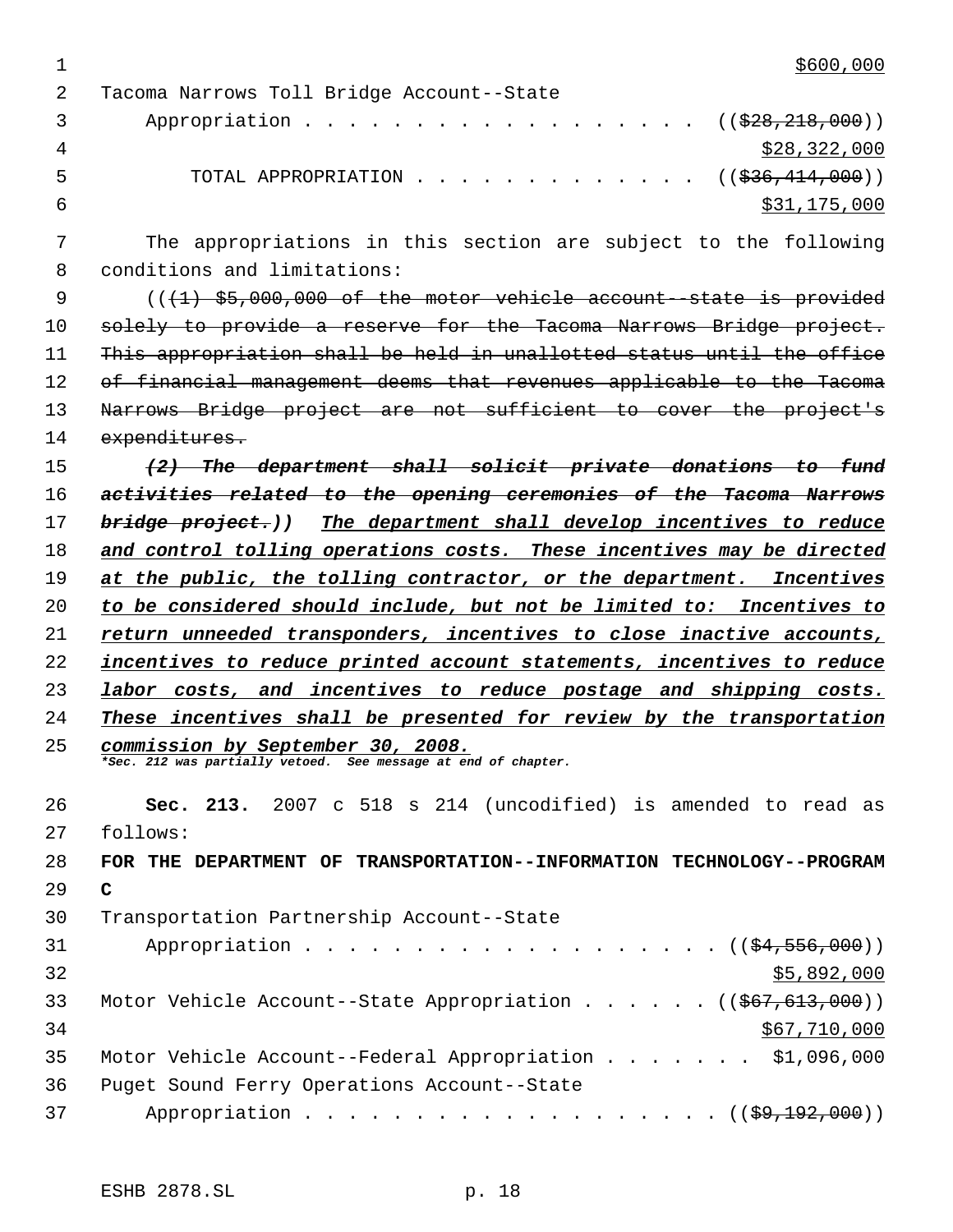$1 \quad$  \$9,143,000

| 2  | Multimodal Transportation Account--State                              |
|----|-----------------------------------------------------------------------|
|    |                                                                       |
| 4  | Transportation 2003 Account (Nickel Account)--State                   |
| -5 | Appropriation $($ $($ \$4,000,000) $)$                                |
| 6  | \$5,337,000                                                           |
|    | TOTAL APPROPRIATION $\ldots$ , ( $(\frac{1}{586}, \frac{820}{100})$ ) |
| -8 | \$89,541,000                                                          |

 The appropriations in this section are subject to the following conditions and limitations:

 (1) The department shall consult with the office of financial management and the department of information services to ensure that (a) the department's current and future system development is consistent with the overall direction of other key state systems; and (b) when possible, use or develop common statewide information systems to encourage coordination and integration of information used by the department and other state agencies and to avoid duplication.

 (2) The department shall provide updated information on six project milestones for all active projects, funded in part or in whole with 2005 transportation partnership account funds or 2003 nickel account funds, on a quarterly basis in the transportation executive information system (TEIS). The department shall also provide updated information on six project milestones for projects, funded with preexisting funds and that are agreed to by the legislature, office of financial management, and the department, on a quarterly basis in TEIS.

26 (3) ((\$2,300,000)) \$3,300,000 of the motor vehicle account--state appropriation is provided solely for preliminary work needed to transition the department to the state government network. In collaboration with the department of information services the department shall complete an inventory of the current network 31 infrastructure, ((and)) develop an implementation plan for transition to the state government network, improve security, and initiate connection to the state government network.

 (4) \$1,000,000 of the motor vehicle account--state appropriation,  $((\frac{64}{556},\frac{900}{2}))$  \$5,892,000 of the transportation partnership account--36 state appropriation, and ((\$4,000,000)) \$5,337,000 of the transportation 2003 account (nickel account)--state appropriation are provided solely for the department to develop a project management and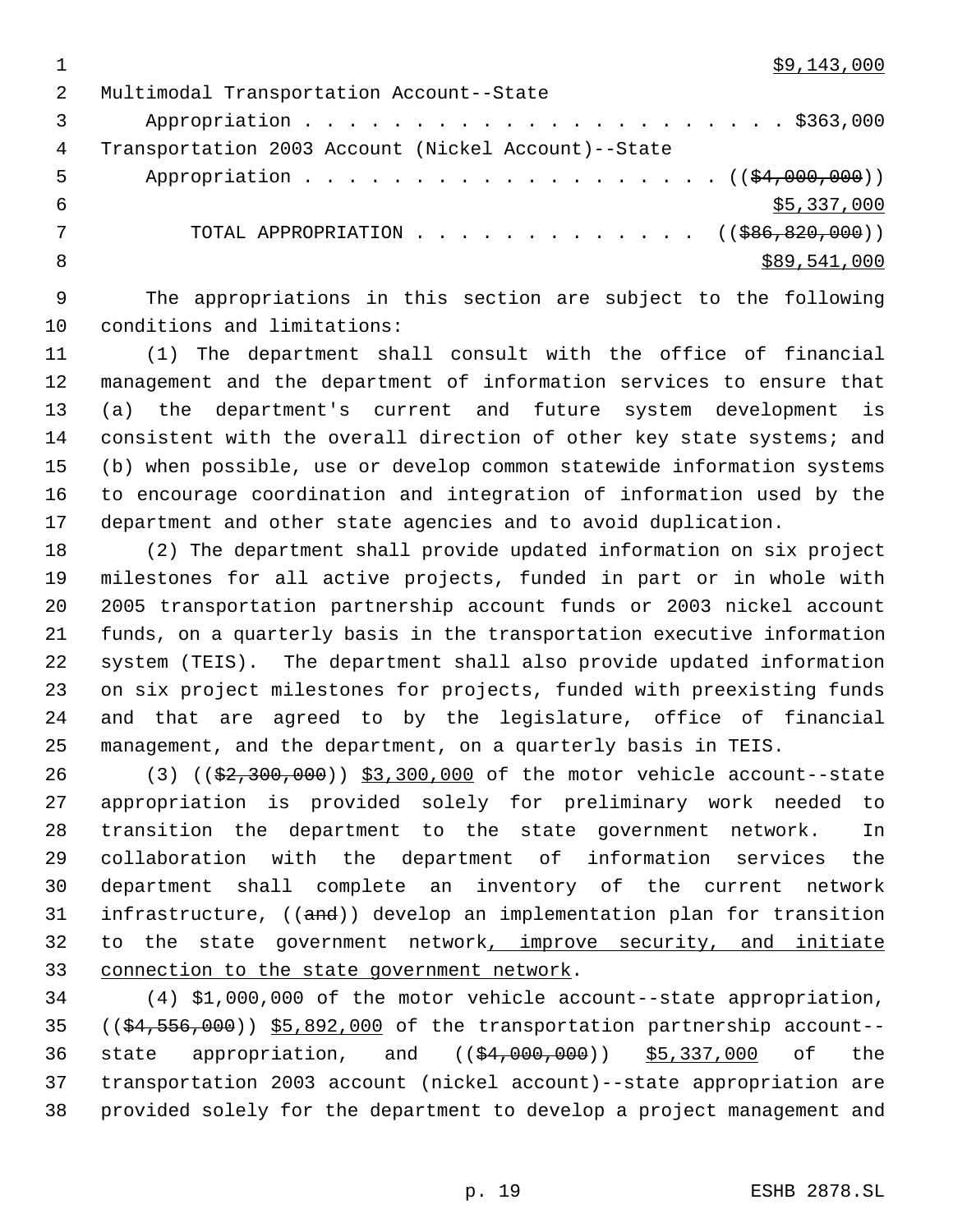reporting system which is a collection of integrated tools for capital construction project managers to use to perform all the necessary tasks associated with project management. The department shall integrate commercial off-the-shelf software with existing department systems and enhanced approaches to data management to provide web-based access for multi-level reporting and improved business workflows and reporting. Beginning September 1, 2007, and on a quarterly basis thereafter, the department shall report to the office of financial management and the transportation committees of the legislature on the status of the development and integration of the system. The first report shall include a detailed work plan for the development and integration of the system including timelines and budget milestones. At a minimum the ensuing reports shall indicate the status of the work as it compares to the work plan, any discrepancies, and proposed adjustments necessary to bring the project back on schedule or budget if necessary.

 (5) The department may submit information technology related requests for funding only if the department has coordinated with the department of information services as required by section 602 of this act.

 (6) \$1,600,000 of the motor vehicle account--state appropriation is provided solely for the critical application assessment implementation project. The department shall submit a progress report on the critical application assessment implementation project to the house of representatives and senate transportation committees on or before December 1, 2007, and December 1, 2008, with a final report on or before June 30, 2009.

 **Sec. 214.** 2007 c 518 s 215 (uncodified) is amended to read as follows:

# **FOR THE DEPARTMENT OF TRANSPORTATION--FACILITY MAINTENANCE, OPERATIONS AND CONSTRUCTION--PROGRAM D--OPERATING**

31 Motor Vehicle Account--State Appropriation . . . . . . ((\$34,569,000)) \$33,982,000

 **Sec. 215.** 2007 c 518 s 216 (uncodified) is amended to read as follows:

**FOR THE DEPARTMENT OF TRANSPORTATION--AVIATION--PROGRAM F**

36 Aeronautics Account--State Appropriation . . . . . . ((\$6,889,000))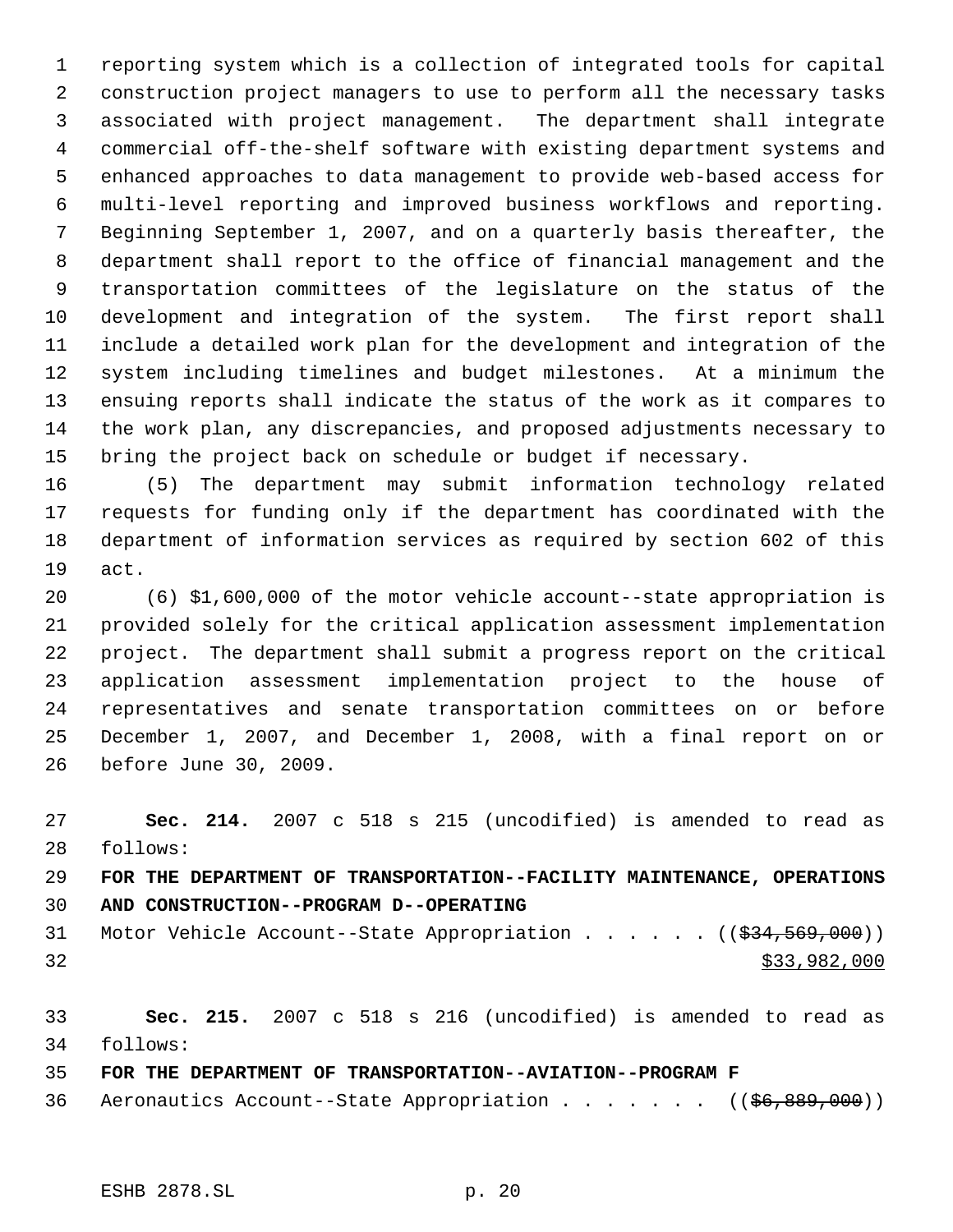|   | \$7,866,000                                                           |
|---|-----------------------------------------------------------------------|
|   | Aeronautics Account--Federal Appropriation \$2,150,000                |
|   | Multimodal Transportation Account--State Appropriation \$631,000      |
| 4 | TOTAL APPROPRIATION $\ldots$ , ( $(\frac{29}{59}, \frac{670}{600})$ ) |
|   | \$10,647,000                                                          |

 The appropriations in this section are subject to the following conditions and limitations: The entire multimodal transportation 8 account--state appropriation  $((\frac{1}{18}))$  and \$400,000 of the aeronautics 9 account--state appropriation are provided solely for the aviation planning council as provided for in RCW 47.68.410.

 **Sec. 216.** 2007 c 518 s 217 (uncodified) is amended to read as follows: **FOR THE DEPARTMENT OF TRANSPORTATION--PROGRAM DELIVERY MANAGEMENT AND SUPPORT--PROGRAM H** Transportation Partnership Account--State Appropriation . . . . . . . . . . . . . . . . . . . . . \$2,422,000 17 Motor Vehicle Account--State Appropriation . . . . . ((\$50,446,000)) \$52,275,000 Motor Vehicle Account--Federal Appropriation . . . . . . . . \$500,000 Multimodal Transportation Account--State Appropriation . . . . . . . . . . . . . . . . . . . . . . \$250,000 Transportation 2003 Account (Nickel Account)--State Appropriation . . . . . . . . . . . . . . . . . . . . . \$2,422,000 24 TOTAL APPROPRIATION . . . . . . . . . . . . ((\$56,040,000))  $57,869,000$ 

26 The appropriations in this section  $((\frac{1}{18}))$  are subject to the following conditions and limitations: \$2,422,000 of the transportation partnership account appropriation and \$2,422,000 of the transportation 2003 account (nickel account)--state appropriation are provided solely for consultant contracts to assist the department in the delivery of the capital construction program by identifying improvements to program delivery, program management, project controls, program and project monitoring, forecasting, and reporting. The consultants shall work with the department of information services in the development of the project management and reporting system.

The consultants shall provide an updated copy of the capital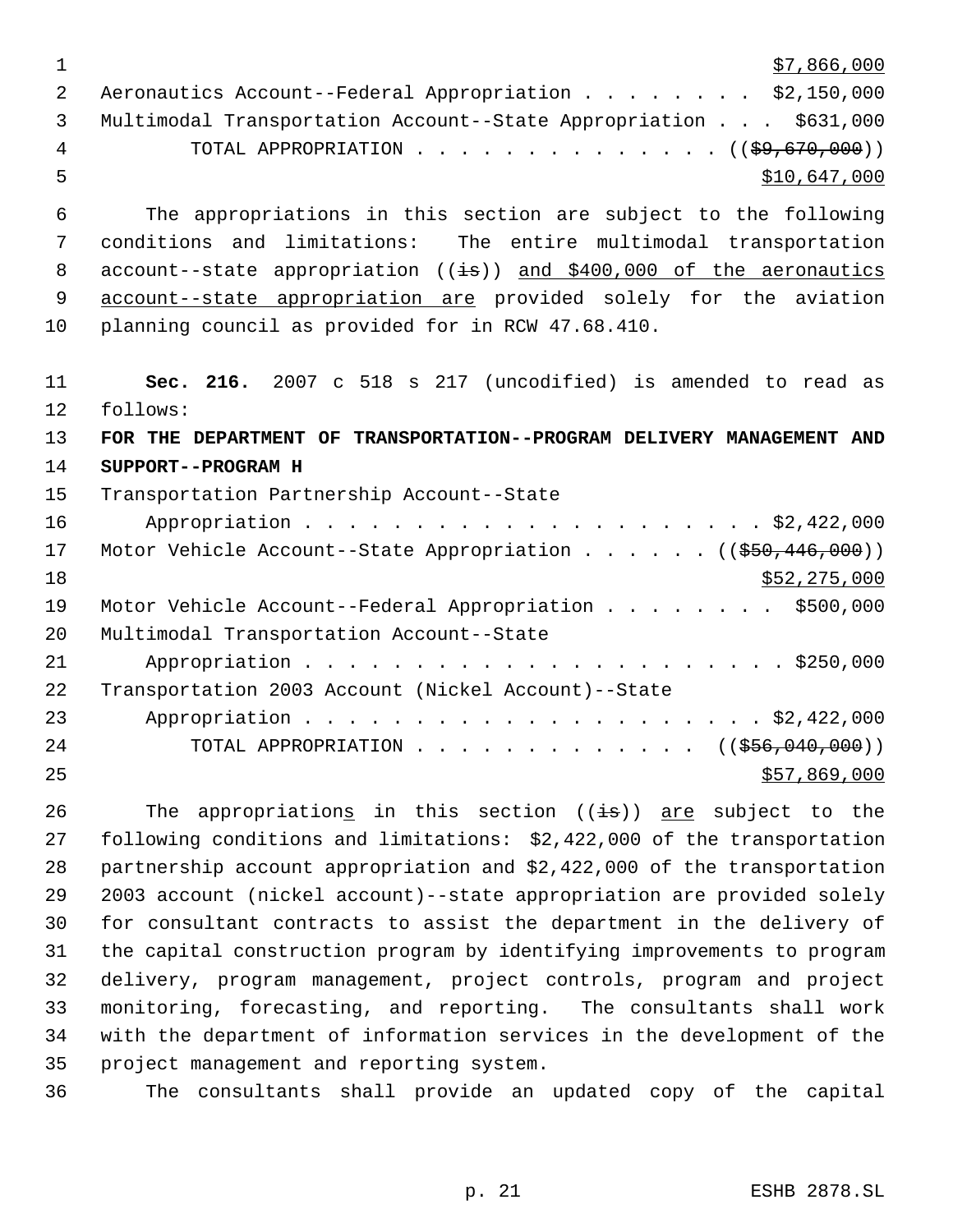construction strategic plan to the legislative transportation committees and to the office of financial management on June 30, 2008, and each year thereafter.

 The department shall coordinate its work with other budget and performance efforts, including Roadmap, the findings of the critical applications modernization and integration strategies study, including proposed next steps, and the priorities of government process.

 The department shall report to the transportation committees of the house of representatives and senate, and the office of financial management, by December 31, 2007, on the implementation status of recommended capital budgeting and reporting options. Options must include: Reporting against legislatively-established project identification numbers and may include recommendations for reporting against other appropriate project groupings; measures for reporting progress, timeliness, and cost which create an incentive for the department to manage effectively and report its progress in a transparent manner; and criteria and process for transfers of funds among projects.

 **Sec. 217.** 2007 c 518 s 218 (uncodified) is amended to read as follows:

 **FOR THE DEPARTMENT OF TRANSPORTATION--ECONOMIC PARTNERSHIPS--PROGRAM K** 23 Motor Vehicle Account--State Appropriation . . . . . ((\$1,151,000)) Multimodal Transportation Account--State Appropriation . . . \$300,000 26 TOTAL APPROPRIATION . . . . . . . . . . . . . ((\$1,451,000))

27 \$1,291,000

28 The appropriations in this section  $((\frac{1}{18}))$  are subject to the following conditions and limitations:

 (1) \$300,000 of the multimodal account--state appropriation is provided solely for the department to hire a consultant to develop a plan for codevelopment and public-private partnership opportunities at public ferry terminals.

 (2) The department shall conduct an analysis and, if determined to be feasible, initiate requests for proposals involving the distribution of alternative fuels along state department of transportation rights-of-way.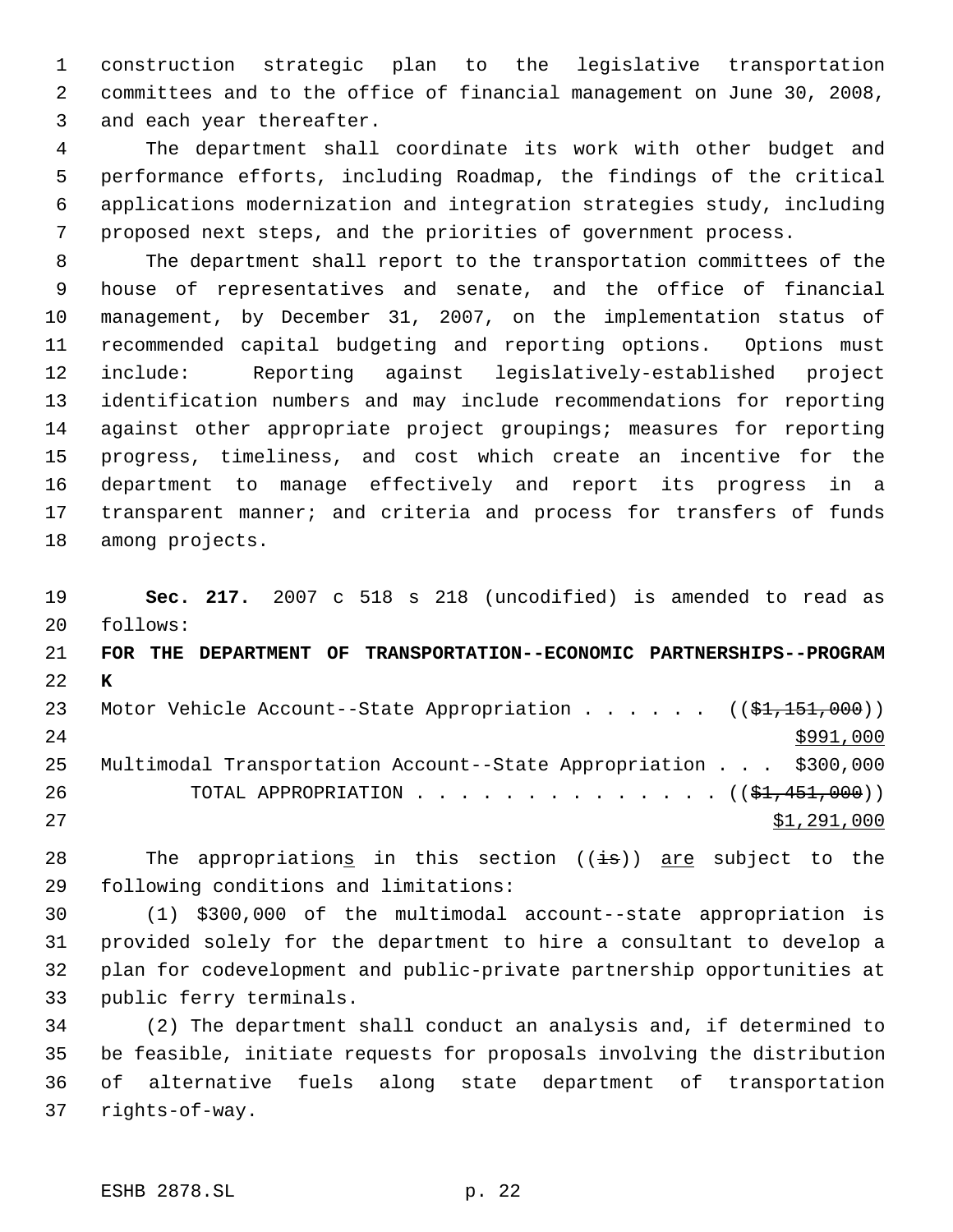**Sec. 218.** 2007 c 518 s 219 (uncodified) is amended to read as follows: **FOR THE DEPARTMENT OF TRANSPORTATION--HIGHWAY MAINTENANCE--PROGRAM M** 4 Motor Vehicle Account--State Appropriation . . . . . ((\$321,888,000))  $5 - 5$  \$331,342,000 6 Motor Vehicle Account--Federal Appropriation . . . . . ((\$2,000,000)) \$5,000,000 8 Motor Vehicle Account--Private/Local Appropriation . . . . \$5,797,000 9 TOTAL APPROPRIATION . . . . . . . . . . . . . ((\$329,685,000))  $\text{10}$  \$342,139,000

 The appropriations in this section are subject to the following conditions and limitations:

 (1) If portions of the appropriations in this section are required to fund maintenance work resulting from major disasters not covered by federal emergency funds such as fire, flooding, and major slides, supplemental appropriations must be requested to restore state funding for ongoing maintenance activities.

 (2) The department shall request an unanticipated receipt for any federal moneys received for emergency snow and ice removal and shall place an equal amount of the motor vehicle account--state into unallotted status. This exchange shall not affect the amount of funding available for snow and ice removal.

 (3) The department shall request an unanticipated receipt for any private or local funds received for reimbursements of third party damages that are in excess of the motor vehicle account--private/local appropriation.

27 (4) ((\$1,500,000)) \$5,000,000 of the motor vehicle account--federal appropriation is provided for unanticipated federal funds that may be received during the 2007-09 biennium. Upon receipt of the funds, the department shall provide a report on the use of the funds to the transportation committees of the legislature and the office of financial management.

 (5) Funding is provided for maintenance on the state system to deliver service level targets as listed in LEAP Transportation Document 2007-C, as developed April 20, 2007. In delivering the program and aiming for these targets, the department should concentrate on the following areas: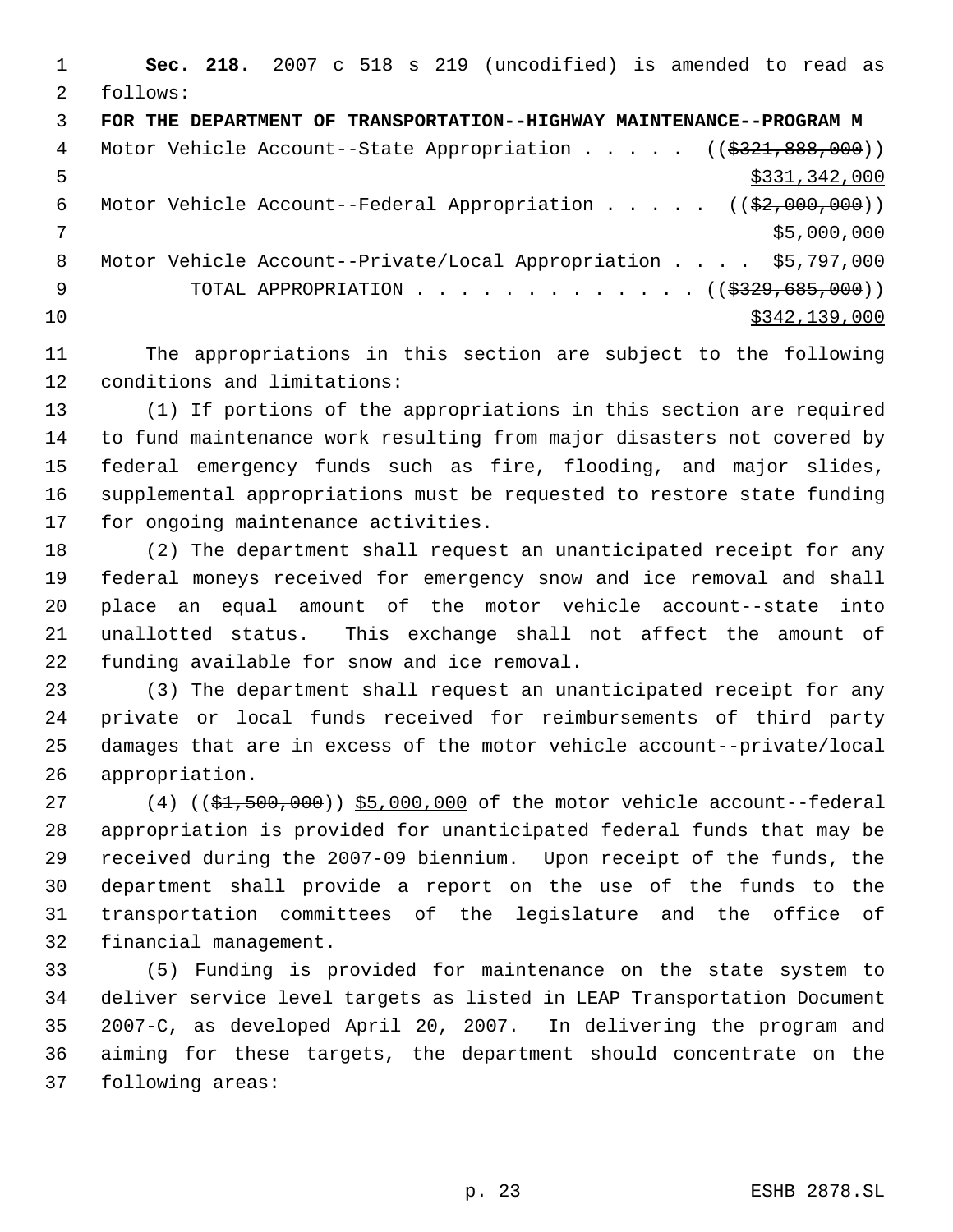(a) Eliminating the number of activities delivered in the "f" level 2 of service at the region level; and

 (b) Evaluating, analyzing, and potentially redistributing resources within and among regions to provide greater consistency in delivering the program statewide and in achieving overall level of service targets.

 (6) The department may work with the department of corrections to utilize corrections crews for the purposes of litter pickup on state highways.

 (7) \$650,000 of the motor vehicle account--state appropriation is provided solely for increased asphalt costs.

 (8) The department shall prepare a comprehensive listing of 13 maintenance backlogs and related costs and report to the office of financial management and the transportation committees of the 15 legislature by December 31, 2008.

 (9) \$76,026,000 of the motor vehicle account--state appropriation 17 is for snow and ice related expenses, within which is a one-time increase of \$3,250,000 provided solely for extraordinary snow and ice removal expenses incurred during the winter of 2007-08.

 **Sec. 219.** 2007 c 518 s 220 (uncodified) is amended to read as follows: **FOR THE DEPARTMENT OF TRANSPORTATION--TRAFFIC OPERATIONS--PROGRAM Q-- OPERATING** 24 Motor Vehicle Account--State Appropriation . . . . . . ((\$52,040,000)) \$51,340,000 Motor Vehicle Account--Federal Appropriation . . . . . . . \$2,050,000 Motor Vehicle Account--Private/Local Appropriation . . . . . \$127,000 28 TOTAL APPROPRIATION . . . . . . . . . . . . ((\$<del>54,217,000</del>)) 29 \$53,517,000 \$53,517,000

 The appropriations in this section are subject to the following conditions and limitations:

 (1) \$654,000 of the motor vehicle account--state appropriation is provided solely for the department to time state-owned and operated traffic signals. This funding may also be used to program incident, emergency, or special event signal timing plans.

 (2) \$346,000 of the motor vehicle account--state appropriation is provided solely for the department to implement a pilot tow truck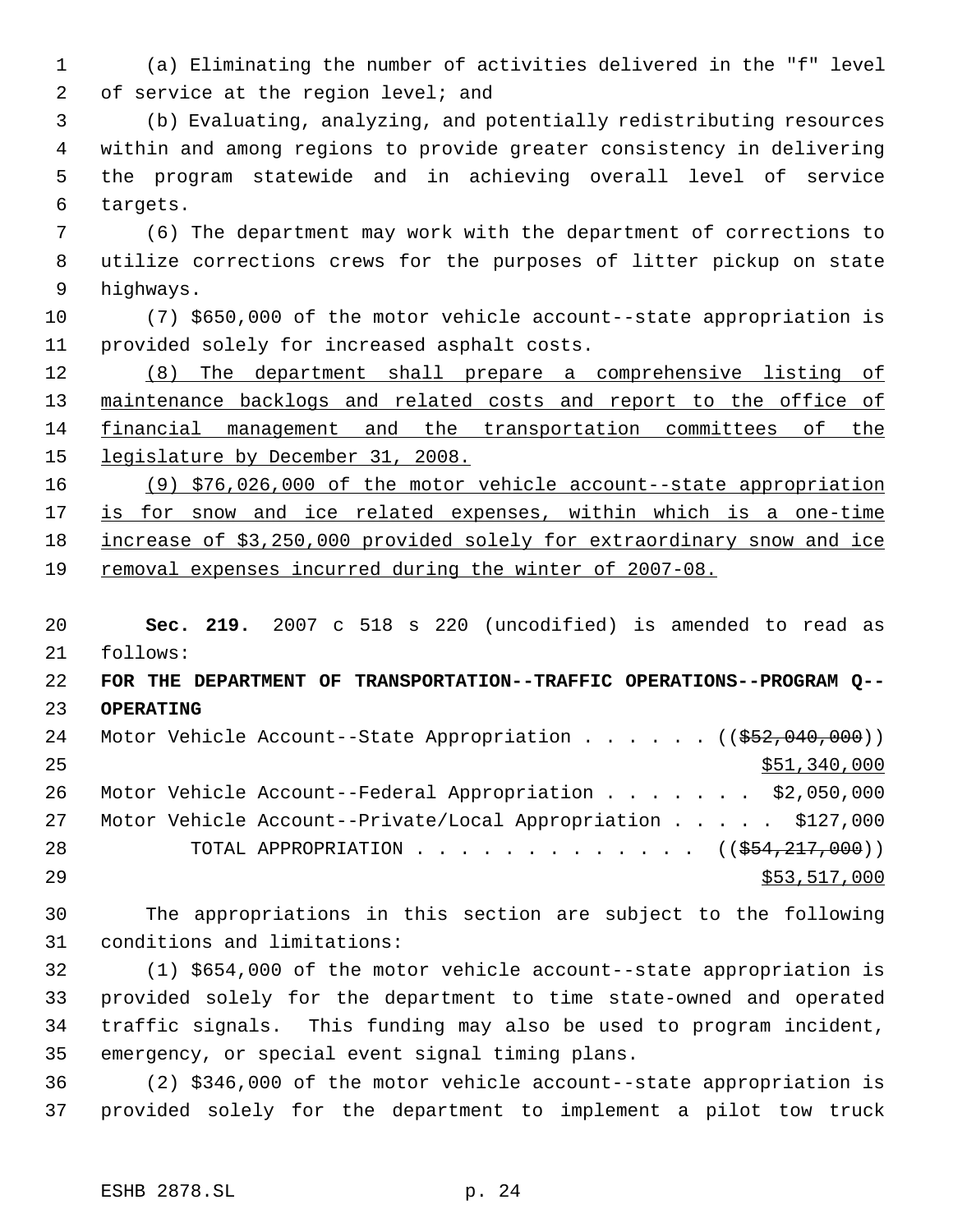incentive program. The department may provide incentive payments to towing companies that meet clearance goals on accidents that involve heavy trucks.

 (3) \$6,800,000 of the motor vehicle account--state appropriation is provided solely for low-cost enhancements. The department shall give priority to low-cost enhancement projects that improve safety or provide congestion relief. The department shall prioritize low-cost enhancement projects on a statewide rather than regional basis. By January 1, 2008, and January 1, 2009, the department shall provide a report to the legislature listing all low-cost enhancement projects prioritized on a statewide rather than regional basis completed in the prior year.

 (4) The department, in consultation with the Washington state patrol, may conduct a pilot program for the patrol to issue infractions based on information from automated traffic safety cameras in roadway construction zones on state highways when workers are present.

 (a) In order to ensure adequate time in the 2007-09 biennium to evaluate the effectiveness of the pilot program, any projects authorized by the department must be authorized by December 31, 2007.

 (b) The department shall use the following guidelines to administer the program:

 (i) Automated traffic safety cameras may only take pictures of the vehicle and vehicle license plate and only while an infraction is occurring. The picture must not reveal the face of the driver or of passengers in the vehicle;

 (ii) The department shall plainly mark the locations where the automated traffic safety cameras are used by placing signs on locations that clearly indicate to a driver that he or she is entering a roadway construction zone where traffic laws are enforced by an automated traffic safety camera;

 (iii) Notices of infractions must be mailed to the registered owner of a vehicle within fourteen days of the infraction occurring;

 (iv) The owner of the vehicle is not responsible for the violation if the owner of the vehicle, within fourteen days of receiving notification of the violation, mails to the patrol, a declaration under penalty of perjury, stating that the vehicle involved was, at the time, stolen or in the care, custody, or control of some person other than the registered owner, or any other extenuating circumstances;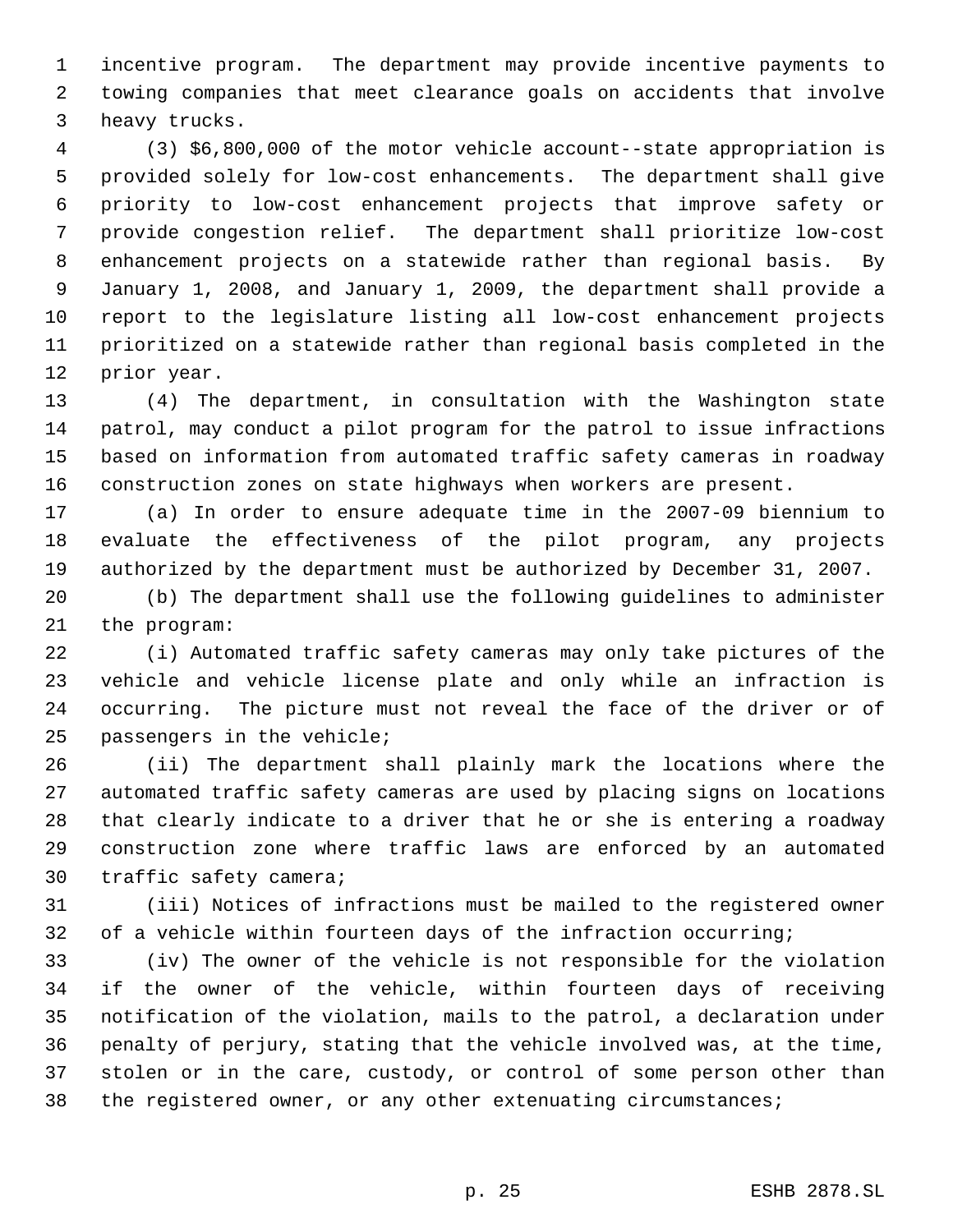(v) For purposes of the 2007-09 biennium pilot project, infractions detected through the use of automated traffic safety cameras are not part of the registered owner's driving record under RCW 46.52.101 and 46.52.120. Additionally, infractions generated by the use of automated traffic safety cameras must be processed in the same manner as parking infractions for the purposes of RCW 3.46.120, 3.50.100, 35.20.220, 46.16.216, and 46.20.270(3). However, the amount of the fine issued for an infraction generated through the use of an automated traffic safety camera is one hundred thirty-seven dollars. The court shall remit thirty-two dollars of the fine to the state treasurer for deposit into the state patrol highway account;

 (vi) If a notice of infraction is sent to the registered owner and the registered owner is a rental car business, the infraction will be dismissed against the business if it mails to the patrol, within fourteen days of receiving the notice, a declaration under penalty of perjury of the name and known mailing address of the individual driving or renting the vehicle when the infraction occurred. If the business is unable to determine who was driving or renting the vehicle at the time the infraction occurred, the business must sign a declaration under penalty of perjury to this effect. The declaration must be mailed to the patrol within fourteen days of receiving the notice of traffic infraction. Timely mailing of this declaration to the issuing agency relieves a rental car business of any liability under this section for the notice of infraction. A declaration form suitable for this purpose must be included with each automated traffic infraction notice issued, along with instructions for its completion and use; and (vii) By June 30, 2009, the department shall provide a report to the legislature regarding the use, public acceptance, outcomes, and other relevant issues regarding the pilot project.

 (5) The traffic signal operations along 164th Street SE at the intersections of Mill Creek Boulevard and SR 527 should be optimized to minimize vehicle delay on both corridors based on traffic volumes and not only on functional classification or designation.

 **Sec. 220.** 2007 c 518 s 221 (uncodified) is amended to read as follows:

**FOR THE DEPARTMENT OF TRANSPORTATION--TRANSPORTATION MANAGEMENT AND**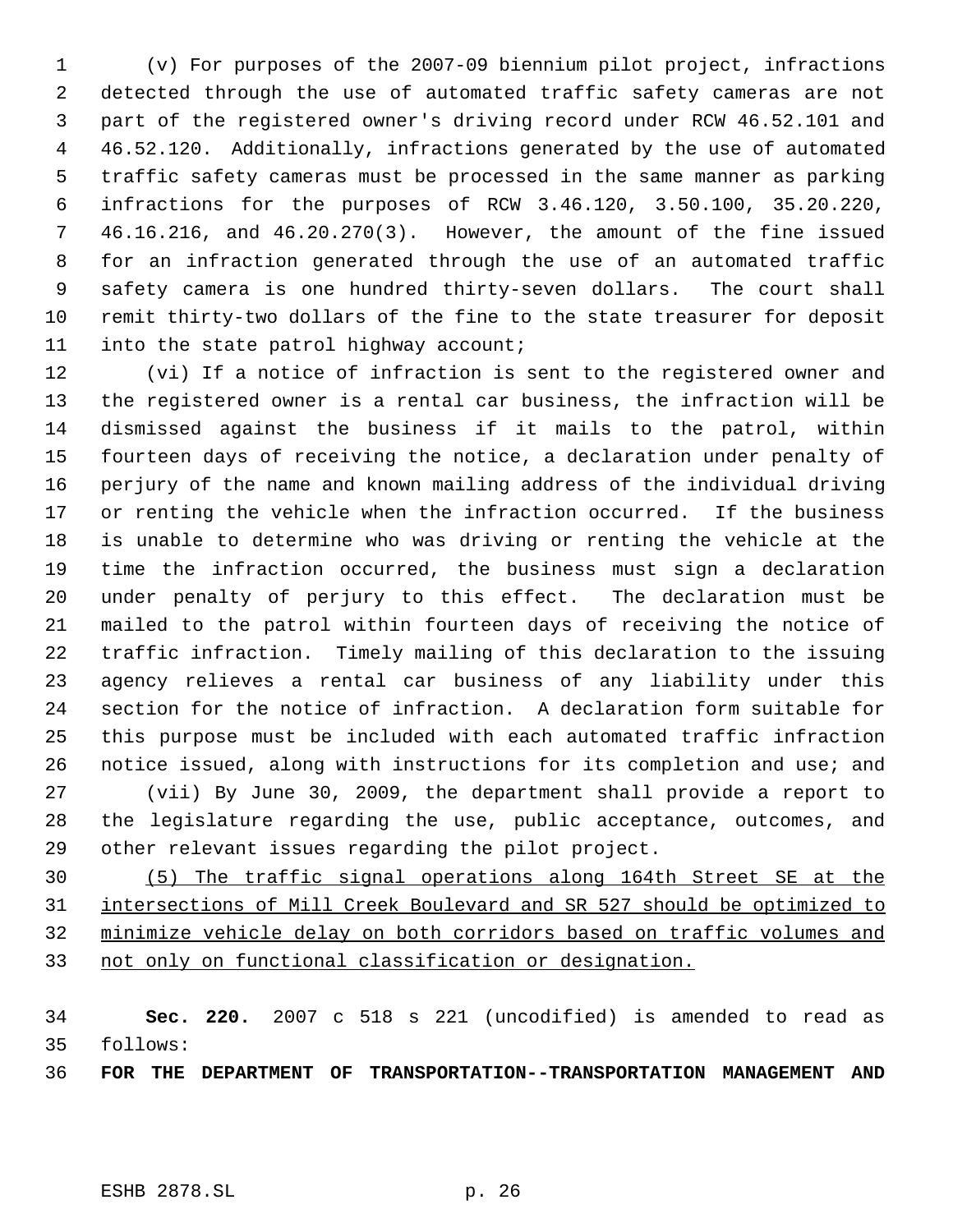**SUPPORT--PROGRAM S**

| 2   | Motor Vehicle Account--State Appropriation ( $(\frac{228}{28}, \frac{215}{100})$ ) |
|-----|------------------------------------------------------------------------------------|
|     | \$27,363,000                                                                       |
| 4   | Motor Vehicle Account--Federal Appropriation \$30,000                              |
| .5  | Puget Sound Ferry Operations Account--State                                        |
| 6   |                                                                                    |
| 7   | Multimodal Transportation Account--State                                           |
| - 8 |                                                                                    |
| - 9 | TOTAL APPROPRIATION $\ldots$ , ( $(\frac{230}{789}, 789, 000)$ )                   |
| 10  | \$29,937,000                                                                       |
|     |                                                                                    |

 The appropriations in this section are subject to the following conditions and limitations:

 (1) The department shall work with staffs from the legislative evaluation and accountability program committee, the transportation committees of the legislature, and the office of financial management on developing a new capital budgeting system to meet identified information needs.

 (2) \$250,000 of the multimodal account--state appropriation is provided solely for implementing a wounded combat veteran's internship program, administered by the department. The department shall seek federal funding to support the continuation of this program.

 **Sec. 221.** 2007 c 518 s 222 (uncodified) is amended to read as follows: **FOR THE DEPARTMENT OF TRANSPORTATION--TRANSPORTATION PLANNING, DATA, AND RESEARCH--PROGRAM T** 26 Motor Vehicle Account--State Appropriation . . . . . ((\$30,698,000)) \$27,757,000 Motor Vehicle Account--Federal Appropriation . . . . . . . \$19,163,000 Multimodal Transportation Account--State 30 Appropriation . . . . . . . . . . . . . . . . . (  $(\frac{21}{1029}, 000)$  ) \$1,760,000 Multimodal Transportation Account--Federal Appropriation . . . . . . . . . . . . . . . . . . . . . \$2,809,000 Multimodal Transportation Account--Private/Local Appropriation . . . . . . . . . . . . . . . . . . . . . . \$100,000 36 TOTAL APPROPRIATION . . . . . . . . . . . . . ((\$53,799,000))  $\frac{$51,589,000}{9}$ 

p. 27 ESHB 2878.SL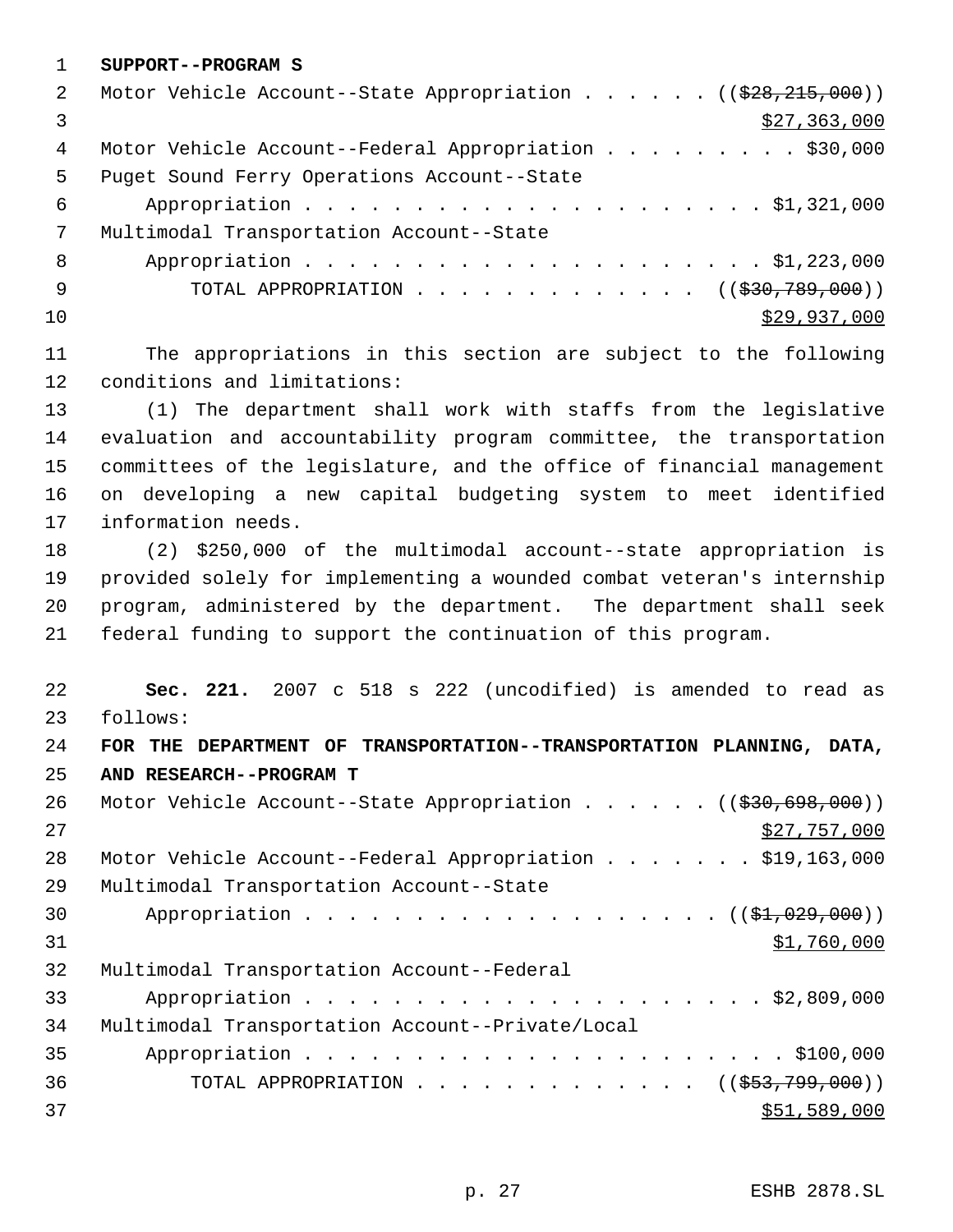The appropriations in this section are subject to the following conditions and limitations:

 (1) ((\$3,900,000 of the motor vehicle account--state appropriation is provided solely for the costs of the regional transportation investment district (RTID) and department of transportation project oversight. The department shall provide support from its urban corridors region to assist in preparing project costs, expenditure 8 plans, and modeling. The department shall not deduct a management 9 reserve, nor charge management or overhead fees. These funds, including those expended since 2003, are provided as a loan to the RTID 11 and shall be repaid to the state within one year following formation of 12 the RTID. \$2,391,000 of the amount provided under this subsection shall lapse, effective January 1, 2008, if voters fail to approve formation of the RTID at the 2007 general election, as determined by 15 the certification of the election results.)) \$1,559,000 of the motor vehicle account--state appropriation is provided solely for costs 17 <u>incurred for the 2007 regional transportation investment district</u> election.

 (2) ((\$300,000)) \$800,000 of the multimodal transportation account--state appropriation is provided solely for a transportation demand management program, developed by the Whatcom council of governments, to further reduce drive-alone trips and maximize the use of sustainable transportation choices. The community-based program must focus on all trips, not only commute trips, by providing education, assistance, and incentives to four target audiences: (a) Large work sites; (b) employees of businesses in downtown areas; (c) school children; and (d) residents of Bellingham.

 (3) \$320,000 of the motor vehicle account--state appropriation and \$128,000 of the motor vehicle account--federal appropriation are provided solely for development of a freight database to help guide freight investment decisions and track project effectiveness. The database will be based on truck movement tracked through geographic information system technology. TransNow will contribute an additional \$192,000 in federal funds which are not appropriated in the transportation budget. The department shall work with the freight mobility strategic investment board to implement this project.

 (4) By December 1, 2008, the department shall require confirmation from jurisdictions that plan under the growth management act, chapter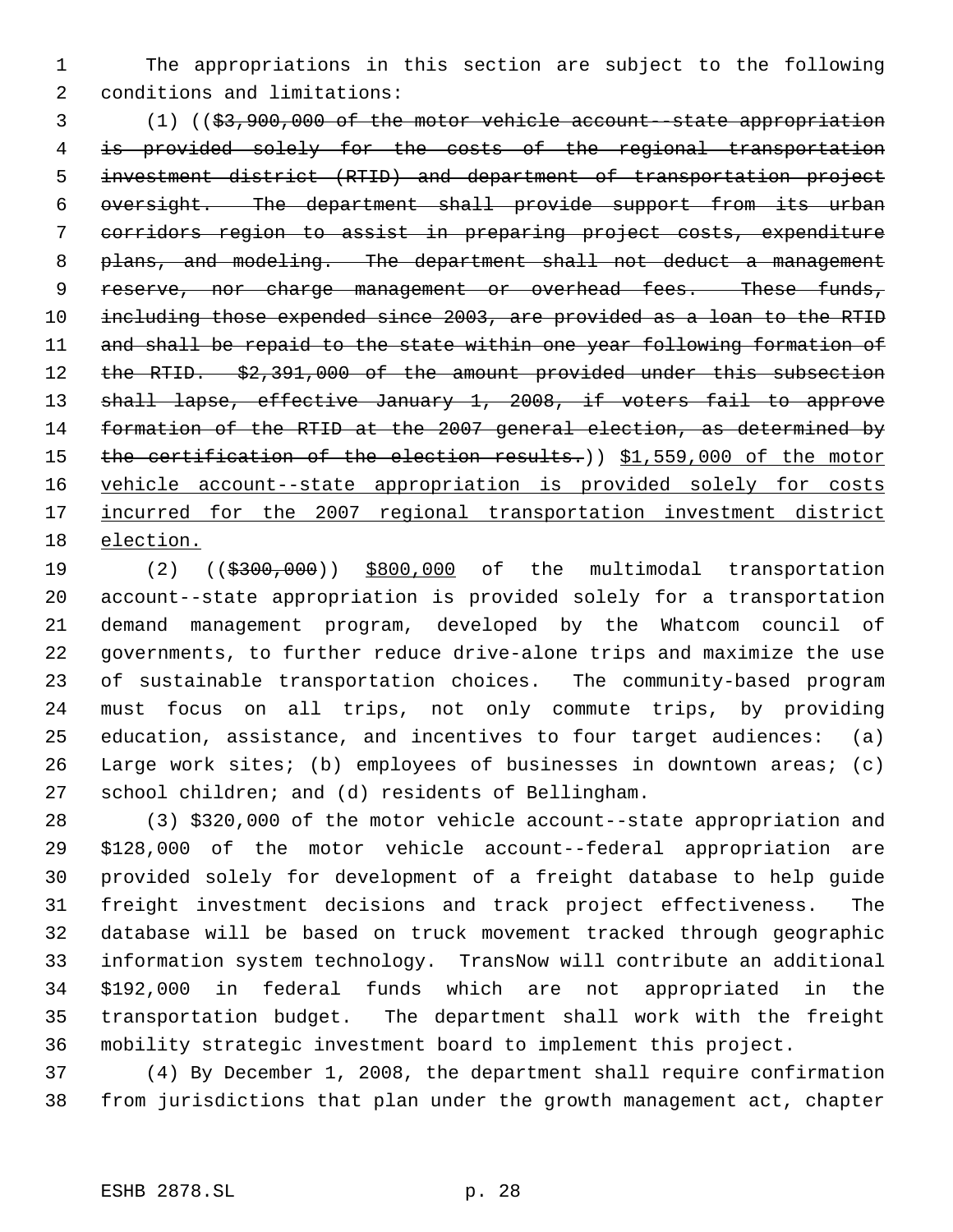36.70A RCW, and that receive state transportation funding under this act, that the jurisdictions have adopted standards for access permitting on state highways that meet or exceed department standards in accordance with RCW 47.50.030. The objective of this subsection is to encourage local governments, through the receipt of state transportation funding, to adhere to best practices in access control applicable to development activity significantly impacting state transportation facilities. By January 1, 2009, the department shall submit a report to the appropriate committees of the legislature detailing the progress of the local jurisdictions in adopting the highway access permitting standards.

 (5) \$150,000 of the motor vehicle account--federal appropriation is provided solely for the costs to develop an electronic map-based computer application that will enable law enforcement officers and others to more easily locate collisions and other incidents in the field.

 (6) The department shall add a position within the freight systems division to provide expertise regarding the trucking aspects of the state's freight system.

 (7) The department shall evaluate the feasibility of developing a freight corridor bypass from Everett to Gold Bar on US 2, including a connection to SR 522. US 2 is an important freight corridor, and is an alternative route for I-90. Congestion, safety issues, and flooding concerns have all contributed to the need for major improvements to the corridor. The evaluation shall consider the use of toll lanes for the project. The department must report to the transportation committees of the legislature by December 1, 2007, on its analysis and recommendations regarding the benefit of a freight corridor and the potential use of freight toll lanes to improve safety and congestion in the corridor.

 (8) The department shall work with the department of ecology, the county road administration board, and the transportation improvement board to develop model procedures and municipal and state rules in 34 regard to maximizing the use of recycled asphalt on road construction and preservation projects. The department shall report to the joint transportation committee by December 1, 2008, with recommendations on 37 increasing the use of recycled asphalt at the state and local level.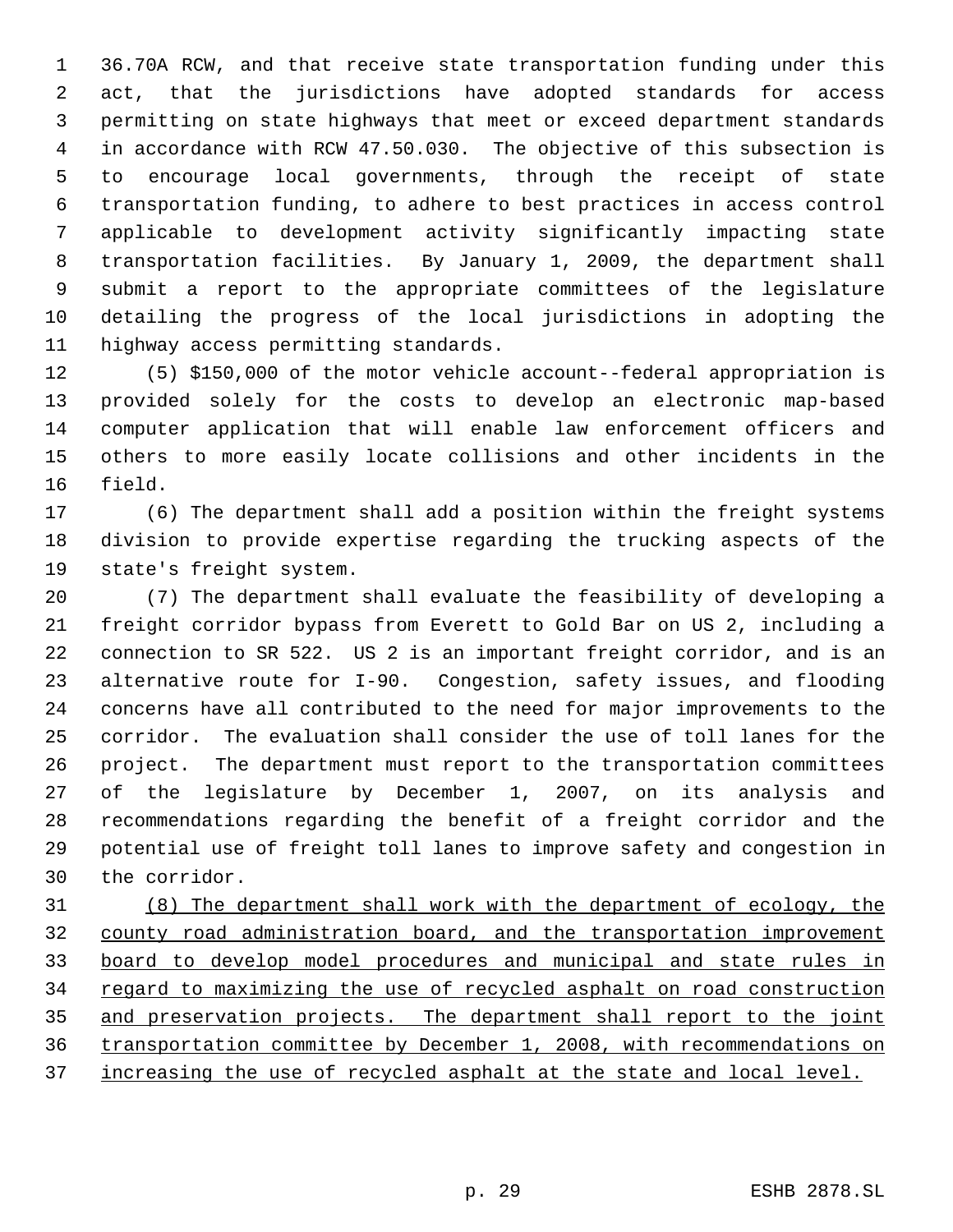(9) \$140,000 of the multimodal transportation account--state appropriation is provided solely for a full-time employee to develop vehicle miles traveled and other greenhouse gas emissions benchmarks as described in Engrossed Second Substitute House Bill No. 2815. If Engrossed Second Substitute House Bill No. 2815 is not enacted by June 30, 2008, the amount provided in this subsection shall lapse.

 (10) \$80,000 of the motor vehicle account--state appropriation is provided solely to study the feasibility of a new interchange on 9 interstate 5 between the city of Rochester and harrison avenue.

 (11) \$100,000 of the multimodal transportation account--state appropriation is provided solely to support the commuter rail study between eastern Snohomish county and eastern King county as defined in Substitute House Bill No. 3224. Funds are provided to the Puget Sound regional council for one time only. If Substitute House Bill No. 3224 is not enacted by June 30, 2008, the amount provided in this subsection 16 shall lapse.

 **Sec. 222.** 2007 c 518 s 223 (uncodified) is amended to read as follows: **FOR THE DEPARTMENT OF TRANSPORTATION--CHARGES FROM OTHER AGENCIES-- PROGRAM U** 21 Motor Vehicle Account--State Appropriation . . . . . ((\$66,342,000)) \$66,102,000 23 Motor Vehicle Account--Federal Appropriation . . . . . . . \$400,000 Multimodal Transportation Account--State Appropriation . . . . . . . . . . . . . . . . . . . . . . \$259,000 26 TOTAL APPROPRIATION . . . . . . . . . . . . ((\$67,001,000)) 27 \$66,761,000

 The appropriations in this section are subject to the following conditions and limitations:

 (1) \$36,665,000 of the motor vehicle fund--state appropriation is provided solely for the liabilities attributable to the department of transportation. The office of financial management must provide a detailed accounting of the revenues and expenditures of the self- insurance fund to the transportation committees of the legislature on December 31st and June 30th of each year.

 (2) Payments in this section represent charges from other state agencies to the department of transportation.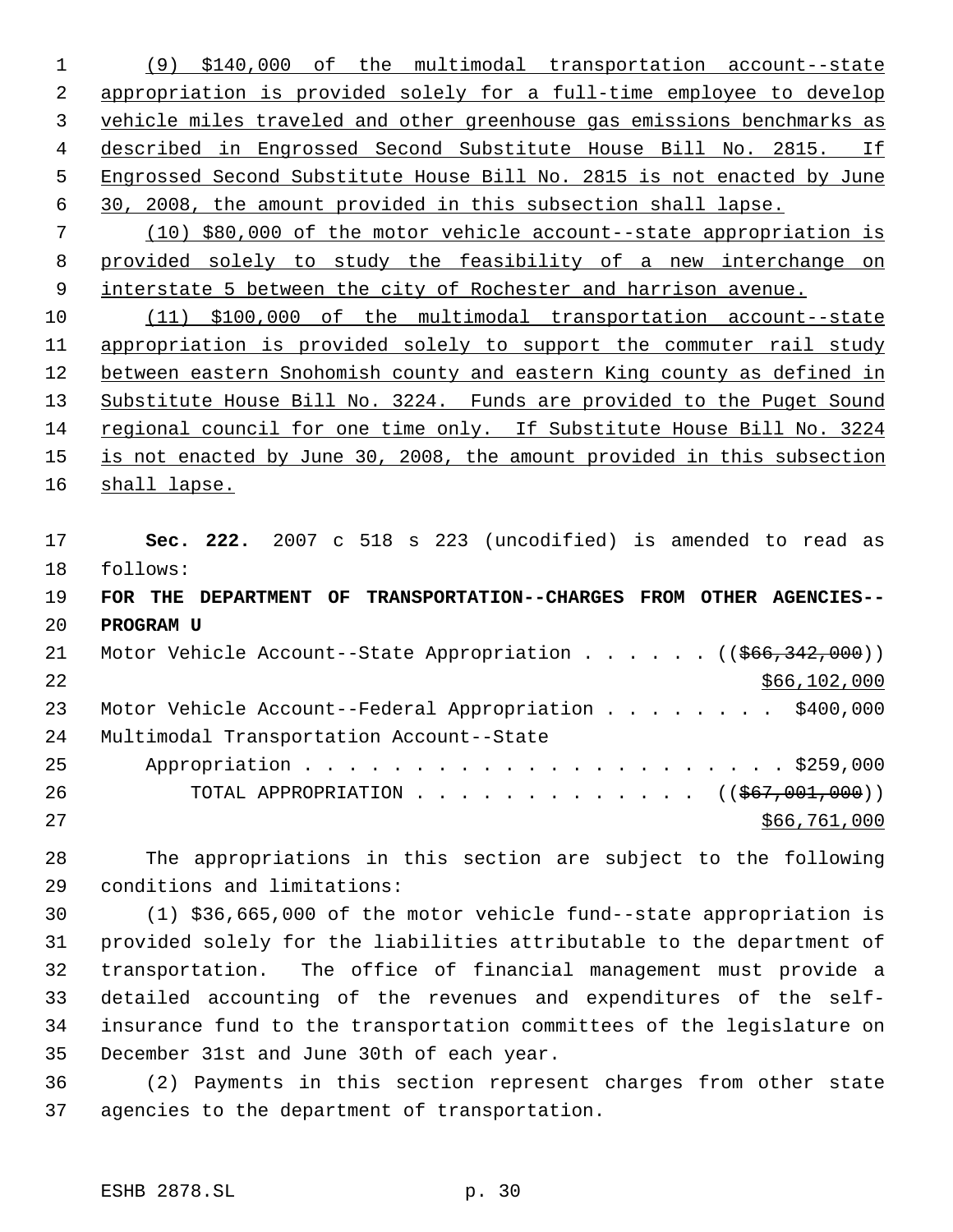| $\mathbf{1}$   | (a) FOR PAYMENT OF OFFICE OF FINANCIAL MANAGEMENT                                                                                                                                                                                                                                                                                                           |
|----------------|-------------------------------------------------------------------------------------------------------------------------------------------------------------------------------------------------------------------------------------------------------------------------------------------------------------------------------------------------------------|
| 2              | $\cdot$ \$1,520,000<br>DIVISION OF RISK MANAGEMENT FEES                                                                                                                                                                                                                                                                                                     |
| 3              | (b) FOR PAYMENT OF COSTS OF THE OFFICE OF THE STATE                                                                                                                                                                                                                                                                                                         |
| 4              |                                                                                                                                                                                                                                                                                                                                                             |
| 5              | \$1,153,000                                                                                                                                                                                                                                                                                                                                                 |
| 6              | (c) FOR PAYMENT OF COSTS OF DEPARTMENT OF GENERAL                                                                                                                                                                                                                                                                                                           |
| 7              | ADMINISTRATION FACILITIES AND SERVICES AND CONSOLIDATED                                                                                                                                                                                                                                                                                                     |
| 8              |                                                                                                                                                                                                                                                                                                                                                             |
| $\overline{9}$ | \$4,859,000                                                                                                                                                                                                                                                                                                                                                 |
| 10             | (d) FOR PAYMENT OF COSTS OF THE DEPARTMENT OF                                                                                                                                                                                                                                                                                                               |
| 11             | $\cdots$ $\cdots$ $\cdots$ $\cdots$ $\cdots$ $\cdots$ $\cdots$ $\cdots$ $\cdots$ $\cdots$ $\cdots$ $\cdots$ $\cdots$ $\cdots$ $\cdots$ $\cdots$ $\cdots$ $\cdots$ $\cdots$ $\cdots$ $\cdots$ $\cdots$ $\cdots$ $\cdots$ $\cdots$ $\cdots$ $\cdots$ $\cdots$ $\cdots$ $\cdots$ $\cdots$ $\cdots$ $\cdots$ $\cdots$ $\cdots$ $\cdots$ $\cdots$<br>PERSONNEL   |
| 12             | \$7,593,000                                                                                                                                                                                                                                                                                                                                                 |
| 13             | (e) FOR PAYMENT OF SELF-INSURANCE LIABILITY                                                                                                                                                                                                                                                                                                                 |
| 14             | PREMIUMS AND ADMINISTRATION \$36,665,000                                                                                                                                                                                                                                                                                                                    |
| 15             | (f) FOR PAYMENT OF THE DEPARTMENT OF GENERAL                                                                                                                                                                                                                                                                                                                |
| 16             | ADMINISTRATION CAPITAL PROJECTS SURCHARGE \$1,838,000                                                                                                                                                                                                                                                                                                       |
| 17             | (g) FOR ARCHIVES AND RECORDS MANAGEMENT ( $(\frac{2647}{100})$ )                                                                                                                                                                                                                                                                                            |
| 18             | \$677,000                                                                                                                                                                                                                                                                                                                                                   |
| 19             | (h) FOR OFFICE OF MINORITIES AND WOMEN BUSINESS                                                                                                                                                                                                                                                                                                             |
| 20             | $\cdots$ $\cdots$ $\cdots$ $\cdots$ $\cdots$ $\cdots$ $\cdots$ $\cdots$ $\cdots$ $\cdots$ $\cdots$ $\cdots$ $\cdots$ $\cdots$ $\cdots$ $\cdots$ $\cdots$ $\cdots$ $\cdots$ $\cdots$ $\cdots$ $\cdots$ $\cdots$ $\cdots$ $\cdots$ $\cdots$ $\cdots$ $\cdots$ $\cdots$ $\cdots$ $\cdots$ $\cdots$ $\cdots$ $\cdots$ $\cdots$ $\cdots$ $\cdots$<br>ENTERPRISES |
| 21             | \$1,042,000                                                                                                                                                                                                                                                                                                                                                 |
| 22             | (i) FOR USE OF FINANCIAL SYSTEMS PROVIDED BY                                                                                                                                                                                                                                                                                                                |
| 23             | THE OFFICE OF FINANCIAL MANAGEMENT ( $(\frac{2930}{100})$ )                                                                                                                                                                                                                                                                                                 |
| 24             | \$1,266,000                                                                                                                                                                                                                                                                                                                                                 |
| 25             | (j) FOR POLICY ASSISTANCE FROM THE DEPARTMENT                                                                                                                                                                                                                                                                                                               |
| 26             | OF INFORMATION SERVICES ( $(\frac{\xi_1}{1}, 138, 000)$ )                                                                                                                                                                                                                                                                                                   |
| 27             | \$945,000                                                                                                                                                                                                                                                                                                                                                   |
| 28             | (k) FOR LEGAL SERVICE PROVIDED BY THE ATTORNEY                                                                                                                                                                                                                                                                                                              |
| 29             | GENERAL'S OFFICE ( $(\frac{28}{58}, \frac{859}{100})$ )                                                                                                                                                                                                                                                                                                     |
| 30             | \$9,045,000                                                                                                                                                                                                                                                                                                                                                 |
| 31             | (1) FOR LEGAL SERVICE PROVIDED BY THE ATTORNEY                                                                                                                                                                                                                                                                                                              |
| 32             | GENERAL'S OFFICE FOR THE SECOND PHASE OF THE BOLDT                                                                                                                                                                                                                                                                                                          |
| 33             | . \$158,000<br>LITIGATION                                                                                                                                                                                                                                                                                                                                   |
| 34             | Sec. 223. 2007 c 518 s 224 (uncodified) is amended to read as                                                                                                                                                                                                                                                                                               |
| 35             | follows:                                                                                                                                                                                                                                                                                                                                                    |
| 36             | FOR THE DEPARTMENT OF TRANSPORTATION--PUBLIC TRANSPORTATION--PROGRAM                                                                                                                                                                                                                                                                                        |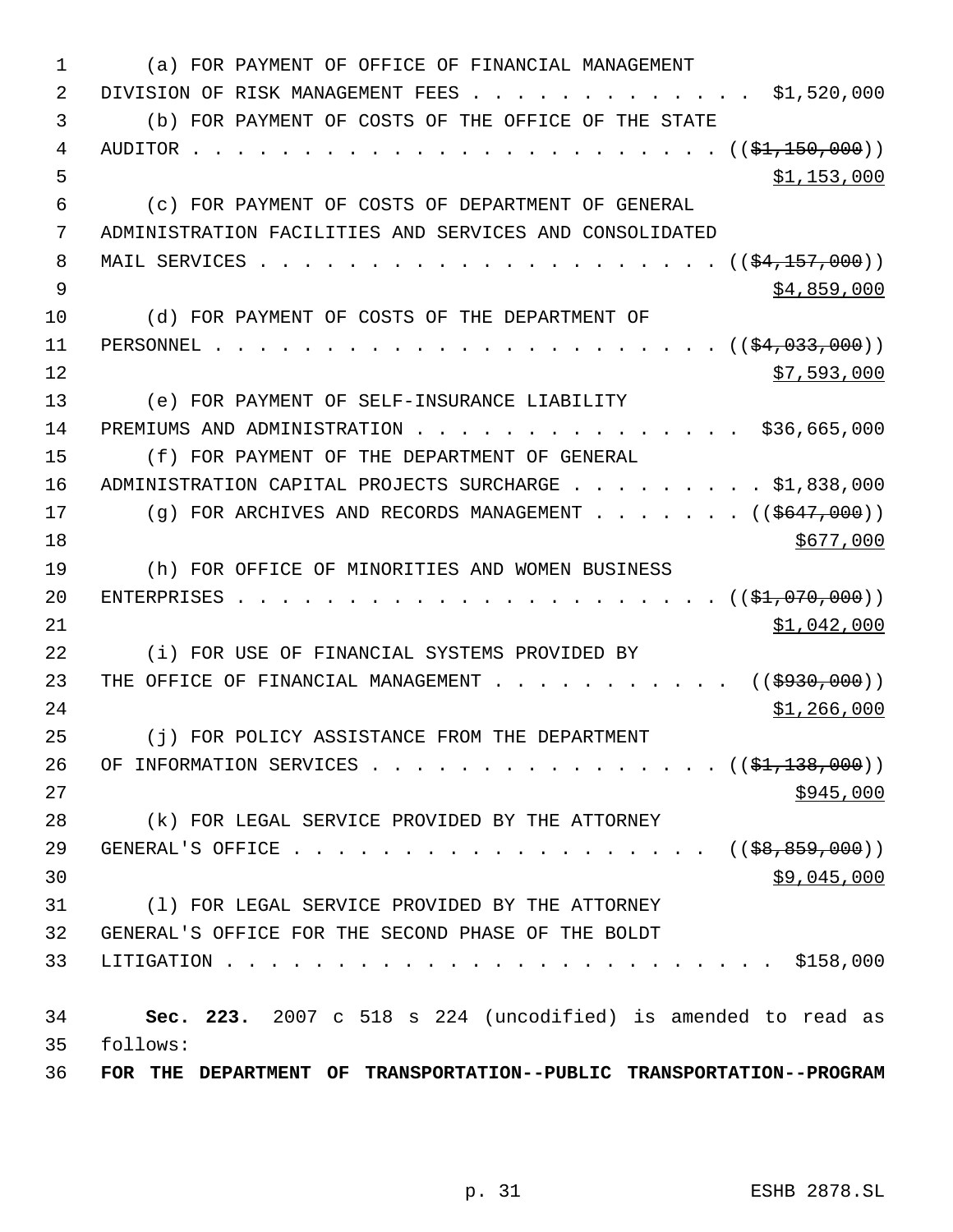|    | v                                                |
|----|--------------------------------------------------|
| 2  | Regional Mobility Grant Program Account--State   |
| 3  | \$40,000,000                                     |
| 4  | Multimodal Transportation Account--State         |
| 5  | Appropriation<br>$((\$85, 202, 000))$            |
| 6  | \$85,601,000                                     |
| 7  | Multimodal Transportation Account--Federal       |
| 8  |                                                  |
| 9  | Multimodal Transportation Account--Private/Local |
| 10 |                                                  |
| 11 | \$659,000                                        |
| 12 | TOTAL APPROPRIATION ( $(\frac{1228}{12810})$ )   |
| 13 | \$128,842,000                                    |

 The appropriations in this section are subject to the following conditions and limitations:

 (1) \$25,000,000 of the multimodal transportation account--state appropriation is provided solely for a grant program for special needs transportation provided by transit agencies and nonprofit providers of transportation.

 (a) \$5,500,000 of the amount provided in this subsection is provided solely for grants to nonprofit providers of special needs transportation. Grants for nonprofit providers shall be based on need, including the availability of other providers of service in the area, efforts to coordinate trips among providers and riders, and the cost effectiveness of trips provided.

 (b) \$19,500,000 of the amount provided in this subsection is provided solely for grants to transit agencies to transport persons with special transportation needs. To receive a grant, the transit agency must have a maintenance of effort for special needs transportation that is no less than the previous year's maintenance of effort for special needs transportation. Grants for transit agencies shall be prorated based on the amount expended for demand response service and route deviated service in calendar year 2005 as reported in the "Summary of Public Transportation - 2005" published by the department of transportation. No transit agency may receive more than thirty percent of these distributions.

 (2) Funds are provided for the rural mobility grant program as follows: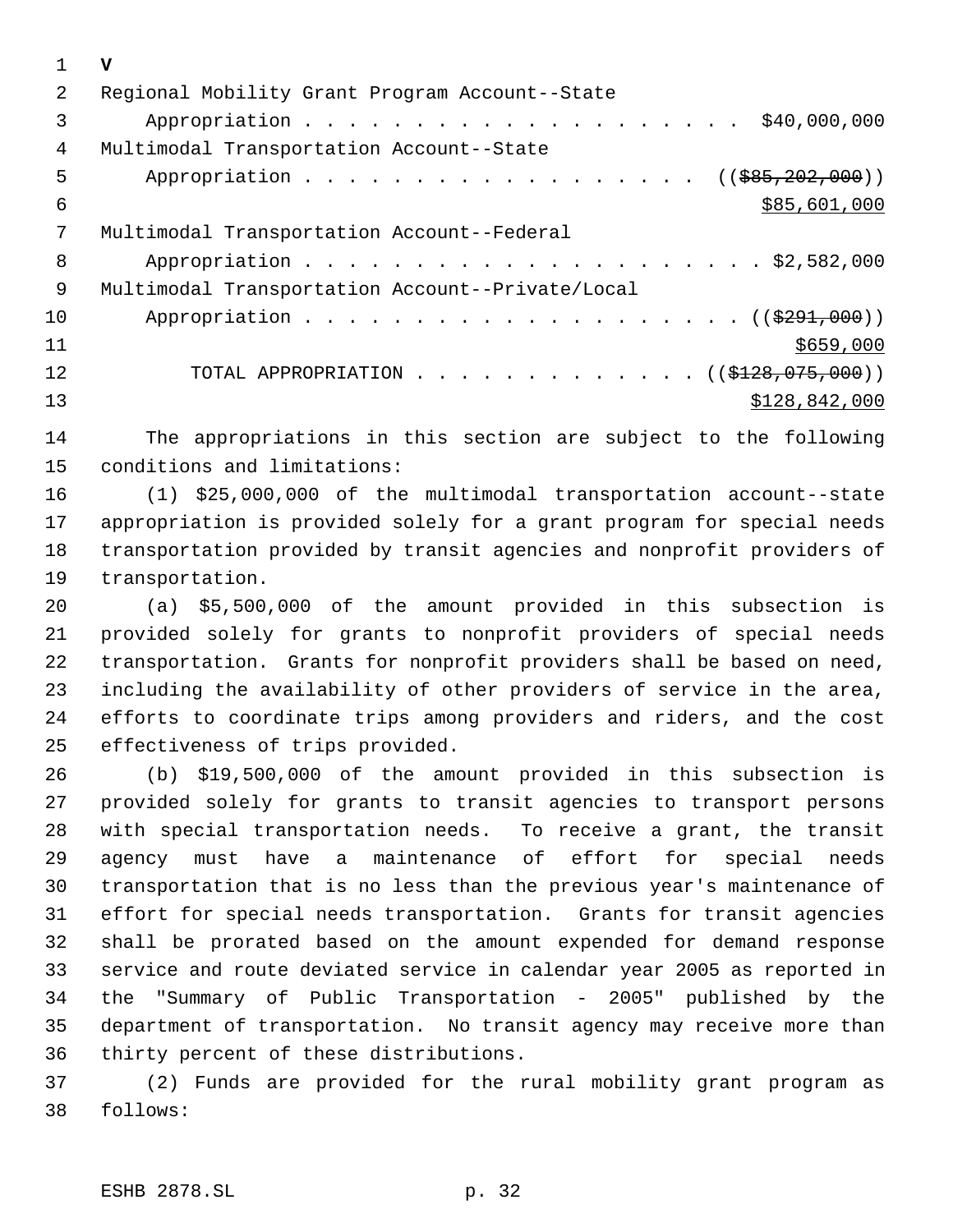(a) \$8,500,000 of the multimodal transportation account--state appropriation is provided solely for grants for those transit systems serving small cities and rural areas as identified in the Summary of Public Transportation - 2005 published by the department of transportation. Noncompetitive grants must be distributed to the transit systems serving small cities and rural areas in a manner similar to past disparity equalization programs.

 (b) \$8,500,000 of the multimodal transportation account--state appropriation is provided solely to providers of rural mobility service in areas not served or underserved by transit agencies through a competitive grant process.

 (3) \$8,600,000 of the multimodal transportation account--state appropriation is provided solely for a vanpool grant program for: (a) Public transit agencies to add vanpools; and (b) incentives for employers to increase employee vanpool use. The grant program for public transit agencies will cover capital costs only; no operating costs for public transit agencies are eligible for funding under this grant program. No additional employees may be hired from the funds provided in this section for the vanpool grant program, and supplanting of transit funds currently funding vanpools is not allowed. Additional criteria for selecting grants must include leveraging funds other than state funds.

 (4) \$40,000,000 of the regional mobility grant program account-- state appropriation is provided solely for the regional mobility grant projects identified on the LEAP Transportation Document 2007-B as developed April 20, 2007. The department shall review all projects receiving grant awards under this program at least semiannually to determine whether the projects are making satisfactory progress. Any project that has been awarded funds, but does not report activity on the project within one year of the grant award, shall be reviewed by the department to determine whether the grant should be terminated. The department shall promptly close out grants when projects have been completed, and any remaining funds available to the office of transit mobility shall be used only to fund projects on the LEAP Transportation Document 2007-B as developed April 20, 2007. The department shall provide annual status reports on December 15, 2007, and December 15, 2008, to the office of financial management and the transportation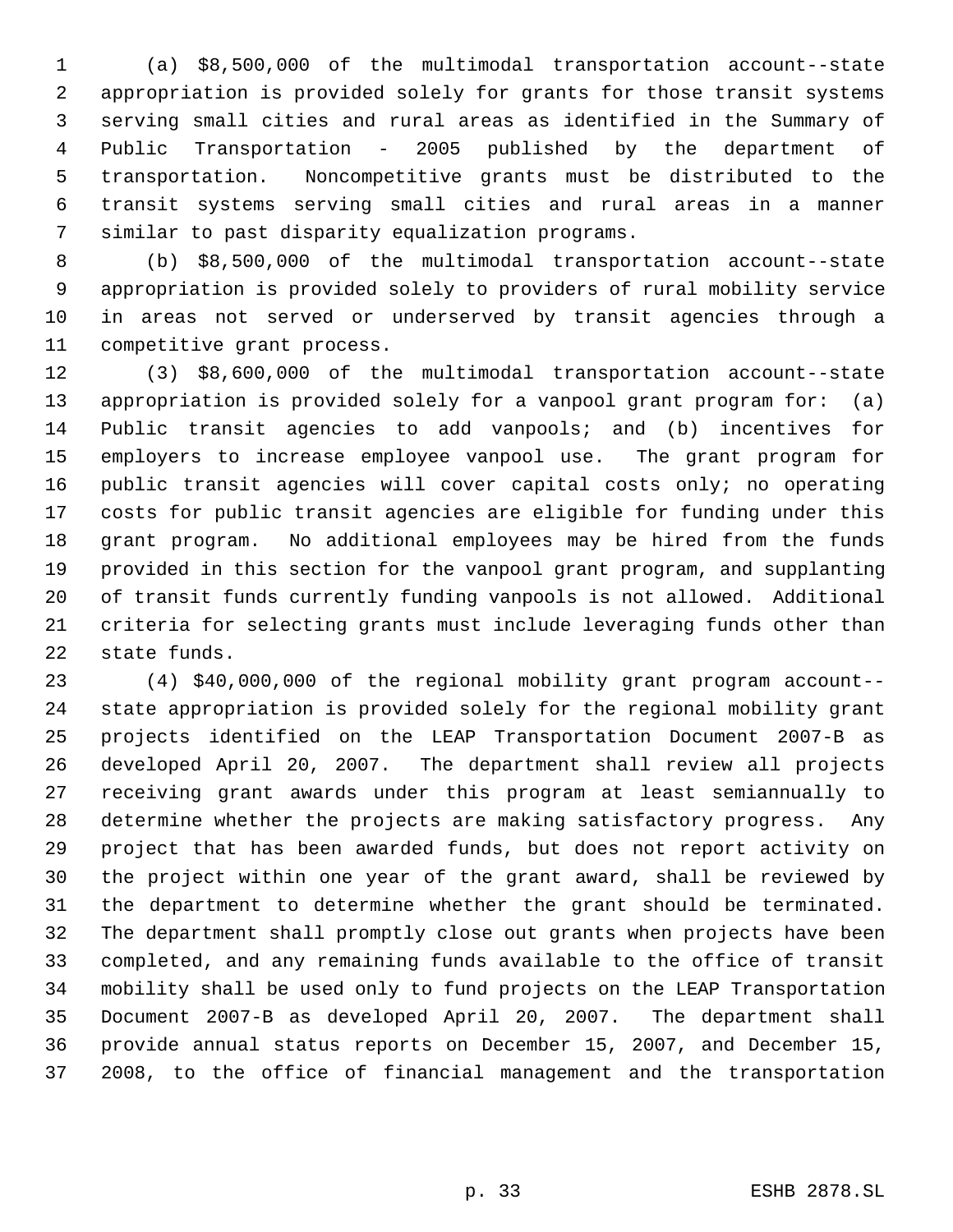committees of the legislature regarding the projects receiving the grants.

 (5) \$17,168,087 of the multimodal transportation account--state appropriation is reappropriated and provided solely for the regional mobility grant projects identified on the LEAP Transportation Document 2006-D, regional mobility grant program projects as developed March 8, 2006. The department shall continue to review all projects receiving grant awards under this program at least semiannually to determine whether the projects are making satisfactory progress. The department shall promptly close out grants when projects have been completed, and any remaining funds available to the office of transit mobility shall be used only to fund projects on the LEAP Transportation Document 2007-B as developed April 20, 2007, or the LEAP Transportation Document 2006-D as developed March 8, 2006.

 (6) \$200,000 of the multimodal transportation account--state appropriation is provided solely for the department to study and then develop pilot programs aimed at addressing commute trip reduction strategies for K-12 students and for college and university students. The department shall submit to the legislature by January 1, 2009, a summary of the program results and recommendations for future student commute trip reduction strategies. The pilot programs are described as follows:

 (a) The department shall consider approaches, including mobility education, to reducing and removing traffic congestion in front of schools by changing travel behavior for elementary, middle, and high school students and their parents; and

 (b) The department shall design a program that includes student employment options as part of the pilot program applicable to college and university students.

 (7) \$2,400,000 of the multimodal account--state appropriation is provided solely for establishing growth and transportation efficiency centers (GTEC). Funds are appropriated for one time only. The department shall provide in its annual report to the legislature an evaluation of the GTEC concept and recommendations on future funding levels.

 (8) \$381,000 of the multimodal transportation account--state appropriation is provided solely for the implementation of Substitute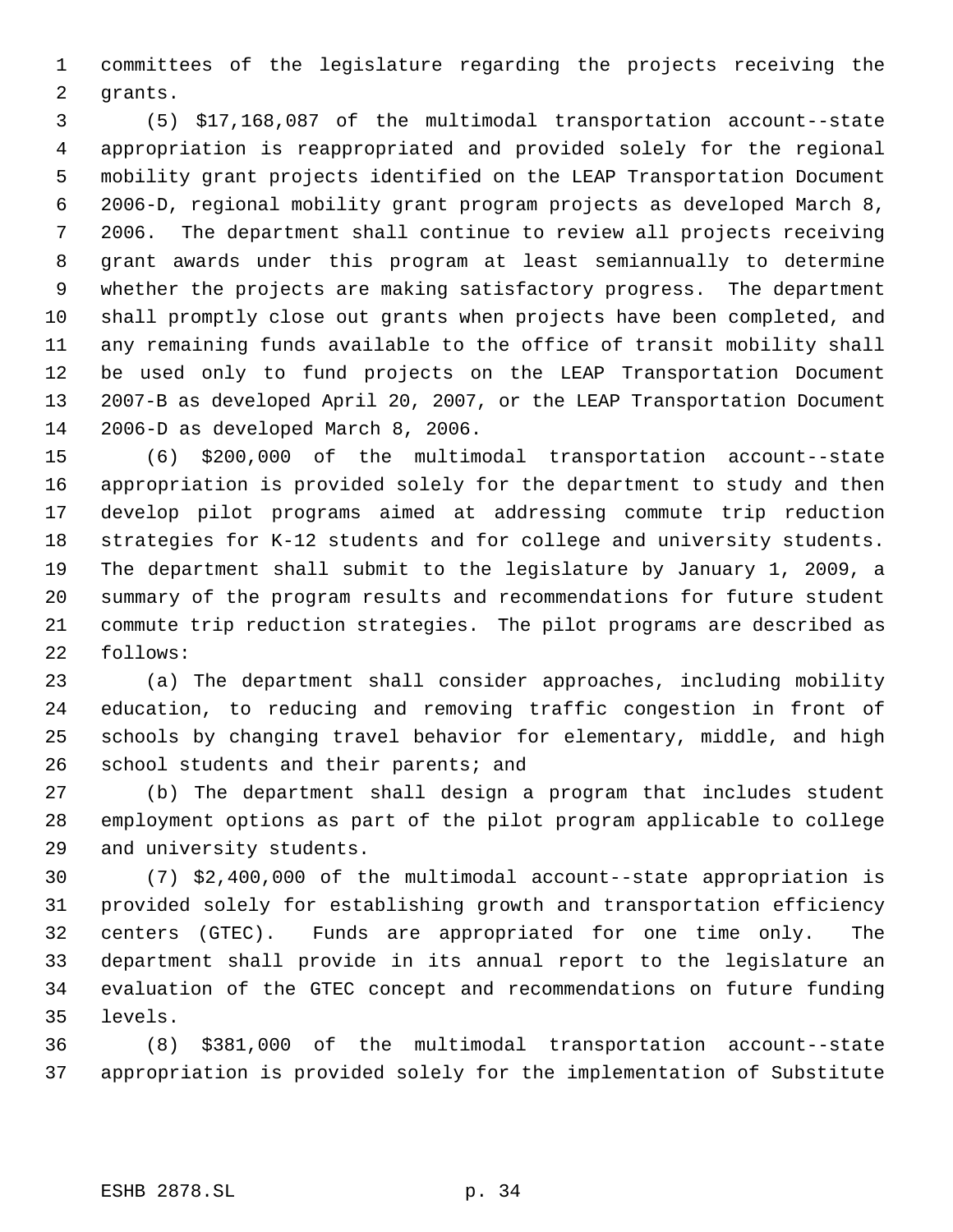House Bill No. 1694 (reauthorizing the agency council on coordinated transportation). If Substitute House Bill No. 1694 is not enacted by June 30, 2007, the amount provided in this subsection shall lapse.

 (9) ((\$136,000)) \$504,000 of the multimodal transportation account--private/local appropriation is provided solely for the implementation of Senate Bill No. 5084 (updating rail transit safety plans). If Senate Bill No. 5084 is not enacted by June 30, 2007, the amount provided in this subsection shall lapse.

 (10) \$60,000 of the multimodal transportation account--state appropriation is provided solely for low-income car ownership programs. The department shall collaborate with interested regional transportation planning organizations and metropolitan planning organizations to determine the effectiveness of the programs at providing transportation solutions for low-income persons who depend upon cars to travel to their places of employment.

 (11) \$1,000,000 of the multimodal transportation account--state appropriation is provided solely for additional funding for the trip reduction performance program, including telework enhancement projects. Funds are appropriated for one time only.

20 (12) ((\$2,000,000)) \$2,309,000 of the multimodal transportation account--state appropriation is provided solely for the tri-county connection service for Island, Skagit, and Whatcom transit agencies.

 (13) \$150,000 of the multimodal transportation account--state appropriation is provided solely as a grant for a telework pilot project to be developed, administered, and monitored by the Kitsap 26 regional coordinating council. Funds are appropriated for one time 27 only. The primary purposes of the pilot project are to educate employers about telecommuting, develop telework policies and resources for employers, and reduce traffic congestion by encouraging teleworking in the workplace. As part of the pilot project, the council shall 31 recruit public and private sector employer participants throughout the county, identify telework sites, develop an employer's toolkit consisting of teleworking resources, and create a telecommuting template that may be applied in other communities. The council shall 35 submit to the legislature by July 1, 2009, a summary of the program results and any recommendations for future telework strategies.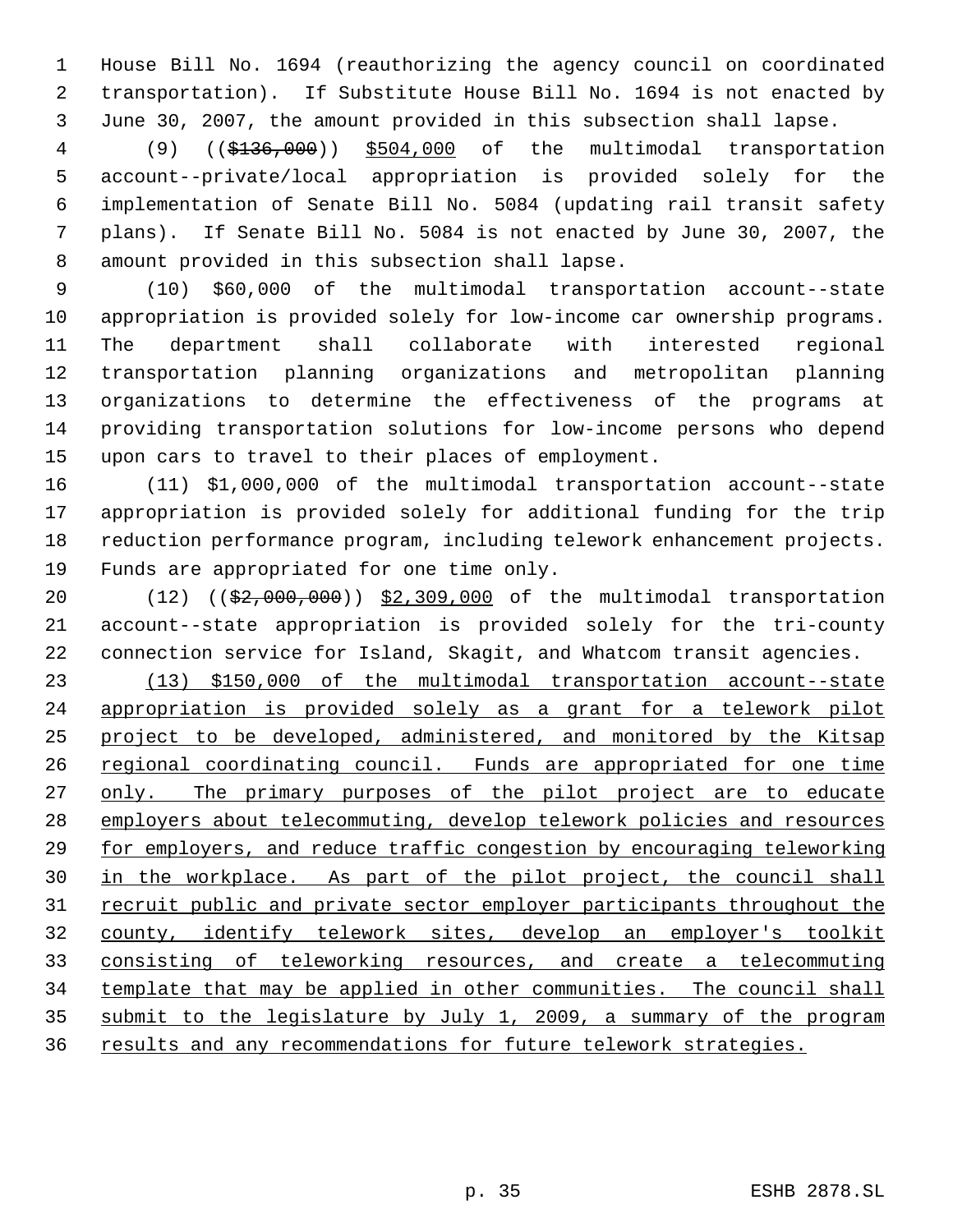\***Sec. 224.** 2007 c 518 s 225 (uncodified) is amended to read as follows: **FOR THE DEPARTMENT OF TRANSPORTATION--MARINE--PROGRAM X** Puget Sound Ferry Operations Account--State 5 Appropriation . . . . . . . . . . . . . . . . (  $(\frac{2412,189,000}{1})$ 6 \$426,761,000 Multimodal Transportation Account--State 8 Appropriation . . . . . . . . . . . . . . . . . (  $(\frac{1}{2}, 830, 000)$  )  $\frac{1}{2}$   $\frac{1}{2}$ ,914,000 10 TOTAL APPROPRIATION . . . . . . . . . . . . . ((\$414,019,000)) \$428,675,000

 The appropriations in this section are subject to the following conditions and limitations:

14 (1) ((\$79,191,000)) \$90,299,000 of the Puget Sound ferry operations--state appropriation is provided solely for auto ferry vessel operating fuel in the 2007-2009 biennium.

 (2) The Washington state ferries must work with the department's information technology division to implement an electronic fare system, including the integration of the regional fare coordination system (smart card). Each December and June, semiannual updates must be provided to the transportation committees of the legislature concerning the status of implementing and completing this project, with updates concluding the first December after full project implementation.

 (3) The Washington state ferries shall continue to provide service to Sidney, British Columbia.

26 (4) ((\$1,830,000)) \$1,914,000 of the multimodal transportation account--state appropriation is provided solely to provide passenger-only ferry service. The ferry system shall continue passenger-only ferry service from Vashon Island to Seattle through June 30, 2008. Ferry system management shall continue to implement its agreement with the inlandboatmen's union of the pacific and the international organization of masters, mates and pilots providing for part-time passenger-only work schedules.

 (5) \$932,000 of the Puget Sound ferries operations account--state appropriation is provided solely for compliance with department of ecology rules regarding the transfer of oil on or near state waters. Funding for compliance with on-board fueling rules is provided for the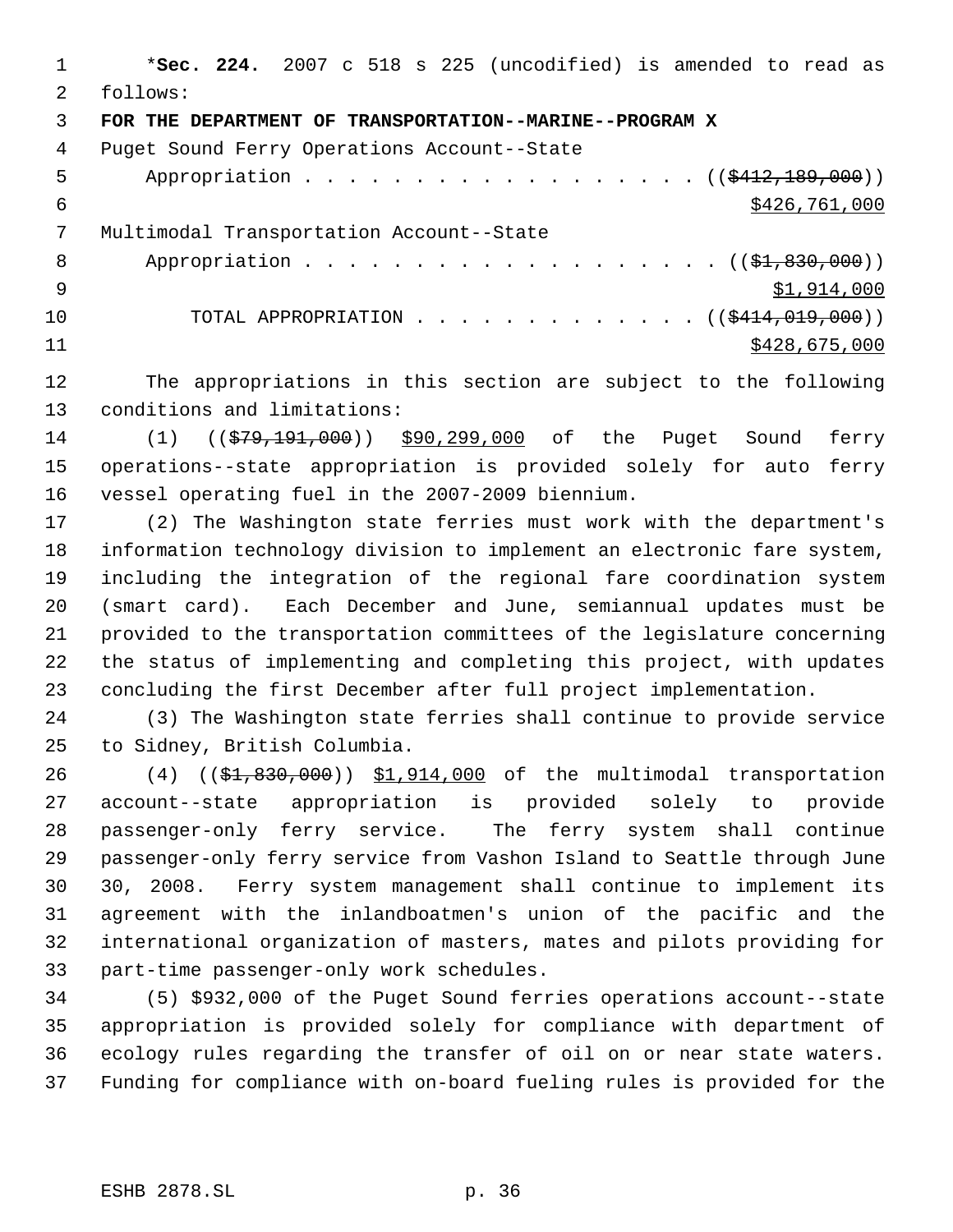2008 fiscal year. The department may request funding for the 2009 fiscal year if the request is submitted with an alternative compliance plan filed with the department of ecology, as allowed by rule.

 (6) \$1,116,000 of the Puget Sound ferry operations account--state appropriation is provided solely for ferry security operations necessary to comply with the ferry security plan submitted by the Washington state ferry system to the United States coast guard. The department shall track security costs and expenditures. Ferry security operations costs shall not be included as part of the operational costs that are used to calculate farebox recovery.

 (7) \$378,000 of the Puget Sound ferry operations account--state appropriation is provided solely to meet the United States coast guard requirements for appropriate rest hours between shifts for vessel crews on the Bainbridge to Seattle and Edmonds to Kingston ferry routes.

 (8) \$694,000 of the Puget Sound ferries operating account--state appropriation is provided solely for implementing Engrossed Substitute House Bill No. 2358 as follows:

 (a) The department shall allow the joint transportation committee work group established in section 205(1) of this act to participate in the following elements as they are described in Engrossed Substitute House Bill No. 2358:

 (i) Development and implementation of a survey of ferry customers; (ii) Analysis and reestablishment of vehicle level of service standards. In reestablishing the standards, consideration shall be given to whether boat wait is the appropriate measure. The level of service standard shall be reestablished in conjunction with or after 27 the survey has been implemented;

 (iii) Development of pricing policy proposals. In developing these policies, the policies, in effect on some routes, of collecting fares in only one direction shall be evaluated to determine whether one-way fare pricing best serves the ferry system. The pricing policy proposals must be developed in conjunction with or after the survey has been implemented;

 (iv) Development of operational strategies. The operational strategies shall be reestablished in conjunction with the survey or after the survey has been implemented;

(v) Development of terminal design standards. The terminal design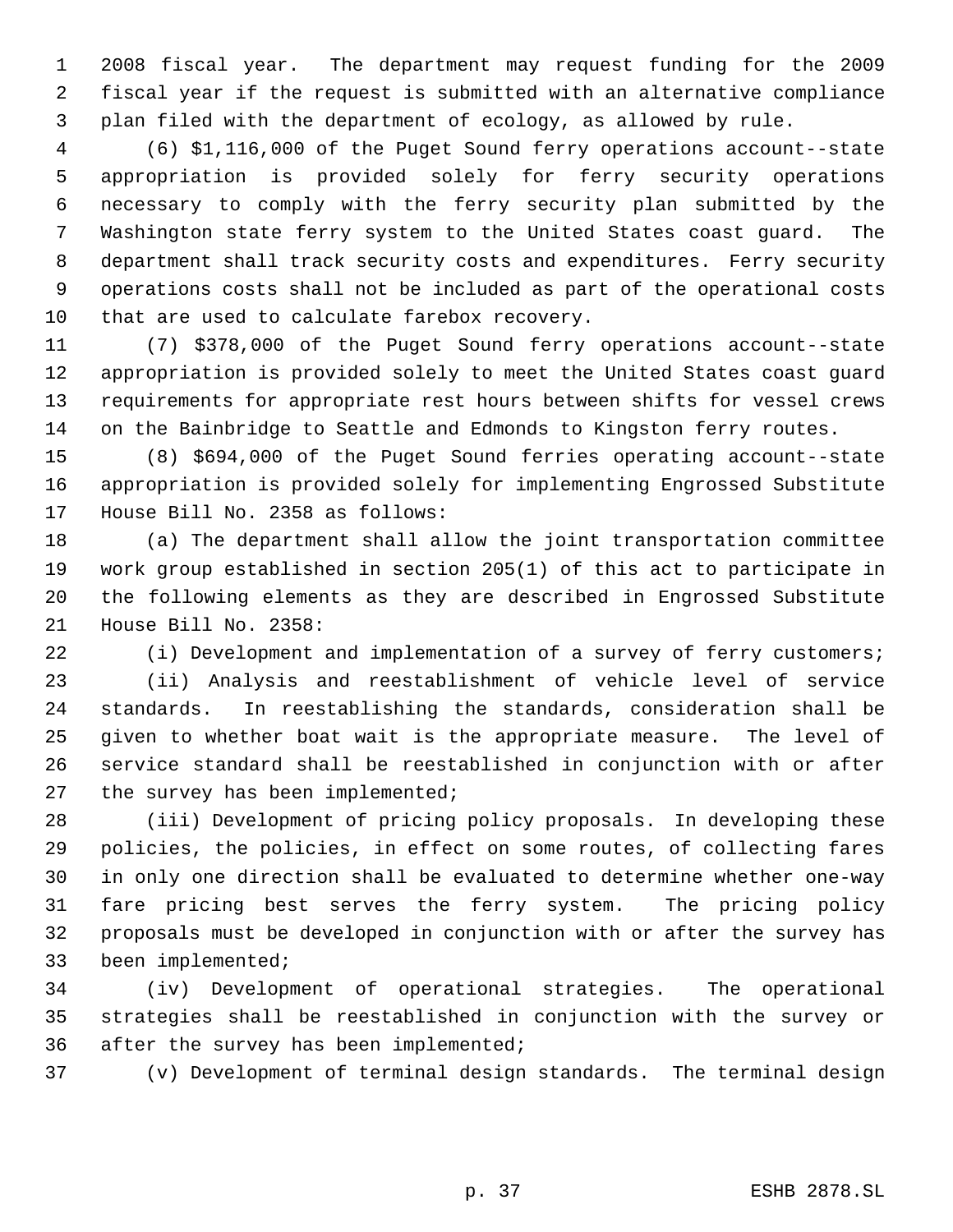standards shall be finalized after the provisions of subsections (a)(i) through (iv) and subsection (b) of this section have been developed and reviewed by the joint transportation committee; and

 (vi) Development of a capital plan. The capital plan shall be finalized after terminal design standards have been developed by the department and reviewed by the joint transportation committee.

 (b) The department shall develop a ridership demand forecast that shall be used in the development of a long-range capital plan. If more than one forecast is developed they must be reconciled.

 (c) The department shall update the life cycle cost model to meet the requirements of Engrossed Substitute House Bill No. 2358 no later than August 1, 2007.

 (d) The department shall develop a cost allocation methodology proposal to meet the requirements described in Engrossed Substitute House Bill No. 2358. The proposal shall be completed and presented to the joint transportation committee no later than August 1, 2007.

 (9) \$200,000 of the Puget Sound ferry operations account--state appropriation is provided solely for the initial acquisition of transportation worker identification credentials required by the United States department of homeland security for unescorted access to secure areas of ferries and terminals.

 (10) The legislature finds that a rigorous incident investigation 23 process is an essential component of marine safety. The department is directed to review its accident and incident investigation procedures and report the results of its review with any proposals for changes to 26 the legislature by November 1, 2008.

27 (11) The department shall allow the use, by two separate drivers, of fare media allowing for multiple discounted vehicle trips aboard Washington state ferries vessels.

 *(12) Washington state ferries may investigate the implementation of a pilot car-sharing program in the San Juan Islands, in order to reduce the peak auto-load pressures on the inter-island San Juan ferry system and provide a convenient alternative for the residents of the San Juan Islands. Under the pilot program, inter-island passengers should be able to reserve a car, pay their normal automobile ferry fare, walk on the ferry, and use the shared car upon arrival. The Washington state ferries shall report to the transportation committees of the legislature by November 15, 2008, regarding the feasibility of the*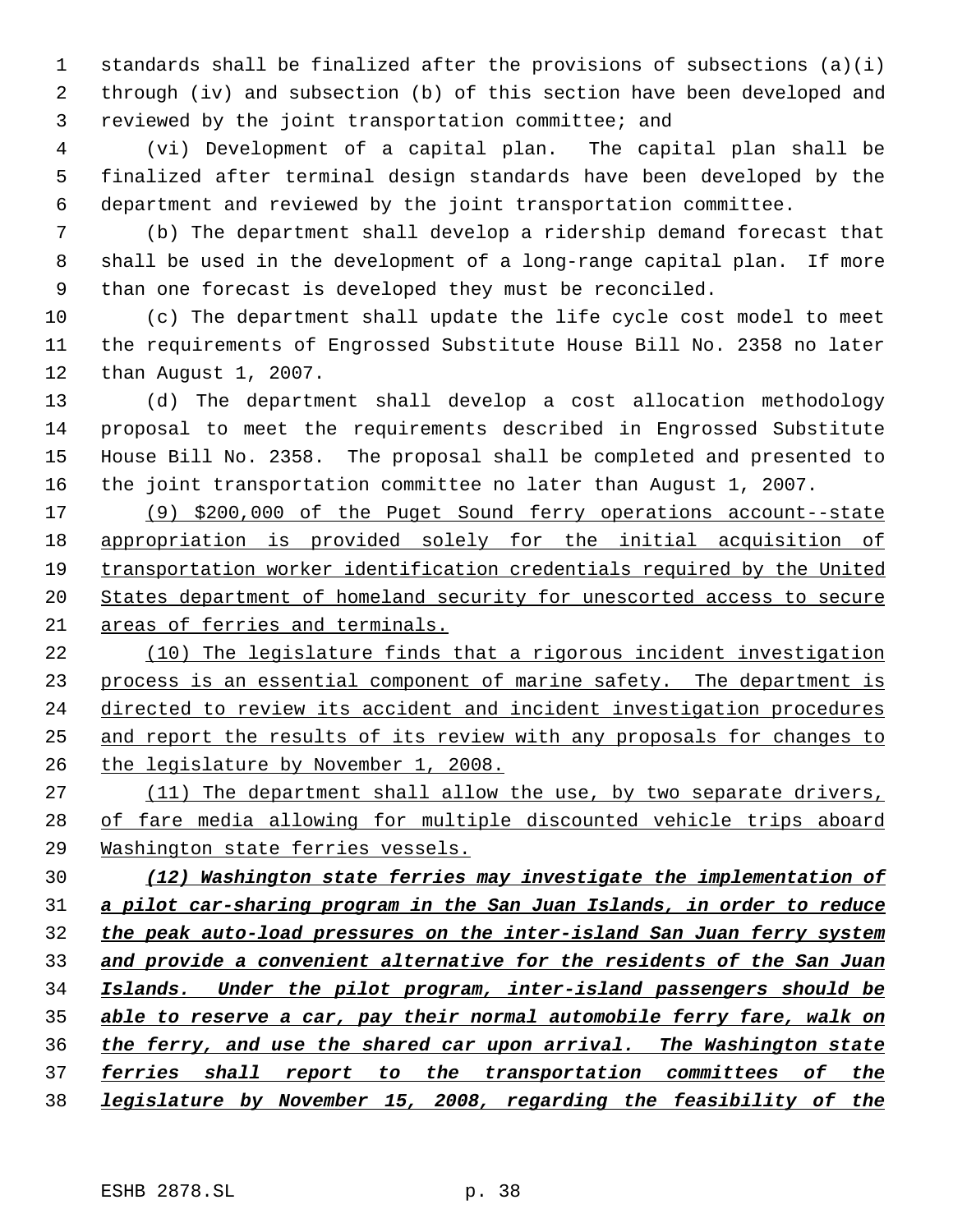*pilot program, including whether the difference between the passenger ferry fare and the automobile ferry fare would cover the subsidy costs needed to implement the pilot program.* (13) While developing fare and pricing policy proposals, the department may consider the desirability of reasonable fares for persons using the ferry system to commute daily to work and other frequent users who live in ferry-dependent communities. *(14) \$357,000 of the Puget Sound ferry operations account--state appropriation is for two extra trips per day, beyond the current schedule, from May 19, 2008, through September 8, 2008, at the Port Townsend/Keystone route. \*Sec. 224 was partially vetoed. See message at end of chapter.* **Sec. 225.** 2007 c 518 s 226 (uncodified) is amended to read as follows: **FOR THE DEPARTMENT OF TRANSPORTATION--RAIL--PROGRAM Y--OPERATING** Multimodal Transportation Account--State 16 Appropriation . . . . . . . . . . . . . . . . ((\$37,034,000)) \$37,010,000 The appropriation in this section is subject to the following conditions and limitations: (1) The department shall publish a final long-range plan for Amtrak Cascades by September 30, 2007. By December 31, 2008, the department shall submit to the office of financial management and the transportation committees of the legislature a midrange plan for Amtrak Cascades that identifies specific steps the department would propose to achieve additional service beyond current levels. (2)(a) \$29,091,000 of the multimodal transportation account--state

 appropriation is provided solely for the Amtrak service contract and Talgo maintenance contract associated with providing and maintaining the state-supported passenger rail service. Upon completion of the rail platform project in the city of Stanwood, the department shall provide daily Amtrak Cascades service to the city.

 (b) The department shall negotiate with Amtrak and Burlington Northern Santa Fe to adjust the Amtrak Cascades schedule to leave Bellingham at a significantly earlier hour.

 (c) When Amtrak Cascades expands the second roundtrip between Vancouver, B.C. and Seattle, the department shall negotiate for the second roundtrip to leave Bellingham southbound no later than 8:30 a.m.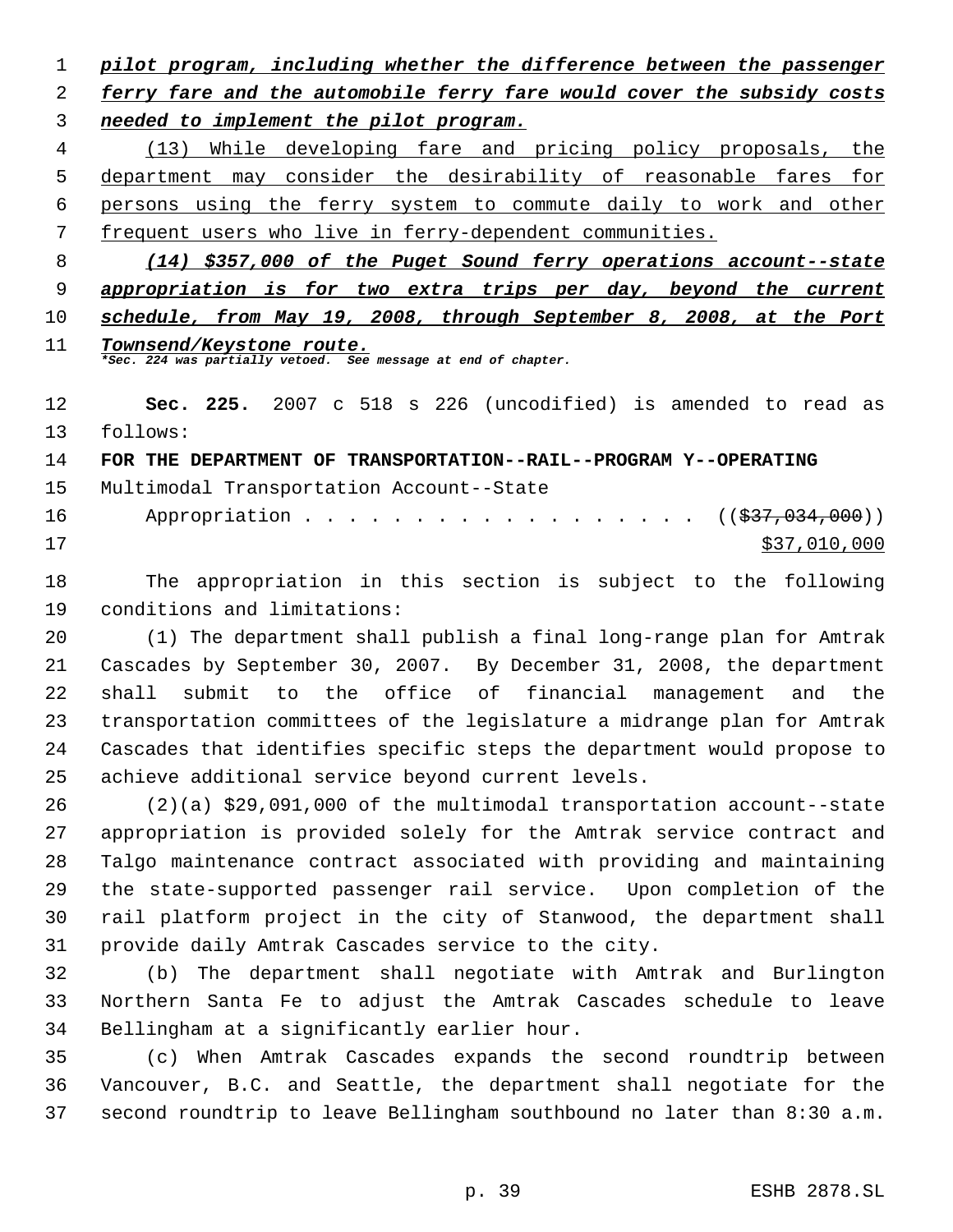(3) No Amtrak Cascade runs may be eliminated.

 (4) \$40,000 of the multimodal transportation account--state appropriation is provided solely for the produce railcar program. The department is encouraged to implement the produce railcar program by maximizing private investment.

 (5) The department shall begin planning for a third roundtrip Cascades train between Seattle and Vancouver, B.C. by 2010.

 **Sec. 226.** 2007 c 518 s 227 (uncodified) is amended to read as follows:

 **FOR THE DEPARTMENT OF TRANSPORTATION--LOCAL PROGRAMS--PROGRAM Z-- OPERATING**

12 Motor Vehicle Account--State Appropriation . . . . . ((\$8,630,000)) \$8,981,000 Motor Vehicle Account--Federal Appropriation . . . . . . . \$2,567,000 15 TOTAL APPROPRIATION . . . . . . . . . . . . ((\$<del>11,197,000</del>)) 16 \$11,548,000

 (1) The appropriations in this section are subject to the following conditions and limitations: The department of transportation shall provide up to \$2,700,000 in toll credits to Kitsap transit for passenger-only ferry service and up to \$750,000 in toll credits to the port of Kingston for the purchase of a passenger-only ferry vessel. 22 The number of toll credits provided to Kitsap transit and the port of Kingston must be equal to, but no more than, a number sufficient to meet federal match requirements for grant funding for passenger-only 25 ferry service, but shall not exceed the amount authorized under this section. The department may not allocate, grant, or utilize any state 27 or state appropriated or managed federal funds as a match to the federal grant funding on projects to which these toll credits are applied.

 (2) \$902,000 of the motor vehicle account--state appropriation is provided solely to Wahkiakum county for operating and maintenance costs of the Puget Island-Westport ferry.

## **TRANSPORTATION AGENCIES--CAPITAL**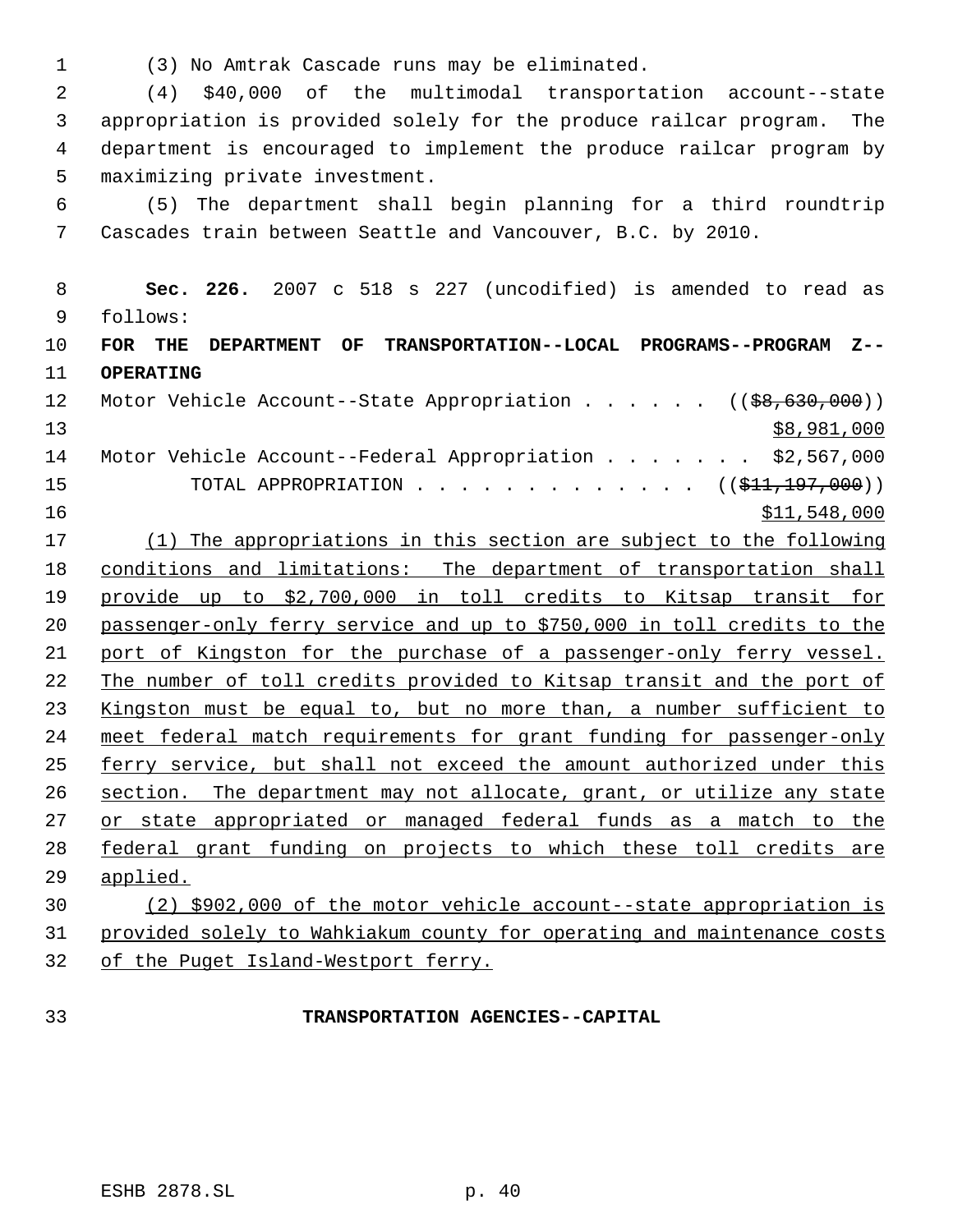**Sec. 301.** 2007 c 518 s 301 (uncodified) is amended to read as follows:

## **FOR THE WASHINGTON STATE PATROL**

4 State Patrol Highway Account--State Appropriation . . . ((\$2,934,000))  $5 - 5$  \$4,234,000

 The appropriation in this section is subject to the following conditions and limitations:

 (1) \$2,200,000 is provided solely for the following minor works projects: \$195,000 for HVAC renovation at the Chehalis, Kelso, Okanogan, and Ellensburg detachments; \$50,000 for roof replacements at the Toppenish, SeaTac NB, SeaTac SB, and Plymouth weigh stations; \$35,000 for replacement of the Shelton academy roof drain and downspout; \$100,000 for parking lot repairs at Okanogan, Goldendale, Ritzville, and Moses Lake detachment offices and the Wenatchee 6 headquarters; \$290,000 for replacement of the weigh station scales at Brady and Artic; \$152,000 for carpet replacement at the Ritzville, Moses Lake, Morton, Kelso, Chehalis, Walla Walla, Kennewick, South King, and Hoquiam detachment offices; \$185,000 for HVAC replacement at Tacoma and Marysville detachment offices; \$330,000 for repair and upgrade of the Bellevue tower; \$473,000 for replacement of twenty-one communication site underground fuel tanks; \$240,000 for replacement of communication site buildings at Lind, Scoggans Mountain, and Lewiston Ridge; and \$150,000 for unforeseen emergency repairs.

 (2) \$687,000 is provided solely for design and construction of regional waste water treatment systems for the Shelton academy of the Washington state patrol.

 (3) \$47,000 is provided solely for predesign of a single, consolidated aviation facility at the Olympia airport to house the fixed wing operations of the Washington state patrol, the department of natural resources (DNR), and the department of fish and wildlife, and the rotary operations of the DNR.

 (4) \$1,300,000 of the state patrol highway account--state appropriation is provided solely for the acquisition of land adjacent 34 to the Shelton training academy for anticipated expansion; however, the amount provided in this subsection is contingent on the Washington state patrol adding a surcharge to the rates charged to any other 37 agency or entity that uses the academy in an amount sufficient to defray a share of the expansion costs that is proportionate to the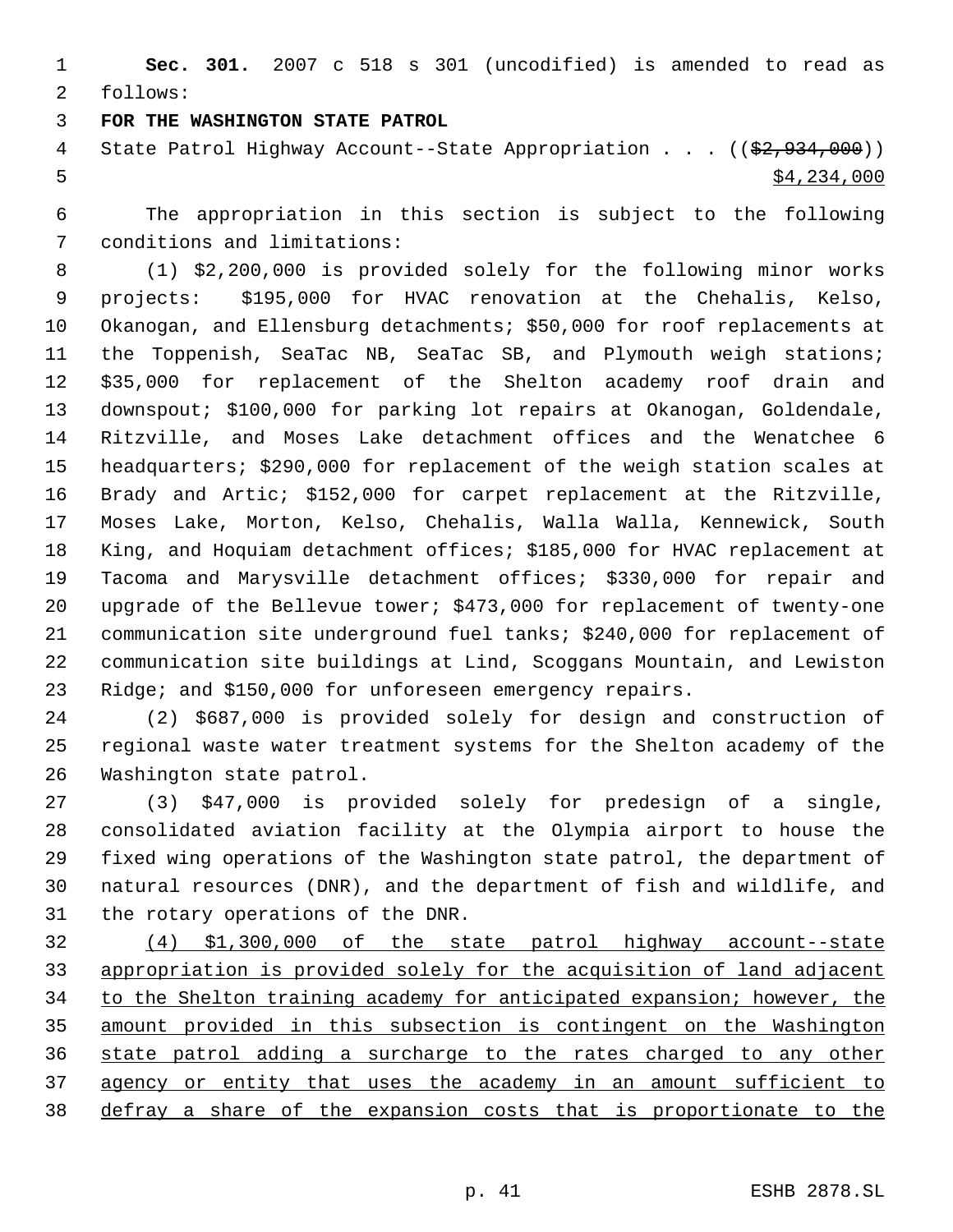relative volume of use of the academy by such agencies or entities. The surcharge imposed must be sufficient to recover the requisite portion of the academy expansion costs within ten years of the effective date of this subsection. **Sec. 302.** 2007 c 518 s 302 (uncodified) is amended to read as follows: **FOR THE COUNTY ROAD ADMINISTRATION BOARD** 8 Rural Arterial Trust Account--State Appropriation . . . . \$64,000,000 9 Motor Vehicle Account--State Appropriation . . . . . . ((\$2,368,000))  $\frac{10}{2}$   $\frac{10}{2}$   $\frac{10}{2}$   $\frac{10}{2}$   $\frac{10}{2}$   $\frac{10}{2}$   $\frac{10}{2}$   $\frac{10}{2}$   $\frac{10}{2}$   $\frac{10}{2}$   $\frac{10}{2}$   $\frac{10}{2}$   $\frac{10}{2}$   $\frac{10}{2}$   $\frac{10}{2}$   $\frac{10}{2}$   $\frac{10}{2}$   $\frac{10}{2}$   $\frac{10}{2}$   $\frac{10}{2}$  County Arterial Preservation Account--State 12 Appropriation . . . . . . . . . . . . . . . . ((\$32,861,000))  $\frac{13}{32,641,000}$ 14 TOTAL APPROPRIATION . . . . . . . . . . . . ((\$99,229,000)) \$99,011,000 The appropriations in this section are subject to the following conditions and limitations: 18 (1) ((\$2,069,000)) \$2,370,000 of the motor vehicle account--state 19 appropriation may be used for county ((ferries. The board shall review 20 the requests for county ferry funding in consideration with other

21 projects funded from the board. If the board determines these projects 22 are a priority over the projects in the rural arterial and county arterial preservation grant programs, then they may provide funding for 24 these requests)) ferry projects as set forth in RCW 47.56.725(4).

 (2) The appropriations contained in this section include funding to counties to assist them in efforts to recover from winter storm and flood damage, by providing capitalization advances and local match for federal emergency funding as determined by the county road administration board. The county road administration board shall specifically identify any such selected projects and shall include information concerning them in its next annual report to the legislature.

 **Sec. 303.** 2007 c 518 s 303 (uncodified) is amended to read as follows:

## **FOR THE TRANSPORTATION IMPROVEMENT BOARD**

Small City Pavement and Sidewalk Account--State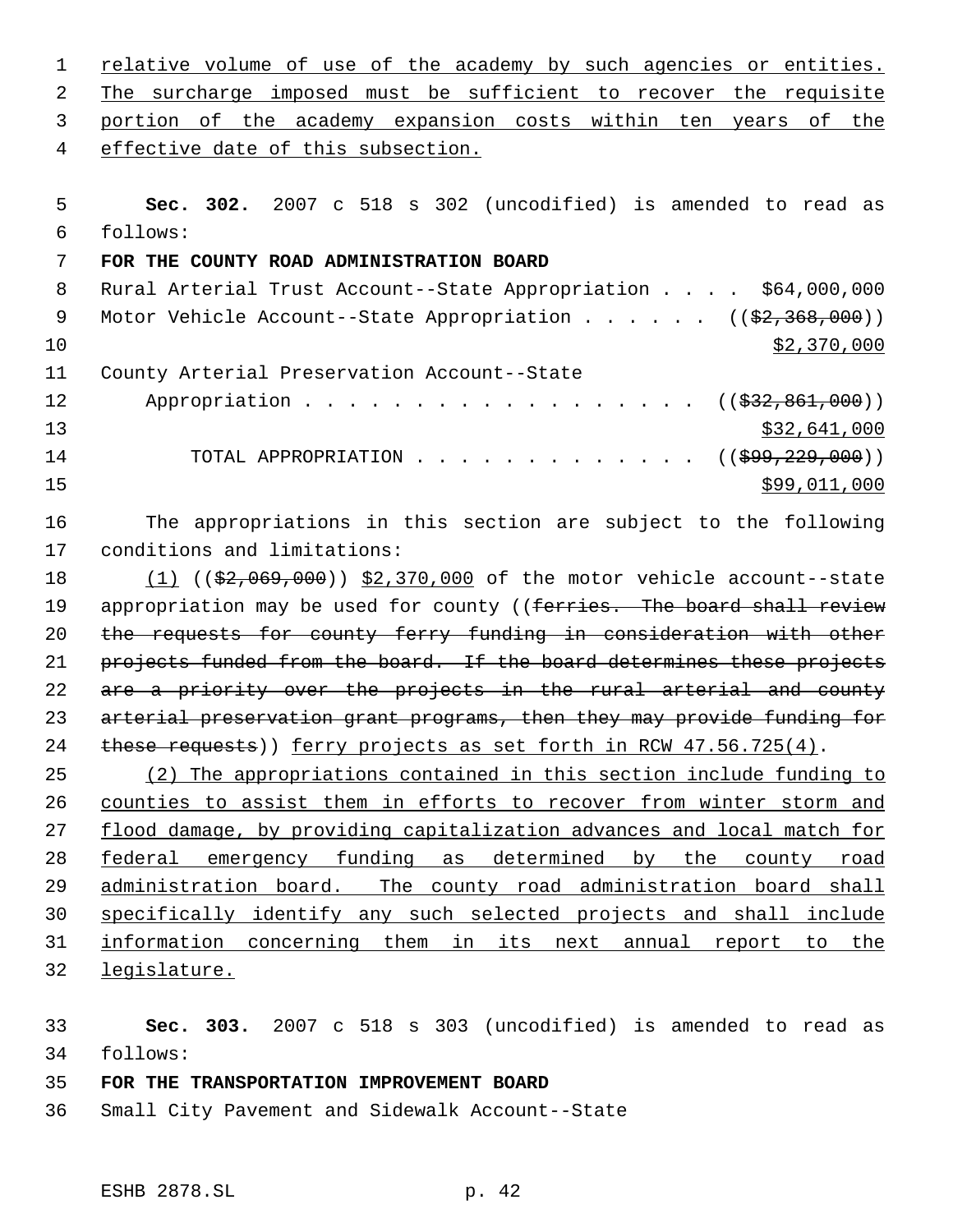1 Appropriation . . . . . . . . . . . . . . . . . (  $(\frac{24,500,000}{1})$  $2 \div 5,900,000$ 3 Urban Arterial Trust Account--State Appropriation . . ((\$129,600,000)) 4 \$126,600,000 \$126,600,000 \$126,600,000 \$126,600,000 \$126,600,000 \$126,600,000 \$126,600,000 \$126,600 \$126,500 \$126,500 \$126,500 \$126,500 \$126,500 \$126,500 \$126,500 \$126,500 \$126,500 \$126,500 \$126,500 \$126,500 \$126,500 \$12 Transportation Improvement Account--State 6 Appropriation . . . . . . . . . . . . . . . . ((\$90,643,000)) \$87,143,000 8 TOTAL APPROPRIATION . . . . . . . . . . . . . ((\$224,743,000))  $\frac{1}{2}$   $\frac{1}{2}$   $\frac{1}{2}$   $\frac{1}{2}$   $\frac{1}{2}$   $\frac{1}{2}$   $\frac{1}{2}$   $\frac{1}{2}$   $\frac{1}{2}$   $\frac{1}{2}$   $\frac{1}{2}$   $\frac{1}{2}$   $\frac{1}{2}$   $\frac{1}{2}$   $\frac{1}{2}$   $\frac{1}{2}$   $\frac{1}{2}$   $\frac{1}{2}$   $\frac{1}{2}$   $\frac{1}{2}$   $\frac{1}{2}$   $\frac{1}{2}$  The appropriations in this section are subject to the following conditions and limitations: (1) The transportation improvement account--state appropriation includes up to \$7,143,000 in proceeds from the sale of bonds authorized in RCW 47.26.500. (2) The urban arterial trust account--state appropriation includes up to \$15,000,000 in proceeds from the sale of bonds authorized in Substitute House Bill No. 2394. If Substitute House Bill No. 2394 is not enacted by June 30, 2007, the amount provided in this subsection shall lapse. NEW SECTION. **Sec. 304.** A new section is added to 2007 c 518 (uncodified) to read as follows: **FOR THE DEPARTMENT OF TRANSPORTATION.** The nickel and transportation partnership revenue packages were created in 2003 and 2005 to finance transportation construction over a sixteen year period. Since the adoption of the 2003 and 2005 transportation project lists, significant cost increases have resulted from extraordinary inflation. At the same time, motor vehicle fuel prices have risen dramatically, and state and federal gas tax revenues dedicated to paying for these programs are forecasted to decrease over the sixteen year time period. Additional cost increases and eroding revenues will be difficult, if not impossible, to accommodate in the sixteen year financial plan. As part of its budget submittal for the 2009-2011 biennium, the department of transportation shall prepare information regarding the

 nickel and transportation partnership funded projects for consideration by the office of financial management and the legislative transportation committees that: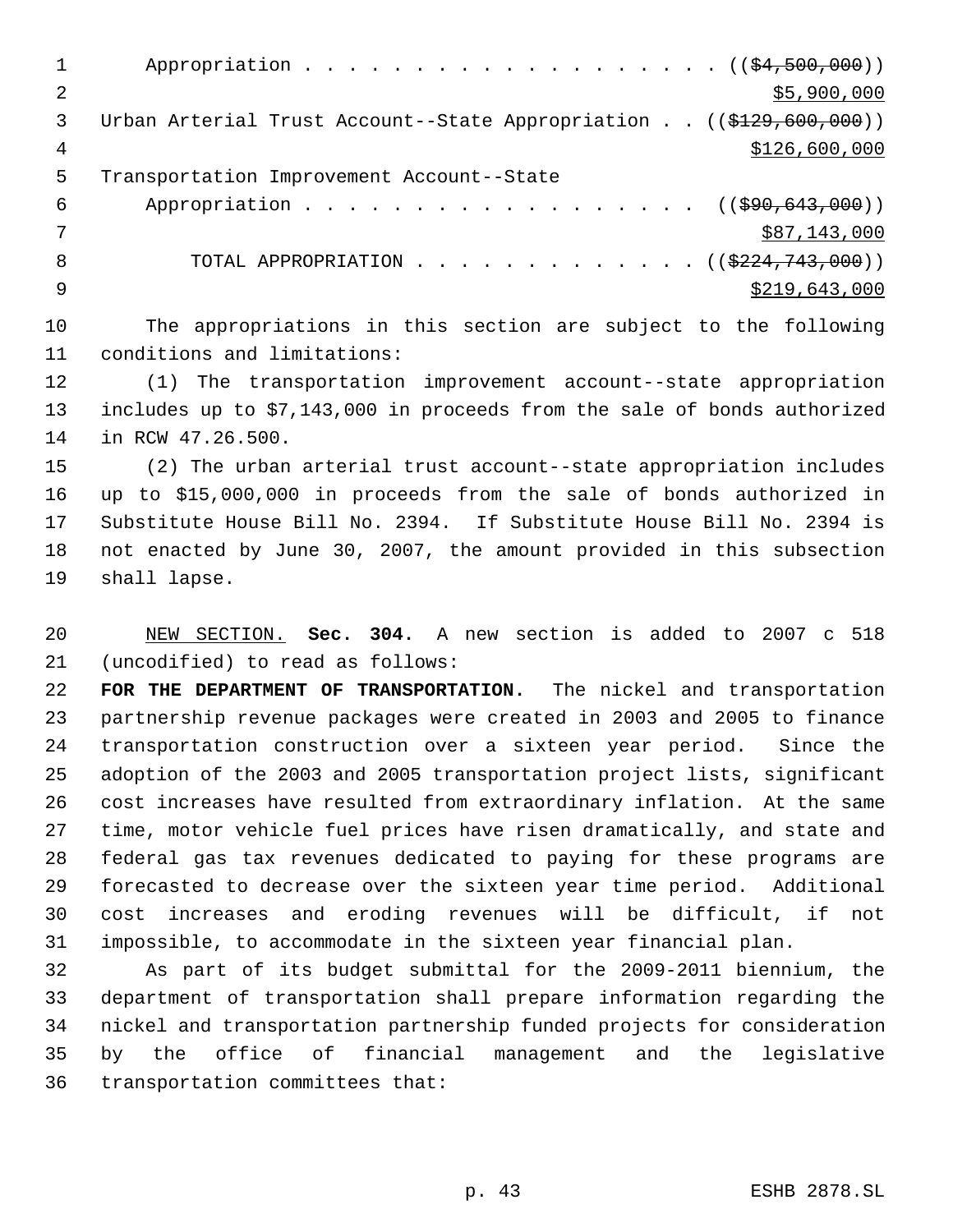(1) Compares the original project cost estimates approved in the 2003 and 2005 project list to the completed cost of the project, or the most recent legislatively approved budget and total project costs for projects not yet completed;

 (2) Identifies highway projects that may be reduced in scope and still achieve a functional benefit;

 (3) Identifies highway projects that have experienced scope increases and that can be reduced in scope;

 (4) Identifies highway projects that have lost significant local or 10 regional contributions which were essential to completing the project; and

(5) Identifies contingency amounts allocated to projects.

 **Sec. 305.** 2007 c 518 s 304 (uncodified) is amended to read as follows:

 **FOR THE DEPARTMENT OF TRANSPORTATION--PROGRAM D (DEPARTMENT OF TRANSPORTATION-ONLY PROJECTS)--CAPITAL**

17 Motor Vehicle Account--State Appropriation . . . . . ((\$6,202,000)) \$6,255,000

 The appropriation in this section is subject to the following conditions and limitations:

 (1) \$584,000 of the motor vehicle account--state appropriation is for statewide administration.

23 (2) ((\$750,000)) \$803,000 of the motor vehicle account--state appropriation is for regional minor projects.

 (3) \$568,000 of the motor vehicle account--state appropriation is for the Olympic region headquarters property payments.

 (4) By September 1, 2007, the department shall submit to the transportation committees of the legislature predesign plans, developed using the office of financial management's predesign process, for all facility replacement projects to be proposed in the facilities 2008 budget proposal.

 (5) \$1,600,000 of the motor vehicle account--state appropriation is for site acquisition for the Tri-cities area maintenance facility.

 (6) \$2,700,000 of the motor vehicle account--state appropriation is for site acquisition for the Vancouver light industrial facility.

 (7) The department shall work with the office of financial management and staff of the transportation committees of the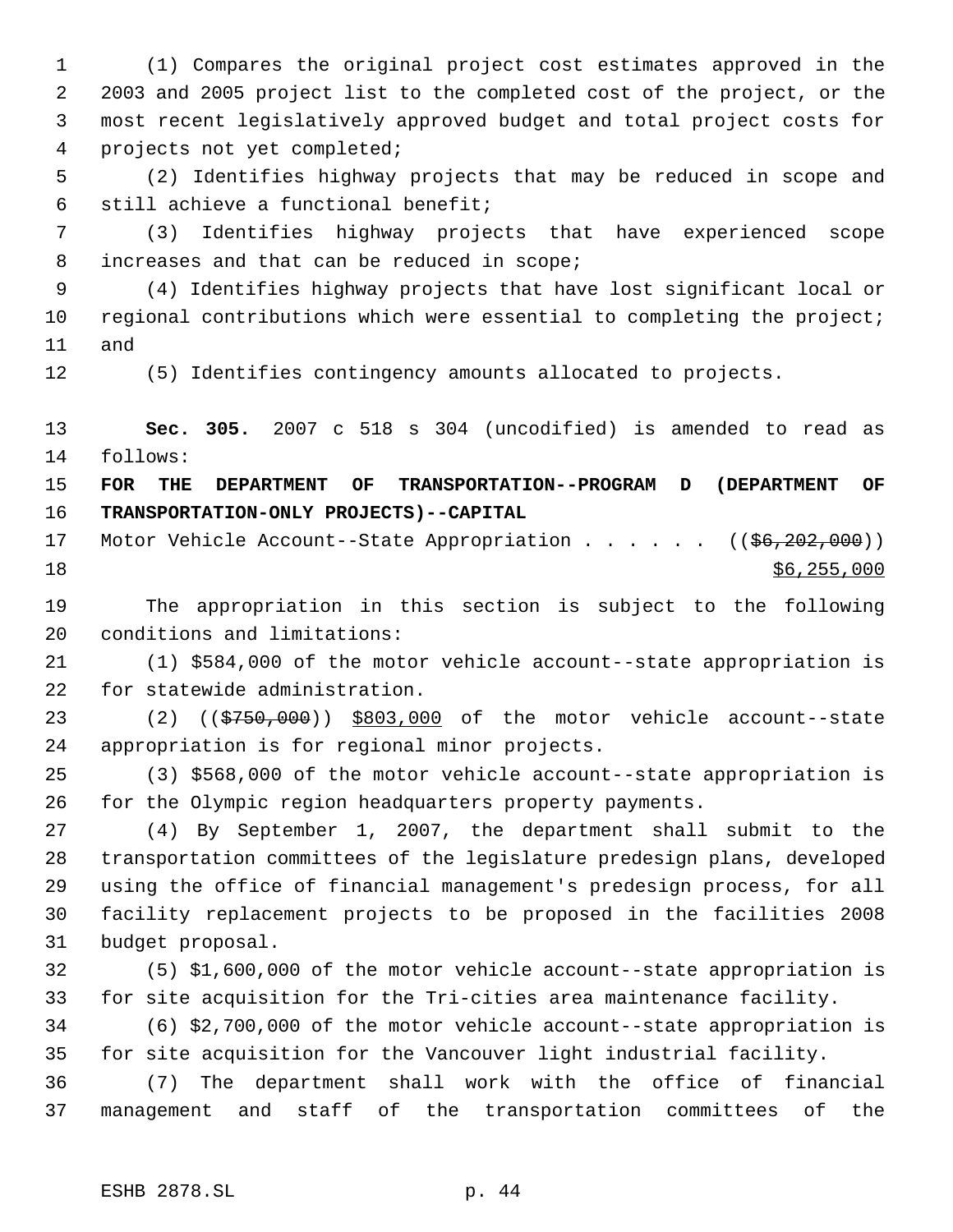legislature to develop a statewide inventory of all department-owned surplus property that is suitable for development for department facilities or that should be sold. By December 1, 2008, the department shall report to the joint transportation committee on the findings of this study.

 \***Sec. 306.** 2007 c 518 s 305 (uncodified) is amended to read as follows: **FOR THE DEPARTMENT OF TRANSPORTATION--IMPROVEMENTS--PROGRAM I** Transportation Partnership Account--State 10 Appropriation . . . . . . . . . . . . . . . ((\$1,226,516,000))  $31,109,593,000$ 12 Motor Vehicle Account--State Appropriation . . . . . ((\$82,045,000)) 13 \$87,210,000 14 Motor Vehicle Account--Federal Appropriation . . . . ((\$404,090,000)) \$457,580,000 Motor Vehicle Account--Private/Local 17 Appropriation . . . . . . . . . . . . . . . . ((\$49,157,000)) \$64,487,000 19 Special Category C Account--State Appropriation . . . ((\$29,968,000)) \$29,125,000 Multimodal Transportation Account--Federal Appropriation . . . . . . . . . . . . . . . . . . . . \$86,100,000 Tacoma Narrows Toll Bridge Account--State 24 Appropriation . . . . . . . . . . . . . . . . ((\$142,484,000)) \$32,277,000 Transportation 2003 Account (Nickel Account)--State 27 Appropriation . . . . . . . . . . . . . . . ((\$1,100,746,000)) \$1,147,529,000 ((Freight Congestion Relief Account--State 30 Appropriation . . . . . . . . . . . . . . . . . . \$40,000,000)) Freight Mobility Multimodal Account--State Appropriation . . . . . . . . . . . . . . . . . . . . . . \$208,000 33 TOTAL APPROPRIATION . . . . . . . . . . . ((<del>\$3,075,006,000</del>)) \$3,014,109,000 The appropriations in this section are subject to the following

conditions and limitations: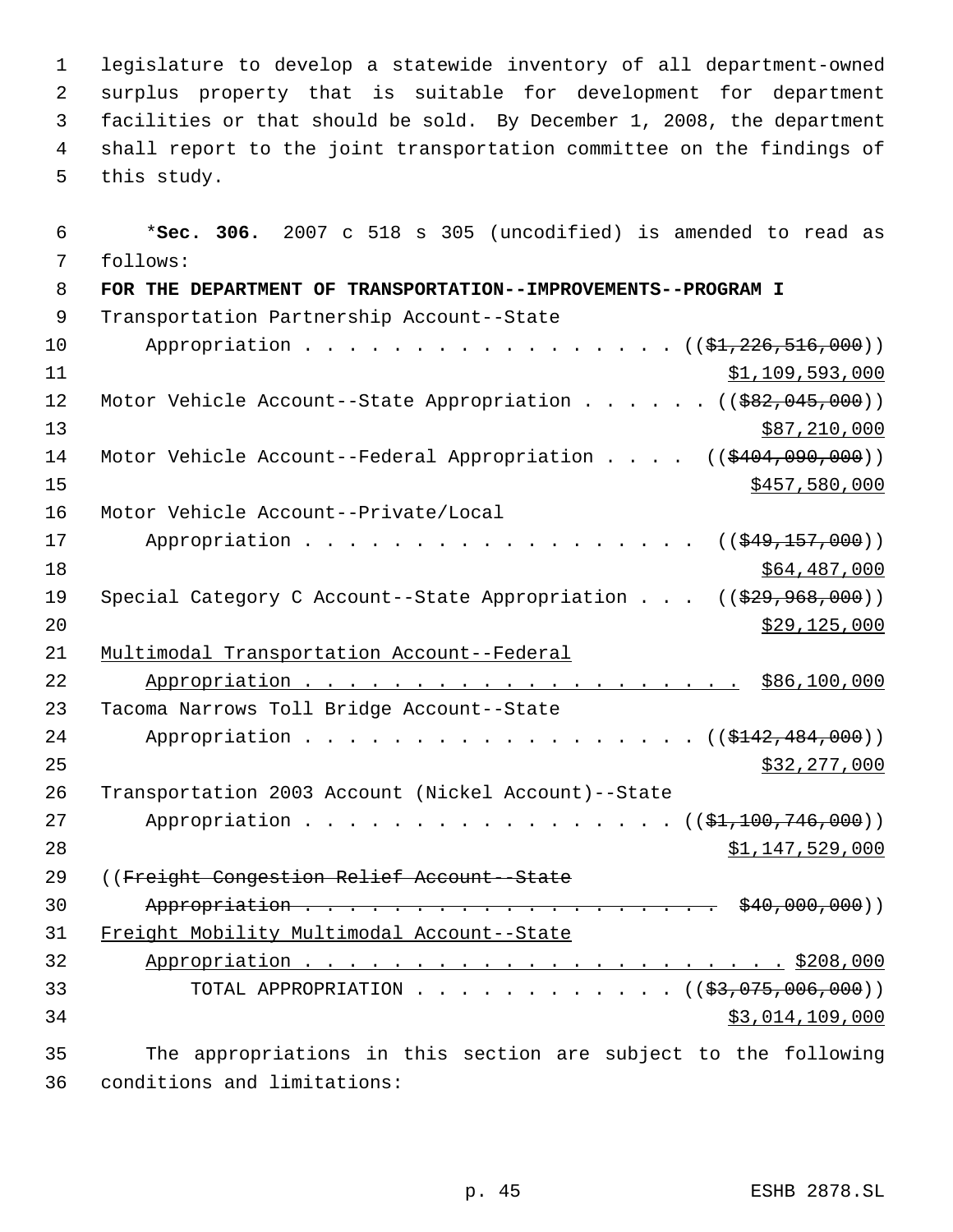(1) Except as provided otherwise in this section, the entire transportation 2003 account (nickel account) appropriation and the entire transportation partnership account appropriation are provided solely for the projects and activities as listed by fund, project, and 5 amount in LEAP Transportation Document ((2007-1)) 2008-1, Highway Improvement Program (I) as developed ((April 20, 2007)) March 10, 2008. However, limited transfers of specific line-item project appropriations may occur between projects for those amounts listed subject to the conditions and limitations in section 603 of this act.

 (2) The department shall not commence construction on any part of the state route number 520 bridge replacement and HOV project until a record of decision has been reached providing reasonable assurance that project impacts will be avoided, minimized, or mitigated as much as practicable to protect against further adverse impacts on neighborhood environmental quality as a result of repairs and improvements made to the state route 520 bridge and its connecting roadways, and that any such impacts will be addressed through engineering design choices, mitigation measures, or a combination of both. The requirements of this section shall not apply to off-site pontoon construction supporting the state route number 520 bridge replacement and HOV project.

22 (3) Within the amounts provided in this section, ((\$1,991,000)) \$1,895,000 of the transportation partnership account--state 24 appropriation,  $((\frac{21}{51}, 656, 000))$   $\frac{2}{147}$ , 000 of the motor vehicle account--25 federal appropriation, and ((\$8,343,000)) \$10,331,000 of the transportation 2003 account (nickel account)--state appropriation are for project 109040T as identified in the LEAP transportation document 28 referenced in subsection (1) of this section: I-90/Two Way Transit- Transit and HOV Improvements - Stage 1. Expenditure of the funds on construction is contingent upon revising the access plan for Mercer Island traffic such that Mercer Island traffic will have access to the outer roadway high occupancy vehicle (HOV) lanes during the period of operation of such lanes following the removal of Mercer Island traffic from the center roadway and prior to conversion of the outer roadway HOV lanes to high occupancy toll (HOT) lanes. Sound transit may only have access to the center lanes when alternative R8A is complete.

(4) The Tacoma Narrows toll bridge account--state appropriation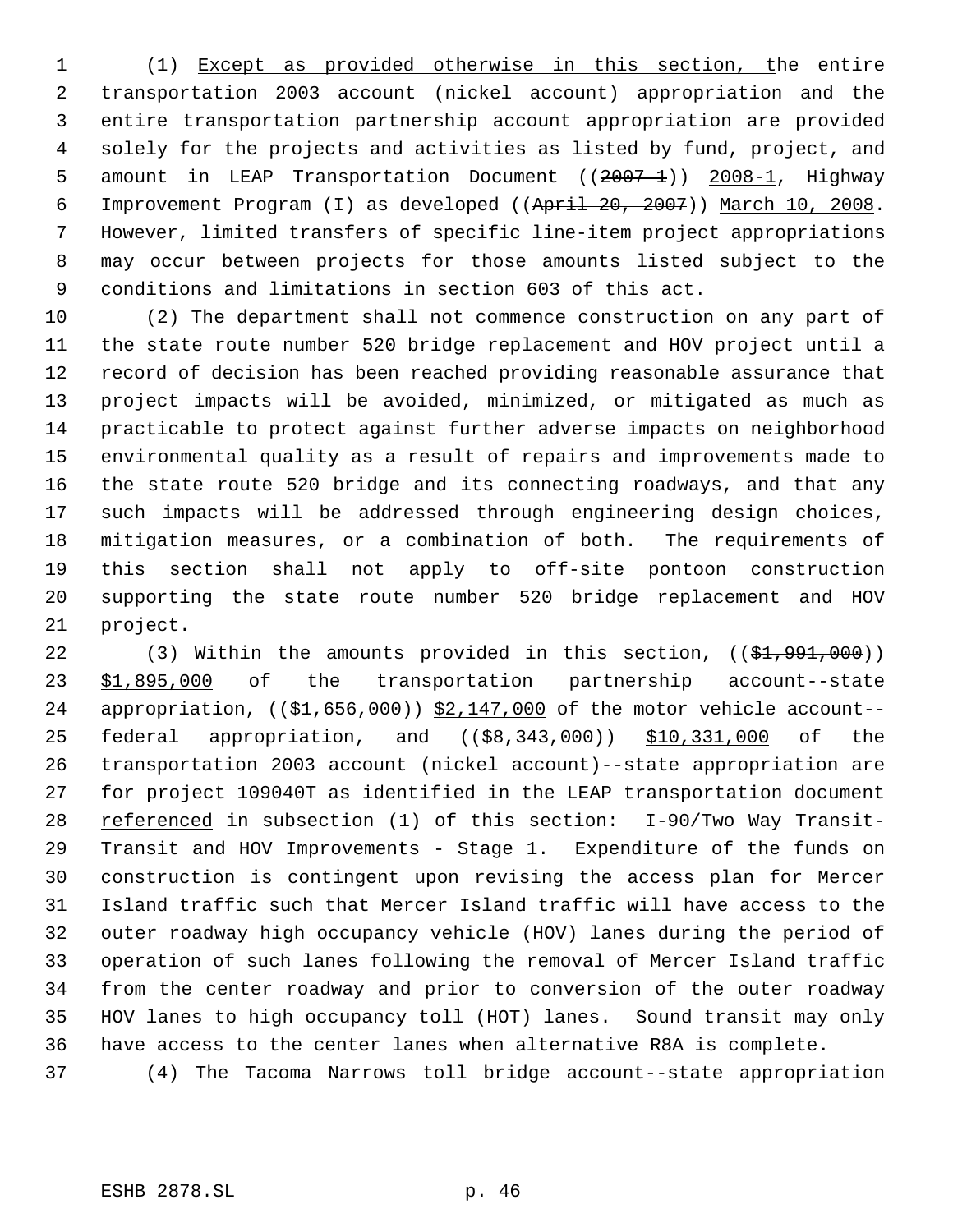1 includes up to ((\$131,016,000)) \$18,000,000 in proceeds from the sale of bonds authorized by RCW 47.10.843.

 (5) The funding described in this section includes ((\$8,095,541)) \$36,693,000 of the transportation 2003 account (nickel account)--state 5 appropriation and ((\$237,241 of the motor vehicle account-- private/local)) \$208,000 of the freight mobility multimodal account-- 7 state appropriation, which are for the SR 519 project identified as project number 851902A in the LEAP Transportation Document referenced 9 in subsection (1) of this section. The total project is expected to 10 cost no more than \$74,400,000 including ((\$11,950,000)) \$10,610,000 in 11 contributions from project partners, including Burlington Northern Santa Fe railroad.

 (6) To promote and support community-specific noise reduction solutions, the department shall:

 (a) Prepare a draft directive that establishes how each community's priorities and concerns may be identified and addressed in order to allow consideration of a community's preferred methods of advanced visual shielding and aesthetic screening, for the purpose of improving the noise environment of major state roadway projects in locations that do not meet the criteria for standard noise barriers. The intent is for these provisions to be supportable by existing project budgets. The directive shall also include direction on the coordination and selection of visual and aesthetic options with local communities. The draft directive shall be provided to the standing transportation committees of the legislature by January 2008; and

 (b) Pilot the draft directive established in (a) of this subsection in two locations along major state roadways. If practicable, the department should begin work on the pilot projects while the directive is being developed. One pilot project shall be located in Clark county on a significant capacity improvement project. The second pilot project shall be located in urban King county, which shall be on a corridor highway project through mixed land use areas that is nearing or under construction. The department shall provide a written report to the standing transportation committees of the legislature on the findings of the Clark county pilot project by January 2009, and the King county pilot project by January 2010. Based on results of the pilot projects, the department shall update its design manual,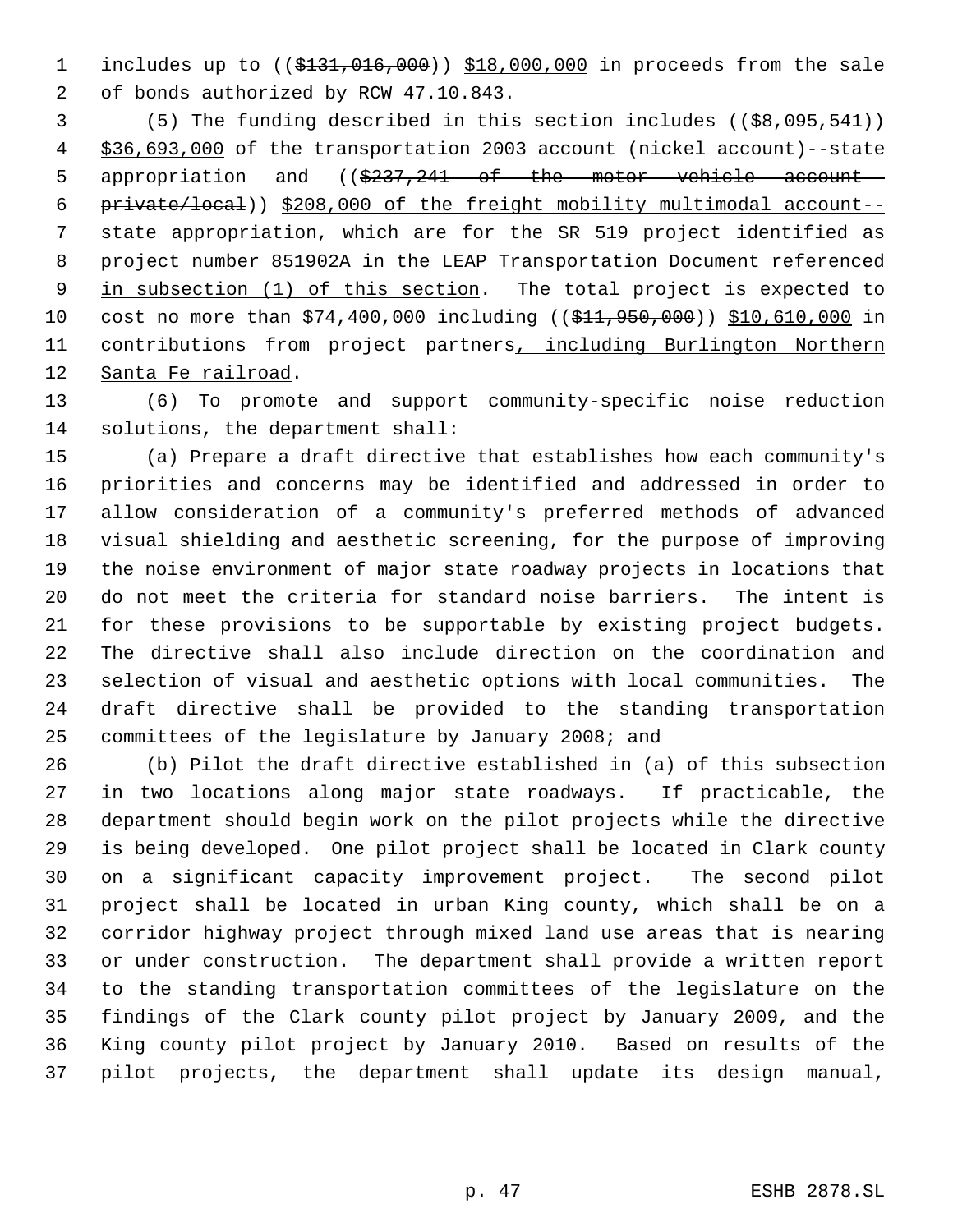environmental procedures, or other appropriate documents to incorporate the directive.

 $(1 + 8)$ ) (7) If the "Green Highway" provisions of Engrossed Second Substitute House Bill No. 1303 (cleaner energy) are enacted, the department shall erect signs on the interstate highways included in those provisions noting that these interstates have been designated "Washington Green Highways."

 $((+9))$   $(8)$  If on the I-405/I-90 to SE 8th Street Widening project the department finds that there is an alternative investment to preserve reliable rail accessibility to major manufacturing sites within the I-405 corridor that are less expensive than replacing the Wilburton Tunnel, the department may enter into the necessary agreements to implement that alternative provided that costs remain within the approved project budget.

 $((+11))$  (9) The department shall apply for surface transportation program (STP) enhancement funds to be expended in lieu of or in addition to state funds for eligible costs of projects in Programs I and P, including, but not limited to, the SR 518, SR 519, SR 520, and Alaskan Way Viaduct projects.

 $((+12))$   $(10)$  \$250,000 of the motor vehicle account--state 21 appropriation  $((\frac{1}{15}))$  and \$226,000 of the motor vehicle account--federal appropriation are provided solely for an inland pacific hub study to develop an inland corridor for the movement of freight and goods to and through eastern Washington; and \$500,000 of the motor vehicle account-- state appropriation is provided solely for the SR3/SR16 corridor study to plan and prioritize state and local improvements needed over the next 10-20 years to support safety, capacity development, and economic development within the corridor.

29 ( $(\frac{13}{13})$ ) (11) The department shall, on a quarterly basis beginning July 1, 2007, provide to the office of financial management and the legislature reports providing the status on each active project funded in part or whole by the transportation 2003 account (nickel account) or the transportation partnership account. Funding provided at a programmatic level for transportation partnership account and transportation 2003 account (nickel account) projects relating to bridge rail, guard rail, fish passage barrier removal, and roadside safety projects should be reported on a programmatic basis. Projects within this programmatic level funding should be completed on a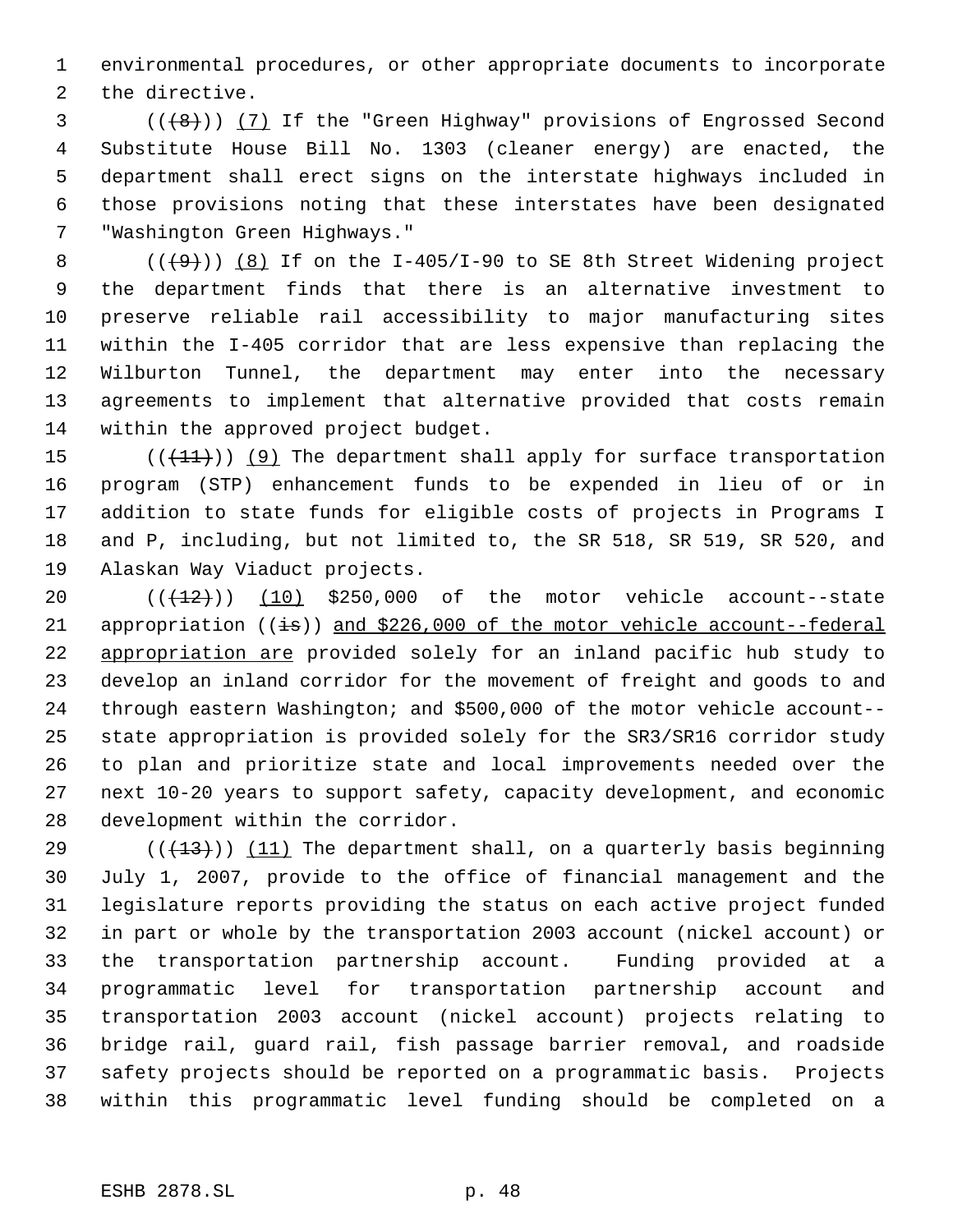priority basis and scoped to be completed within the current programmatic budget. Other projects may be reported on a programmatic basis. The department shall work with the office of financial management and the transportation committees of the legislature to agree on report formatting and elements. Elements shall include, but not be limited to, project scope, schedule, and costs. The department shall also provide the information required under this subsection on a quarterly basis via the transportation executive information systems (TEIS).

 $((+14))$   $(12)$  The department shall apply for the competitive portion of federal transit administration funds for eligible transit- related costs of the SR 520 bridge replacement and HOV project. The federal funds described in this subsection shall not include those federal transit administration funds distributed by formula.

 $((+15))$   $(13)$  Funding provided by this act for the Alaskan Way Viaduct project shall not be spent for preliminary engineering, design, right-of-way acquisition, or construction on the project if completion of the project would more likely than not reduce the capacity of the facility. Capacity shall be measured by including the consideration of the efficient movement of people and goods on the facility.

 $((+16))$  (14) The governor shall convene a collaborative process involving key leaders to determine the final project design for the Alaskan Way Viaduct.

 (a) The process shall be guided by the following common principles: Public safety must be maintained; the final project shall meet both capacity and mobility needs; and taxpayer dollars must be spent responsibly.

 (b) The state's project expenditures shall not exceed \$2,800,000,000.

(c) A final design decision shall be made by December 31, 2008.

 $((+17))$   $(15)$  During the 2007-09 biennium, the department shall proceed with a series of projects on the Alaskan Way Viaduct that are common to any design alternative. Those projects include relocation of two electrical transmission lines, Battery Street tunnel upgrades, seismic upgrades from Lenora to the Battery Street tunnel, viaduct removal from Holgate to King Street, and development of transit enhancements and other improvements to mitigate congestion during construction.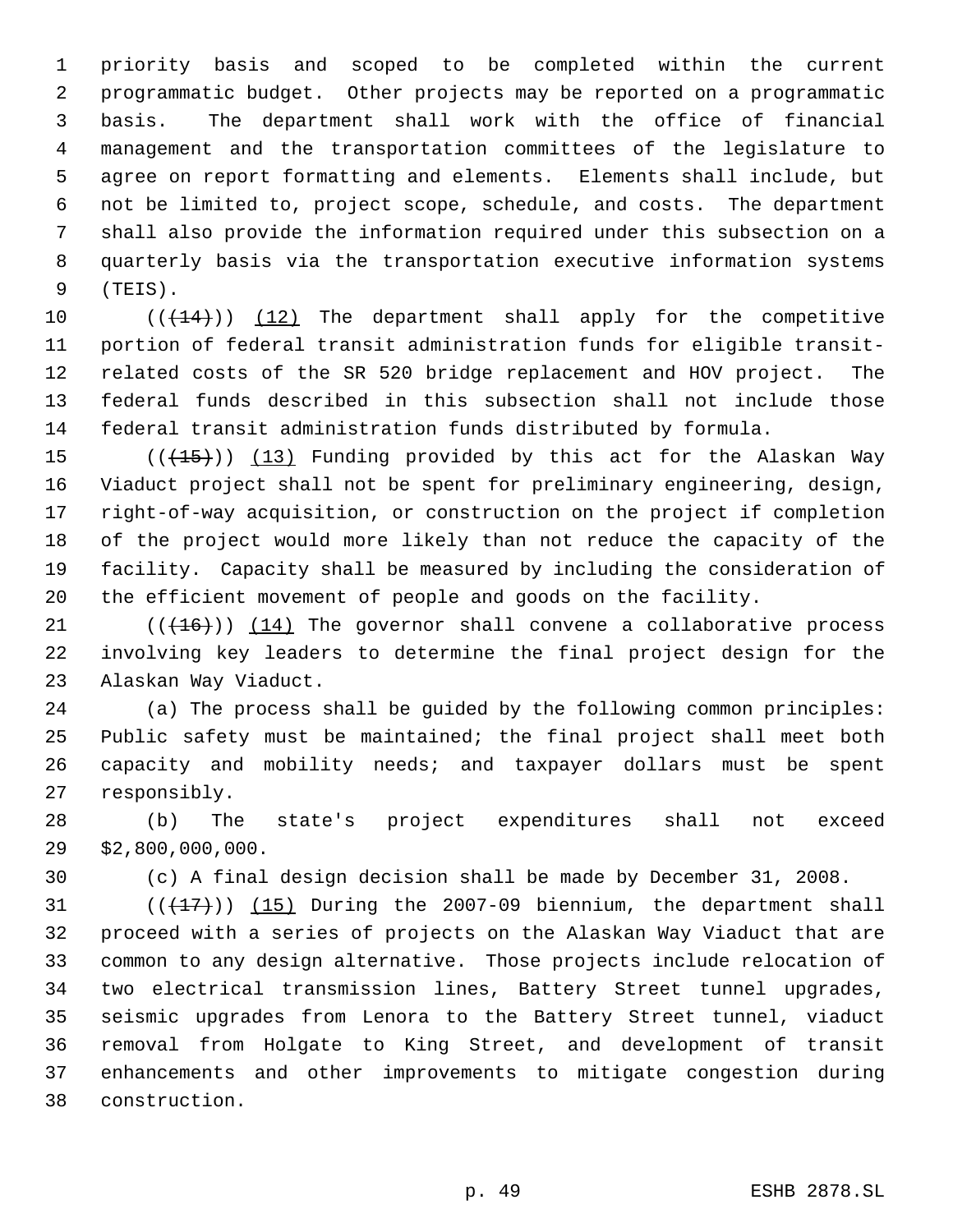1 (( $\{18\}$ ) The entire freight congestion relief account state appropriation is contingent upon the enactment during the 2007-2009 fiscal biennium of a bill, resulting from the study established in Substitute Senate Bill No. 5207, that makes available funding to 5 support project expenditures funded from the freight congestion relief account created in Substitute Senate Bill No. 5207. If such a funding bill is not enacted by June 30, 2009, the entire freight congestion 8 relief account -state appropriation shall lapse.

 *(19))) (16) The transportation 2003 account (nickel account)--state appropriation includes up to ((\$874,610,000)) \$825,000,000 in proceeds from the sale of bonds authorized by RCW 47.10.861.*

 *(((20))) (17) The transportation partnership account--state appropriation includes up to ((\$900,000,000)) \$740,000,000 in proceeds from the sale of bonds authorized in RCW 47.10.873.*

 $((+21))$   $(18)$  The special category C account--state appropriation 16 includes up to ((\$22,080,000)) \$21,497,000 in proceeds from the sale of bonds authorized in Substitute House Bill No. 2394. If Substitute House Bill No. 2394 is not enacted by June 30, 2007, the amount provided in this subsection shall lapse.

 $((22))$   $(19)$  \$4,500,000 of the motor vehicle account--federal appropriation is provided solely for cost increases on the SR 304/Bremerton tunnel project.

23 (( $(23)$  \$3,000,000)) (20) \$2,071,000 of the motor vehicle account--24 ((state)) federal appropriation is provided solely for initial design and right of way work on a new southbound SR 509 to eastbound SR 518 freeway-to-freeway elevated ramp.

 $((24))$   $(21)$  \$500,000 of the motor vehicle account--federal appropriation to the SR 543/I-5 to Canadian border project is provided solely for retaining wall facia improvements.

 (((25) \$1,400,000)) (22) \$950,000 of the motor vehicle account-- 31 federal appropriation  $(i\text{ is})$  and \$24,000 of the motor vehicle account--state appropriation are provided solely for the Westview school noise wall.

34  $((+26))$   $(23)$  \$1,600,000 of the motor vehicle account-- $((\text{federal}))$  state appropriation is provided solely for two noise walls on SR 161 in King county.

37 ( $(\frac{27}{1})$ )  $(24)$  ( $(\frac{2900}{000})$ ) \$20,000 of the motor vehicle account--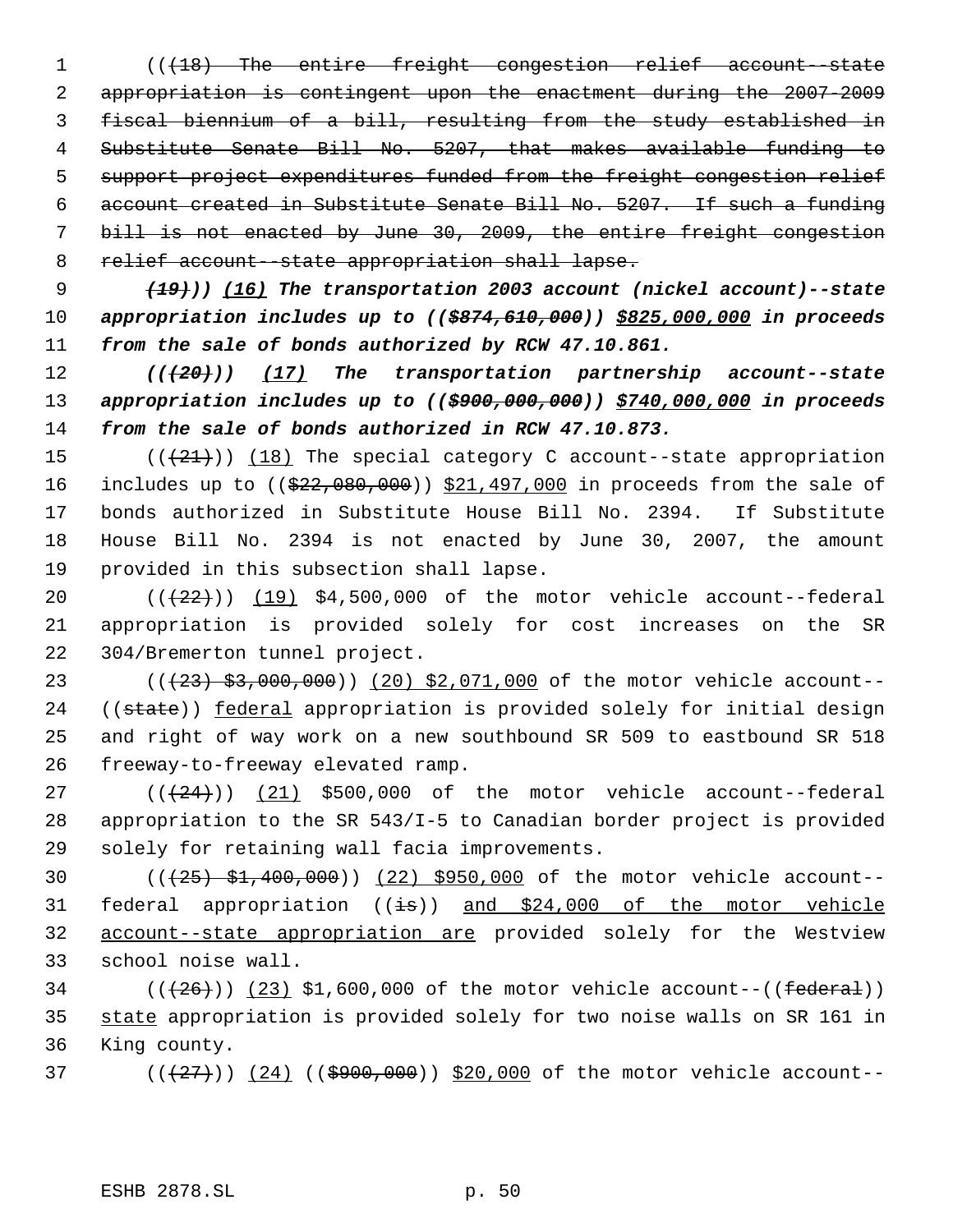1 state appropriation and ((\$100,000)) \$280,000 of the motor vehicle account--federal appropriation are provided solely for interchange design and planning work on US 12 at A street and tank farm road.

 (25) The funding described in this section includes \$19,939,000 of 5 the transportation partnership account--state appropriation, \$29,000 of the motor vehicle account--state appropriation, \$308,000 of the motor vehicle account--private/local appropriation, and \$17,900,000 of the motor vehicle account--federal appropriation for the I-5/Columbia river 9 crossing/Vancouver project. The funding described in this subsection includes up to \$15,000,000 awarded to Washington and Oregon jointly through the U.S. department of transportation corridors of the future program in the 2007 federal highway authority discretionary fund allocations.

 (26) The department shall study any outstanding issues, including financial issues that may apply to the I-5/Columbia river 16 crossing/Vancouver project. The department's efforts must include an analysis of current bi-state efforts in planning, coordination, and funding for the project; opportunities for the joining of state and local government agencies and the private sector in a strong 20 partnership that contributes to the completion of the project; and opportunities to work with the congressional delegations of Oregon and Washington to provide federal funding and other assistance that will advance this project of national and regional significance.

 (27) \$1,500,000 of the motor vehicle account--federal appropriation and \$4,908,000 of the transportation partnership account--state appropriation are provided solely for project 109040Q as identified in the LEAP transportation document in subsection (1) of this section: I-90/Two-Way Transit-Transit and HOV Improvements, Stages 2 and 3. Of these amounts, up to \$550,000 of the transportation partnership account--state appropriation is to provide funding for an independent technical review, overseen by the joint transportation committee, of light rail impacts on the Interstate 90 - Homer Hadley Floating Bridge. The technical review shall complement sound transit's current and planned engineering design work to expand light rail in the central 35 Puget Sound region. The department shall coordinate its work with sound transit and seek contributions from sound transit for the review. (28) \$1,400,000 of the motor vehicle account--state appropriation is provided solely for safety improvements on US Highway 2 between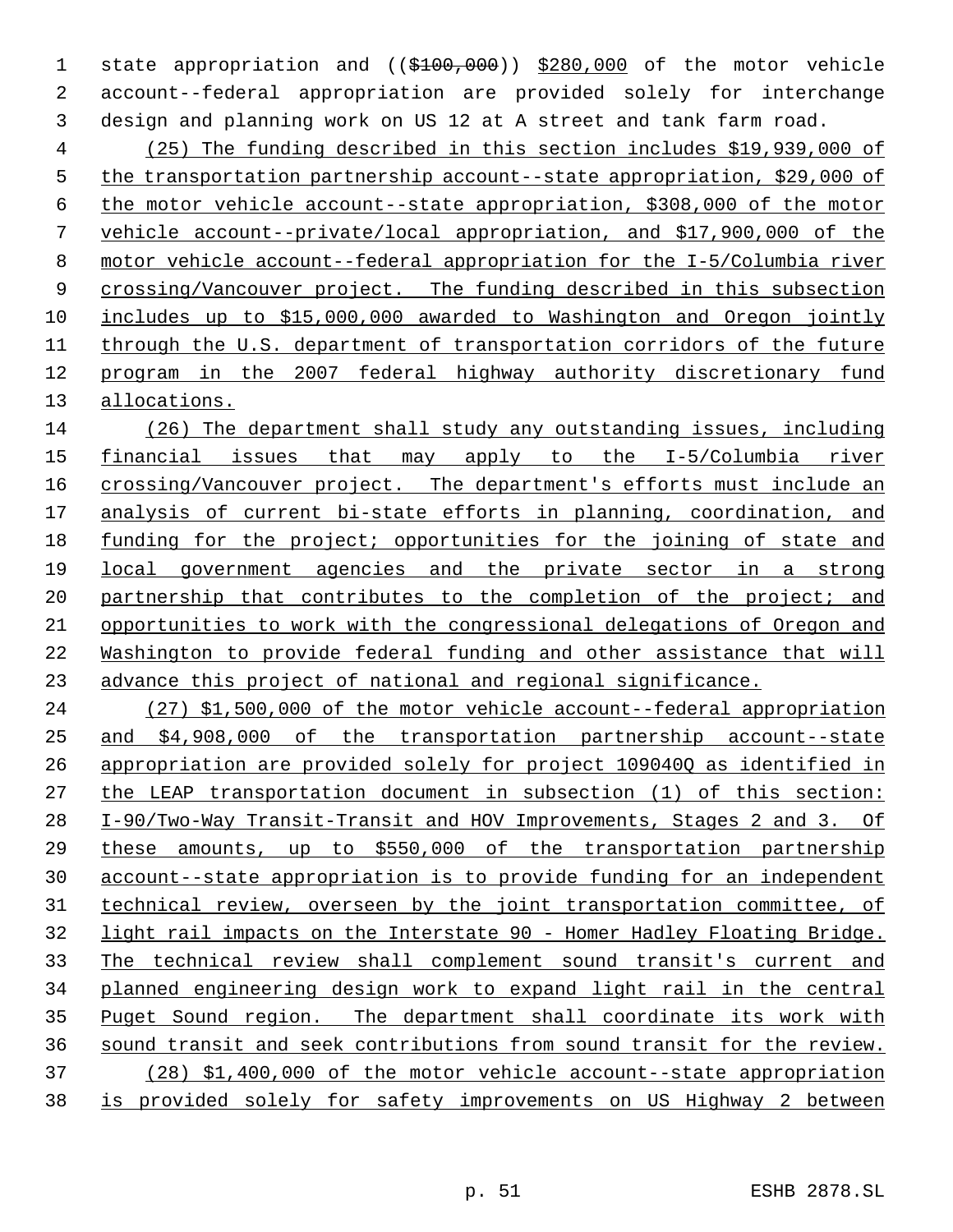Monroe and Gold Bar. Additional project funding of \$8,600,000 is assumed in the 2009-2011 biennium, bringing the total project funding to \$10,000,000. This high priority safety project will provide safety enhancements on US Highway 2 between Gold Bar and Monroe, such as a passing lane or interchange/turning lane improvements. The department shall seek input from the US Highway 2 safety coalition to select projects that will help reduce fatalities on this corridor.

 (29) \$2,267,000 of the motor vehicle account--federal appropriation, \$218,500 of the motor vehicle account--state appropriation, and \$1,500,000 of the motor vehicle account-- private/local appropriation are provided solely for installing centerline rumble strips and related improvements on US Highway 2 13 between Monroe and Sultan. The section of US Highway 2 from Monroe to Deception Creek has a high frequency of centerline crossover collisions. By installing centerline rumble strips, the project will 16 reduce the risk of crossover collisions. This project will also place shoulder rumble strips between Monroe and Sultan.

 (30) \$1,500,000 of the motor vehicle account--state appropriation is provided solely for the SR 28/E End of the George Sellar bridge (202802V) for the purpose of funding a pedestrian tunnel connection. This funding is provided in anticipation of a federal grant specific to this project, which, if received, must be used to reimburse the state funding provided in this subsection.

 (31) For the period of preconstruction tolling on the state route 520 bridge, the department shall develop improvements of traffic flow from the eastern Lake Washington shoreline to 108th avenue northeast in Bellevue including:

 (a) Near-term, low-cost enhancements which relocate the high-occupancy vehicle lanes to the inside of the alignment; and

 (b) A plan for an accelerated improvement project for the construction of median flyer stops, reconfiguration of interchanges, 32 addition of direct access ramps, community enhancement lids, and pedestrian/bike path connections.

 The department shall report to the joint transportation committee by September 1, 2008, on the short-term low-cost improvement plans and

include in their budget submittal to the office of financial management

37 a proposal for the accelerated improvement project. *\*Sec. 306 was partially vetoed. See message at end of chapter.*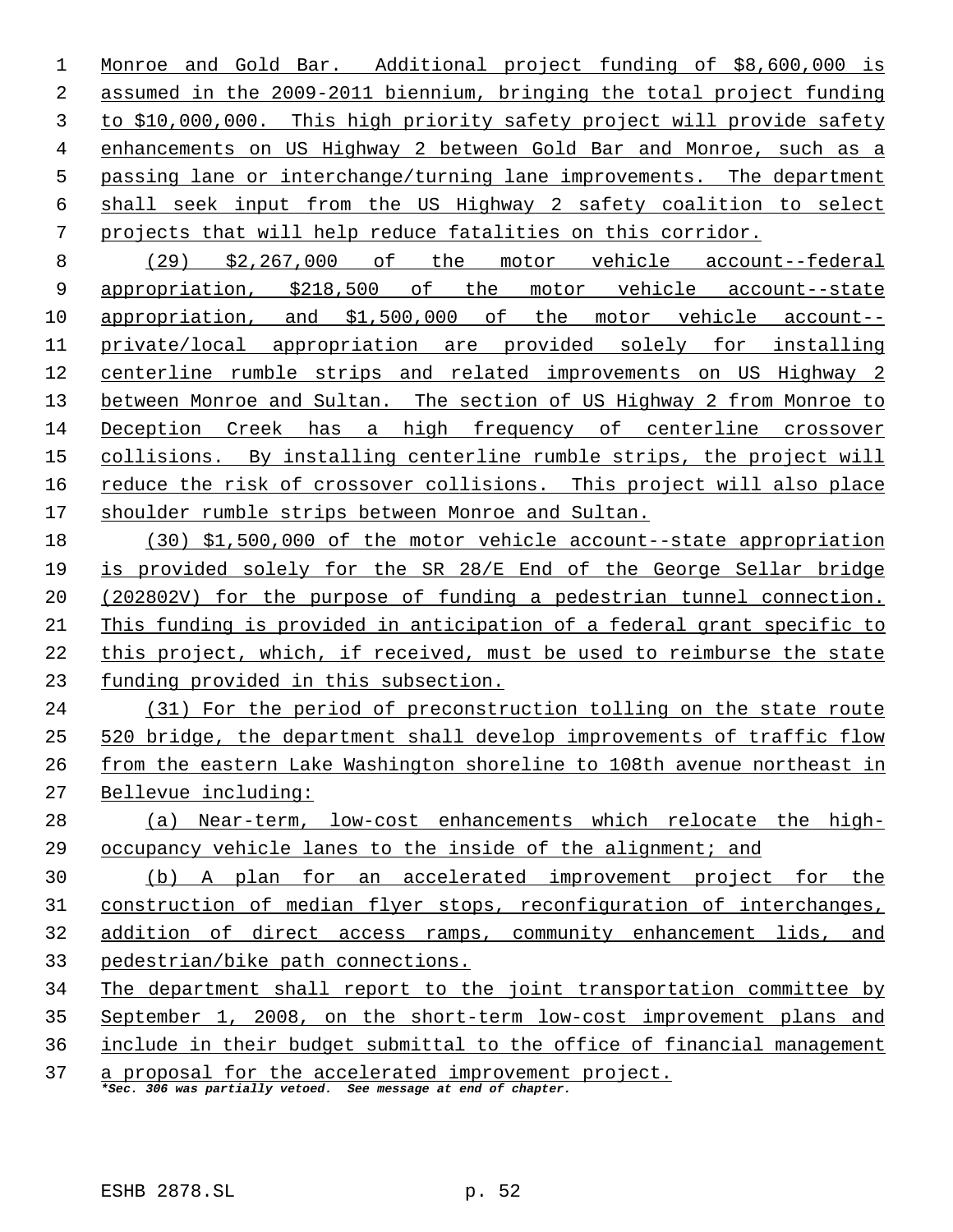**Sec. 307.** 2007 c 518 s 306 (uncodified) is amended to read as follows: **FOR THE DEPARTMENT OF TRANSPORTATION--PRESERVATION--PROGRAM P**  Transportation Partnership Account--State 5 Appropriation . . . . . . . . . . . . . . . . (  $(\frac{2220,164,000}{2})$ 6 \$181,666,000 7 Motor Vehicle Account--State Appropriation . . . . . ((\$71,392,000)) 8 \$86,540,000 \$86,540,000 \$86,540,000 \$86,540,000 \$86,540,000 \$86,540,000 \$86,540,000 \$86,540,000 \$ 9 Motor Vehicle Account--Federal Appropriation . . . . ((\$425,161,000)) \$463,338,000 11 Motor Vehicle Account--Private/Local Appropriation . . ((\$15,285,000)) \$18,138,000 Transportation 2003 Account (Nickel Account)--State 14 Appropriation . . . . . . . . . . . . . . . . . (  $(\frac{25,122,000}{5})$  \$11,136,000 Puyallup Tribal Settlement Account--State 17 Appropriation . . . . . . . . . . . . . . . . ((\$11,000,000)) \$12,500,000 19 TOTAL APPROPRIATION . . . . . . . . . . . . ((<del>\$748,124,000</del>))  $\frac{$773,318,000}{ }$  The appropriations in this section are subject to the following conditions and limitations: (1) Except as provided otherwise in this section, the entire transportation 2003 account (nickel account) appropriation and the entire transportation partnership account appropriation are provided solely for the projects and activities as listed by fund, project, and 27 amount in LEAP Transportation Document ((2007-1)) 2008-1, Highway 28 Preservation Program (P) as developed ((April 20, 2007)) March 10, 29 2008. However, limited transfers of specific line-item project appropriations may occur between projects for those amounts listed subject to the conditions and limitations in section 603 of this act. (2) ((\$295,000)) \$287,000 of the motor vehicle account--federal 33 appropriation and ((\$5,000)) \$11,000 of the motor vehicle account-- state appropriation are provided solely for the department to determine the most cost efficient way to replace the current Keller ferry. Options reviewed shall not include an expansion of the current capacity

of the Keller ferry.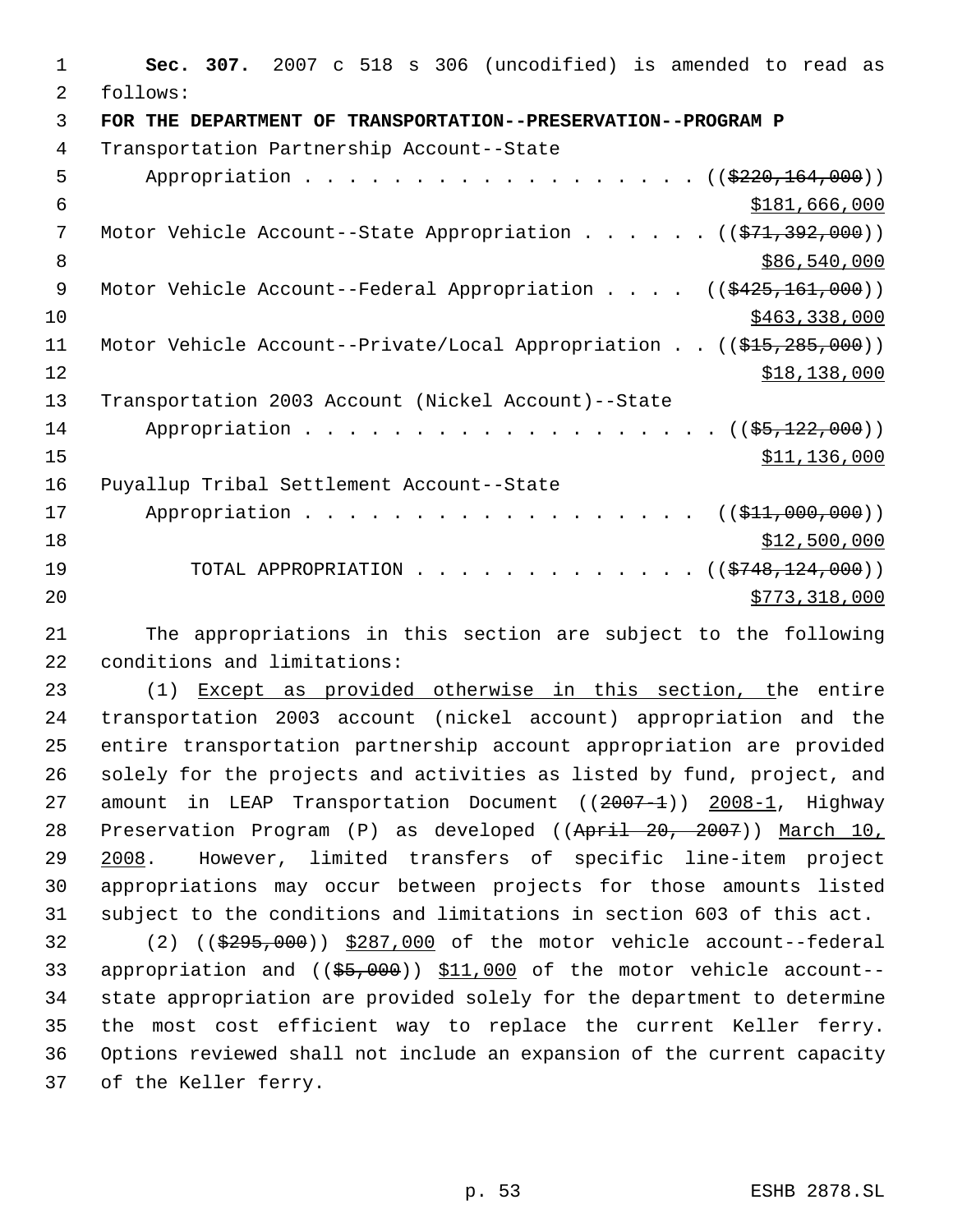1 (3) ((\$5,513,000)) \$5,308,000 of the transportation partnership account--state appropriation is provided solely for the purposes of settling all identified and potential claims from the Lower Elwha Klallam Tribe related to the construction of a graving dock facility on the graving dock property. In the matter of *Lower Elwha Klallam Tribe et al v. State et al,* Thurston county superior court, cause no. 05-2-01595-8, the Lower Elwha Klallam Tribe and the state of Washington entered into a settlement agreement that settles all claims related to graving dock property and associated construction and releases the state from all claims related to the construction of the graving dock facilities. The expenditure of this appropriation is contingent on the conditions and limitations set forth in subsections (a) and (b) of this subsection.

 (a) \$2,000,000 of the transportation partnership account--state appropriation is provided solely for the benefit of the Lower Elwha Klallam Tribe to be disbursed by the department in accordance with terms and conditions of the settlement agreement.

18 (b) ((\$3,513,000)) \$3,308,000 of the transportation partnership account--state appropriation is provided solely for the department's remediation work on the graving dock property in accordance with the terms and conditions of the settlement agreement.

 (4) The department shall apply for surface transportation program (STP) enhancement funds to be expended in lieu of or in addition to state funds for eligible costs of projects in Programs I and P, including, but not limited to, the SR 518, SR 519, SR 520, and Alaskan Way Viaduct projects.

 (5) The department shall, on a quarterly basis beginning July 1, 2007, provide to the office of financial management and the legislature reports providing the status on each active project funded in part or whole by the transportation 2003 account (nickel account) or the transportation partnership account. Funding provided at a programmatic level for transportation partnership account projects relating to seismic bridges should be reported on a programmatic basis. Projects within this programmatic level funding should be completed on a priority basis and scoped to be completed within the current programmatic budget. Other projects may be reported on a programmatic basis. The department shall work with the office of financial management and the transportation committees of the legislature to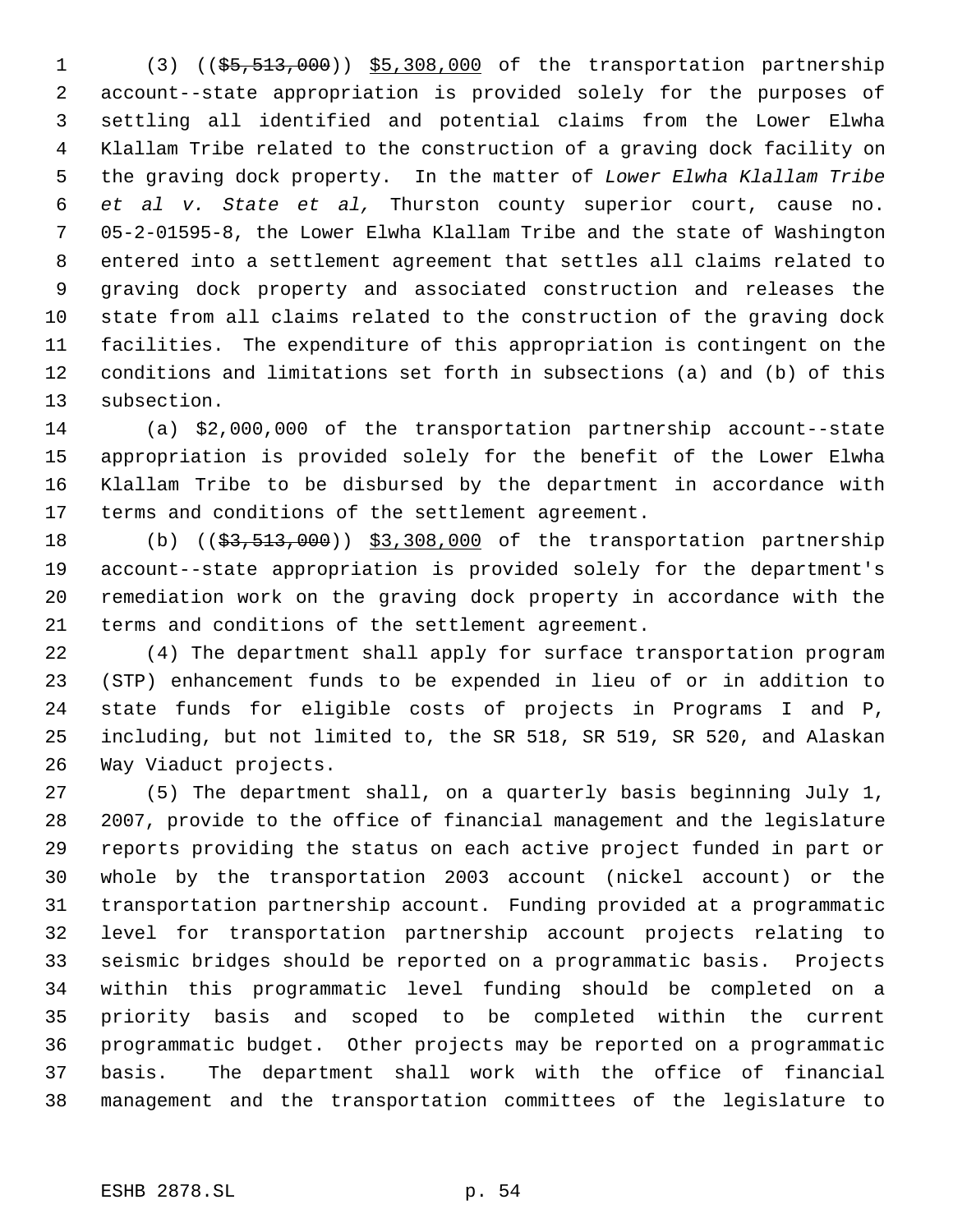agree on report formatting and elements. Elements shall include, but not be limited to, project scope, schedule, and costs. The department shall also provide the information required under this subsection on a quarterly basis via the transportation executive information systems (TEIS).

 (6) The department of transportation shall continue to implement the lowest life cycle cost planning approach to pavement management throughout the state to encourage the most effective and efficient use of pavement preservation funds. Emphasis should be placed on increasing the number of roads addressed on time and reducing the number of roads past due.

12 (7) ((\$2,604,501)) \$13,257,000 of the motor vehicle account--13 federal appropriation and ((\$3,000,000)) \$5,000,000 of the motor vehicle account--state appropriation are for expenditures on damaged state roads due to flooding, mudslides, rock fall, or other unforeseen events.

17 (8) ((\$9,665)) \$188,000 of the motor vehicle account--state 18 appropriation, ((\$12,652,812)) \$28,749,000 of the motor vehicle 19 account--federal appropriation, and ((\$138,174,581)) \$105,653,000 of the transportation partnership account--state appropriation are provided solely for the Hood Canal bridge project.

 (9) \$12,500,000 of the Puyallup tribal settlement account--state appropriation is provided solely for mitigation costs associated with 24 the Murray Morgan/11th Street Bridge demolition. The department may 25 negotiate with the city of Tacoma for the purpose of transferring ownership of the Murray Morgan/11th Street Bridge to the city. If the 27 city agrees to accept ownership of the bridge, the department may use the Puyallup tribal settlement account appropriation and other appropriated funds for bridge rehabilitation, bridge replacement, bridge demolition, and related mitigation. In no event shall the department's participation exceed \$39,953,000. No funds may be expended unless the city of Tacoma agrees to take ownership of the bridge in its entirety and provides that the payment of these funds extinguishes any real or implied agreements regarding future bridge expenditures.

 **Sec. 308.** 2007 c 518 s 307 (uncodified) is amended to read as follows: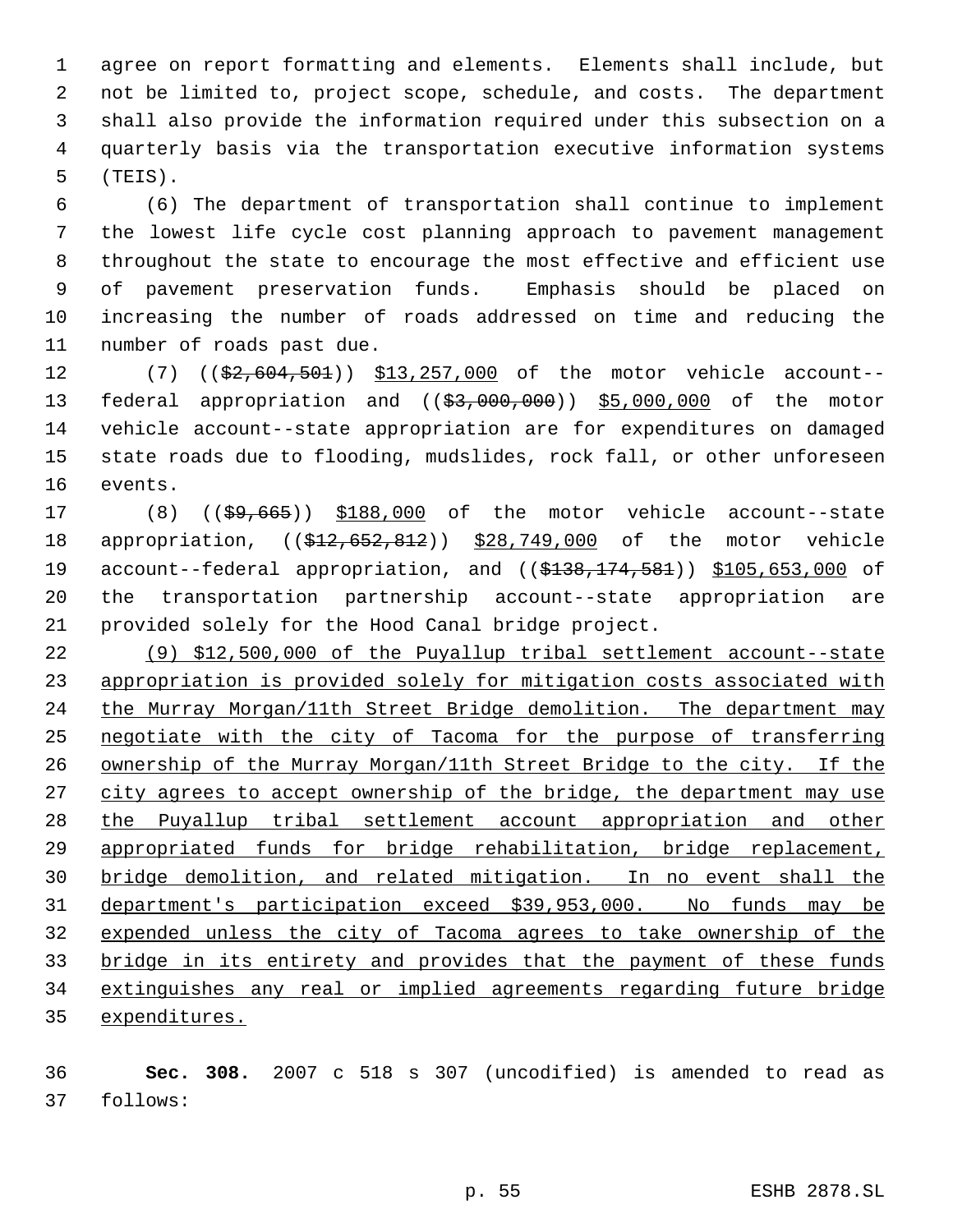**FOR THE DEPARTMENT OF TRANSPORTATION--TRAFFIC OPERATIONS--PROGRAM Q-- CAPITAL** 3 Motor Vehicle Account--State Appropriation . . . . . ((\$9,212,000))  $\frac{4}{39}$ , 462, 000 Motor Vehicle Account--Federal Appropriation . . . . . . . \$15,951,000 Motor Vehicle Account--Private/Local Appropriation . . . . . . \$74,000 7 TOTAL APPROPRIATION . . . . . . . . . . . . ((<del>\$25,237,000</del>)) 8 \$25,487,000 \$25,487,000

 The appropriations in this section are subject to the following conditions and limitations: The motor vehicle account--state 11 appropriation includes ((\$8,833,000)) \$8,959,335 provided solely for state matching funds for federally selected competitive grant or congressional earmark projects. These moneys shall be placed into reserve status until such time as federal funds are secured that require a state match.

 **Sec. 309.** 2007 c 518 s 308 (uncodified) is amended to read as follows: **FOR THE DEPARTMENT OF TRANSPORTATION--WASHINGTON STATE FERRIES CONSTRUCTION--PROGRAM W** Puget Sound Capital Construction Account--State 21 Appropriation . . . . . . . . . . . . . . . . (  $(\frac{2139}{139}, \frac{139}{190})$  )  $5142,250,000$  Puget Sound Capital Construction Account--Federal 24 Appropriation . . . . . . . . . . . . . . . . ((\$66,145,000)) \$45,259,000 Puget Sound Capital Construction Account-- 27 Private/Local Appropriation . . . . . . . . . . . . . . \$2,089,000 Multimodal Transportation Account--State Appropriation . . . . . . . . . . . . . . . . . . . . . \$4,100,000 Transportation 2003 Account (Nickel Account)--State 31 Appropriation . . . . . . . . . . . . . . . . ((\$76,525,000)) \$59,469,000 33 TOTAL APPROPRIATION . . . . . . . . . . . . ((\$285,909,000)) \$253,167,000

 The appropriations in this section are subject to the following conditions and limitations: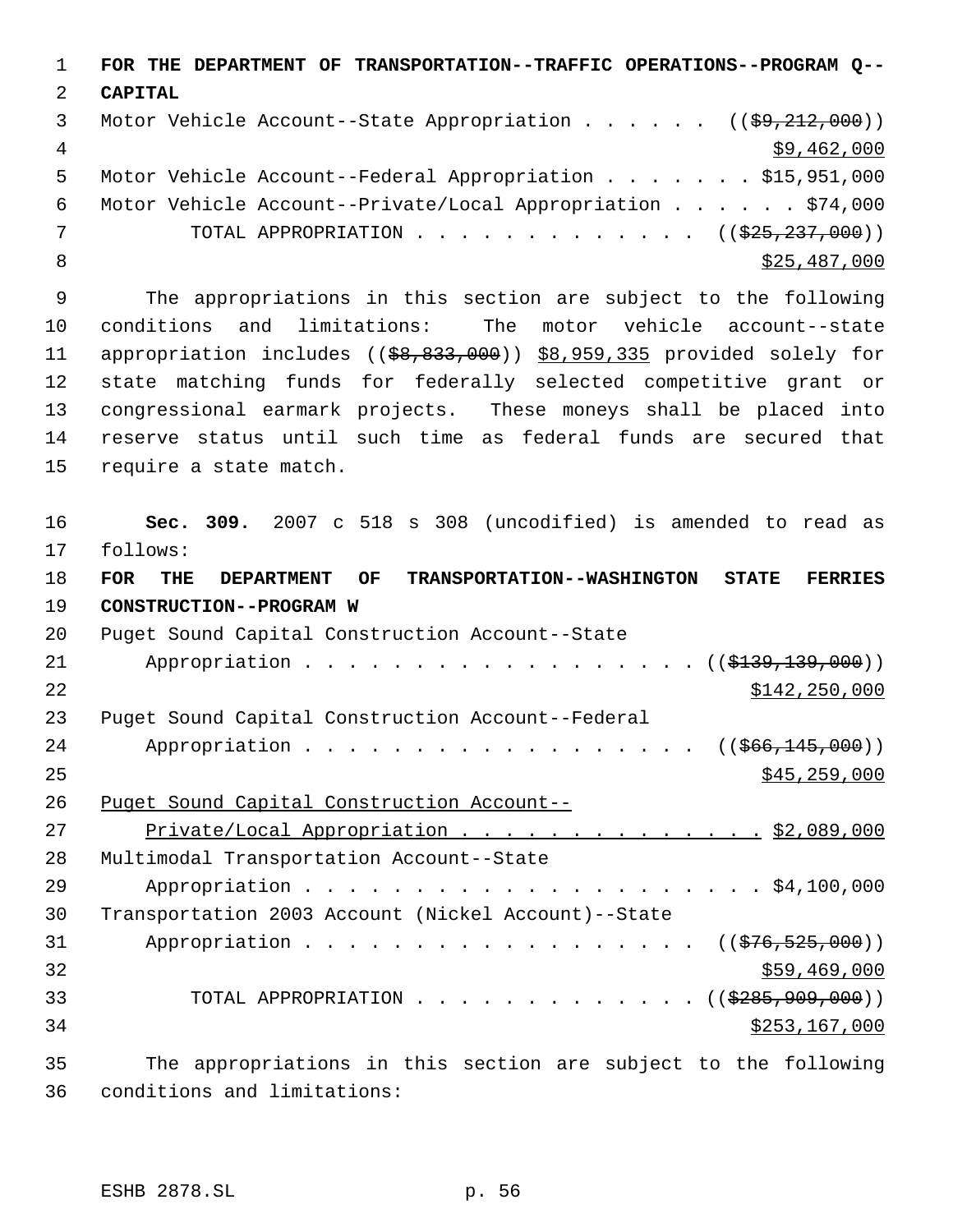(1) ((\$6,432,000)) \$36,500,000 of the Puget Sound capital construction account--state appropriation is provided solely for ((emergency capital costs)) project 944470A as identified in the LEAP Transportation Document 2008-1, Ferries Construction Program (W) as developed March 10, 2008, for the construction of three marine vessels to replace the steel electric auto ferry vessels. The document includes a total of \$84,500,000 for these replacement vessels.

8 (2) ((\$16,567,000)) \$21,460,823 of the Puget Sound capital 9 construction account--state appropriation  $((and))_+$  \$4,100,000 of the multimodal transportation account--state appropriation, \$5,410,000 of 11 the transportation 2003 account (nickel account)--state appropriation, \$4,490,000 of the Puget Sound capital construction account--federal appropriation, and \$2,089,000 of the Puget Sound capital construction account--private/local appropriation are provided solely for the terminal projects listed:

 (a) Anacortes ferry terminal - utilities work; right-of-way purchase for a holding area during construction; and completion of design and permitting on the terminal building, pick-up and drop-off sites, and pedestrian and bicycle facilities;

20 (b) Bainbridge Island ferry terminal - environmental planning and a traffic signalization project in the vicinity of SR 305 Harborview drive;

 (c) Bremerton ferry terminal - overhead loading control system and 24 moving the terminal agent's office;

25 (d) Clinton ferry terminal - septic system replacement;

 (e) Edmonds ferry terminal - right-of-way acquisition costs ((and)), federal match requirements, and removal of Unocal Pier;

28 (f) Friday Harbor ferry terminal - parking resurfacing;

 (g) Keystone and Port Townsend ferry terminals - route environmental planning;

 (h) Kingston ferry terminal - transfer span retrofit and overhead vehicle holding control system modifications;

 (i) Mukilteo ferry terminal - right-of-way acquisition, 34 archaeological studies, ((and)) environmental planning, and additional vehicle holding;

(j) Orcas ferry terminal - dolphin replacement;

37 (k) Port Townsend ferry terminal - wingwall replacement, interim holding, tie-up slip, and initial reservation system;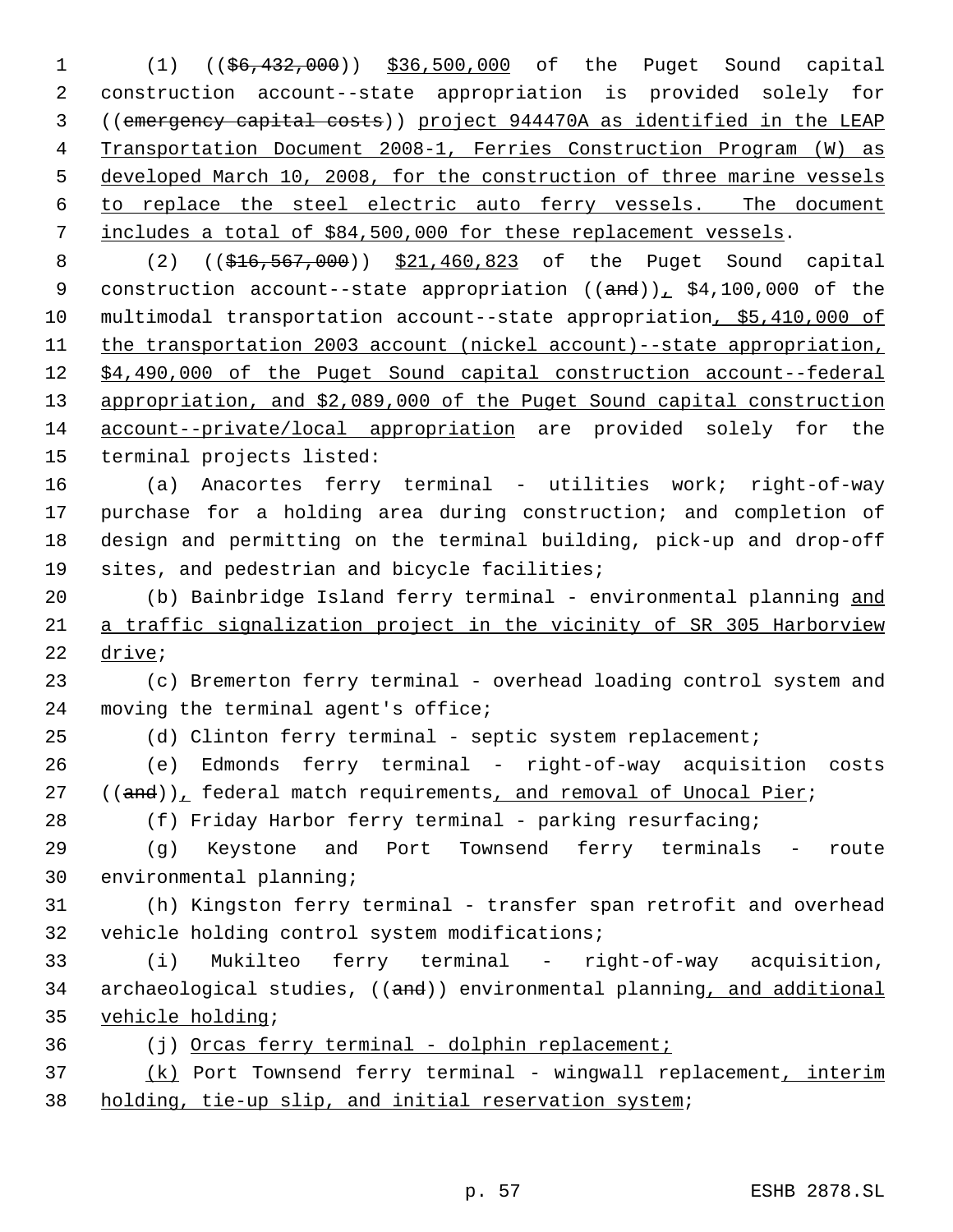1 (((k)) (1) Seattle ferry terminal - environmental planning, 2 coordination with local jurisdictions, ((and)) coordination with highway projects, and contractor payment for automated re-entry gates; ((and

 $\frac{1}{1}$ )) (m) Southworth ferry terminal - federal grant to conduct preliminary studies and planning for a 2nd operating slip; and

 (n) Vashon Island and Seattle ferry terminals - modify the passenger-only facilities.

9 (( $\left(4\right)$  \$76,525,000)) (3) \$46,020,666 of the transportation 2003 10 account (nickel account)--state appropriation and ((\$50,985,000)) 11 \$3,750,000 of the Puget Sound capital construction account--((state)) 12 federal appropriation are provided solely for the procurement of 13 ((four)) up to three 144-vehicle auto-passenger ferry vessels.

 ( $(\overline{5})$ ) (4) \$18,716,000 of the Puget Sound capital construction account--state appropriation is provided solely for the Eagle Harbor maintenance facility preservation project. These funds may not be used for relocating any warehouses not currently on the Eagle Harbor site.

 $((+6))$   $(5)$  The department shall research an asset management system to improve Washington state ferries' management of capital assets and the department's ability to estimate future preservation needs. The department shall report its findings regarding a new asset management system to the governor and the transportation committees of the legislature no later than January 15, 2008.

 ( $(\overline{+7})$ ) (6) The department shall sell the M.V. Chinook and M.V. Snohomish passenger-only fast ferries as soon as practicable and deposit the proceeds of the sales into the passenger ferry account created in RCW 47.60.645. Once the department ceases to provide passenger-only ferry service, the department shall sell the M.V. Kalama and M.V. Skagit passenger-only ferries and deposit the proceeds of the sales into the passenger ferry account created in RCW 47.60.645.

 $((+8))$   $(7)$  The department shall, on a quarterly basis beginning July 1, 2007, provide to the office of financial management and the legislature reports providing the status on each project listed in this section and in the project lists submitted pursuant to this act and on any additional projects for which the department has expended funds during the 2007-09 fiscal biennium. Elements shall include, but not be limited to, project scope, schedule, and costs. The department shall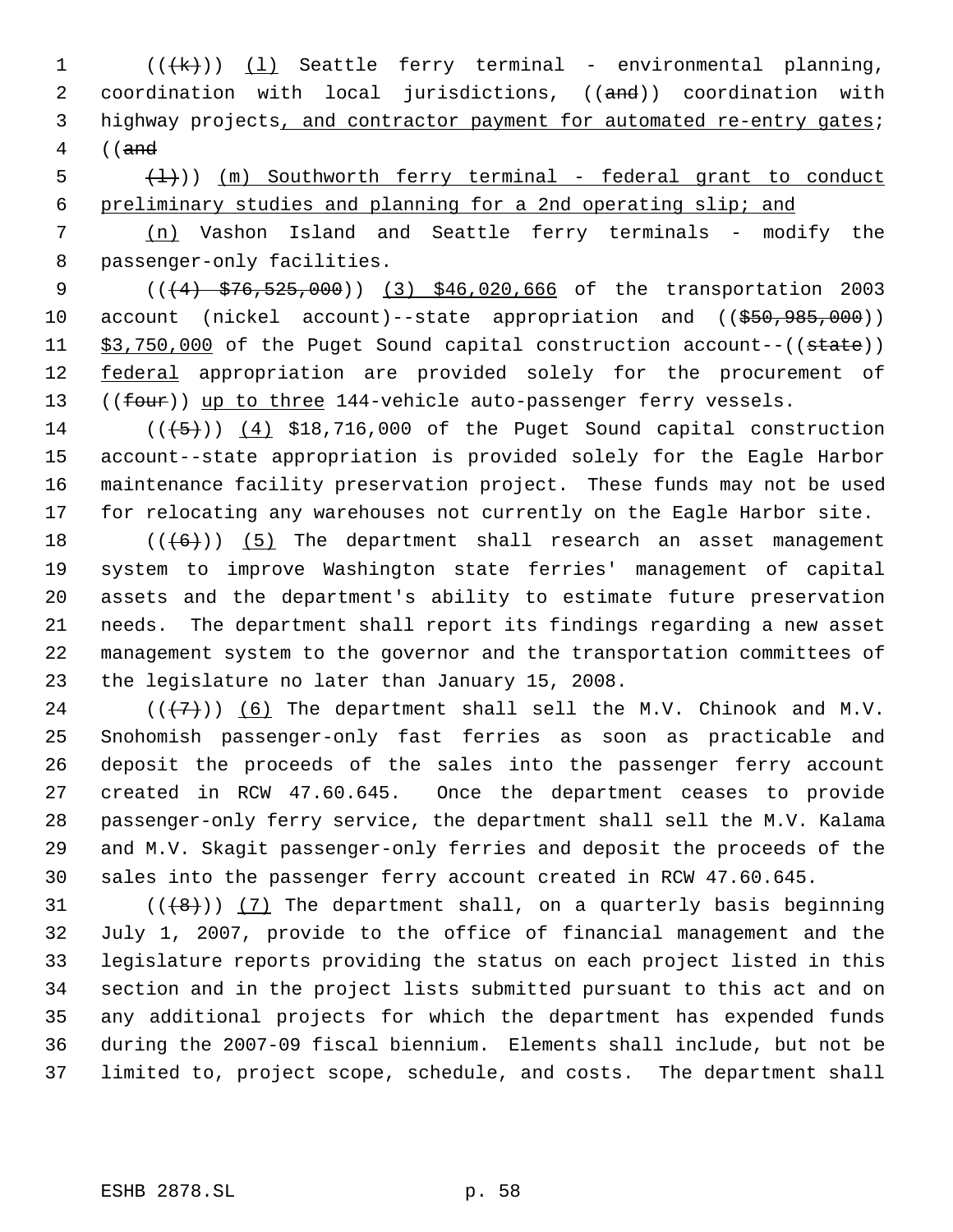also provide the information required under this subsection via the transportation executive information systems (TEIS).

 (8) \$1,105,000 of the Puget Sound capital construction account--state appropriation and \$8,038,000 of the transportation 2003 account (nickel account)--state appropriation are provided solely for a dolphin replacement project at the Vashon Island ferry terminal. The department shall submit a predesign study to the joint transportation committee before beginning design or construction of this project.

 (9) The department of transportation is authorized to sell up to \$105,000,000 in bonds authorized by RCW 47.10.843 for vessel and terminal acquisition, major and minor improvements, and long lead-time materials acquisition for the Washington state ferries.

13 (10) The department shall review the costs and benefits of continued use of the primavera scheduling system in the Washington state ferries marine division and include that review with its 2009- 2011 budget submittal.

 (11) The department shall review staffing in its capital engineering divisions to ensure core competency in, and a focus on, terminal and vessel preservation, with staffing sufficient to implement 20 the preservation program in the capital plan. Until the completion of the capital plan, the department shall maintain capital staffing levels at or below the level of staffing on January 1, 2008.

 (12) The department shall sell, be in the process of selling, or otherwise dispose of the four steel electric auto-ferry vessels in the most cost effective way practicable no later than June 1, 2008.

 **Sec. 310.** 2007 c 518 s 309 (uncodified) is amended to read as follows:

**FOR THE DEPARTMENT OF TRANSPORTATION--RAIL--PROGRAM Y--CAPITAL**

 Essential Rail Assistance Account--State Appropriation . . . \$500,000 ((Freight Congestion Relief Account--State 31 Appropriation . . . . . . . . . . . . . . . . . \$25,000,000)) Transportation Infrastructure Account--State 33 Appropriation . . . . . . . . . . . . . . . . . ((\$2,500,000)) \$1,713,000 Transportation Infrastructure Account--Federal Appropriation . . . . . . . . . . . . . . . . . . . . . . \$787,000 Multimodal Transportation Account--State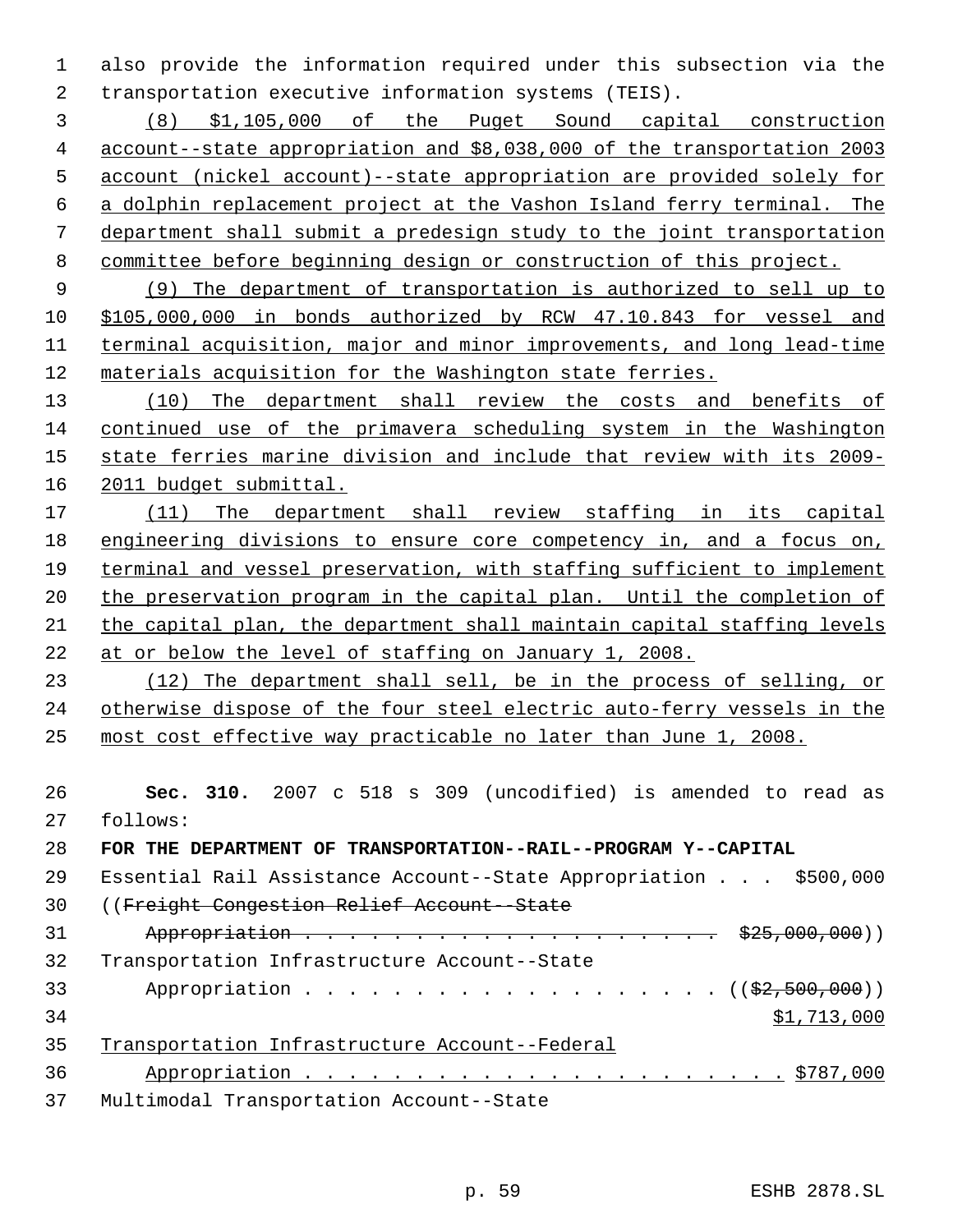|    | Appropriation ((\$154,637,000))                              |
|----|--------------------------------------------------------------|
| 2  | \$165, 512, 000                                              |
| 3  | Multimodal Transportation Account--Federal                   |
| 4  | Appropriation ( $(\frac{230}{1000}$ , 450, 000))             |
| 5  | \$33,906,000                                                 |
| 6  | Multimodal Transportation Account--Private/Local             |
| 7  | Appropriation ( $(\frac{27}{57}, 894, 000)$ )                |
| 8  | \$2,659,000                                                  |
| 9  | TOTAL APPROPRIATION $\ldots$ , ( $(\frac{2220}{981}, 000)$ ) |
| 10 | \$205,077,000                                                |
|    |                                                              |

- 11 The appropriations in this section are subject to the following 12 conditions and limitations:
- 13 (1)(a) Except as provided otherwise in ((subsection (8) of)) this 14 section, the entire appropriations in this section are provided solely 15 for the projects and activities as listed by fund, project, and amount 16 in LEAP Transportation Document ((2007-1)) 2008-1, Rail Capital Program 17 (Y) as developed ((April 20, 2007)) March 10, 2008. However, limited 18 transfers of specific line-item project appropriations may occur 19 between projects for those amounts listed subject to the conditions and 20 limitations in section 603 of this act.

21 (b) Within the amounts provided in this section,  $((\frac{2}{2}, 500, 000))$ 22 \$1,713,000 of the transportation infrastructure account--state 23 appropriation  $((\frac{1}{18}))$  and \$787,000 of the transportation infrastructure account--federal appropriation are for low-interest loans for rail capital projects through the freight rail investment bank program. The department shall issue a call for projects based upon the legislative priorities specified in subsection (7)(a) of this section. Application 28 must be received by the department by ((November 1, 2007)) October 1, 29 2008. By ((December 1, 2007)) November 1, 2008, the department shall submit a prioritized list of recommended projects to the office of financial management and the transportation committees of the legislature. The department shall award low-interest loans to the port of Moses Lake in the amount of \$213,000, and based upon the prioritized 34 list of rail capital projects most recently submitted to the legislature pursuant to this subsection, as follows: Port of Benton County (\$250,000); Port of Everett (\$250,000); Central Terminals, LLC (\$250,000); Tacoma Rail--Maintenance Facility (\$250,000); NW Container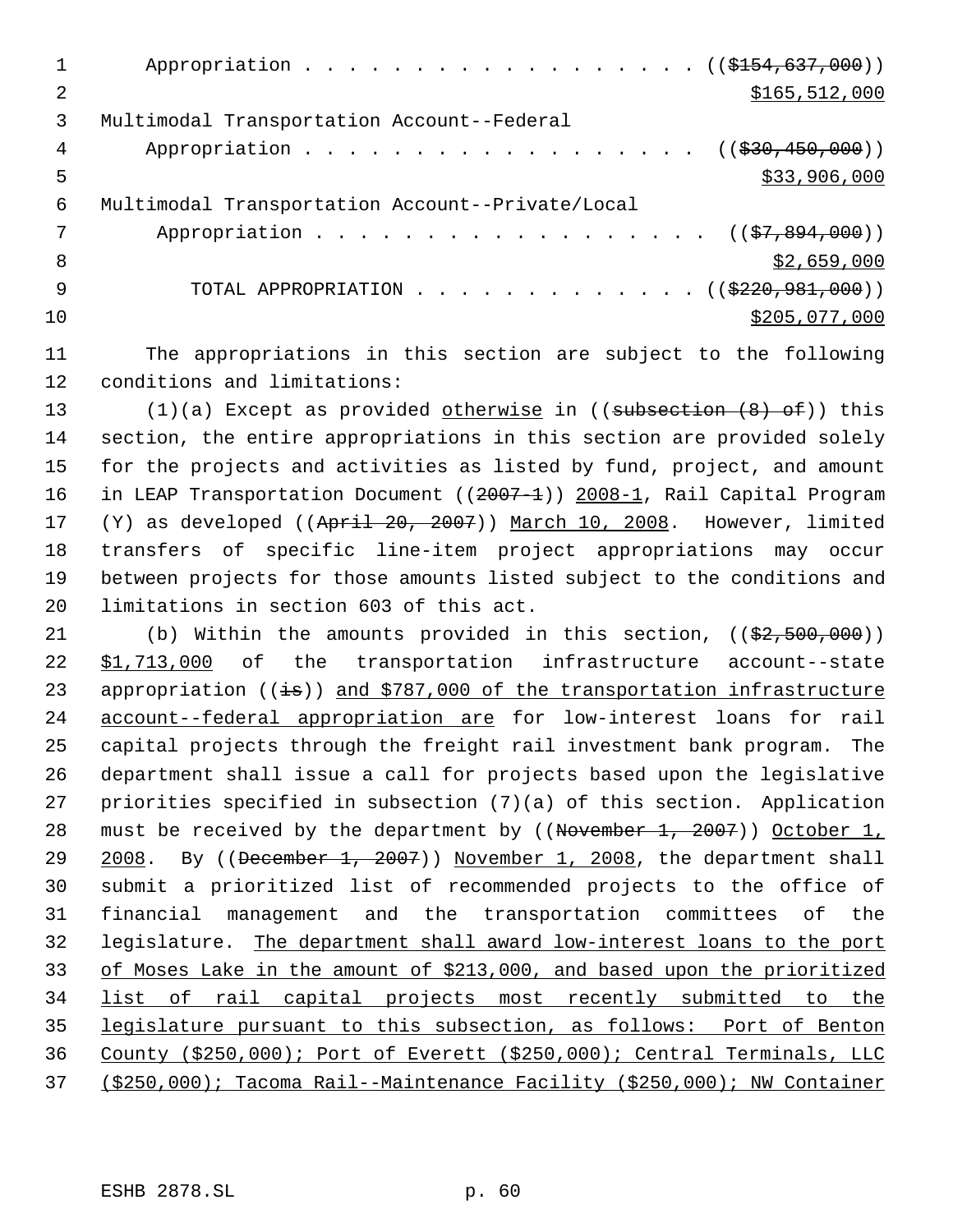Service (\$250,000); Port of Chehalis (\$250,000); Ballard Terminal Railroad (\$250,000); Eastern Washington Gateway Railroad (\$36,875); Spokane County (\$250,000); Tacoma Rail--Locomotive Idling (\$250,000).

4 (c) Within the amounts provided in this section, ((\$3,335,000)) \$2,561,000 of the multimodal transportation account--state appropriation is for statewide - emergent freight rail assistance projects. However, the department shall perform a cost/benefit analysis of the projects according to the legislative priorities specified in subsection (7)(a) of this section, and shall give priority to the following projects: Rail - Tacoma rail yard switching upgrades (\$500,000); Rail - Port of Ephrata spur rehabilitation (\$127,000); Rail - Lewis and Clark rail improvements (\$1,100,000); Rail - Port of Grays 13 Harbor rail access improvements (\$543,000); and Rail - Port of Longview 14 rail loop construction  $(\$291,000)$  ( $\rightarrow$  and Rail - Port of Chehalis  $(\frac{1}{2774},000)$ ). If the relative cost of any of the six projects identified in this subsection (1)(c) is not substantially less than the public benefits to be derived from the project, then the department shall not assign the funds to the project, and instead shall use those funds toward those projects identified by the department in the attachments to the "Washington State Department of Transportation FREIGHT RAIL ASSISTANCE FUNDING PROGRAM: 2007-2009 Prioritized Project List and Program Update" dated December 2006 for which the proportion of public benefits to be gained compared to the cost of the project is greatest.

25 (d) ((Within the amounts provided in this section, \$25,000,000 of the freight congestion relief account--state appropriation is for modifications to the Stampede Pass rail tunnel to facilitate the movement of double stacked rail cars. The department shall quantify 29 and report to the legislature by December 1, 2007, the volume of freight traffic that would likely be shipped by rail rather than trucks if the Stampede Pass rail tunnel were modified to accommodate double stacked rail cars.

 $(e)$ )) Within the amounts provided in this section, (( $$200,000$ )) \$339,000 of the multimodal transportation account--state appropriation is for rescoping and completion of required environmental documents for the Kelso to Martin's Bluff - 3rd Mainline and Storage Tracks project. The rescoped project may include funds that are committed to the project by local or private funding partners. However, the rescoped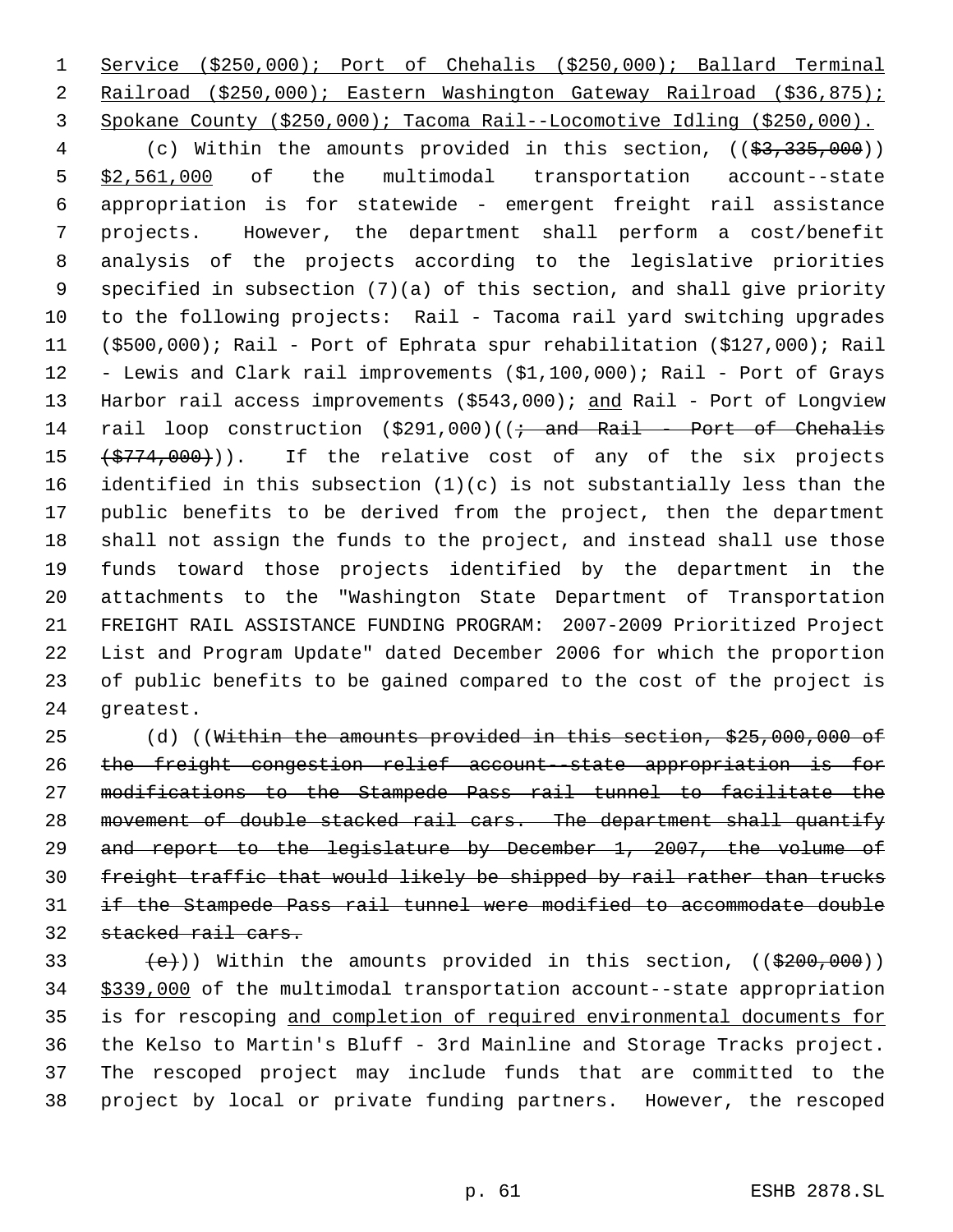project must be capable of being completed with not more than \$49,470,000 in future state funding, inclusive of inflation costs. Subject to this funding constraint, the rescoped project must maximize capacity improvements along the rail mainline.

5  $((\text{f}))(\text{e})$  Within the amounts provided in this section, \$3,600,000 of the multimodal transportation account--state appropriation is for work items on the Palouse River and Coulee City Railroad lines.

 (2) The multimodal transportation account--state appropriation 9 includes up to ((\$137,620,000)) \$144,500,000 in proceeds from the sale of bonds authorized by RCW 47.10.867.

 (3) The department is directed to seek the use of unprogrammed federal rail crossing funds to be expended in lieu of or in addition to state funds for eligible costs of projects in Program Y, including, but not limited to the "Tacoma -- bypass of Pt. Defiance" project.

 (4) If new federal funding for freight or passenger rail is received, the department shall consult with the transportation committees of the legislature and the office of financial management prior to spending the funds on existing or additional projects.

 (5) The department shall sell any ancillary property, acquired when the state purchased the right-of-ways to the PCC rail line system, to a lessee of the ancillary property who is willing to pay fair market value for the property. The department shall deposit the proceeds from the sale of ancillary property into the transportation infrastructure account.

 (6) ((The entire freight congestion relief account--state appropriation is contingent upon the enactment during the 2007-2009 fiscal biennium of a bill, resulting from the study established in Substitute Senate Bill No. 5207, that makes available funding to support project expenditures funded from the freight congestion relief account created in Substitute Senate Bill No. 5207. If such a funding bill is not enacted by June 30, 2009, the entire freight congestion relief account--state appropriation shall lapse.

 $(7)$ )(a) The department shall develop and implement the benefit/impact evaluation methodology recommended in the statewide rail capacity and needs study finalized in December 2006. The benefit/impact evaluation methodology shall be developed using the following priorities, in order of relative importance: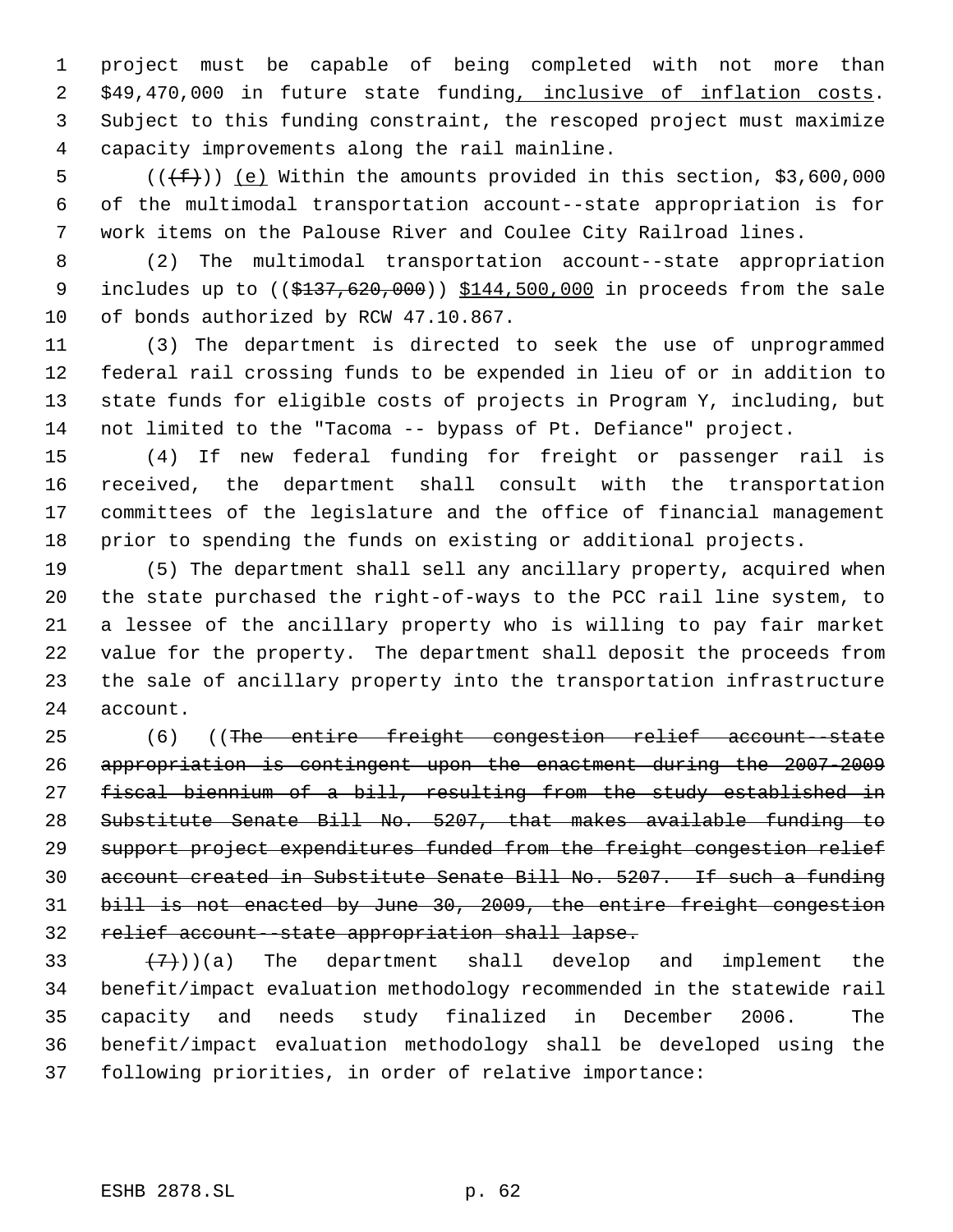(i) Economic, safety, or environmental advantages of freight 2 movement by rail compared to alternative modes;

 (ii) Self-sustaining economic development that creates family-wage jobs;

 (iii) Preservation of transportation corridors that would otherwise be lost;

 (iv) Increased access to efficient and cost-effective transport to market for Washington's agricultural and industrial products;

 (v) Better integration and cooperation within the regional, national, and international systems of freight distribution; and

 (vi) Mitigation of impacts of increased rail traffic on communities.

 (b) The department shall convene a work group to collaborate on the development of the benefit/impact analysis method to be used in the evaluation. The work group must include, at a minimum, the freight mobility strategic investment board, the department of agriculture, and representatives from the various users and modes of the state's rail system.

 (c) The department shall use the benefit/impact analysis and priorities in (a) of this subsection when submitting requests for state funding for rail projects. The department shall develop a standardized format for submitting requests for state funding for rail projects that includes an explanation of the analysis undertaken, and the conclusions derived from the analysis.

 (d) The department and the freight mobility strategic investment board shall collaborate to submit a report to the office of financial management and the transportation committees of the legislature by September 1, 2008, listing proposed freight highway and rail projects. The report must describe the analysis used for selecting such projects, as required by this act for the department and as required by chapter 47.06A RCW for the board. When developing its list of proposed freight highway and rail projects, the freight mobility strategic investment board shall use the priorities identified in (a) of this subsection to the greatest extent possible.

 (((8) \$5,000,000 of the multimodal transportation account--state appropriation is reappropriated and provided solely for the costs of acquisition of the PCC railroad associated with the memorandum of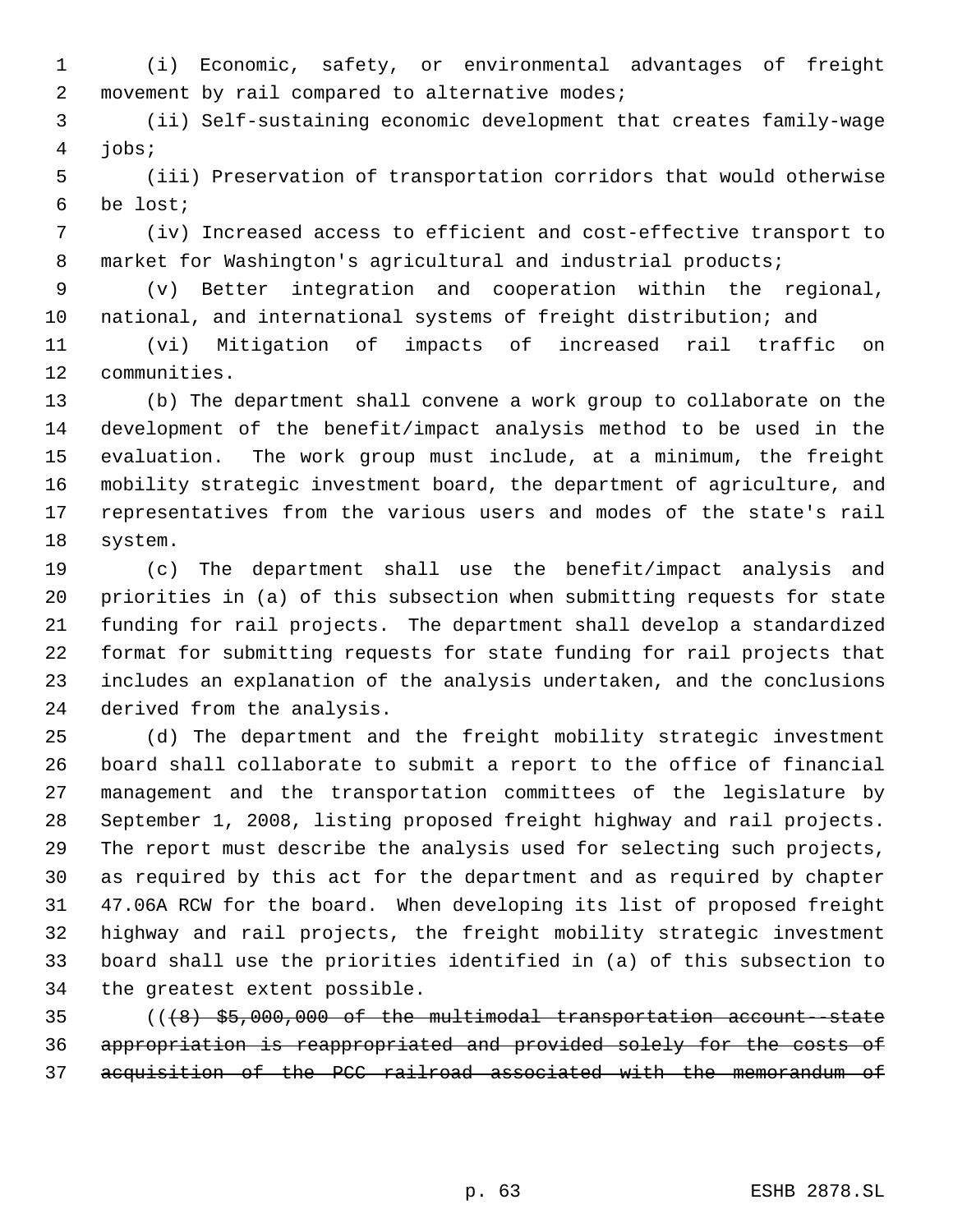understanding (MOU), which was executed between Washington state and Watco. Total costs associated with the MOU shall not exceed  $3 \frac{$10,937,000.}{)}$  (7) The department shall apply at the earliest possible date for grants, pursuant to the new competitive intercity rail grant program announced by the federal railroad administration on February 19, 2008, for any projects that may qualify for such federal grants and are currently identified on the project list referenced in subsection (1)(a) of this section. (8) Up to \$8,500,000 of any underexpenditures of state funding designated on the project list referenced in subsection (1)(a) of this section for the "Vancouver-Rail Bypass and W 39th Street Bridge" 13 project may be used to upgrade, to class 2 condition, track owned by Clark county between Vancouver and Battle Ground. (9) Up to \$400,000 of the multimodal transportation account--state appropriation is contingent upon the port of Chehalis submitting a full 17 copy of the FEMA application packet to the department in order to assist the department in verifying the scope of the repairs and the rail transportation value of the project identified on the project list 20 referenced in subsection (1)(a) of this section as "Port of Chehalis-Track Rehabilitation" (F01002A). **Sec. 311.** 2007 c 518 s 310 (uncodified) is amended to read as follows: **FOR THE DEPARTMENT OF TRANSPORTATION--LOCAL PROGRAMS--PROGRAM Z-- CAPITAL** Highway Infrastructure Account--State Appropriation . . . . . \$207,000 Highway Infrastructure Account--Federal Appropriation . . . . . . . . . . . . . . . . . . . . . \$1,602,000 Freight Mobility Investment Account--State 30 Appropriation . . . . . . . . . . . . . . . . ((\$12,500,000)) \$12,378,000 ((Freight Congestion Relief Account--State 33 Appropriation . . . . . . . . . . . . . . . . . . \$46,720,000)) Transportation Partnership Account--State 35 Appropriation . . . . . . . . . . . . . . . .  $($   $(\frac{2}{2}, 906, 000))$  $3,906,000$ 

37 Motor Vehicle Account--State Appropriation . . . . . ((\$9,854,000))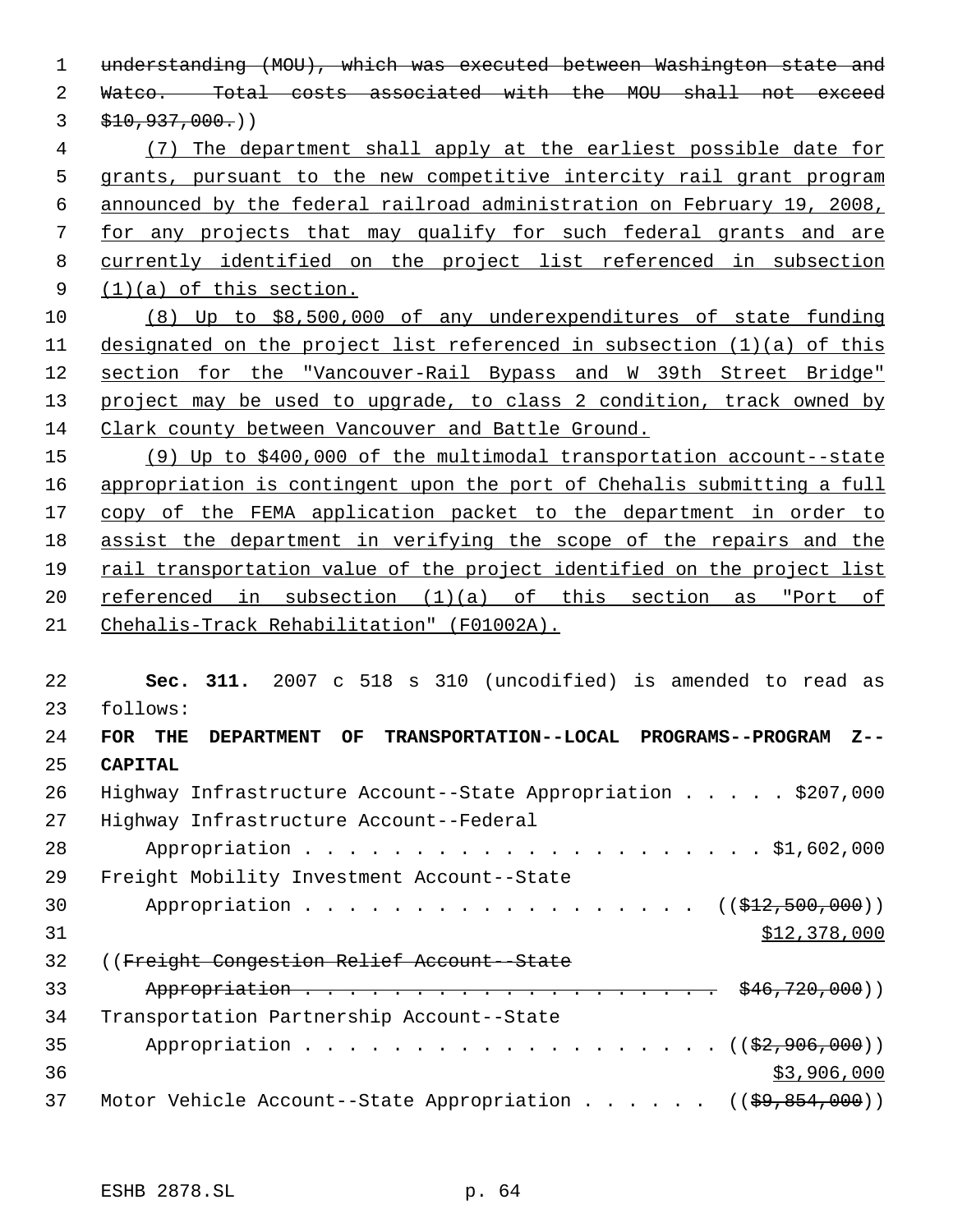| $\mathbf 1$    | \$12,870,000                                                            |
|----------------|-------------------------------------------------------------------------|
| $\overline{2}$ | Motor Vehicle Account--Federal Appropriation ((\$60,150,000))           |
| 3              | \$63,823,000                                                            |
| 4              | Freight Mobility Multimodal Account--State                              |
| 5              | Appropriation<br>((\$412,100,000))                                      |
| 6              | \$12,750,000                                                            |
| 7              | Freight Mobility Multimodal Account--                                   |
| 8              | Private/Local Appropriation \$3,755,000                                 |
| 9              | Multimodal Transportation Account--Federal                              |
| 10             | Appropriation ( (\$3,500,000))                                          |
| 11             | \$4,224,000                                                             |
| 12             | Multimodal Transportation Account--State                                |
| 13             | Appropriation<br>$((\frac{233}{733}, \frac{158}{100}, \frac{000}{10}))$ |
| 14             | \$32,134,000                                                            |
| 15             | Transportation 2003 Account (Nickel Account)--State                     |
| 16             | Appropriation ((\$2,706,000))                                           |
| 17             | \$2,721,000                                                             |
| 18             | \$8,500,000<br>Passenger Ferry Account--State Appropriation             |
| 19             | TOTAL APPROPRIATION $($ $($ \$193,903,000 $)$                           |
| 20             | \$158,870,000                                                           |
|                |                                                                         |

 The appropriations in this section are subject to the following conditions and limitations:

 (1) The department shall, on a quarterly basis, provide status reports to the legislature on the delivery of projects as outlined in the project lists incorporated in this section. For projects funded by new revenue in the 2003 and 2005 transportation packages, reporting elements shall include, but not be limited to, project scope, schedule, and costs. Other projects may be reported on a programmatic basis. The department shall also provide the information required under this subsection on a quarterly basis via the transportation executive information system (TEIS).

 (2) \$8,500,000 of the passenger ferry account--state appropriation is provided solely for near and long-term costs of capital improvements in a business plan approved by the governor for passenger ferry service.

 (3) The department shall seek the use of unprogrammed federal rail crossing funds to be expended in lieu of or in addition to state funds for eligible costs of projects in local programs, program Z capital.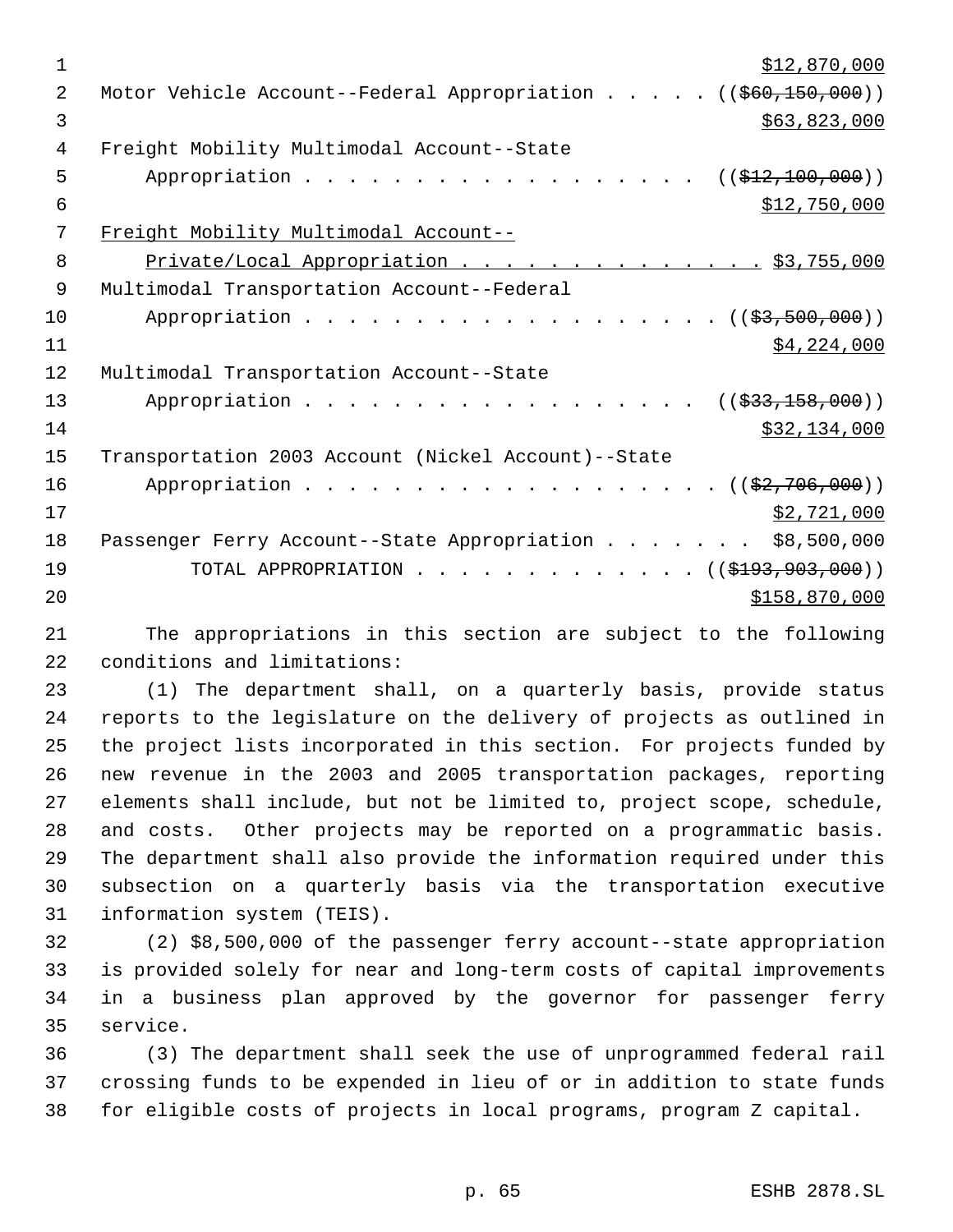(4) The department shall apply for surface transportation program (STP) enhancement funds to be expended in lieu of or in addition to state funds for eligible costs of projects in local programs, program Z capital.

 (5) Federal funds may be transferred from program Z to programs I and P and state funds shall be transferred from programs I and P to program Z to replace those federal funds in a dollar-for-dollar match. Fund transfers authorized under this subsection shall not affect project prioritization status. Appropriations shall initially be allotted as appropriated in this act. The department may not transfer funds as authorized under this subsection without approval of the office of financial management. The department shall submit a report on those projects receiving fund transfers to the office of financial management and the transportation committees of the legislature by December 1, 2007, and December 1, 2008.

 (6) The city of Winthrop may utilize a design-build process for the Winthrop bike path project. Of the amount appropriated in this section for this project, \$500,000 of the multimodal transportation account-- state appropriation is contingent upon the state receiving from the city of Winthrop \$500,000 in federal funds awarded to the city of Winthrop by its local planning organization.

22 (7) ((\$7,000,000)) \$11,591,224 of the multimodal transportation 23 account--state appropriation,  $((\frac{23}{57},000,000))$   $\frac{188,640,239}{230}$  of the motor vehicle account--federal appropriation, and \$4,000,000 of the motor vehicle account--federal appropriation are provided solely for the pedestrian and bicycle safety program projects and safe routes to schools program projects identified in the LEAP Transportation Document 2007-A, pedestrian and bicycle safety program projects and safe routes to schools program projects as developed April 20, 2007. Projects must be allocated funding based on order of priority. The department shall review all projects receiving grant awards under this program at least semiannually to determine whether the projects are making satisfactory progress. Any project that has been awarded funds, but does not report activity on the project within one year of the grant award, shall be reviewed by the department to determine whether the grant should be terminated. The department shall promptly close out grants when projects have been completed, and identify where unused grant funds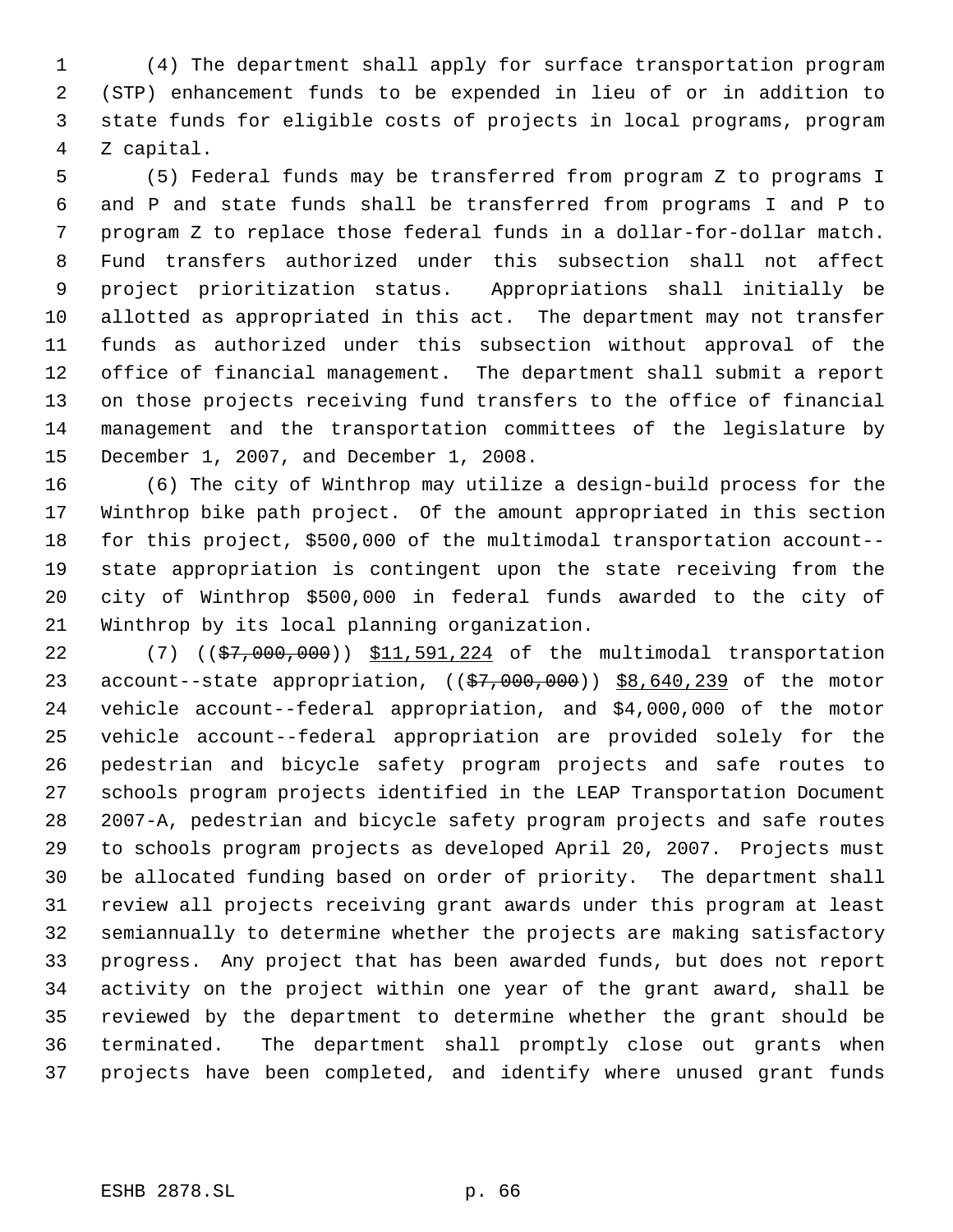remain because actual project costs were lower than estimated in the grant award.

 (8) Up to a maximum of \$5,000,000 of the multimodal transportation account--state appropriation and up to a maximum of \$2,000,000 of the motor vehicle account--federal appropriation are reappropriated for the pedestrian and bicycle safety program projects and safe routes to schools program projects identified in the LEAP transportation document 2006-B, pedestrian and bicycle safety program projects and safe routes to schools program projects as developed March 8, 2006. Projects must be allocated funding based on order of priority. The department shall review all projects receiving grant awards under this program at least semiannually to determine whether the projects are making satisfactory progress. Any project that has been awarded funds, but does not report activity on the project within one year of the grant award, shall be reviewed by the department to determine whether the grant should be terminated. The department shall promptly close out grants when projects have been completed, and identify where unused grant funds remain because actual project costs were lower than estimated in the grant award.

 (9) ((The entire freight congestion relief account--state appropriation is contingent upon the enactment during the 2007-2009 fiscal biennium of a bill, resulting from the study established in Substitute Senate Bill No. 5207, that makes available funding to support project expenditures funded from the freight congestion relief account created in Substitute Senate Bill No. 5207. If such a funding bill is not enacted by June 30, 2009, the entire freight congestion 27 relief account state appropriation shall lapse.

 $(10)$   $(10)$ ) \$3,500,000 of the multimodal transportation account--federal appropriation is provided solely for the Museum of Flight pedestrian bridge safety project.

31  $((+11))$   $(10)$  \$250,000 of the multimodal transportation account-- state appropriation is provided solely for the icicle rail station in Leavenworth.

34  $((+12))$   $(11)$  \$1,500,000 of the motor vehicle account--state appropriation is provided solely for the Union Gap city road project.

36 (( $(13)$  \$350,000)) (12) \$250,000 of the motor vehicle account--state appropriation is provided solely for the Saltwater state park bridge 38 project and off-site traffic control costs.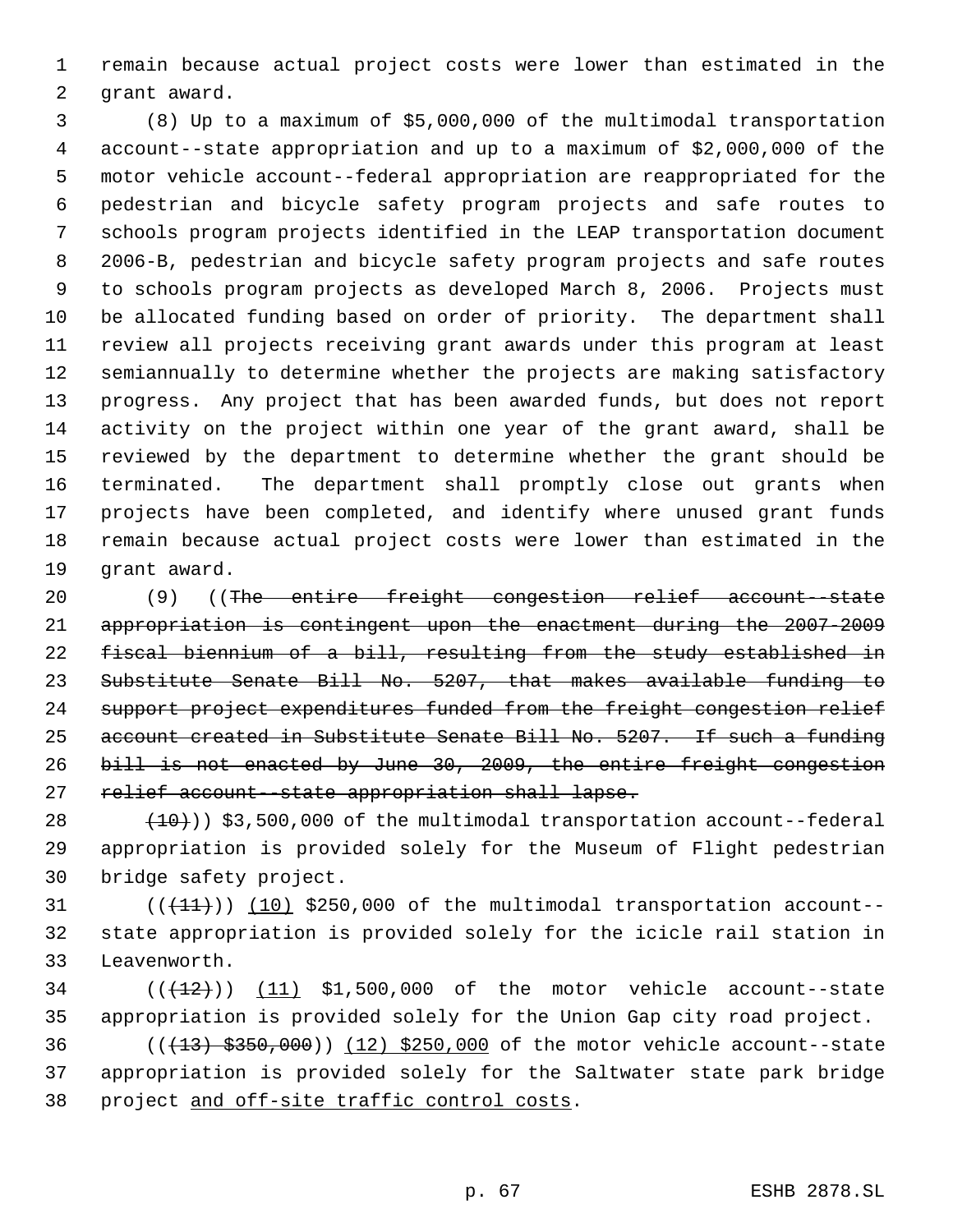( $(\overline{+44})$ )  $(13)$  \$1,000,000 of the motor vehicle account--state 2 appropriation  $((\frac{1}{15}))$  and \$4,688,000 of the motor vehicle account--3 federal appropriation are provided solely for the coal creek parkway project.

 $((+15))$   $(14)$  \$250,000 of the multimodal transportation account-- state appropriation is provided solely for a streetcar feasibility study in downtown Spokane.

 ( $(\overline{+16})$ ) (15) \$500,000 of the motor vehicle account--((state)) 9 federal appropriation is provided solely for ((the)) slide repairs completed during 2007 and 2008 at or in the vicinity of marine view 11 drive bridge ((project)) on Marine View Drive and on Des Moines Memorial Drive in Des Moines.

 (16) \$1,100,000 of the motor vehicle account--state appropriation is provided solely for local road improvements that connect to the I-82 valley mall boulevard project (508201O). Planned funding of an additional \$2,000,000 shall be made available to this project in the 2009-11 biennium.

 (17) \$2,400,000 of the motor vehicle account--state appropriation is provided solely for completion of the riverside avenue extension 20 project in the city of Spokane.

 (18) For the 2007-09 project appropriations, unless otherwise provided in this act, the director of financial management may 23 authorize a transfer of appropriation authority between projects managed by the freight mobility strategic investment board, in order for the board to manage project spending and efficiently deliver all projects in the respective program.

## **TRANSFERS AND DISTRIBUTIONS**

 **Sec. 401.** 2007 c 518 s 401 (uncodified) is amended to read as follows:

 **FOR THE STATE TREASURER--BOND RETIREMENT AND INTEREST, AND ONGOING BOND REGISTRATION AND TRANSFER CHARGES: FOR BOND SALES DISCOUNTS AND DEBT TO BE PAID BY MOTOR VEHICLE ACCOUNT AND TRANSPORTATION FUND REVENUE**

34 Highway Bond Retirement Account Appropriation . . . . ((\$570,030,000))  $35 - 35$  \$544,061,000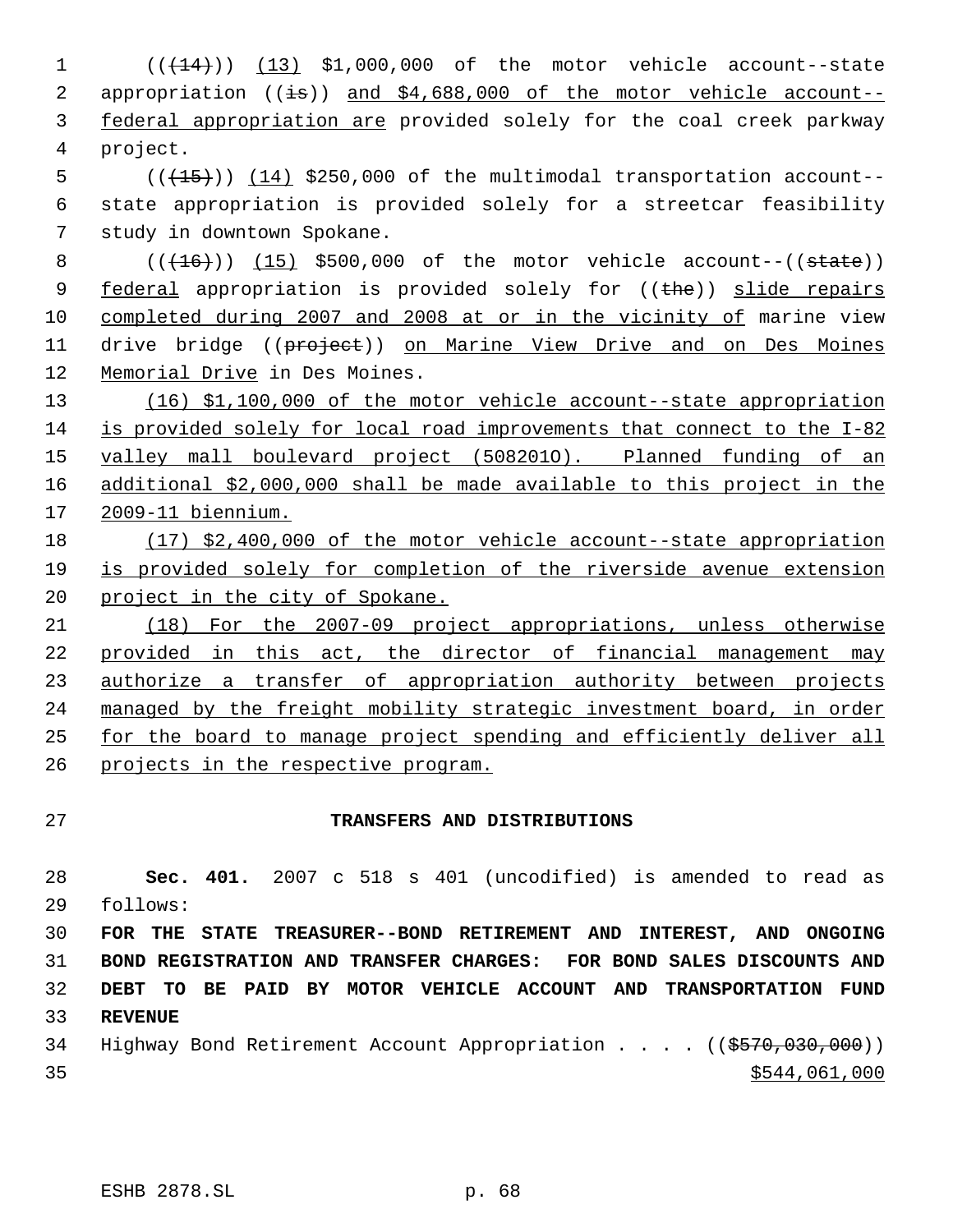1 Ferry Bond Retirement Account Appropriation . . . . ((\$38,059,000)) 2 \$37,380,000 \$37,380,000 3 Transportation Improvement Board Bond Retirement 4 Account--State Appropriation . . . . . . . . . . ((\$27,749,000))  $5 - 5$  \$26,822,000 6 Nondebt-Limit Reimbursable Account Appropriation . . . ((\$19,359,000))  $7$   $313,059,000$  8 Transportation Partnership Account--State 9 Appropriation . . . . . . . . . . . . . . . . . ((\$6,694,000))  $10$  \$1,823,000 11 Motor Vehicle Account--State Appropriation . . . . . . ((\$986,000))  $12 \frac{\$457,000}{}$ 13 Transportation Improvement Account--State Appropriation . . . \$68,000 14 Multimodal Transportation Account--State 15 Appropriation . . . . . . . . . . . . . . . . . (  $(\frac{1}{21}, 032, 000)$  )  $16$  \$675,000 17 Transportation 2003 Account (Nickel Account)--State 18 Appropriation . . . . . . . . . . . . . . . . . ((\$6,560,000))  $19$  \$2,003,000 20 Urban Arterial Trust Account--State Appropriation . . . . ((\$473,000))  $21$   $\frac{$113,000}{}$ 22 Special Category C Account Appropriation . . . . . . . ((\$160,000))  $23$ 24 TOTAL APPROPRIATION . . . . . . . . . . . . . ((\$671,170,000))  $25$  \$626,560,000 26 **Sec. 402.** 2007 c 518 s 402 (uncodified) is amended to read as 27 follows: 28 **FOR THE STATE TREASURER--BOND RETIREMENT AND INTEREST, AND ONGOING** 29 **BOND REGISTRATION AND TRANSFER CHARGES: FOR BOND SALE EXPENSES AND** 30 **FISCAL AGENT CHARGES** 31 Transportation Partnership Account--State 32 Appropriation . . . . . . . . . . . . . . . . . ((\$2,254,000))  $\frac{$243,000}{ }$ 34 Motor Vehicle Account--State Appropriation . . . . . . ((\$329,000))  $35$ 36 Transportation Improvement Account--State Appropriation . . . . \$5,000 37 Multimodal Transportation Account--State Appropriation . ((\$130,000))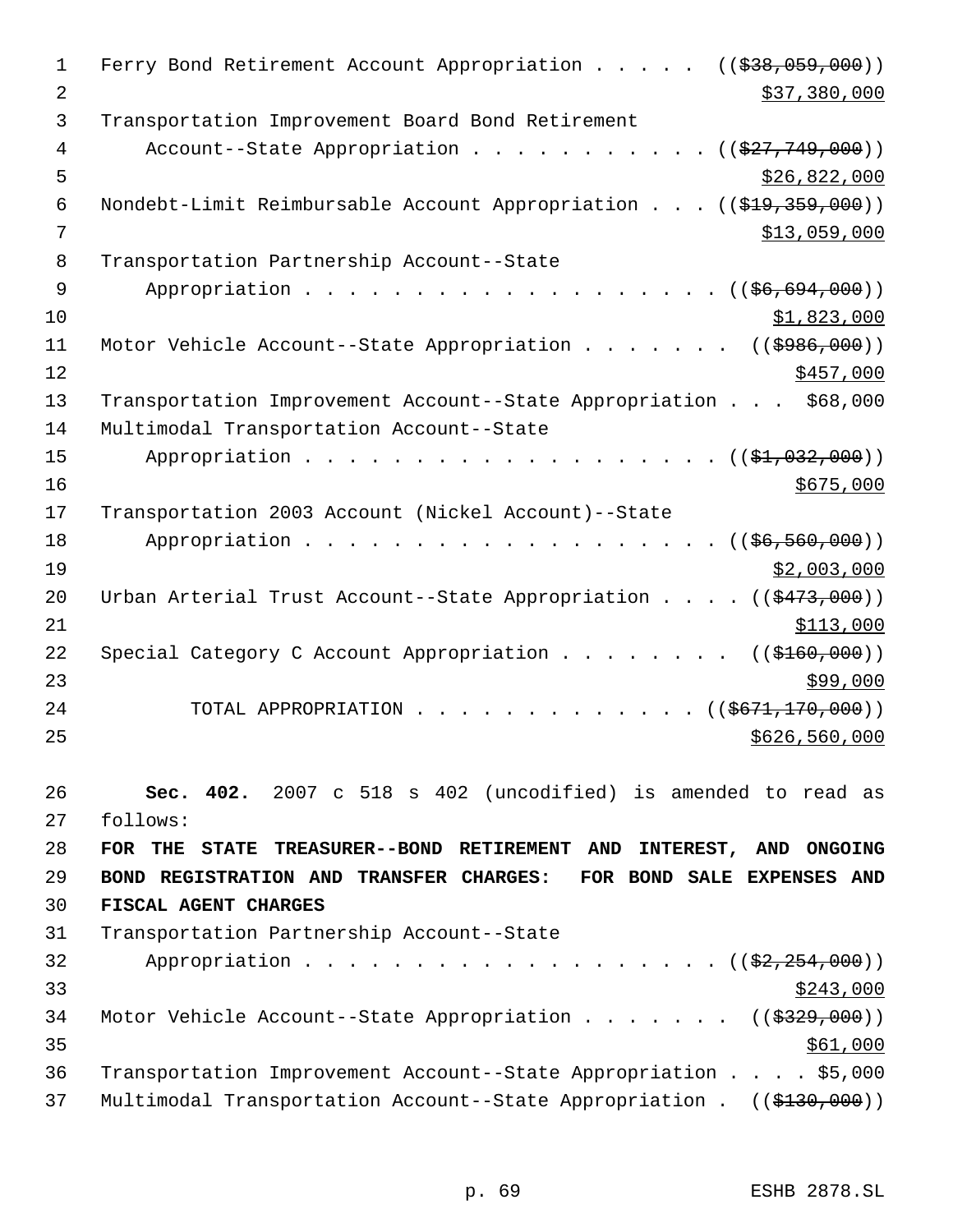$1 \frac{\$90,000}{ }$  Transportation 2003 Account (Nickel Account)--State 3 Appropriation . . . . . . . . . . . . . . . . . . (  $(\frac{2}{2}, \frac{187}{100})$  )  $\frac{$267,000}{ }$ 5 Urban Arterial Trust Account--State Appropriation . . . . . . \$38,000 6 Special Category C Account--State Appropriation . . . . ((\$53,000))  $7 \frac{\text{ }13,000}{}$ 8 TOTAL APPROPRIATION . . . . . . . . . . . . . ((<del>\$4,996,000</del>)) 9 \$717,000 **Sec. 403.** 2007 c 518 s 403 (uncodified) is amended to read as follows: **FOR THE STATE TREASURER--BOND RETIREMENT AND INTEREST, AND ONGOING BOND REGISTRATION AND TRANSFER CHARGES: FOR MVFT BONDS AND TRANSFERS** 14  $((+1))$  Motor Vehicle Account--State Reappropriation: For transfer to the Tacoma Narrows Toll Bridge Account . . . . . . . . . . . . . . . . . . . . . . . ((\$131,016,000)) \$19,133,000 The department of transportation is authorized to sell up to 19 ((\$131,016,000)) \$18,000,000 in bonds authorized by RCW 47.10.843 for the Tacoma Narrows bridge project. Proceeds from the sale of the bonds shall be deposited into the motor vehicle account. The department of transportation shall inform the treasurer of the amount to be deposited.

24 (( $(2)$  Motor Vehicle Account--State Appropriation:

25 For transfer to the Puget Sound Capital Construction

Account . . . . . . . . . . . . . . . . . . . . . . . . . \$131,500,000

 The department of transportation is authorized to sell up to \$131,500,000 in bonds authorized by RCW 47.10.843 for vessel and terminal acquisition, major and minor improvements, and long lead-time materials acquisition for the Washington state ferries.))

 **Sec. 404.** 2007 c 518 s 404 (uncodified) is amended to read as follows:

**FOR THE STATE TREASURER--STATE REVENUES FOR DISTRIBUTION**

Motor Vehicle Account Appropriation for

motor vehicle fuel tax distributions to cities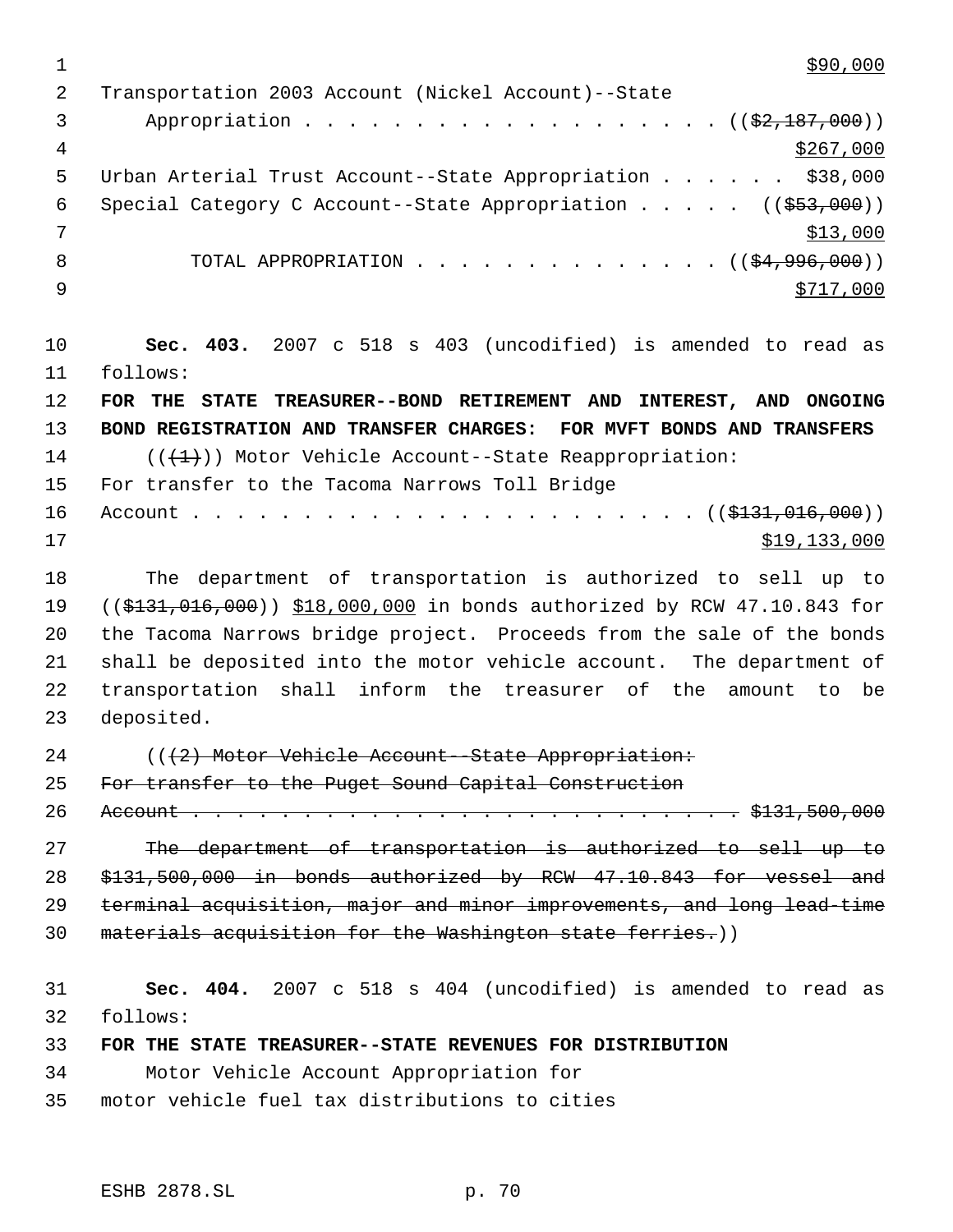and counties . . . . . . . . . . . . . . . . . . . . ((\$526,320,000)) 2 \$501,783,827 **Sec. 405.** 2007 c 518 s 405 (uncodified) is amended to read as follows: **FOR THE STATE TREASURER--TRANSFERS** Motor Vehicle Account--State Appropriation: For motor vehicle fuel tax 8 refunds and statutory transfers  $\ldots$  . . . . . . . . ( $(\frac{\text{3937},181,000}{\text{900}})$ ) \$902,982,000 **Sec. 406.** 2007 c 518 s 406 (uncodified) is amended to read as follows: **FOR THE DEPARTMENT OF LICENSING--TRANSFERS** Motor Vehicle Account--State Appropriation: For motor vehicle 15 fuel tax refunds and transfers  $\ldots$  . . . . . . . .  $\ldots$  ( $(\frac{2346,657,000}{2})$  \$445,345,000 \***Sec. 407.** 2007 c 518 s 407 (uncodified) is amended to read as follows: **FOR THE STATE TREASURER--ADMINISTRATIVE TRANSFERS** (1) Recreational Vehicle Account--State Appropriation: For transfer to the Motor Vehicle Account--State . . . . . . . . . . . . . . . . . . . . ((\$3,005,000))  $\frac{1}{2}$   $\frac{1}{2}$   $\frac{1}{2}$   $\frac{1}{2}$   $\frac{1}{2}$   $\frac{1}{2}$   $\frac{1}{2}$   $\frac{1}{2}$   $\frac{1}{2}$   $\frac{1}{2}$   $\frac{1}{2}$   $\frac{1}{2}$   $\frac{1}{2}$   $\frac{1}{2}$   $\frac{1}{2}$   $\frac{1}{2}$   $\frac{1}{2}$   $\frac{1}{2}$   $\frac{1}{2}$   $\frac{1}{2}$   $\frac{1}{2}$   $\frac{1}{$  (2) License Plate Technology Account--State Appropriation: For the Multimodal Transportation Account--State . . . . . . . . . . . . . . . . . . . . . . \$4,500,000 (3) Motor Vehicle Account--State Appropriation: For transfer to the High-Occupancy Toll Lanes Operations-- State Account . . . . . . . . . . . . . . . . . . . . . . . \$3,000,000 (4) Motor Vehicle Account--State Appropriation: For transfer to the Puget Sound Capital Construction Account--State . . . . . . . . . . . . . . . . . . . . . . \$20,000,000 (5) Multimodal Transportation Account--State Appropriation: For transfer to the Puget Sound 35 Ferry Operations Account--State . . . . . . . . . . . ((\$39,000,000))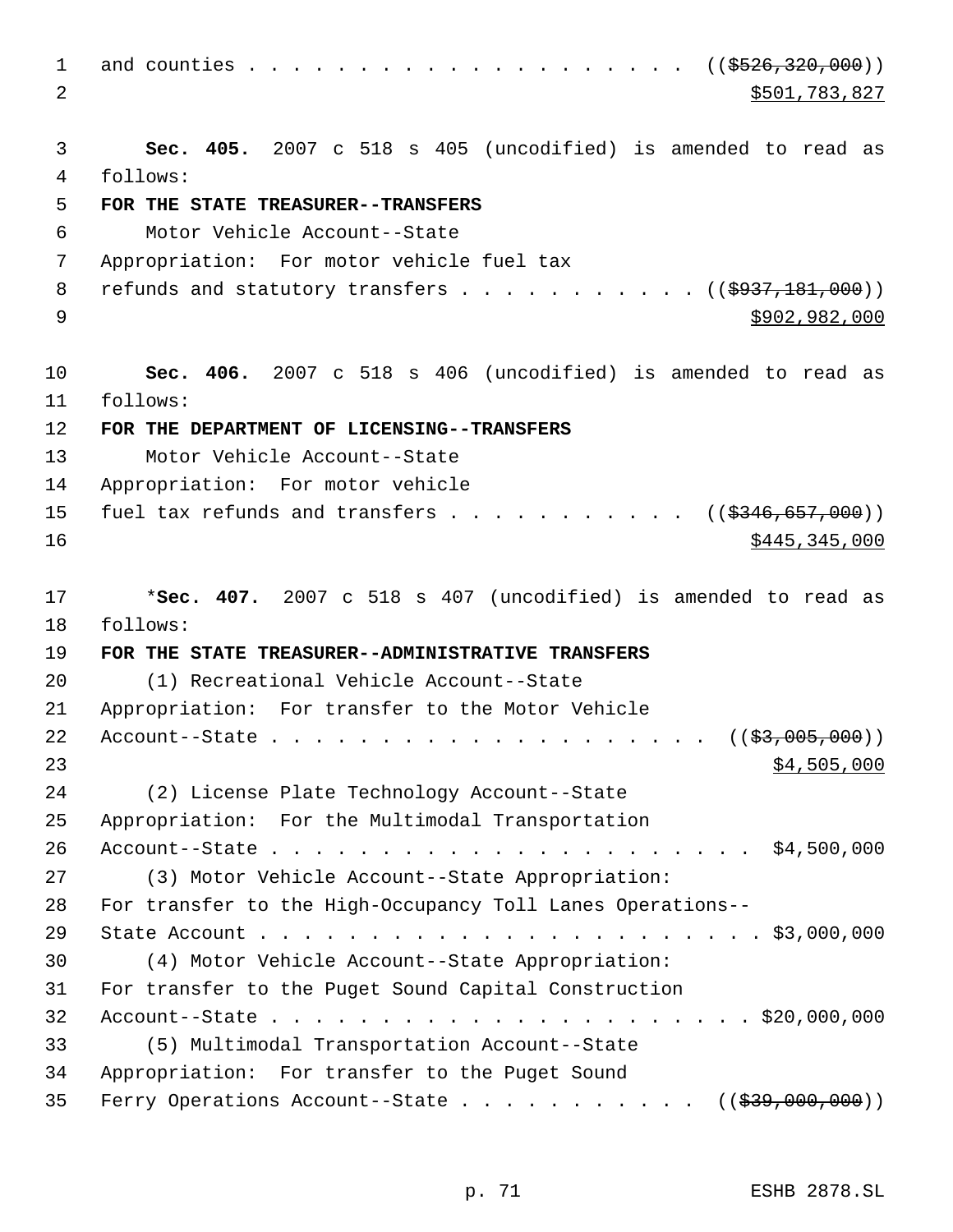| 1  | \$66,000,000                                                                                     |
|----|--------------------------------------------------------------------------------------------------|
| 2  | (6) Advanced Right-of-Way Revolving Account--State                                               |
| 3  | Appropriation: For transfer to the Motor Vehicle                                                 |
| 4  |                                                                                                  |
| 5  | (7) Waste Tire Removal Account--State Appropriation:                                             |
| 6  | For transfer to the Motor Vehicle Account--State \$5,600,000                                     |
| 7  | (8) Motor Vehicle Account--State Appropriation:                                                  |
| 8  | ((For transfer to the Transportation Partnership                                                 |
| 9  |                                                                                                  |
| 10 | For transfer to the Puget Sound Ferry Operations Account-                                        |
| 11 |                                                                                                  |
| 12 | $((+10))$ (9) Multimodal Transportation Account--State                                           |
| 13 | Appropriation: For transfer to the Transportation                                                |
| 14 | Infrastructure Account--State $($ $($ \$7,000,000) $)$                                           |
| 15 | \$6,600,000                                                                                      |
| 16 | $((+11))$ (10) Highway Safety Account--State Appropriation:                                      |
| 17 | For transfer to the Multimodal Transportation                                                    |
| 18 | \$9,500,000                                                                                      |
| 19 | (11) Urban Arterial Trust Account--State Appropriation:                                          |
| 20 | For transfer to the Small City Pavement and Sidewalk                                             |
| 21 |                                                                                                  |
| 22 | (12) Multimodal Transportation Account--Federal                                                  |
| 23 | Appropriation: For transfer to the Transportation                                                |
| 24 | Infrastructure Account--Federal \$1,000,000                                                      |
| 25 | The transfers identified in this section are subject to the                                      |
| 26 | following conditions and limitations: $((a+))$ The amount transferred                            |
| 27 | in subsection (3) of this section may be spent only on "highway                                  |
| 28 | purposes" as that term is construed in Article II, section 40 of the                             |
| 29 | Washington state Constitution.<br>*Sec. 407 was partially vetoed. See message at end of chapter. |
|    |                                                                                                  |
| 30 | <b>COMPENSATION</b>                                                                              |
|    |                                                                                                  |
| 31 | Sec. 501. 2007 c 518 s 501 (uncodified) is amended to read as                                    |
| 32 | follows:                                                                                         |
| 33 | COMPENSATION--NONREPRESENTED EMPLOYEES--INSURANCE BENEFITS.<br>The                               |
| 34 | appropriations for state agencies, are subject to the following                                  |
| 35 | conditions and limitations:                                                                      |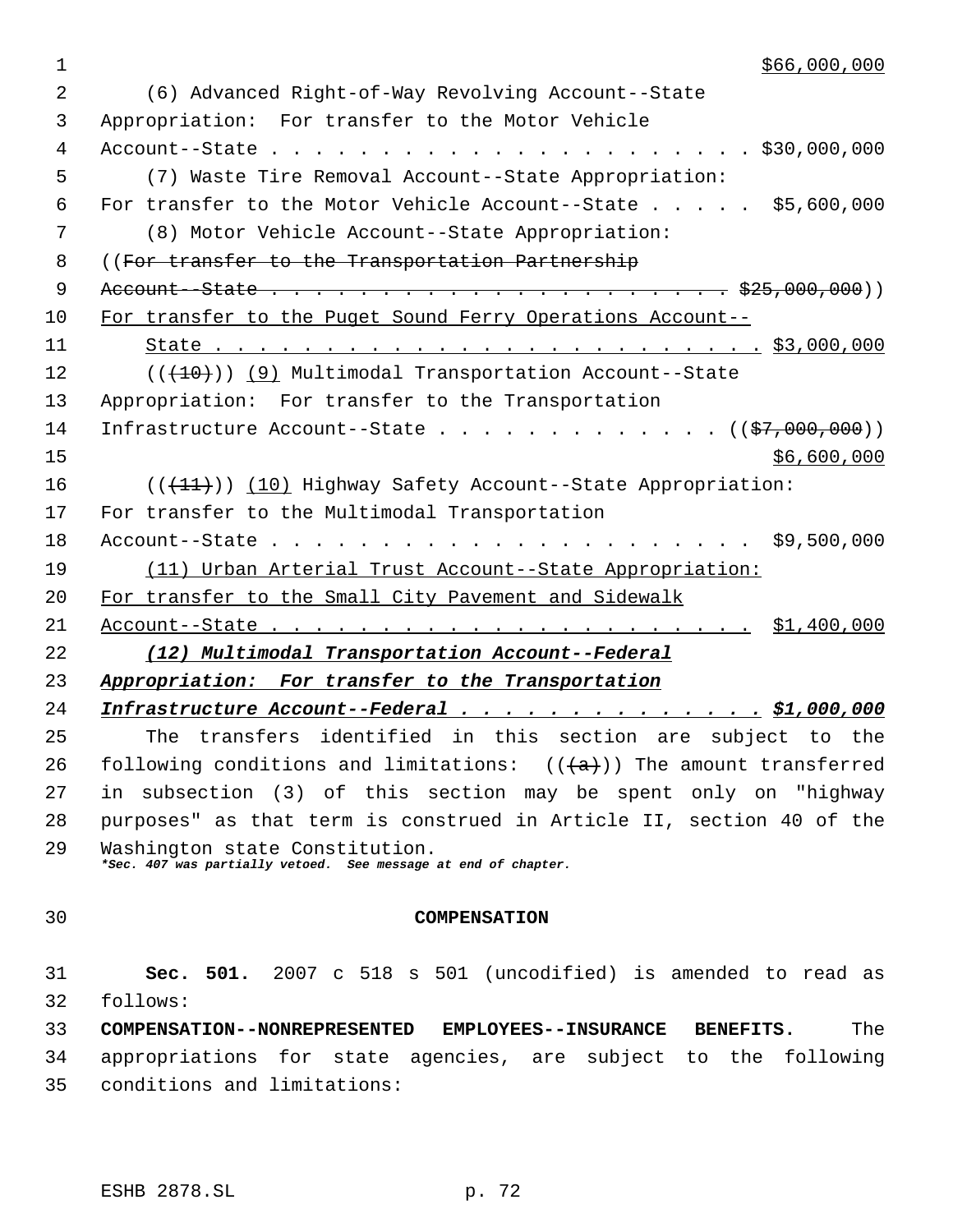(1)(a) The monthly employer funding rate for insurance benefit premiums, public employees' benefits board administration, and the uniform medical plan, shall not exceed \$707 per eligible employee for fiscal year 2008. For fiscal year 2009 the monthly employer funding 5 rate shall not exceed ((\$732)) \$575 per eligible employee.

 (b) In order to achieve the level of funding provided for health benefits, the public employees' benefits board shall require any or all of the following: Employee premium copayments, increases in point-of-service cost sharing, the implementation of managed competition, or make other changes to benefits consistent with RCW 41.05.065.

 (c) The health care authority shall deposit any moneys received on behalf of the uniform medical plan as a result of rebates on prescription drugs, audits of hospitals, subrogation payments, or any other moneys recovered as a result of prior uniform medical plan claims payments, into the public employees' and retirees' insurance account to be used for insurance benefits. Such receipts shall not be used for administrative expenditures.

 (2) The health care authority, subject to the approval of the public employees' benefits board, shall provide subsidies for health benefit premiums to eligible retired or disabled public employees and school district employees who are eligible for medicare, pursuant to RCW 41.05.085. From January 1, 2008, through December 31, 2008, the subsidy shall be \$165.31. Starting January 1, 2009, the subsidy shall be \$184.26 per month.

 **Sec. 502.** 2007 c 518 s 502 (uncodified) is amended to read as follows:

 **COMPENSATION--REPRESENTED EMPLOYEES OUTSIDE SUPER COALITION--INSURANCE BENEFITS.** The appropriations for state agencies, are subject to the following conditions and limitations:

 (1)(a) The monthly employer funding rate for insurance benefit premiums, public employees' benefits board administration, and the uniform medical plan, for represented employees outside the super coalition under chapter 41.80 RCW, shall not exceed \$707 per eligible employee for fiscal year 2008. For fiscal year 2009 the monthly 36 employer funding rate shall not exceed  $((\frac{2732}{})$   $\frac{5575}{275}$  per eligible employee.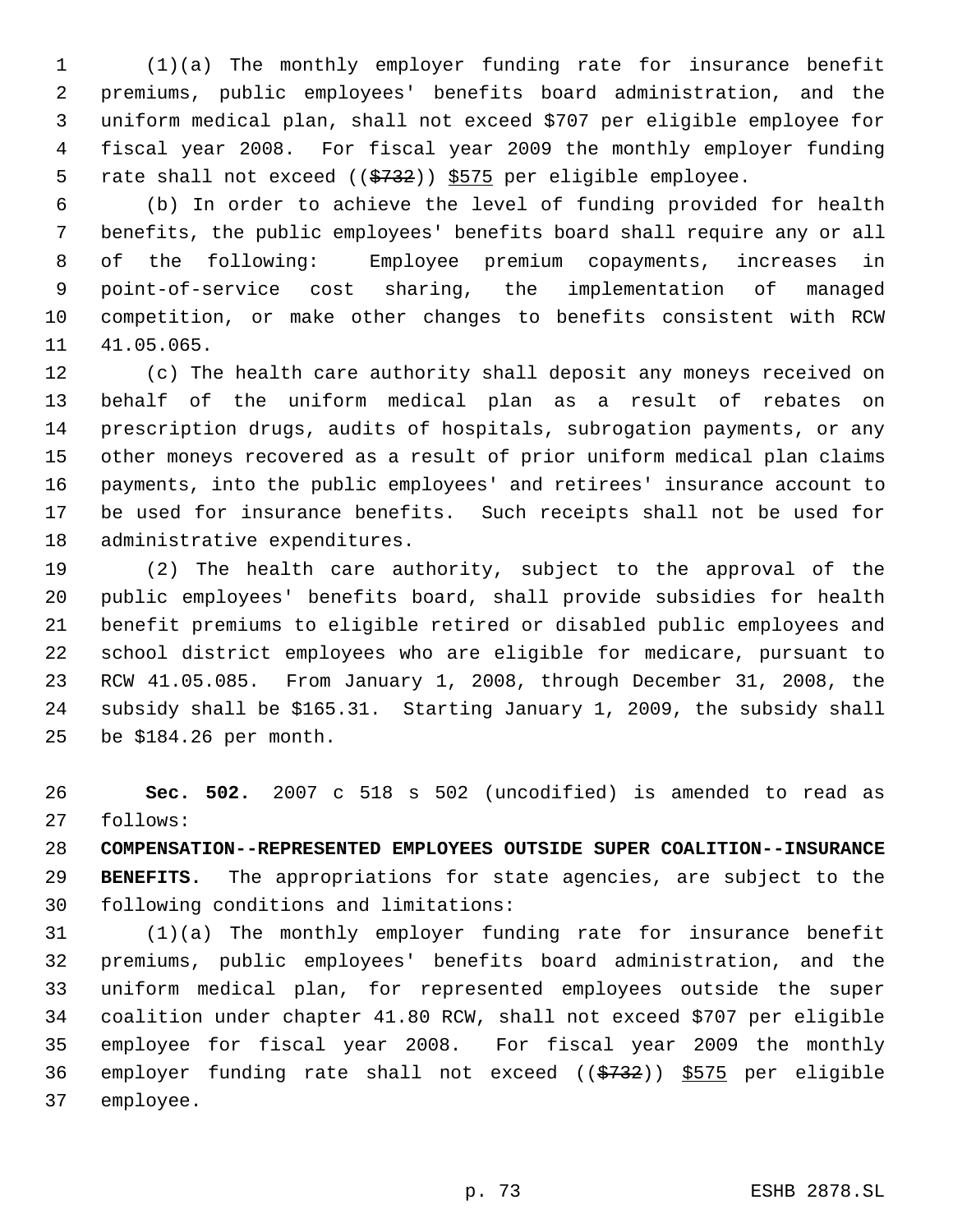(b) In order to achieve the level of funding provided for health benefits, the public employees' benefits board shall require any or all of the following: Employee premium copayments, increases in point-of-service cost sharing, the implementation of managed competition, or make other changes to benefits consistent with RCW 41.05.065.

 (c) The health care authority shall deposit any moneys received on behalf of the uniform medical plan as a result of rebates on prescription drugs, audits of hospitals, subrogation payments, or any other moneys recovered as a result of prior uniform medical plan claims payments, into the public employees' and retirees' insurance account to be used for insurance benefits. Such receipts shall not be used for administrative expenditures.

 (2) The health care authority, subject to the approval of the public employees' benefits board, shall provide subsidies for health benefit premiums to eligible retired or disabled public employees and school district employees who are eligible for medicare, pursuant to RCW 41.05.085. From January 1, 2008, through December 31, 2008, the subsidy shall be \$165.31. Starting January 1, 2009, the subsidy shall be \$184.26 per month.

 **Sec. 503.** 2007 c 518 s 503 (uncodified) is amended to read as follows:

 **COMPENSATION--REPRESENTED EMPLOYEES--SUPER COALITION.** Collective bargaining agreements negotiated as part of the super coalition under chapter 41.80 RCW include employer contributions to health insurance premiums at 88% of the cost. Funding rates at this level are currently 27 \$707 per month for fiscal year 2008 and  $($   $\frac{2732}{}$ ) \$575 per month for fiscal year 2009. The agreements also include a one-time payment of \$756 for each employee who is eligible for insurance for the month of June, 2007, and is covered by a 2007-2009 collective bargaining agreement pursuant to chapter 41.80 RCW, as well as continuation of the salary increases that were negotiated for the twelve-month period beginning July 1, 2006, and scheduled to terminate June 30, 2007.

#### **MISCELLANEOUS**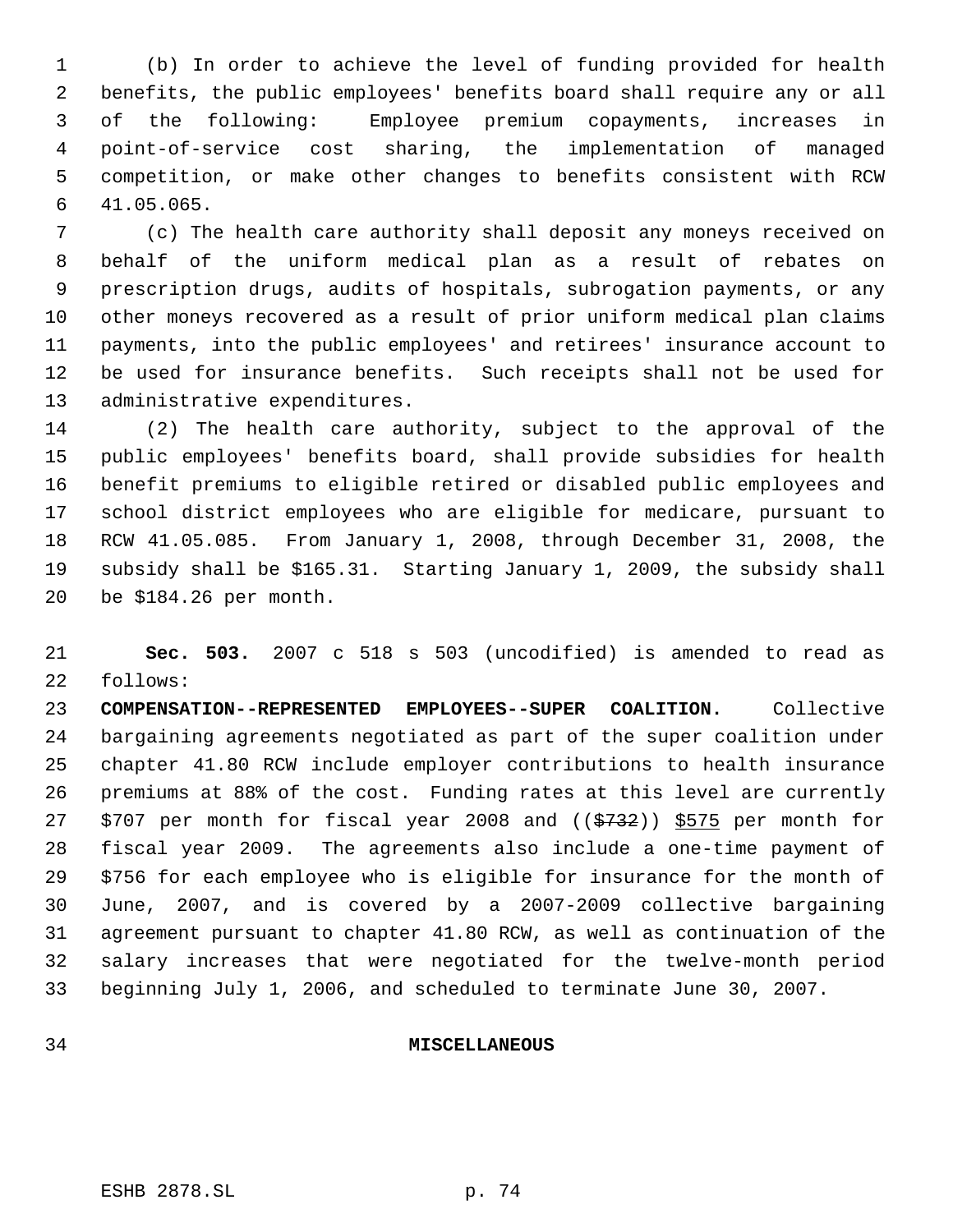**Sec. 601.** RCW 46.68.110 and 2007 c 148 s 1 are each amended to read as follows:

 Funds credited to the incorporated cities and towns of the state as set forth in RCW 46.68.090 shall be subject to deduction and distribution as follows:

 (1) One and one-half percent of such sums distributed under RCW 46.68.090 shall be deducted monthly as such sums are credited and set aside for the use of the department of transportation for the supervision of work and expenditures of such incorporated cities and towns on the city and town streets thereof, including the supervision and administration of federal-aid programs for which the department of transportation has responsibility: PROVIDED, That any moneys so retained and not expended shall be credited in the succeeding biennium to the incorporated cities and towns in proportion to deductions herein made;

 (2) Thirty-three one-hundredths of one percent of such funds distributed under RCW 46.68.090 shall be deducted monthly, as such funds accrue, and set aside for the use of the department of transportation for the purpose of funding the cities' share of the costs of highway jurisdiction studies and other studies. Any funds so retained and not expended shall be credited in the succeeding biennium to the cities in proportion to the deductions made;

 (3) One percent of such funds distributed under RCW 46.68.090 shall be deducted monthly, as such funds accrue, to be deposited in the small city pavement and sidewalk account, to implement the city hardship assistance program, as provided in RCW 47.26.164. However, any moneys so retained and not required to carry out the program under this subsection as of July 1st of each odd-numbered year thereafter, shall be retained in the account and used for maintenance, repair, and resurfacing of city and town streets for cities and towns with a population of less than five thousand.

 (4) Except as provided in RCW 47.26.080, after making the deductions under subsections (1) through (3) of this section and RCW 35.76.050, the balance remaining to the credit of incorporated cities and towns shall be apportioned monthly as such funds accrue among the several cities and towns within the state ratably on the basis of the population last determined by the office of financial management.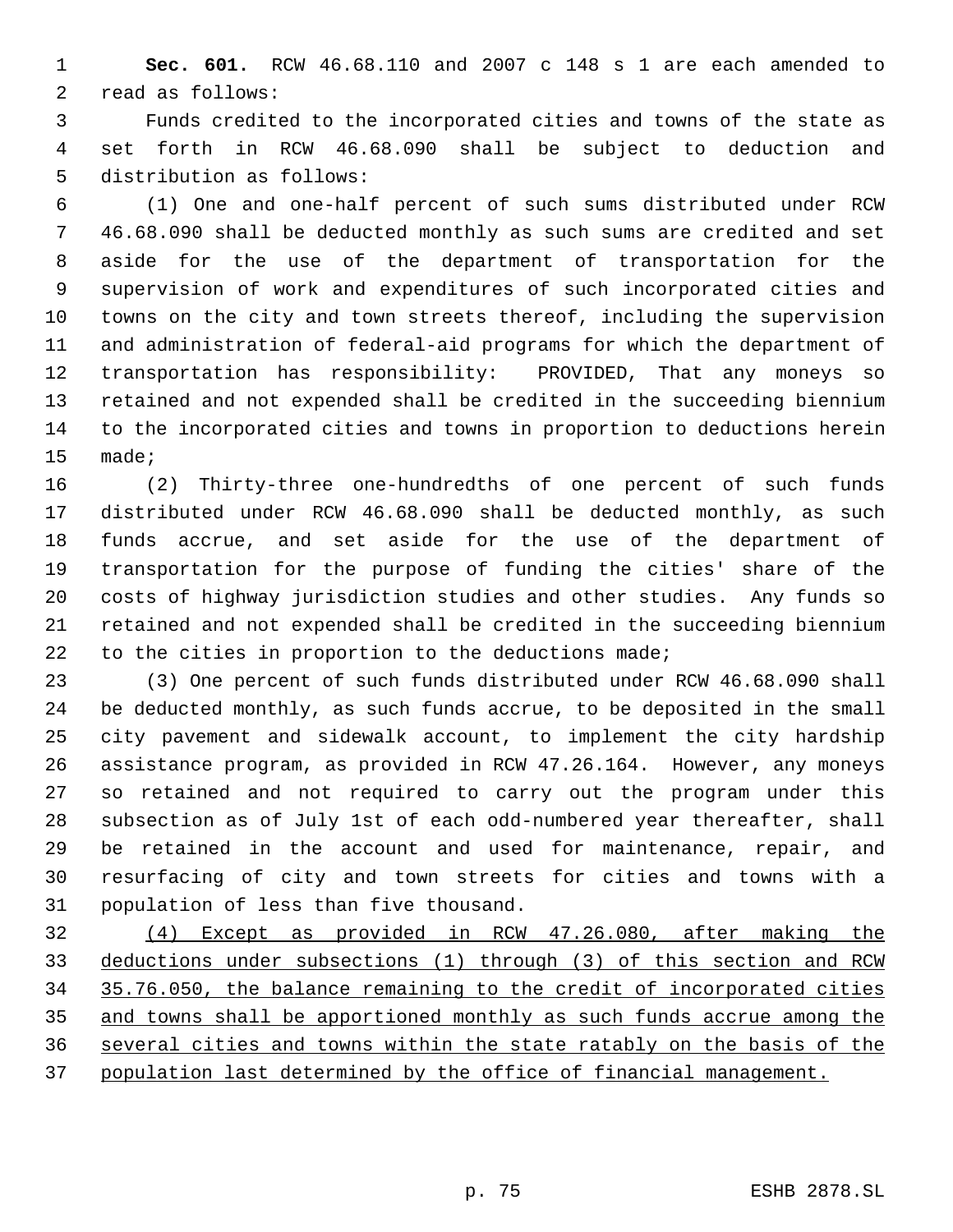*\*NEW SECTION. Sec. 602. A new section is added to 2007 c 518 (uncodified) to read as follows:*

 *Our ability to maintain and preserve the state's investment in transportation is acknowledged to be related to the replacement cost of the system, yet the state has no estimates of the entire system's cost or replacement value. A large portion of the state's highway system was developed prior to June 30, 1980, so it is important that the inventory and valuation include all of the state's highway system including the parts of the system constructed prior to June 30, 1980, that is not required by governmental accounting standards board's statement number 34. Consequently, the department of transportation, in conjunction with the office of financial management, must implement the governmental accounting standards board's statement number 34, including a complete inventory and valuation of the state's highway system's cost basis and replacement cost. During 2008, the cochairs of the joint transportation committee shall select legislators to work with the office of financial management and the department of transportation. The purpose of the effort is to enhance decision making that will result in strategic long-term investment decisions in transportation capital project management and appropriate levels of asset maintenance and preservation. The office of financial management will coordinate and manage the complete inventory and the valuation of the total state's highway system. The office of financial management must submit a final report to the legislative transportation committees on or before December 1, 2009. \*Sec. 602 was vetoed. See message at end of chapter.*

 NEW SECTION. **Sec. 603.** A new section is added to 2007 c 518 (uncodified) to read as follows:

 In order to promote the receipt of federal enhancement funds, or other applicable federal or state grant funds, the following portions of highway are designated as part of the scenic and recreational highway system: Beginning at the Anacortes ferry landing, the Washington state ferries Anacortes/San Juan Islands route, which includes stops at Lopez, Shaw, Orcas, and San Juan Islands; and the roads on San Juan and Orcas Islands as described in San Juan Island county council resolution no. 7, adopted February 5, 2008.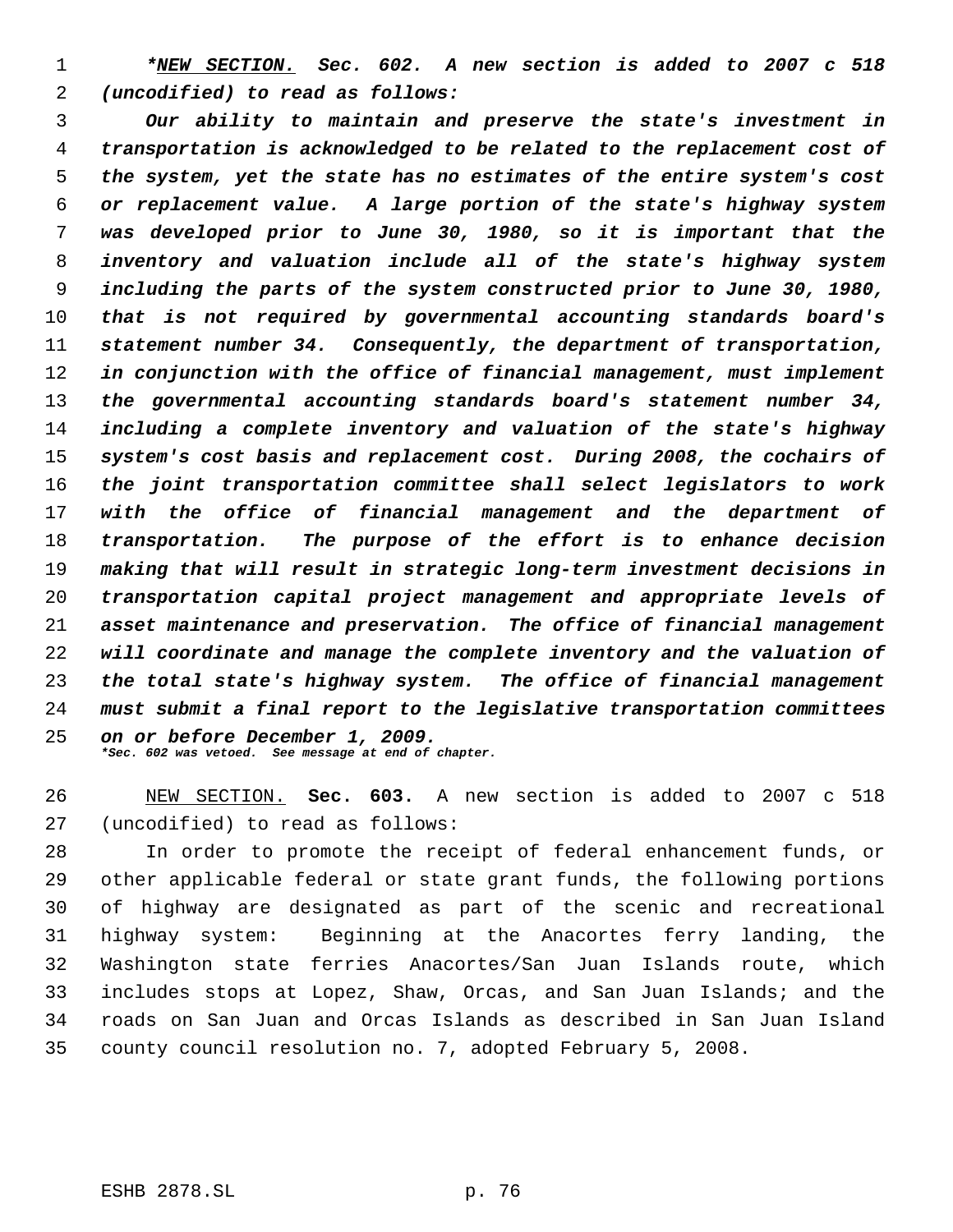**Sec. 604.** 2007 c 518 s 713 (uncodified) is amended to read as follows: **FOR THE DEPARTMENT OF TRANSPORTATION** Transportation Infrastructure Account--State

5 Appropriation . . . . . . . . . . . . . . . . . (  $(\frac{27}{1000000})$  $\frac{1}{58,600,000}$ 

 The appropriation in this section is subject to the following conditions and limitations: The Palouse River and Coulee City (PCC) rail line system is made up of the CW, P&L and PV Hooper rail lines. The amount provided in this section is provided solely for grants to any intergovernmental entity or local rail district to which 12 ((operating rights for the PCC rail line system are assigned, provided 13 that the funds are)) the department of transportation assigns the management and oversight responsibility for the business and economic development elements of existing operating leases on the PCC rail 16 lines. Business and economic development elements include such items 17 as levels of service and business operating plans, but shall not 18 include the state's oversight of railroad regulatory compliance, rail 19 infrastructure condition, or real property management issues. The PCC 20 rail system must be managed in a self-sustaining manner and best efforts shall be used to ensure that it does not require state capital 22 or operating subsidy beyond the level of state funding expended on it 23 to date. The assignment of the stated responsibilities to an intergovernmental entity or rail district shall be on such terms and 25 conditions as the department of transportation and the intergovernmental entity or rail district mutually agree. The grant 27 funds may be used only to refurbish the rail lines. It is the intent of the legislature to make the funds appropriated in this section available as grants to an intergovernmental entity or local rail district for the purposes stated in this section at least until June 30, 2012, and to reappropriate as necessary any portion of the appropriation in this section that is not used by June 30, 2009.

 NEW SECTION. **Sec. 605.** A new section is added to 2007 c 518 (uncodified) to read as follows: **SPECIAL APPROPRIATIONS TO THE GOVERNOR--INSURANCE ACCOUNTING SYSTEM** 36 Aeronautics Account--State Appropriation . . . . . . . . . . \$2,000

State Patrol Highway Account--State Appropriation . . . . . . \$338,000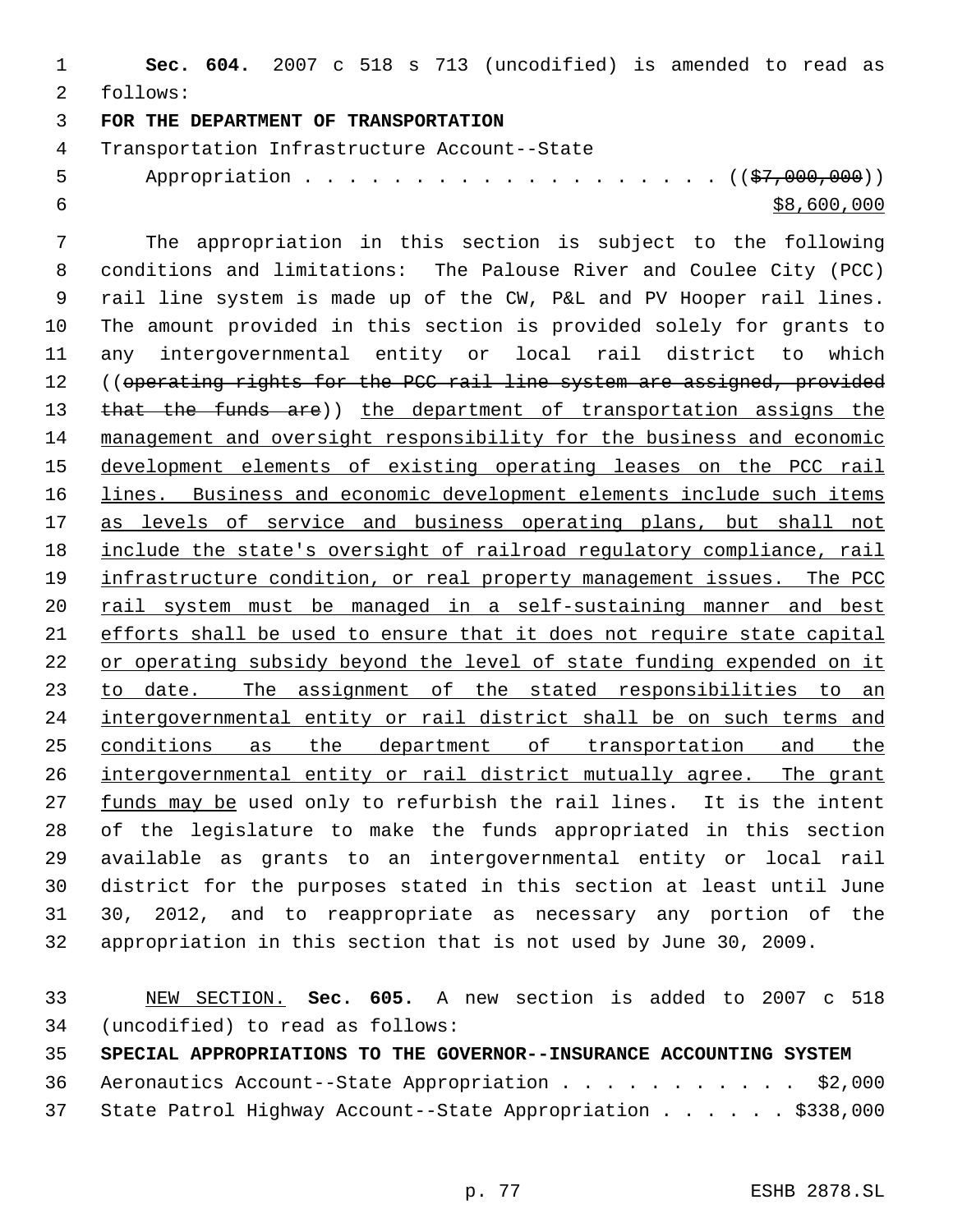Puget Sound Capital Construction Account--State

| 2  | \$24,000                                                            |
|----|---------------------------------------------------------------------|
| 3  | \$44,000<br>Transportation Partnership Account--State Appropriation |
| 4  | \$120,000<br>Highway Safety Account--State Appropriation            |
| 5  | \$882,000<br>Motor Vehicle Account--State Appropriation             |
| 6  | Puget Sound Ferry Operating Account--State Appropriation \$294,000  |
| 7  | Urban Arterial Trust Account--State Appropriation \$2,000           |
| 8  | Transportation Improvement Account--State Appropriation \$2,000     |
| 9  | Department of Licensing Services Account--State                     |
| 10 |                                                                     |
| 11 | Multimodal Transportation Account--State Appropriation \$12,000     |
| 12 | Tacoma Narrows Bridge Toll Account--State Appropriation \$10,000    |
| 13 | Transportation 2003 Account (Nickel Account)--State                 |
| 14 |                                                                     |
| 15 | TOTAL APPROPRIATION \$1,852,000                                     |

 The appropriations in this section fund various state transportation agencies to support the state insurance accounting system. From the applicable accounts, the office of financial management shall reduce allotments to the respective agencies by an amount that conforms with the insurance accounting system special appropriations enacted in the 2008 supplemental omnibus appropriations act, Engrossed Substitute House Bill No. 2687 (chapter . . ., Laws of 2008). The allotment reductions under this section shall be placed in reserve status and remain unexpended.

 NEW SECTION. **Sec. 606.** If any provision of this act or its application to any person or circumstance is held invalid, the remainder of the act or the application of the provision to other persons or circumstances is not affected.

 NEW SECTION. **Sec. 607.** This act is necessary for the immediate preservation of the public peace, health, or safety, or support of the state government and its existing public institutions, and takes effect immediately.

(End of bill)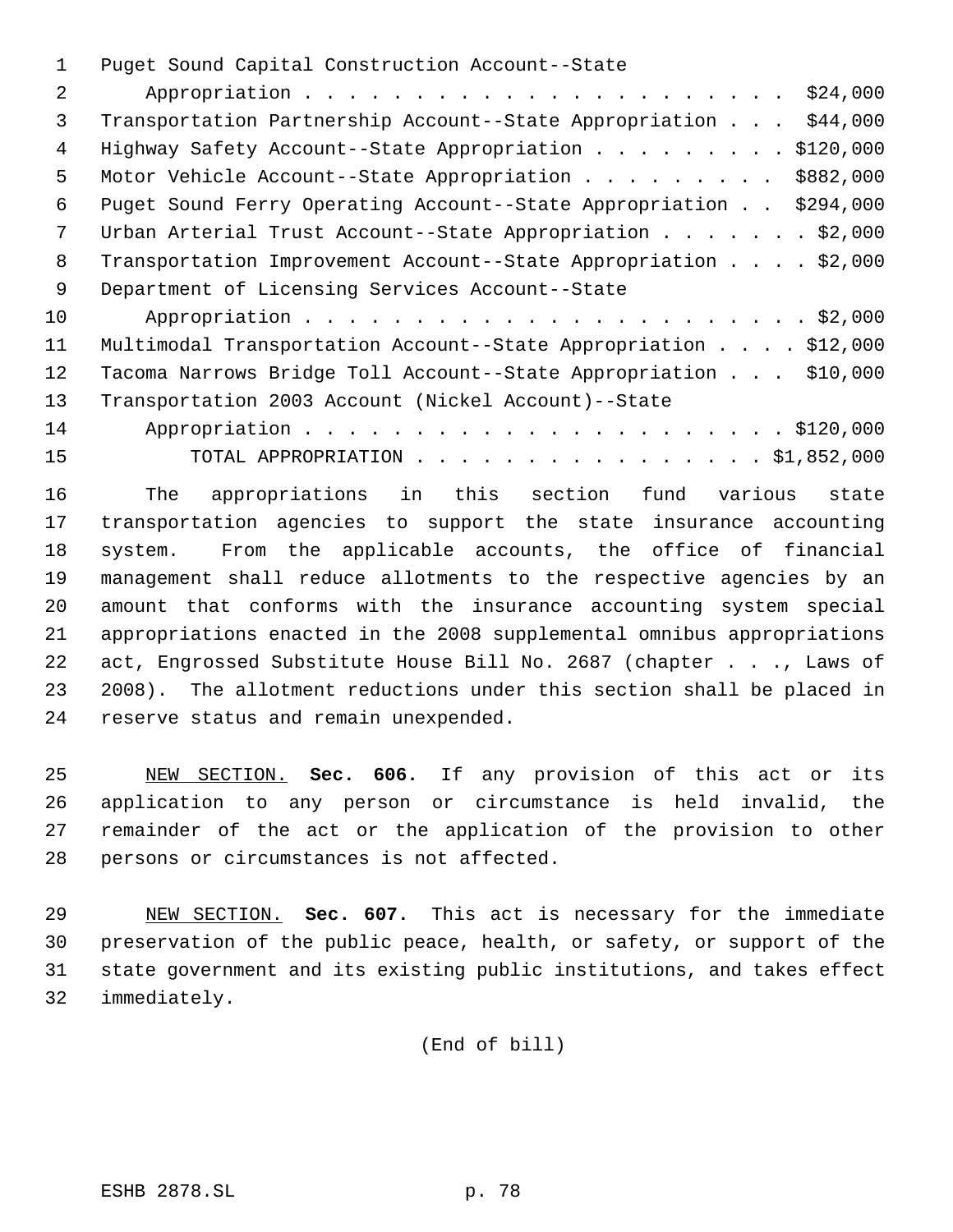| BOARD OF PILOTAGE COMMISSIONERS                                    | 6              |  |
|--------------------------------------------------------------------|----------------|--|
| COMPENSATION                                                       |                |  |
| NONREPRESENTED EMPLOYEES--INSURANCE BENEFITS                       | 72             |  |
| REPRESENTED EMPLOYEES OUTSIDE--SUPER COALITION INSURANCE BENEFITS  | 73             |  |
| REPRESENTED EMPLOYEES--SUPER COALITION                             | 74             |  |
| COUNTY ROAD ADMINISTRATION BOARD<br>5.                             | 42             |  |
| DEPARTMENT OF AGRICULTURE                                          | $\overline{3}$ |  |
| DEPARTMENT OF ARCHAEOLOGY AND HISTORIC PRESERVATION                | 4              |  |
| DEPARTMENT OF LICENSING                                            | 14             |  |
| TRANSFERS                                                          | 71             |  |
| DEPARTMENT OF TRANSPORTATION<br>43.                                | 77             |  |
| AVIATION--PROGRAM F                                                | 20             |  |
| CHARGES FROM OTHER AGENCIES--PROGRAM U                             | 30             |  |
| ECONOMIC PARTNERSHIPS--PROGRAM K                                   | 22             |  |
| FACILITIES--PROGRAM D--OPERATING                                   | 20             |  |
| HIGHWAY MAINTENANCE--PROGRAM M                                     | 23             |  |
| IMPROVEMENTS--PROGRAM I                                            | 45             |  |
| INFORMATION TECHNOLOGY--PROGRAM C                                  | 18             |  |
| LOCAL PROGRAMS--PROGRAM Z--CAPITAL                                 | 64             |  |
| LOCAL PROGRAMS--PROGRAM Z--OPERATING                               | 40             |  |
| MARINE--PROGRAM X                                                  | 36             |  |
| PRESERVATION--PROGRAM P                                            | 53             |  |
| PROGRAM D (DEPARTMENT OF TRANSPORTATION-ONLY PROJECTS)--CAPITAL 44 |                |  |
| PROGRAM DELIVERY MANAGEMENT AND SUPPORT--PROGRAM H                 | 21             |  |
| PUBLIC TRANSPORTATION--PROGRAM V                                   | 31             |  |
| RAIL--PROGRAM Y--CAPITAL .                                         | . 59           |  |
| RAIL--PROGRAM Y--OPERATING 39                                      |                |  |
| TOLL OPERATIONS AND MAINTENANCE--PROGRAM B 17                      |                |  |
| TRAFFIC OPERATIONS--PROGRAM 0--OPERATING 24                        |                |  |
| TRAFFIC OPERATIONS--PROGRAM Q--CAPITAL 56                          |                |  |
| TRANSPORTATION MANAGEMENT AND SUPPORT--PROGRAM S                   | 26             |  |
| TRANSPORTATION PLANNING, DATA, AND RESEARCH--PROGRAM T 27          |                |  |
| WASHINGTON STATE FERRIES CONSTRUCTION--PROGRAM W                   | . 56           |  |
| FREIGHT MOBILITY STRATEGIC INVESTMENT BOARD                        | 10             |  |
| JOINT TRANSPORTATION COMMITTEE<br>-6                               |                |  |
| LEGISLATIVE EVALUATION AND ACCOUNTABILITY PROGRAM COMMITTEE 4      |                |  |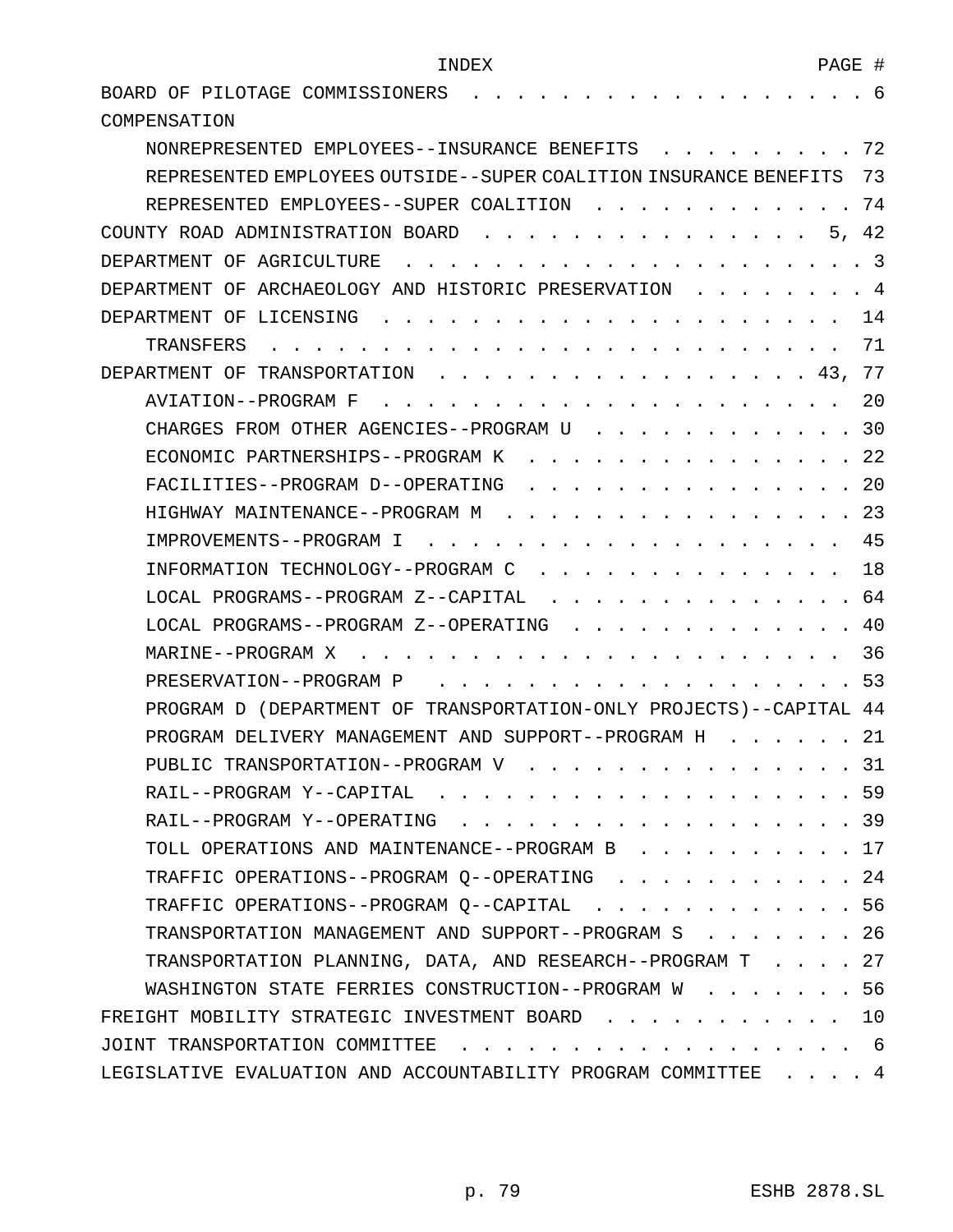| $\overline{2}$<br>OFFICE OF FINANCIAL MANAGEMENT                                                                                                                                                                                         |
|------------------------------------------------------------------------------------------------------------------------------------------------------------------------------------------------------------------------------------------|
| SPECIAL APPROPRIATIONS TO THE GOVERNOR--INSURANCE ACCOUNTING SYSTEM<br>77                                                                                                                                                                |
| . 3<br>STATE PARKS AND RECREATION COMMISSION                                                                                                                                                                                             |
| STATE TREASURER                                                                                                                                                                                                                          |
| ADMINISTRATIVE TRANSFERS 71                                                                                                                                                                                                              |
| BOND RETIREMENT AND INTEREST 68, 69, 70                                                                                                                                                                                                  |
| STATE REVENUES FOR DISTRIBUTION 70                                                                                                                                                                                                       |
|                                                                                                                                                                                                                                          |
|                                                                                                                                                                                                                                          |
|                                                                                                                                                                                                                                          |
| UTILITIES AND TRANSPORTATION COMMISSION 1                                                                                                                                                                                                |
| 41                                                                                                                                                                                                                                       |
| FIELD OPERATIONS BUREAU 11                                                                                                                                                                                                               |
| INVESTIGATIVE SERVICES BUREAU 13                                                                                                                                                                                                         |
| TECHNICAL SERVICES BUREAU 13                                                                                                                                                                                                             |
| WASHINGTON TRAFFIC SAFETY COMMISSION 5                                                                                                                                                                                                   |
| Passed by the House March 12, 2008.<br>Passed by the Senate March 11, 2008.<br>Approved by the Governor March 25, 2008, with the exception of<br>certain items that were vetoed.<br>Filed in Office of Cogrotory of State March 25, 2008 |

Filed in Office of Secretary of State March 25, 2008.

Note: Governor's explanation of partial veto is as follows:

"I am returning, without my approval as to Sections 102(6), 206(6),  $212(2)$ ,  $224(12)$ ,  $224(14)$ ,  $306(16)$ ,  $306(17)$ ,  $407(12)$ , and  $602$ , Engrossed Substitute House Bill 2878 entitled:

"AN ACT Relating to transportation funding and appropriations."

#### **Section 102(6), page 3, Office of Financial Management -- Development of Future Budget Proposals**

I share the Legislature's expectation that the Office of Financial Management will work with the Legislature so that future budget proposals reflect criteria for performance excellence, include measures of earned value, and are aligned with the state's transportation goals. Even though I am vetoing Section 102(6), I direct the Office of Financial Management to continue its work with the Legislature and the state's transportation agencies to align<br>budget proposals with the state's transportation goals and state's transportation goals and performance measure.

## **Section 206(6), page 10, Transportation Commission -- Cost Reductions for Toll Operations**

I appreciate the need to carefully control the costs associated with tolling so we will have efficient and effective tolling operations. Accountability regarding the use of toll revenue is essential. This proviso requires the Transportation Commission -- not the Department of Transportation -- to develop benchmarks and recommendations to reduce and control tolling operation costs. The Transportation Commission's role is to establish toll rates while the Department of Transportation's role is to evaluate and direct operations.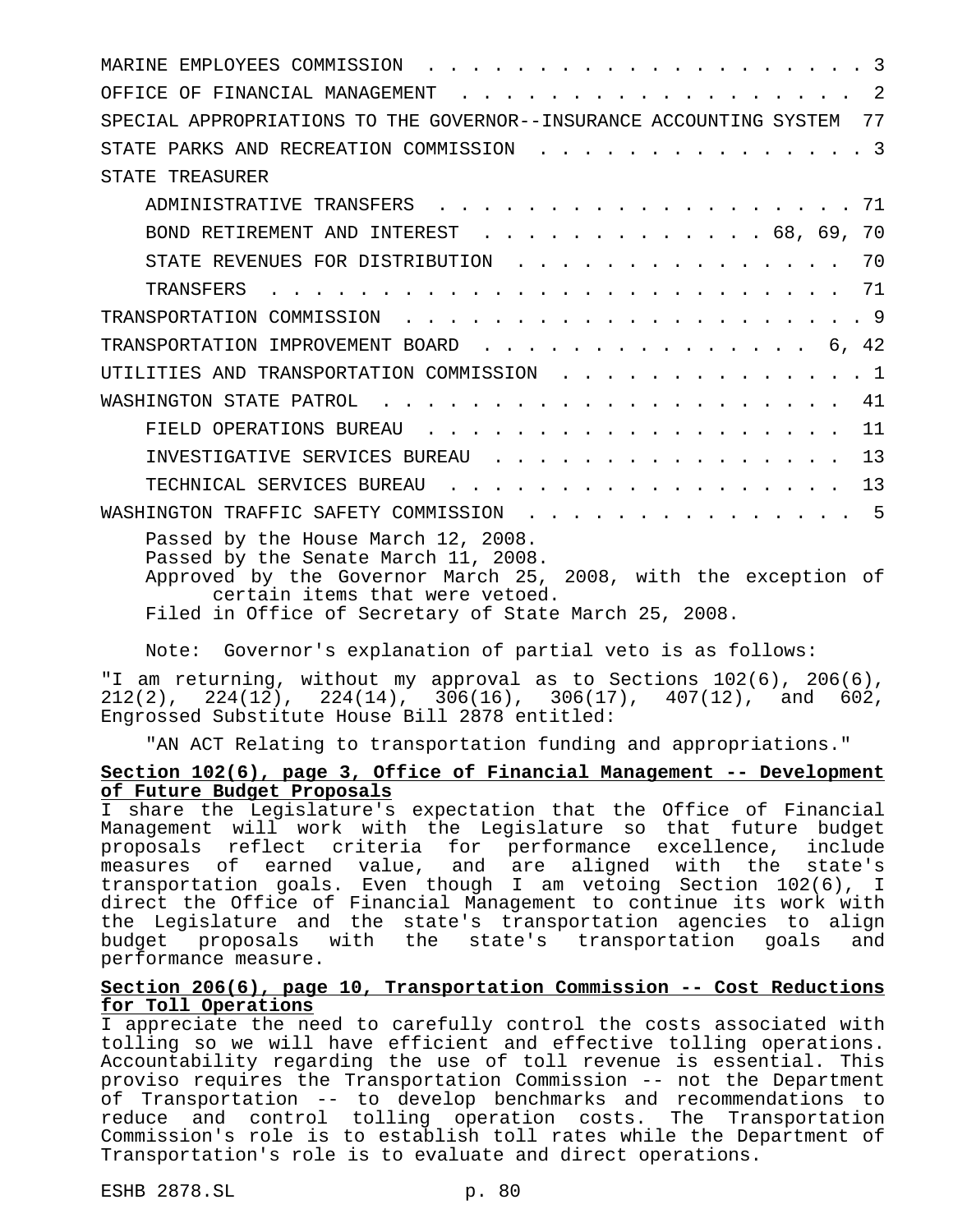Although I am vetoing Section 206(6), the Office of Financial Management will work with the Department of Transportation, the Transportation Commission and others to evaluate toll operating costs on the Tacoma Narrows Bridge and SR 167 in comparison to other tolled facilities across the country to develop toll operating cost benchmarks. In addition, tolling operations issues will be examined in future Government Management Accountability & Performance sessions.

# **Section 212(2), page 18, Washington State Department of Transportation -- Cost Reductions for Toll Operations**

The proviso requires the Department of Transportation to develop incentives to reduce and control tolling operations costs, and to provide a report to the Transportation Commission. As a cabinet agency, the department is accountable to the Governor and it is not the role of the Transportation Commission to evaluate and direct the department's operations.

Although I am vetoing Section 212(2), the Department of Transportation will provide a report on incentives to reduce toll operating costs to the Office of Financial Management and the Legislature by December 1, 2008.

# **Section 224(12), pages 38-39, Washington State Department of Transportation -- Ferries -- Pilot Car Sharing Program in San Juan Islands**

The proviso states that Washington State Ferries may investigate implementation of a car-sharing program in the San Juan Islands but also provides that Washington State Ferries shall submit a report to the Legislature by November 15, 2008. Because no funding is provided for the research and report, I am vetoing Section 224(12) but want the Department of Transportation's Commute Trip Reduction program to examine how a car-sharing program could work in the San Juan Islands.

#### **Section 224(14), page 39, Washington State Department of Transportation -- Ferries -- Summer Schedule on Port Townsend/ Keystone Route**

The proviso includes an appropriation of \$357,000 for two additional sailings per day on the Port Townsend/Keystone route from May 19, 2008 to September 8, 2008. Unfortunately, these dates do not correspond with the already established summer sailing schedule for the Washington State Ferries that runs from June 15 to September 20. As a result, this will add operating costs beyond the \$357,000 that is appropriated.

Although I am vetoing Section 224(14), the Department of Transportation and the Office of Financial Management will work with House and Senate Transportation Committee chairs to find options that fit within the amount of money provided and that also can meet the intent of the Legislature to provide additional service during the summer on this route.

# **Section 306(16), page 50, Transportation Account 2003 bond proceed appropriation**

The proviso includes appropriation authority to spend up to \$825,000,000 in proceeds from the sale of 2003 nickel account bonds. Due to a technical error, this amount excluded the extra money the state gets from bond premiums which can limit the funds available to support important projects already underway. Therefore, I am vetoing this section so that the ending fund balance in the nickel account will not be adversely affected.

## **Section 306(17), page 50, Transportation Partnership Account 2003 bond proceed appropriation**